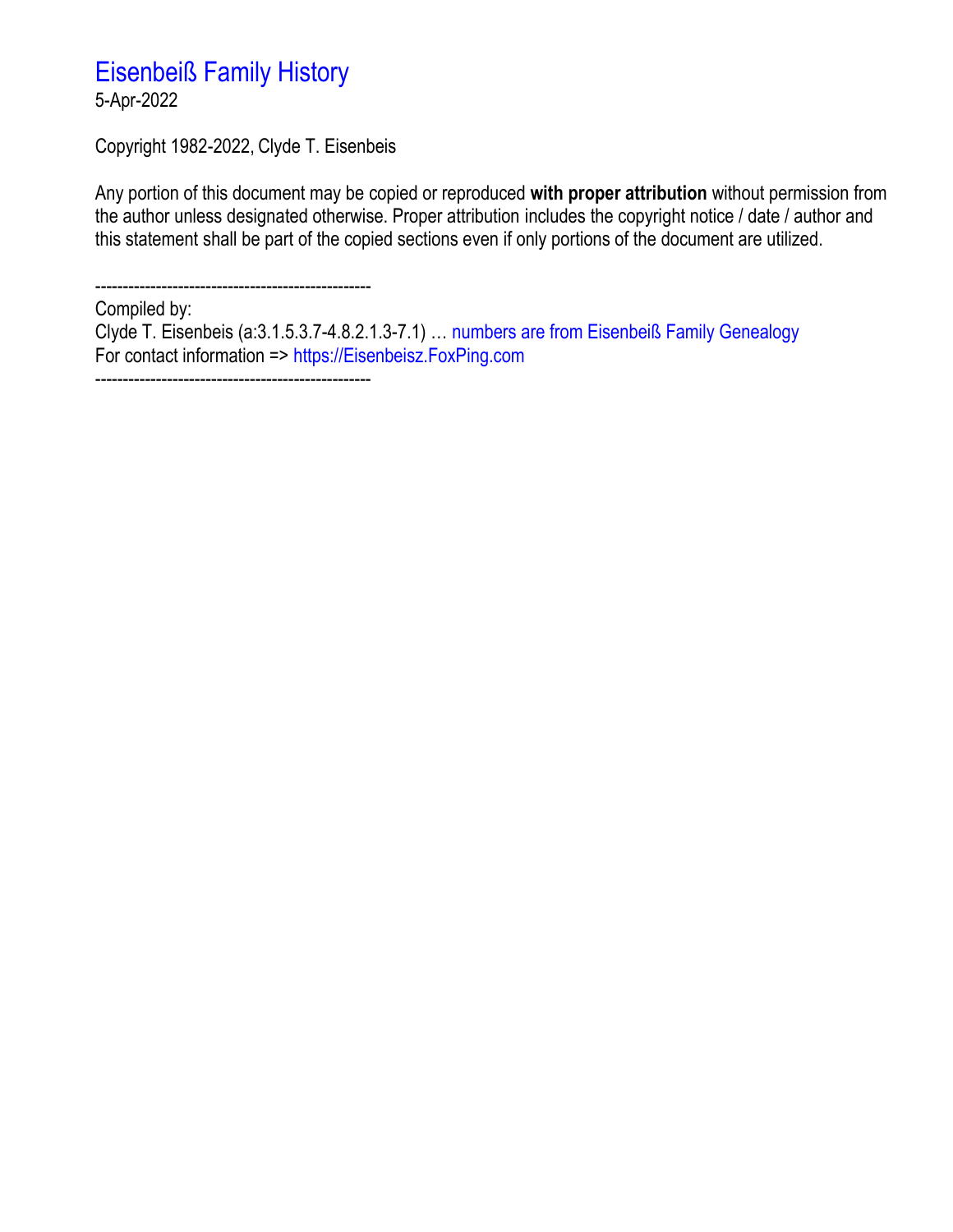### The Original Search

Research on the Eisenbeis name began in 1980 by writing letters to various Eisenbeis / Eisenbeisz families throughout North Dakota and South Dakota. At that time it appeared that these families should be related, since all of them had ancestors who: 1) originally lived in southwestern Germany near the French border, 2) moved from Germany to Russia, and 3) moved from Russia to the Dakotas. But exactly how they were related was a mystery.

Initially, the information received was very confusing. A letter was received that stated, "My grandfather was John, and his brothers and sisters were Christian, Frederick, Jakob, Christina, Fredericka, Rosina, Katherina, and Joseph." And then another letter was received that stated, "My grandfather was Christian, and his brothers and sisters were John, Frederick, Jakob, Christina, Fredericka, Rosina, Katherina, and Matthew." And then another letter was received that stated, "My grandfather was Jakob, and his brothers and sisters were Christian, Frederick, John, Christina, Fredericka, Rosina, and Maria."

The first thought was that people were making minor mistakes in remembering the names of their grandfather's siblings. But only after the birth dates and death dates of these people were received did it become clear that these were all different families with the same names.

Searching through the genealogy records of the past couple of centuries, the Eisenbeis(z) families consistently named their children after the parents, the grandparents, and the aunts and uncles (in one case there were five cousins and one uncle with the name Jakob). While this may have made sense to the families of the time as it honored the past generations, it makes life very interesting for the genealogist in trying to sort the families using old documents that are not always clear or complete.

Families and friends had their own way of identifying the different people with the same names. They used nicknames that described some characteristic of the person. For example: "Jakob der Dicke" (Jacob the fat one), vs. "Jakob der Alte" (Jacob the old one) vs. "Jakob der Blutkopfig" (Jacob the baldheaded one) vs. "Jakob der Schimmelkopfig" (Jacob the white haired one).

The letters from North Dakota and South Dakota indicated that many Eisenbeis(z) families left the Dakotas and moved to other parts of the country, especially in the 1920's and 1930's when many moved to the Lodi, California area, Yakima, Washington area, and to Canada. Consequently, the letter writing expanded to Eisenbeis(z) families located across the country.

As the new letters came, Eisenbeis(z) families were identified who did not come to the U.S. through Russia. They came directly from Germany and settled in Pennsylvania, Kentucky, Michigan, Missouri, Kansas, Washington, Illinois, Indiana, and California. The spellings of the names changed slightly ... Eisenbeiß, Eisenbeisz, Eisenbeiss, Eisenbeis, Eisenbise, Eisenbies. Over time, more variations of the spelling appeared.

Occasionally a letter was received that stated, "I'm sorry, but my husband died last month, and I don't know the answers to your questions. But if he were alive, I know he would know." And so the pressure was applied to write even more letters as quickly as possible to retrieve the information that was recorded in the minds of the venerable custodians of Eisenbeiß family history before they left us.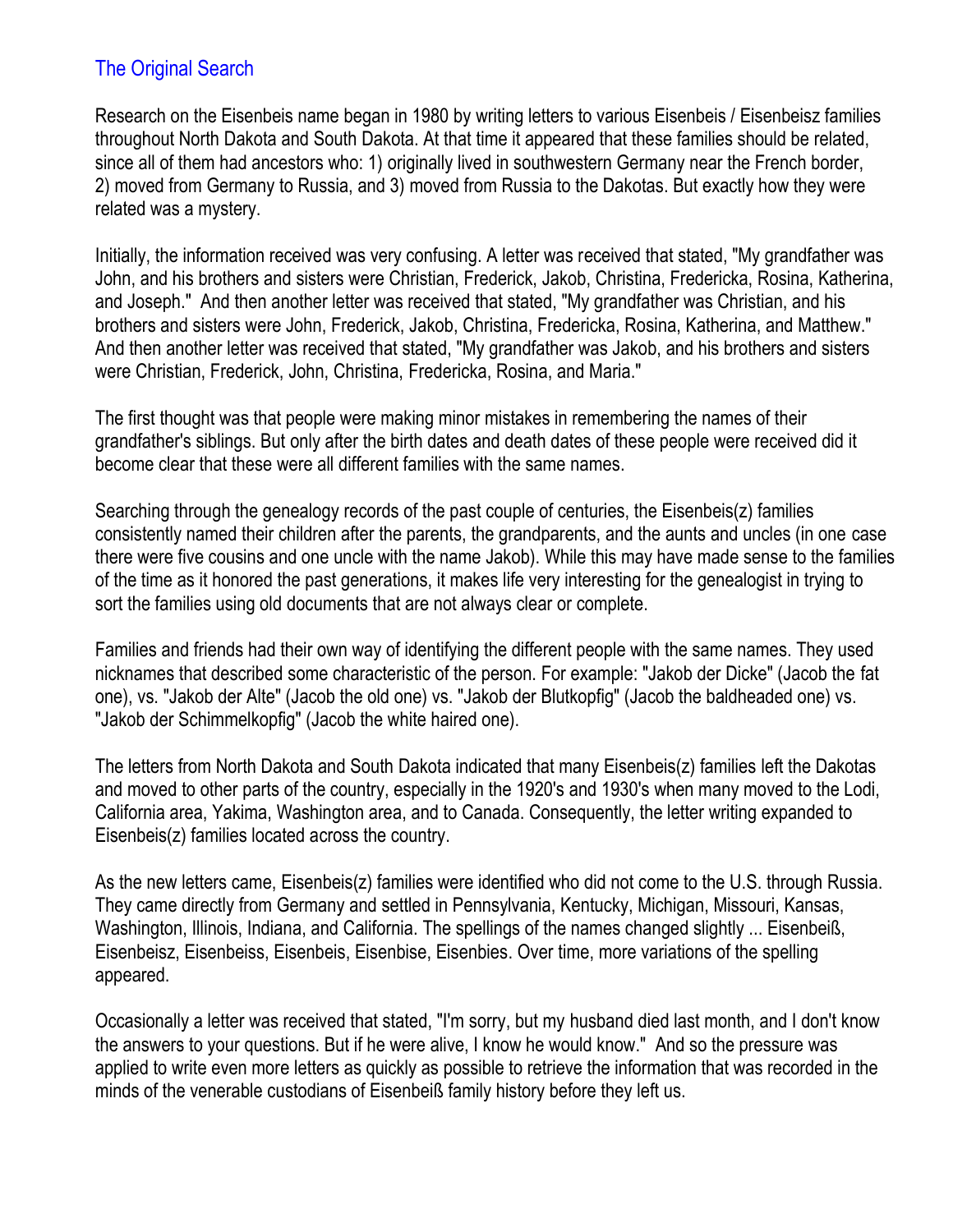The letter writing expanded to Germany in 1982 shortly before the 1st International Eisenbeiß Family Reunion at Beulah, North Dakota. From this connection, historical information was obtained regarding the very early Eisenbeiß families living in Germany. A trip by four Eisenbeiß'es from Germany to attend the 2nd International Eisenbeiß Family Reunion in 1984 at Aberdeen, South Dakota, and a return visit to Germany in the summer of 1987 led to even more extensive historical information. As people have become aware of this book and of the reunions, new information continued to be sent to be included in this book.

The response to the genealogy search letters has been nothing short of amazing. Many genealogists claim to get a very poor response to written inquiries to families they don't know. In this case, the response has been at the high 90% level! Out of hundreds of letters written, fewer than six did not respond.

While genealogy research can be very challenging, this effort was particularly so, especially with the branch of Eisenbeiß families who traveled through Russia before immigrating to the U.S. Records are nearly impossible to obtain from Russia (if they even exist).

One good source for information is church records. Unfortunately, many of the church records from North Dakota and South Dakota are difficult to find. Many small churches have closed since the late 1800's and early 1900's. Quite often, church records are kept in the custody of former members. Over time, people forget who has the records. Eventually, the records are destroyed or lost.

Other good sources for information come from obituaries and applications for naturalization. Obituaries from the 1800's and early 1900's are, quite often, very detailed and contain lots of useful information. Likewise, the applications for naturalization (not the naturalization documents but the application for naturalization) usually contain useful information.

Much of the information comes from 'word of mouth' and people's memories. Most of it has been substantiated by two or more people. Nonetheless, errors do quite likely exist, as some information conflicts with other information.

The information listed, however, is a best estimate based on the vast amount of information received from people's memories, grave stones, county burial records, birth and death certificates, applications for naturalization, Bibles, and obituaries.

While considerable progress has been made with tying together the many different Eisenbeiß families, more remains to be done. The genealogy record in this book lists two main genealogy trees labeled a: and b:. Other branches, that have not been tied to these main trees, are labeled c: ... z:. The challenge that remains for us is to tie these branches into these main trees.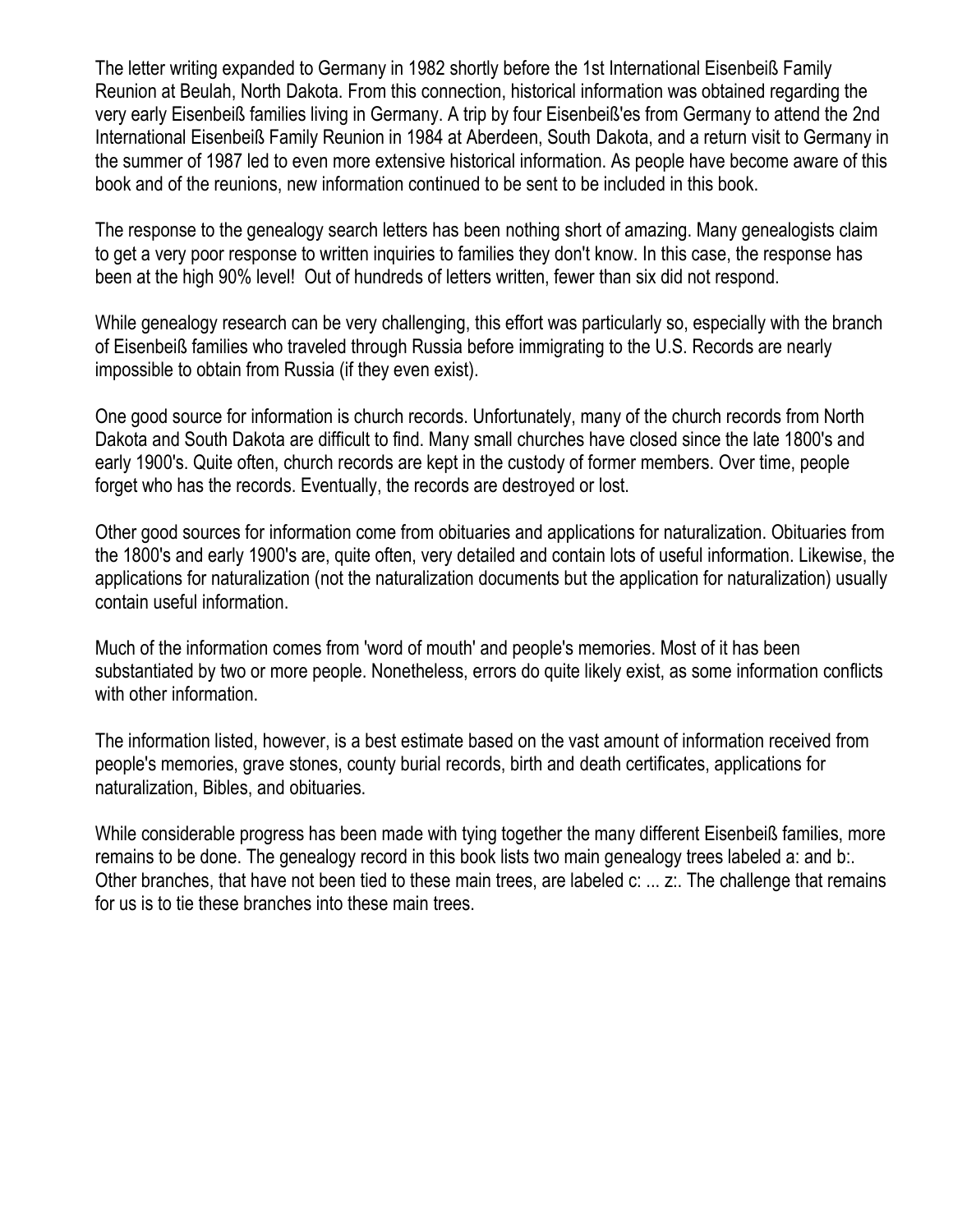## The Newest Search

All of the original genealogy info was entered into a computer in 1980. This worked very well as it was easy to make additions and corrections.

The reunions led to a lot of new genealogy information. 344 people came to the second reunion in 1984, including four from Germany. We invited everyone with the last name Eisenbeiß (with a variety of spellings) from quite a few states.

We hung every page from the genealogy book on the wall (11x17 size) in the hotel event room, a room the size of a large gym. The book was comprised of history and genealogy. The families had a unique numbering system (see the genealogy section for a description).

We put a person's genealogy number on their name tag. When people looked at another person's name tag, they could determine how they were related. People looked at the docs on the wall to see other relatives. They reported errors they found.

Before the reunions, I would get letters that they were in Texas and saw the name Eisenbeiß in the phone book, but did not have time to call. After the reunions, people would write that they were in Illinois and called people with the name Eisenbeiß ... and here is what was said. The genealogy info increased dramatically ... and I had new people to contact.

Albert Eisenbeiß, who attended the second reunion, brought a wealth of new info. He was born in Bessarabia (now known as Moldavia) and moved to Germany in the early 1940's. He provided extensive info on relatives who lived in Russia.

Because of the increase in attendance from other countries, we renamed the reunion to International Eisenbeiß Family Reunion. We have had family members from Canada, Germany, France, Switzerland, and Luxembourg at the reunions.

In the mid-1980's, I received a phone call from an Eisenbeiß who wanted to join the DAR (Daughters of the American Revolution). This led to info about an Eisenbeiß family who came to the US in 1751, had sons who served in the American Revolution, and ended up in the Reading, Pennsylvania area. This is the first known Eisenbeiß to move to the US. Melissa Sutton provided considerable information about this family tree.

All initial research was done by letter ... hundreds of letters over more than a decade. This switched to the internet in the mid-1990's.

I ran across a Christine Eisenbeis who lives in France. She responded to an email ... her Uncle Henri does genealogy. I sent him a letter as he does not have a computer. He responded in broken English ... it was better than my French.

Henri originates from Neunkirchen, Germany, which is near the French border. He was a pilot for Air France and had done considerable genealogy. He heard I had some Eisenbeis History & Genealogy books left from the last reunion and sent \$20 cash in the mail.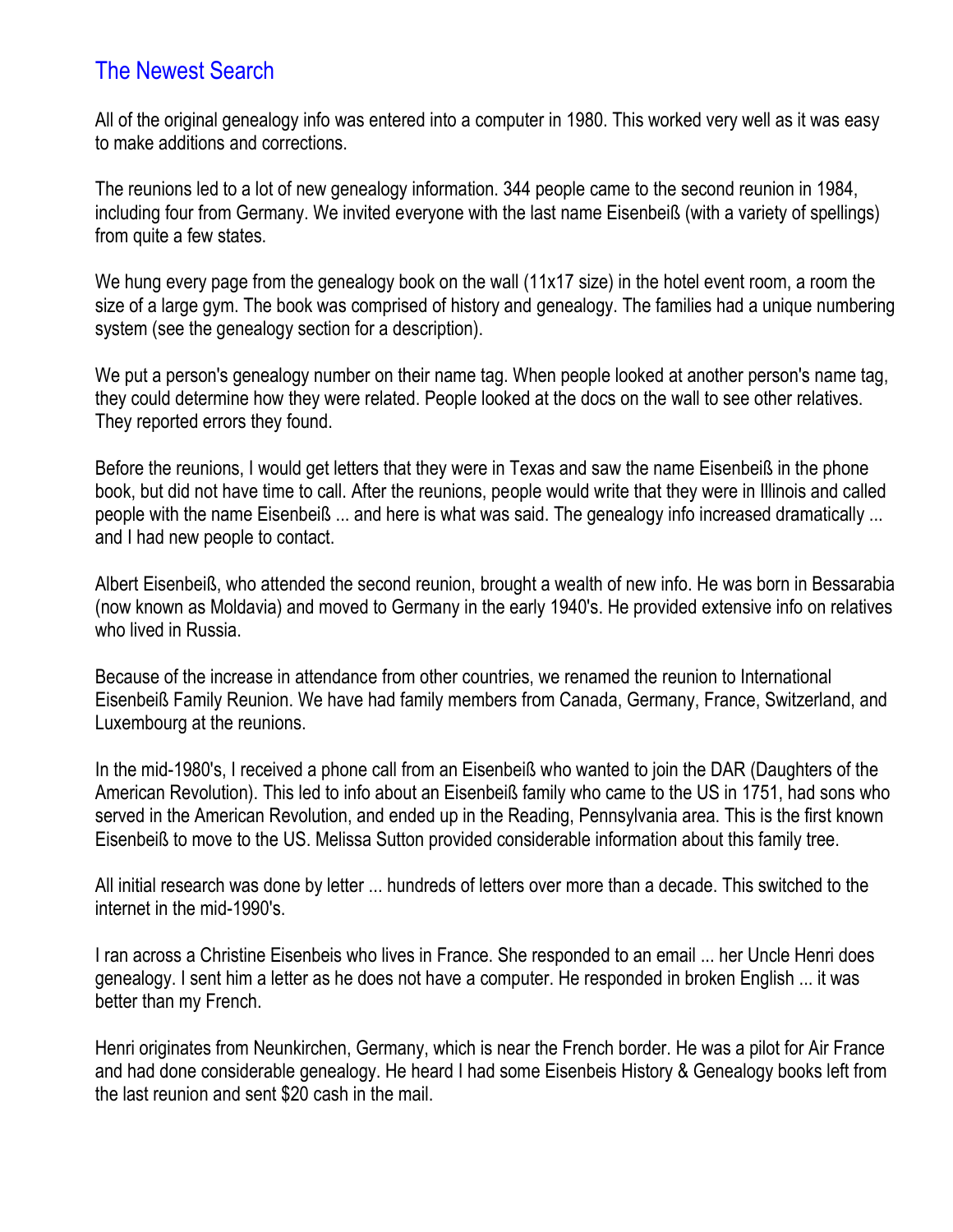After he received the book he wrote that he wants eight more books ... but does not want to mail that much cash. His friend in Texas will call and mail a check.

While visiting with his friend, Jean-Loup Chrétien, I find that he is currently in Houston ... at NASA ... going up on the next space shot! He was a Cosmonaut! One of the first non-Russian's to fly to the MIR space station. I received a check from a Cosmonaut!

He and Henri were best friends since they were in the French Air Force. Henri left the military to fly commercial jets. Jean-Loup stayed with the military. He traveled to Russia and was the first non-Russian to become a Cosmonaut ... flew to the MIR space station twice. When Jean-Loup flew into space with NASA, Henri flew to the US to be part of the event.

Our sons tracked the space launch. Henri sent our sons some Jean-Loup Chrétien badges. Our sons found a website with a photo of Jean-Loup Chrétien receiving a medal of honor from Leonid Brezhnev, leader of the country of Russia.

I visited Cape Canaveral about seven years later. After spending a few hours there, I was getting ready to leave when I saw a sign with Jean-Loup Chrétien's name. I asked the staff and was steered to a building for authorized people only. When someone came out of the building, I asked about Jean-Loup Chrétien. They asked who I was and reluctantly went back into the building. Jean-Loup came out immediately ... he recognized my name.

This was his first trip to Cape Canaveral since the space launch. Cape Canaveral hosts astronauts for a week to give a short presentation to the visitors a few times per day. We just happened to be there at the same time. I am one handshake away from Brezhnev.

Henri added extensive, new information about Eisenbeiß families. He had info dating back to 1595 (b: family tree). It did not tie into the info I had dating back to 1540 (a: family tree). But his info starts in Neunkirchen and mine starts in Freudenstadt. The two towns are only 70 miles apart. As German's were meticulous record keepers, the families are quite likely related ... although we have no definitive proof.

In the 1500's, Protestant churches started recording marriages and baptisms. With this info, it is possible to reconstruct families. I have Eisenbeiß names dating back to 1449, but those names are on tax records ... thanks to Lutz Eisenbeiß of Germany. It is not possible to extract families from tax records.

I had gathered genealogy on Eisenbeiß families throughout the US. Many of them were dangling branches ... I had not tied them to the main tree. With Henri's help, we were able to tie many of those dangling branches to the b: tree.

The genealogy info has been on a website (text format with family genealogy numbers) for well over a decade. Henri converted much of that info and posted it on genealogy websites.

Periodically, I receive emails from folks who ran across one of the websites. They are surprised that most of the time, their grandparents are on the website ... and often their name is there too. They email updates for their family genealogy.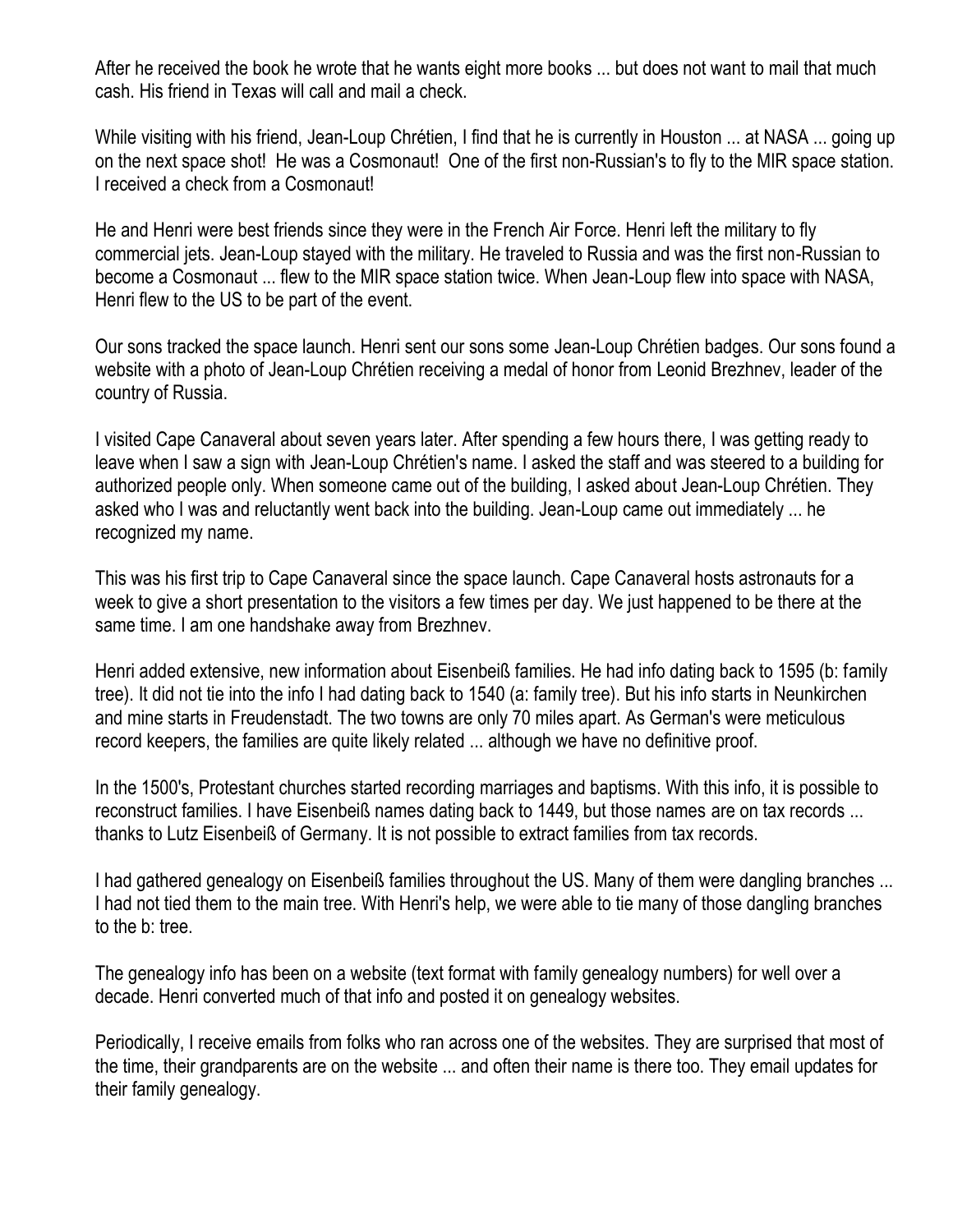In 2011, I received an email from Maria Tsvetkovskaya, a relative closely related to me, who descends from Eisenbeiß'es who did not move from Russia. She was surprised to find the extensive info on the website (her great-grandfather was shot by Stalin). She provided info about Eisenbeiß families who lived in Russia, and acquired additional info about Eisenbeiß families who live in the Odessa, Russia area.

The emails continue and the genealogy info continues to grow. History becomes more interesting when our relatives were there. I don't know why we complain about anything. We don't know hardship.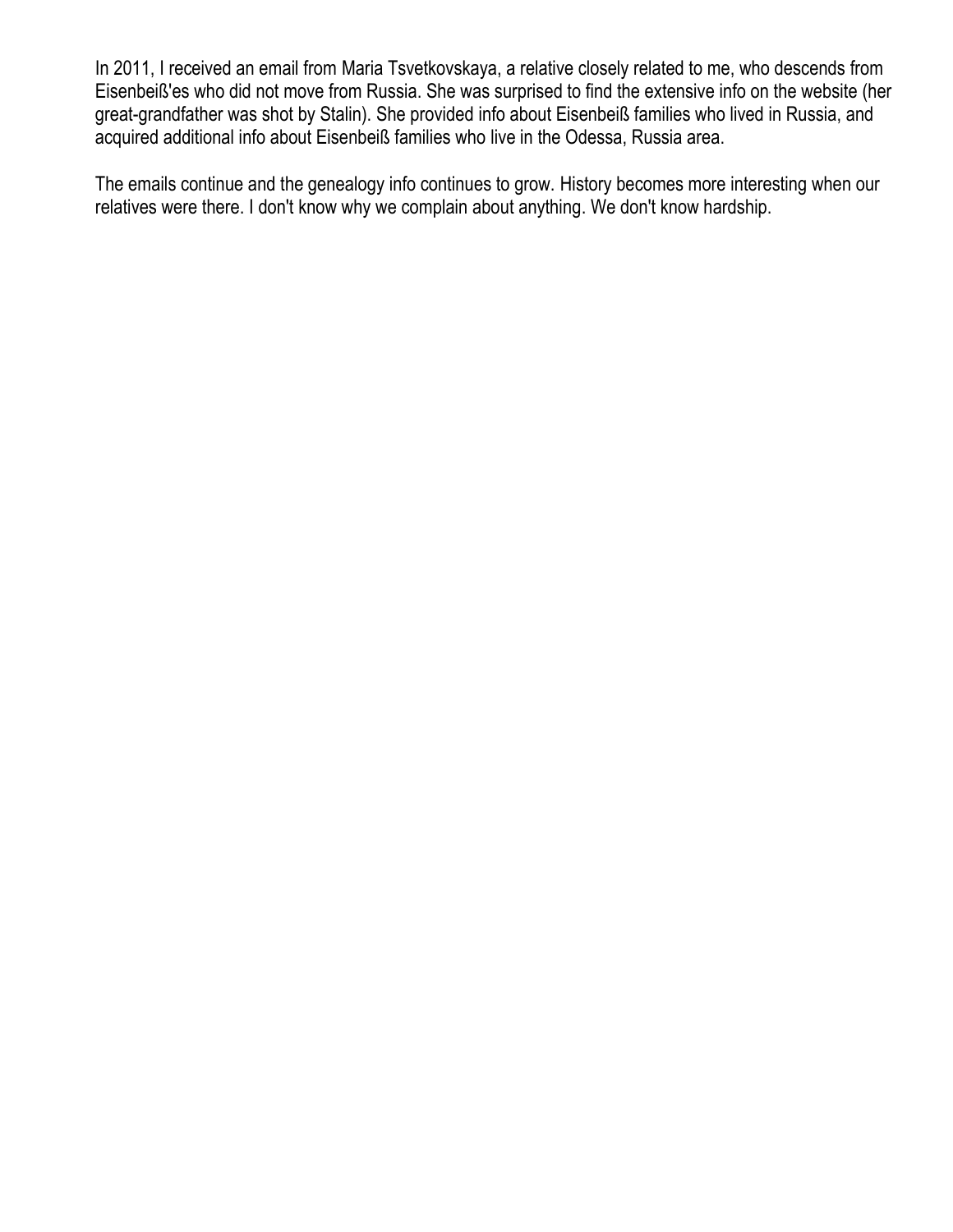### The Meaning of the Name Eisenbeiß

by Clyde Eisenbeis

The origin of the meaning of the name Eisenbeiß is uncertain. The first half of the name, Eisen, means 'iron'. The second half, beiß, could be a variation of the word 'beißen' which is a verb meaning 'to bite'. The direct translation provides a word combination that is quite unusual.

While some people have speculated that the first Eisenbeiß had quite the grip with his mouth, other speculation is that the first Eisenbeiß was a blacksmith who made the metal portions of bridles for horses' mouths (iron bit vs. iron bite). Another thought is that this name refers to the vise that a blacksmith uses.

The discovery of a coat of arms that shows knights with swords in their mouths provides another interesting possibility. Biting a sword made of iron … "iron bite"!

In addition, a tombstone in Nürnberg has two knights, one standing on the shoulders of the other, holding swords in their mouths (biting iron).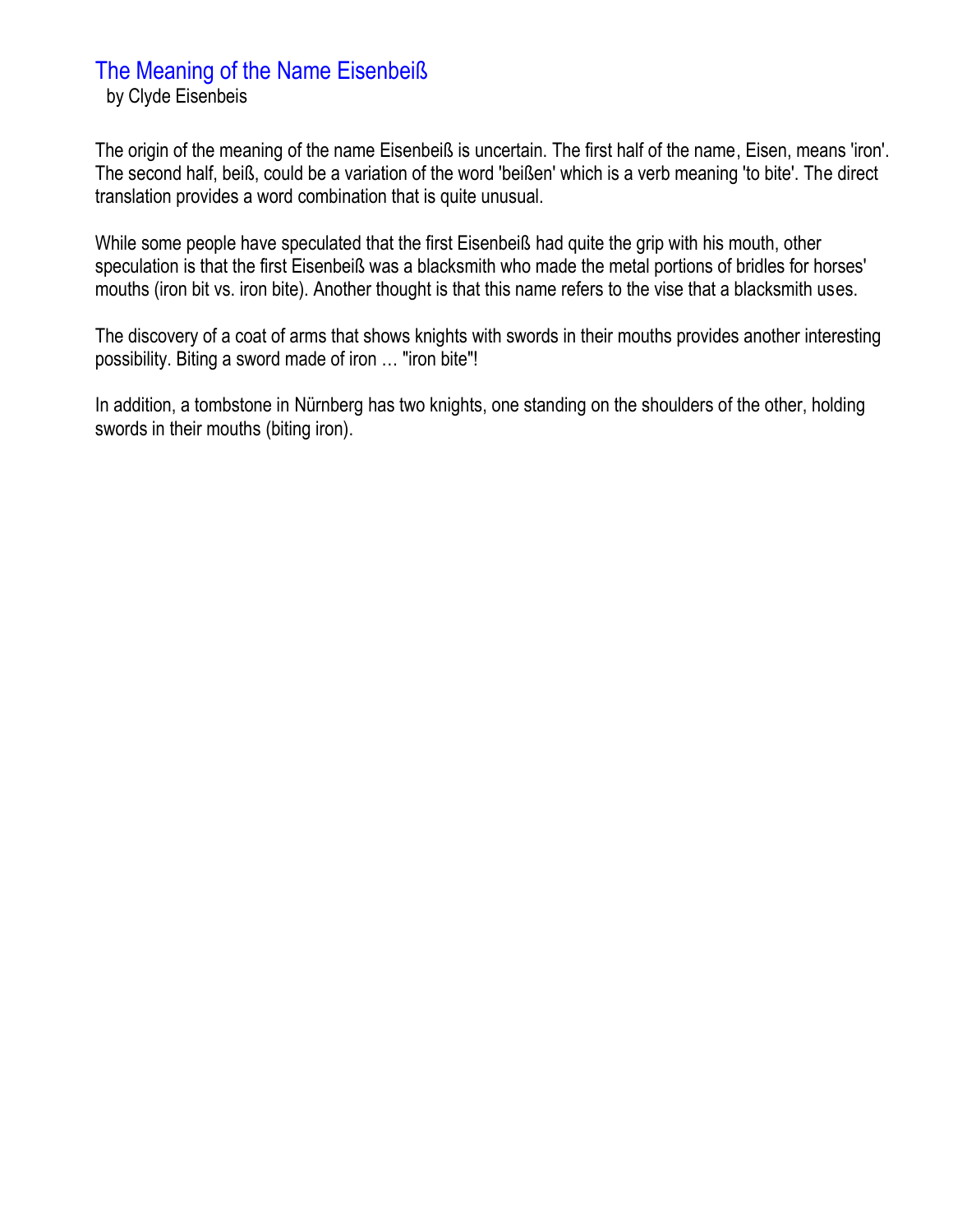## **Clarifications**

The ending of the name Eisenbeiß cannot be properly spelled in English, as the German language has an additional letter of the alphabet called the 'es zet' … ß. This letter is a combination of the old German handwritten letter 's' and the old handwritten letter 'z'.

The 'es zet' pushes these two letters together. The word 'es' means 's' in German and the word 'zet' means 'z' in German.

The handwritten German alphabet depicts a two 's' characters. The first 's' is the long 's'. The second is called a 'schloss s'. Per Ray Eisenbeis (a:3.1.5.3.7-4.8.2.1.3-7), all words should end with an ß or a 'schloss s', never an 's'. Schloss means lock.

This explains why there is an ß at the end of our name. The website listed at the beginning of this doc provides the old handwritten German alphabet.

Many years ago, a decision was made replace the 'es zet' with the letters 'ss'. This is unfortunate, as the letters 'sz' are a more accurate replacement. See the "Old German Handwriting" section later in this book.

This confusion has resulted in a variety of spellings of the name Eisenbeiß. Today the name can be found spelled Eisenbeiß, Eisenbeisz, Eisenbeiss, Eisenbeis, Eisenbise, Eisenbies, Icenbice, Isenbice, Eisenbeiser, Eysenbeiß, and Eysenbey, and Эйзенбейс (in Russia).

An additional peculiarity of the German language is the use of the 'umlaut'. This consists of double dots located above vowels that change the pronunciation of the vowel … ä, ï, ö, and ü. The standard for converting these characters, when a limited character set is used, is to follow the character with the letter 'e'.  $\ddot{a}$  = ae,  $\ddot{i}$  = ie,  $\ddot{o}$  = oe, and  $\ddot{u}$  = ue.

While both adoptions and illegitimate births are found in modern times, they also occurred regularly throughout the past couple of centuries. Rather than trying to sort who fathered a child, this document identifies who reared the child and served as the parents.

All people who carried the name Eisenbeiß are listed regardless of their bloodlines, for they also carried the Eisenbeiß family values that they acquired from their parents.

To maintain authenticity, old letters and written stories have been reproduced exactly as received, including spelling errors and typos.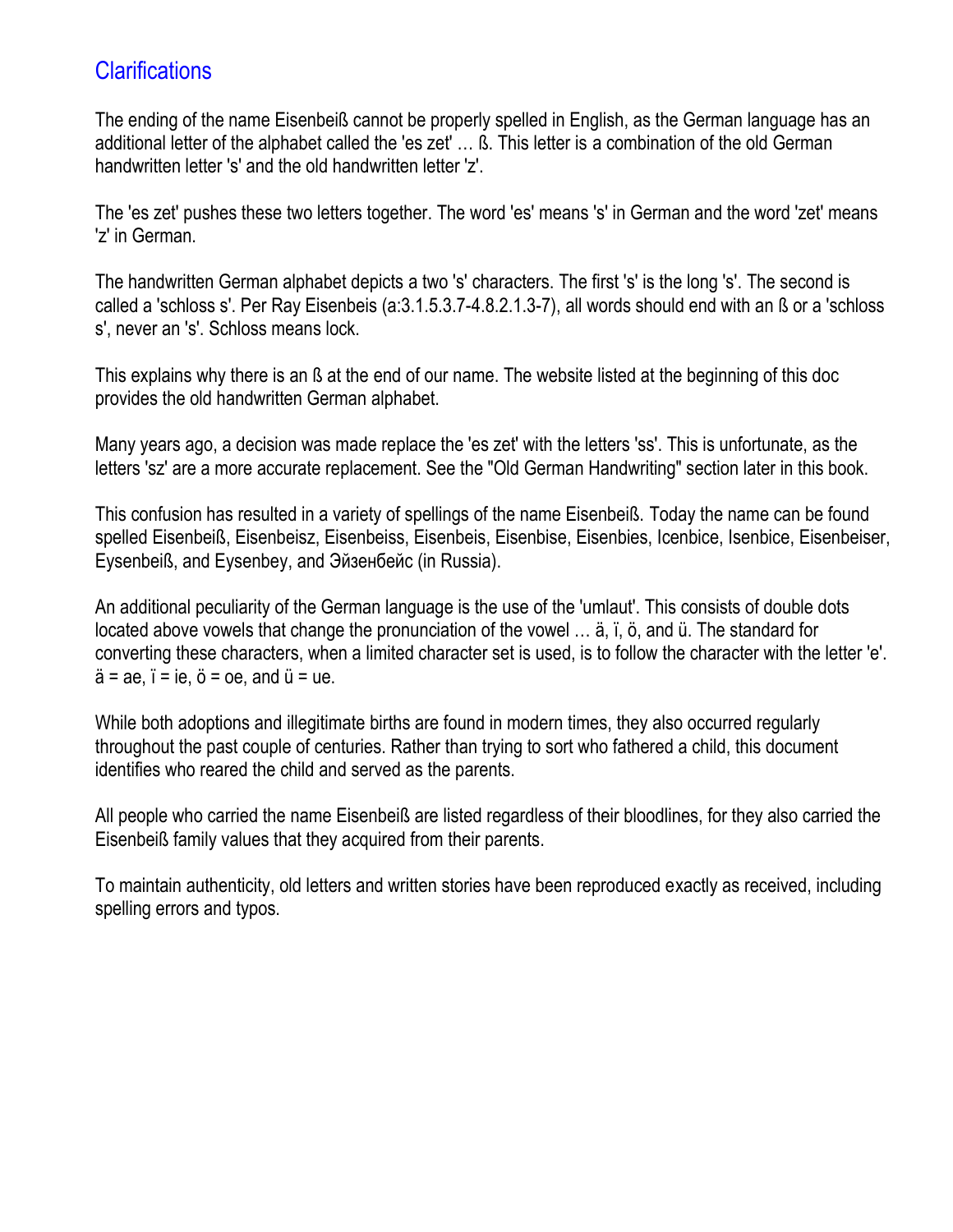# The Pronunciation of German Words

The pronunciation of German words is consistent. Unlike the pronunciation of American vowels, the vowels in German are always pronounced the same. The vowels sounds are as follows:

- 'a' as in law
- 'e' as in hey
- 'i' as in ski
- 'o' as in toe
- 'u' as in tune

These vowel pronunciations are common throughout the world in many different languages (Spanish, Latin, Japanese, etc.). Whenever in doubt about pronouncing the name of a person (or city) from another country, apply these vowel pronunciations and you will be right most of the time.

In German, there are some additional vowel combinations that have unique vowel pronunciations. They are:

- 'ei' as in eye
- 'ie' as in ski
- 'ö' (oe) ... shape the lips for saying the word 'oh' but say 'e' as in hey
- 'ü' (ue) ... shape the lips for saying the word 'oh' but say 'i' as in ski

Most of the consonants are pronounced as we pronounce them in American English. Some of the most notable exceptions are:

- 'ch' in German has no English similarity. The closest is the composer Bach.
- 'd' in German is often pronounced as a 't' when a the end of a word.
- 'j' in German is pronounced as an 'y' ('Ja' is pronounced 'ya').
- 'r' in German is usually rolled ... the front of the tongue vibrates.
- 's' in German is pronounced as an 's' at the end of a word, as a 'z' when in the front or middle of word, and as an 'sh' when before a 'p' or 't'.
- 'v' in German is pronounced as an 'f' ('Vater' is pronounced 'fater').
- 'w' in German is pronounced as an 'v' ('Wind' is pronounced 'vind').

Folks who grew up speaking German pronounce the letters

- 'th' as a 'd' … for the word 'that' would say 'dat'
- 'j' as a 'ch' … for the word 'just' would say 'chust'

The dialect called Schwäbisch is common for folks who lived in an area west of Stuttgart, Germany. Schwäbisch traveled from Germany to Russia to North Dakota and South Dakota.

There are differences between Hoch Deutsch and Schwäbisch. For example, ist = ish, gehts = gesh, nicht = net. A Schwäbisch response to "wie gehts" (how are you) is "zimlich gut" (fairly good).

Also, some consonants are different. For example "kraut" is pronounced "graut".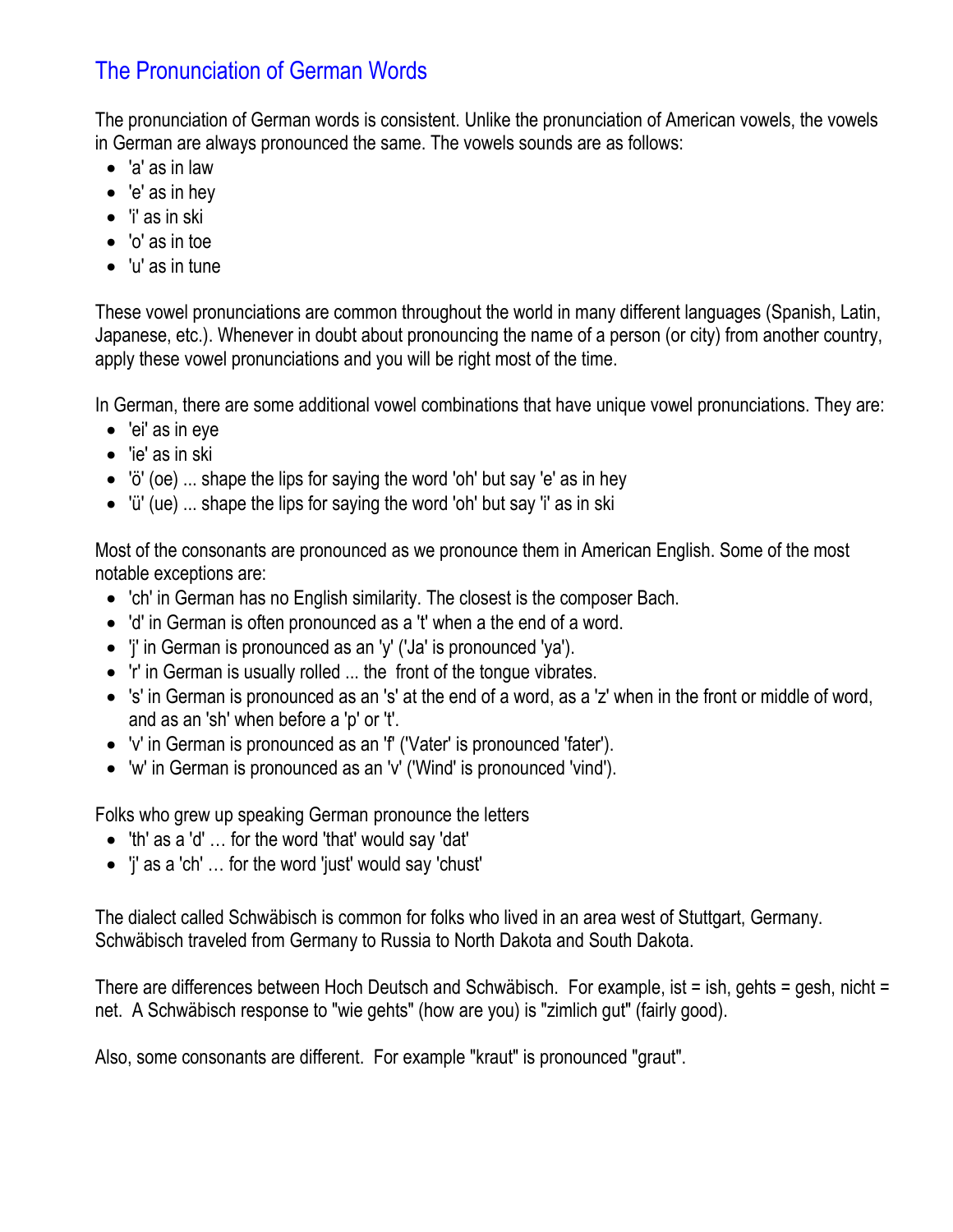There is one specific difference that makes Schwäbisch very unique. Words that end in "le" or "la" means small. Words such as Hutchle = small horse ... Mädle = small girl ... Hundle = small dog … Voegele = small bird.

The food Knöpfla (Knoepfla) is also interesting. Knopf means button. Knöpfe means buttons. Knöpfla can be thought of as small buttons of flour. Although I don't think of Fleischküchla (Fleischkuechla) as being small. :-)

I have also found that people with a last name ending in "le" have ancestors originating from the area west of Stuttgart, Germany.

There are many in Mercer County, North Dakota who still speak Schwäbisch.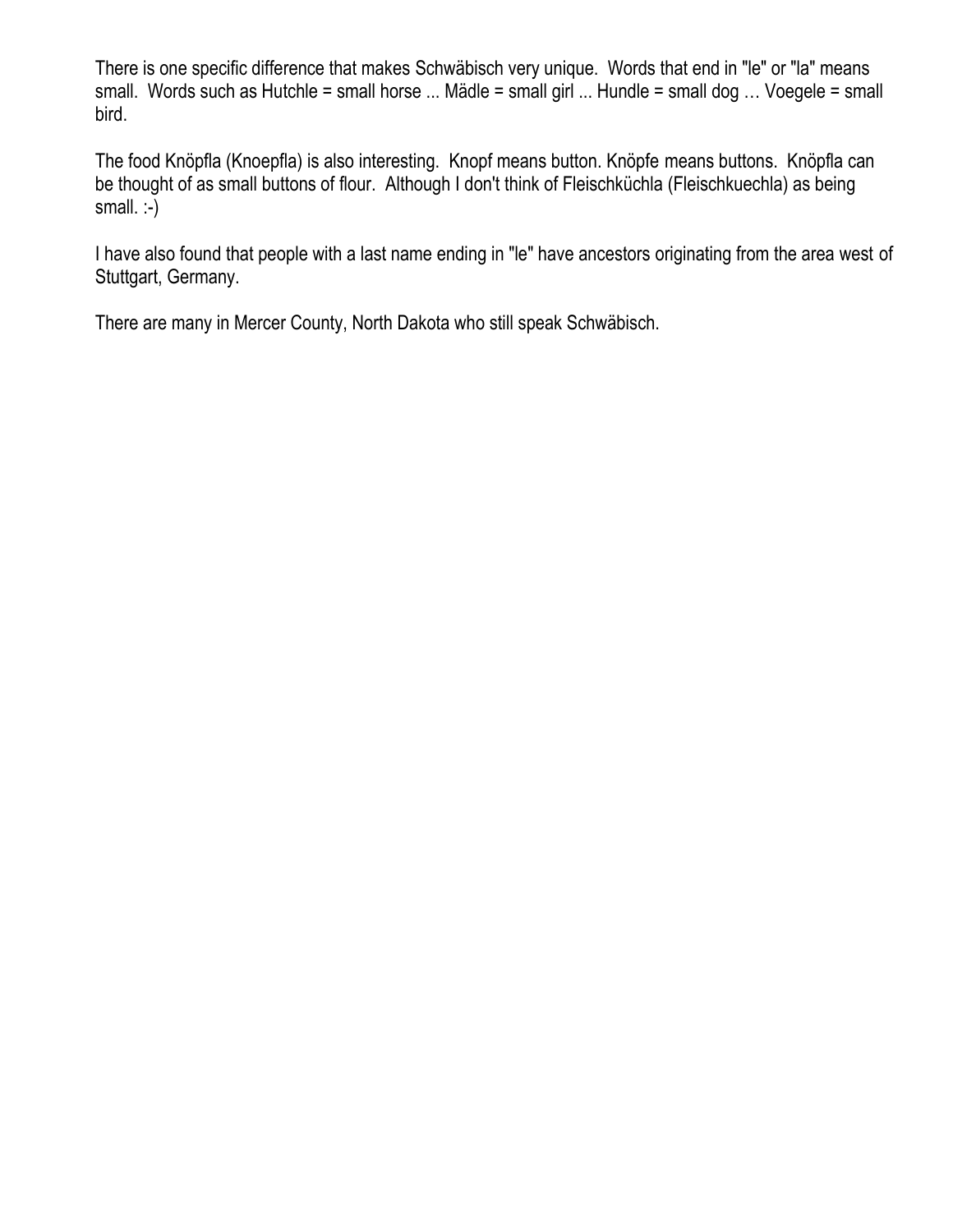Old German Handwriting

 $\mathbb{P}$  P P  $\mathfrak{P} \mathfrak{p} \mathcal{Z}$  $\mathfrak{A}$  a  $\alpha$   $\alpha$   $\alpha$   $\alpha$  a  $Dq \not q$  $\mathfrak{B} \mathfrak{b} \mathrel{\mathcal{L}} \mathscr{L} \mathscr{L} \mathfrak{B} \mathfrak{b}$  $\gamma$  Q q  $C C \sim C$  $\Re$ r  $\mathcal{R}$   $\sim$  R r  $\mathfrak{D} \uparrow \mathcal{N} \mathcal{N}$  Dd  $6180^\circ/88$  $\angle$  E e  $t \sim t$  $E \in \mathscr{G}$  $\swarrow$ Ff  $\mathfrak{F}$  f  $\mathscr{I}$  $\mathfrak{u}$   $\mathfrak{u}$   $\mathfrak{u}$   $\mathfrak{v}$   $\mathfrak{v}$   $\mathfrak{u}$  $G_8$  $\mathscr{F}$  G g  $\mathfrak{V} \mathfrak{v} \mathscr{Q} \mathscr{Q} \mathscr{Q} \mathfrak{v}$  $\mathfrak{W} \mathfrak{w}$  and  $\mathbf{W} \mathbf{w}$ Нh  $x \times \mathcal{U}$   $\underset{\mathcal{D}}{\otimes} X$  x  $\mathfrak{F}$  i  $\mathscr{I}$  $\left( \begin{array}{cc} \overline{\phantom{a}} & I & \overline{\phantom{a}} \\ \end{array} \right)$  $\mathscr{Y}$  Y y  $\mathfrak{Y} \mathfrak{y} \mathscr{D}$  $\vartheta$ j  $\neq$  J j  $Z^{\mathbf{Z}}$  $3 \frac{3}{7}$  $E \not\cong K$  $\mathbf{R}$  f  $\mathscr{L}$  oh  $R_1 \nsubseteq \ell L_1$  $\widehat{\mathfrak{ch}} \widehat{\mathfrak{g}} =$  $\mathfrak{M}$  m all  $\mathscr{M}$  m  $#$  soh  $500000$  $\mathfrak{N}$  n  $\mathcal{U}$  m  $N$  n  $\beta \beta$  /  $\beta$  sz tz  $\mathfrak{D} \mathfrak{g} \mathcal{O} \mathfrak{a} \mathfrak{0} \mathfrak{0}$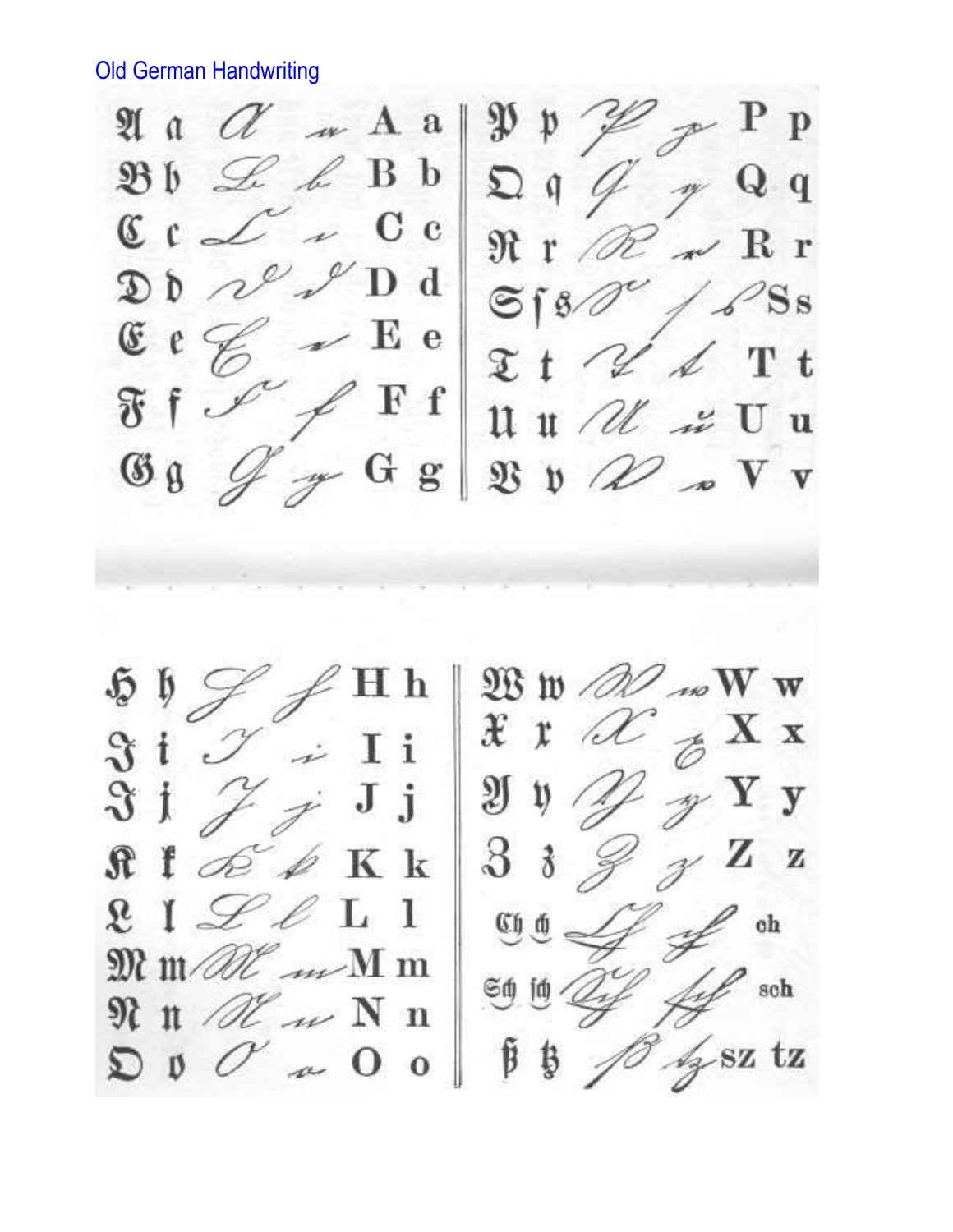

1 = Eisenbeiß families in Germany, 2 = Eisenbeiß families in Hungary, 3 = Eisenbeiß families in Russia (now known as Ukraine … Bessarabia is now known as Moldovia).



Eisenbeiß families locations: 1449 in Lobenstein / Oberlemnitz --- 1540 in Reutin / Freudenstadt --- 1595 in Ruppersdorf / Lobenstein --- 1656 in Wellesweler / Neunkirchen --- 1691 in Nürnberg.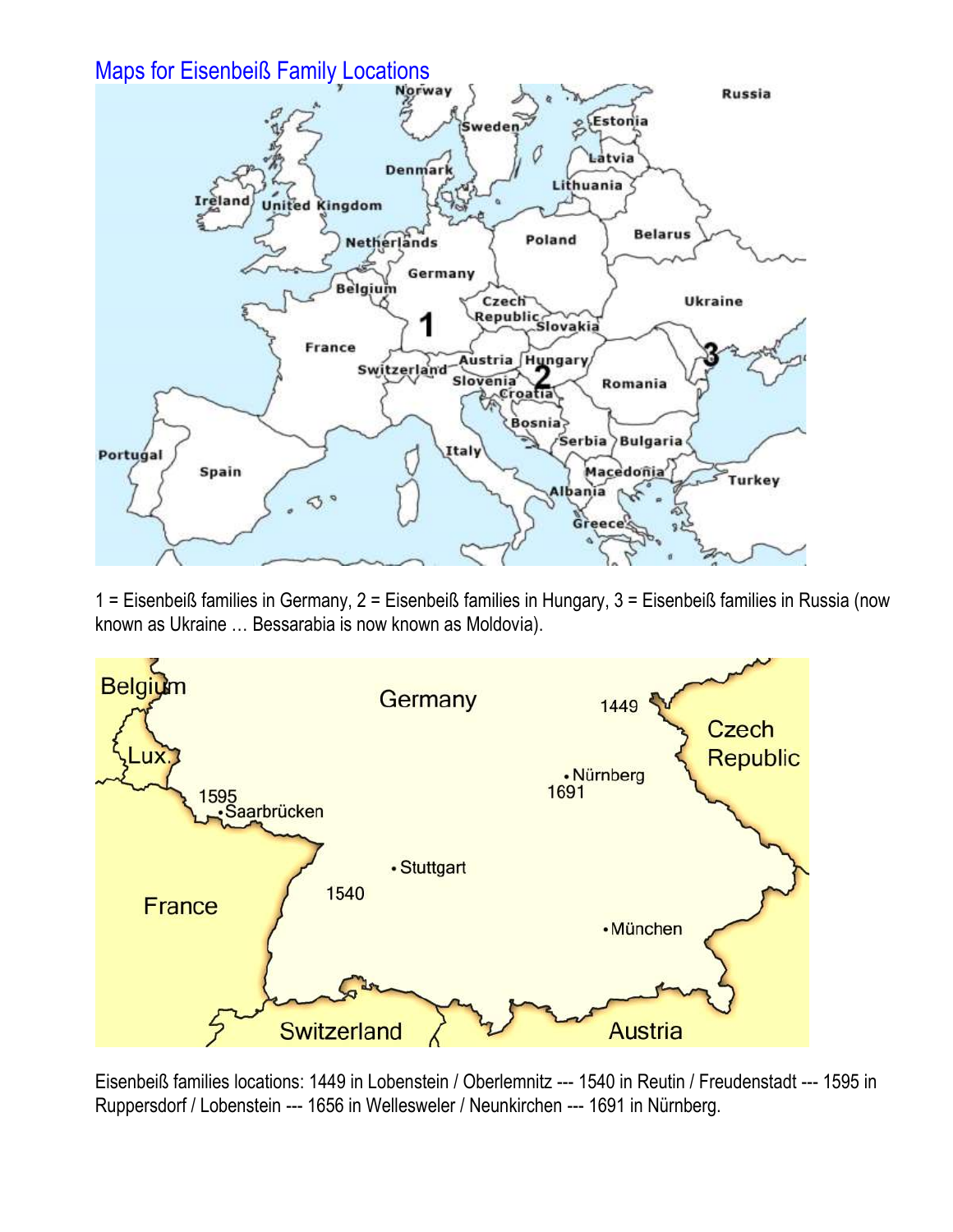# Eisenbeiss Tomb Johannisfriedhof, Nürnberg, Germany (y:)

by Albert Eisenbeis and Klaus Halbig of Nürnberg.

These images are from the tomb of J.C. Eisenbeiss, plot number 1403 in Johannisfriedhof, Nürnberg, Germany. The caption on the bottom states: "Familie, J.C. Eisenbeiss, 1894".



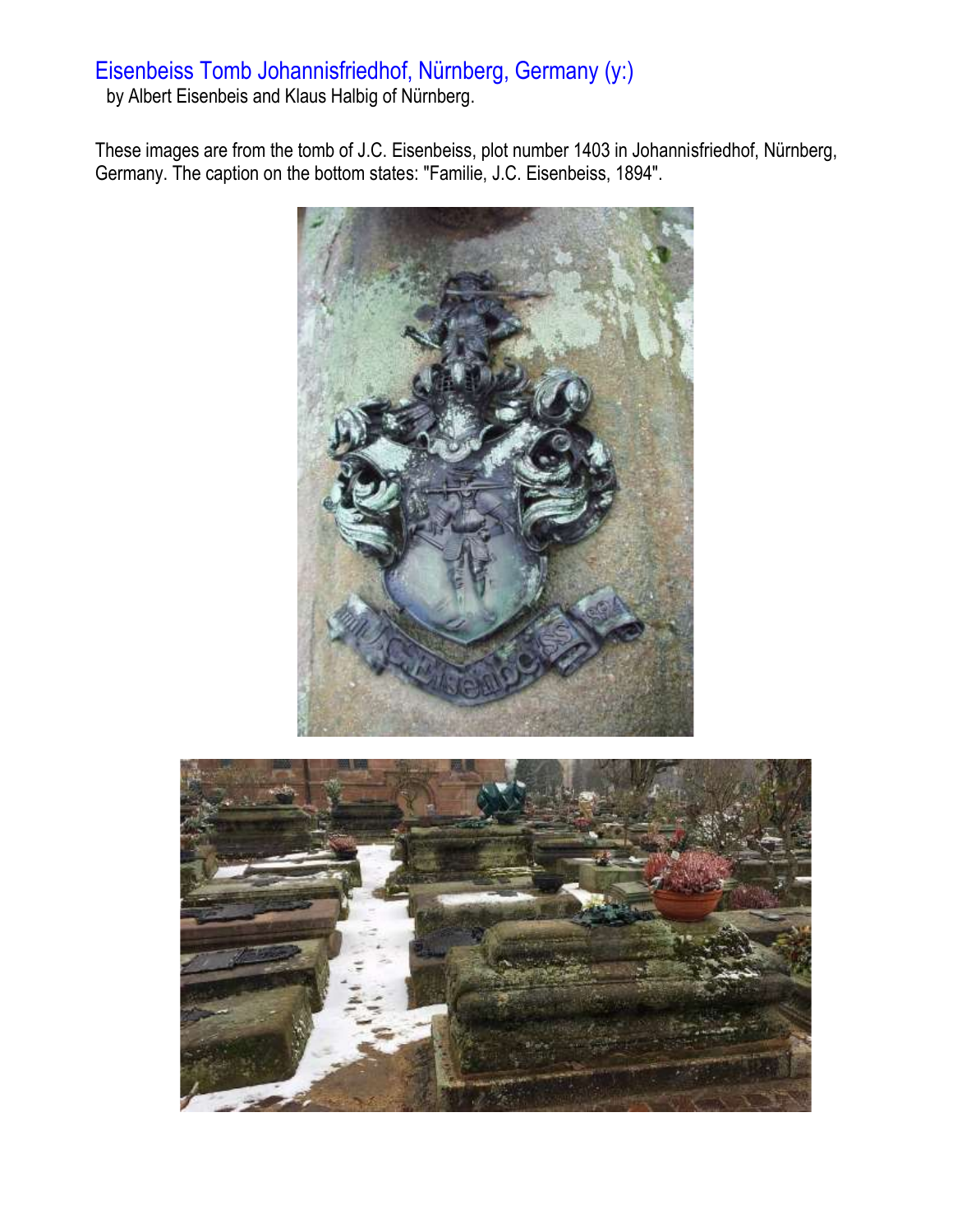The site was purchased by Johann Eisenbeiß for 100 years in 1894. Extended in September 1907 until the year 1999. Buried at this site are:

- 28.9.1899 ?? Eisenbeiß
- 9.2.1908 Gemeiner Urne ('Urne' means 'funeral urn')
- 12.2.1914 Leierer
- 29.6.25 Joh. Gemeiner Urne
- 12.7.30 Emilie Leierer
- 24.7.31 Herta Raschke Urne
- 16.1.33 Johann Eisenbeiß Urne
- 6.2.34 ? Raschke Urne
- 4.10.54 ? Eisenbeiß Urne
- Sep 62 Sichling Charlotte (+ 4.6.62)
- 30.11.65 Beck Elisabeth
- 3.12.68 ? Sichling Urne
- 14.1.78 Eisenbeiß Udo Urne
- 27.2.83 Lothar Eisenbeiß

The cemetary was constructed in the 1600's. It was purchased by Johann Conrad (J.C.) Eisenbeiss in the 1890's for a period of 100 years. Johann Conrad Eisenbeiss was a Lebküchner in Nürnberg (Nuremberg).

Johann Conrad Eisenbeiss descendents include Daniel Eisenbeiss (y:1.4.3.8.3-9) who emigrated to the USA and was registered to the union of millers in 1846, and another, Johann Eisenbeiss (y:1.4.3.8.3-6) who was the founder of the Nünberger Konditorie Lebküchner (Nürnberger Confectioners Gingerbread) Shop.

Martin Eisenbeiss (y:), a carpenter, was born at Friesau near Lobenstein. One of his sons, Andreas Eisenbeiss moved to Wilhemsdorf where he married twice and had eleven children. He built a mill at Rüdisbronn (Rüdisbronn and Wilhemsdorf are about 40 kilometers west of Nürnberg). Some of his descendants (from 1650 to 1790) remain in this area, in Mark Erlbach as Mühlermeister and Carpenters.

In an ancient Nürnberg cemetery, Johannis Grabe (constructed in 1600), exists a tomb with a sculpture representing two knights, one on the shoulders of the other, each with a sword between their teeth, with the epitaph: Christian Eisenbeiss 1814-1851.

This drawing is found engraved on the purchase agreement of the mill of Wellesweiler by Seyfried Eisenbeiss (b:2.1.1).

This image was also part of the sales contract for the Siegfried Eisenbeiß mill in 1697. The swords in the mouths of the two men is quite interesting and provides a new meaning for Eisenbeiß (iron bite). This image has become known as the Zwei Ritter (two knights).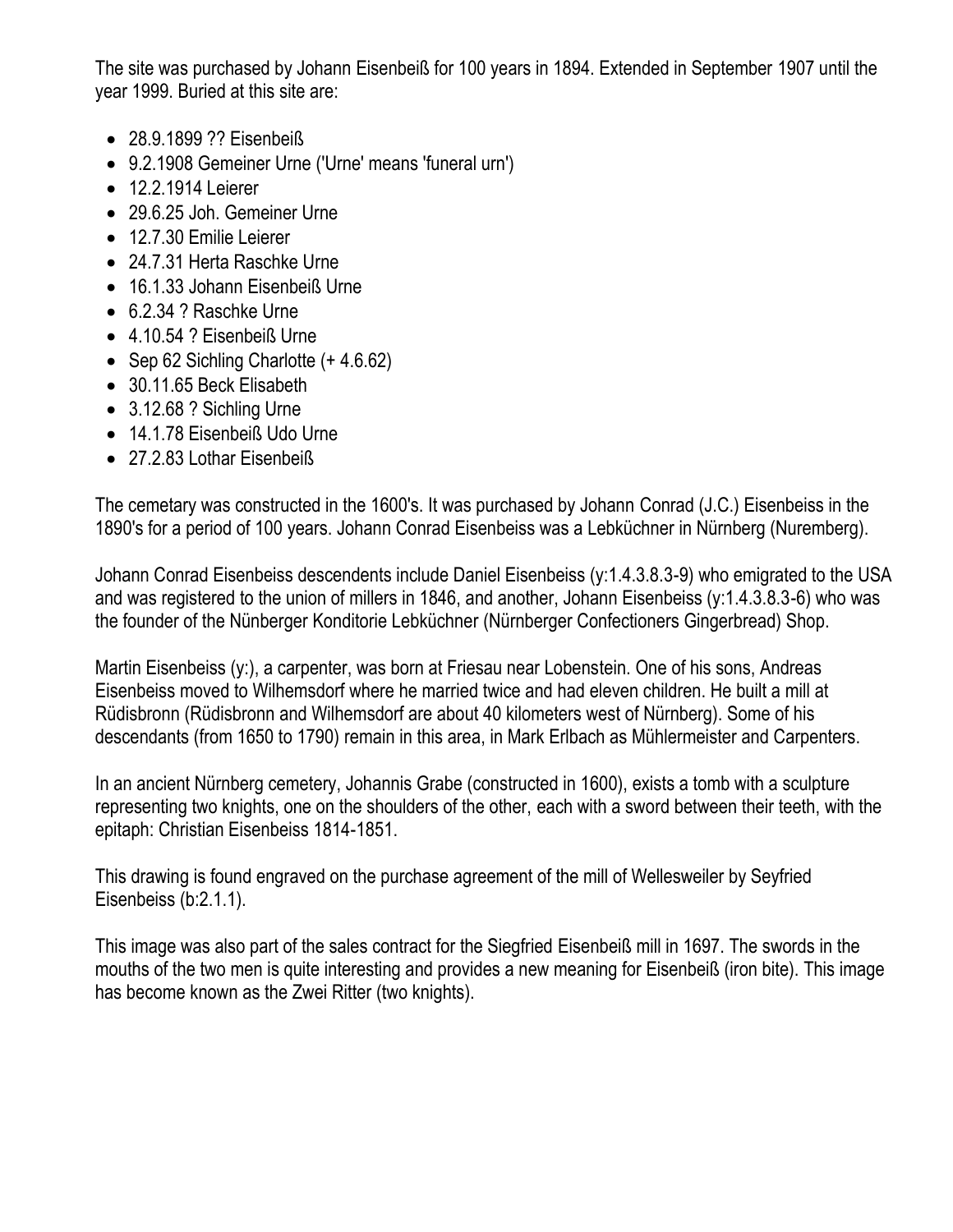## Arms of Eisenbeiß Ancestors

by Dennis Eisenbeis, Henri Eisenbeis, Richard Felix Eisenbeiss (b:2.1.1.1.4-1.6.5.4.6-1), and Lutz Eisenbeiß

The following Arm images can also be found in the Johannisfriedhof, Nürnberg, Germany with different family names.

The Arms on the left was issued in 1485 to the Eisenbeiß family by King Friedrich III. The Arms in the center comes from an Eisenbeiß family in Freudenstadt. The Arms on the right comes from the descendants of the Siegfried Eisenbeiß clan from Gahma (07356) via Neunkirchen, Saarland. There is similarity of a woodpecker on a rock in all three Arms.



### **Description 1 of the Woodpecker Wappen (Coat-of-Arms) In English:**

In 1485, the emperor Frederick III gave a coat of arms to the Eisenbeiß family. The coat of arms was identical to one that had been given to a group of nine knights in 1379 by the emperor Wenceslas, king of Bohemia. When these knights accompanied soldiers into battle, it was their responsibility to provoke their adversaries and to motivate their troops. The knights taunted their adversaries by clenching a sword between their teeth while thrusting a second sword in the air with their right hand.

The coat of arms displays a brown shield covered with a small black framework with black and gold foliage, a woodpecker on a black rock on the bottom, and two black and gold horns on top. There is a legend that each year the woodpecker comes to sharpen its beak on the hill. At the end of thousand years the hill will be gone and all Eisenbeiß'es will have to disappear.

During the 1400's the middle class as well as the nobility possessed arms. Later, the privilege was reserved only for the nobility. At the end of the 18th century the middle class was again allowed to use and display previously issued arms.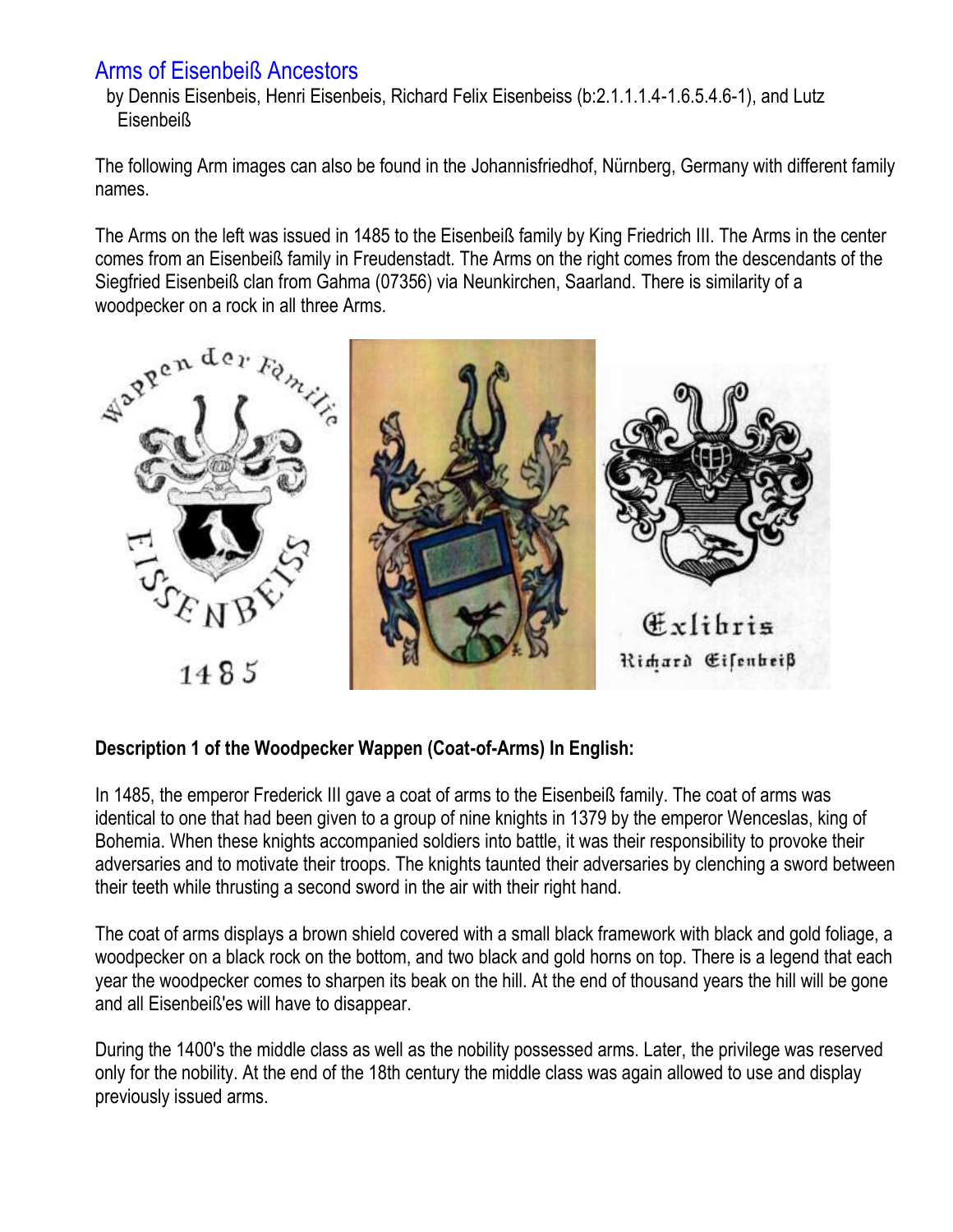Through the research of N. Pohl, royal engraver to the Prussian Court, many arms previously forgotten by the families were made available (Pohl was born in 1803, died in 1872 in Kohln). Some errors have been noted in Pohl's works, so some historians feel all of his works are not reliable. Nevertheless, today these arms have been found in the possession of two families, one of Black Forest, the other of Lobenstein. It is not know how or if our Eisenbeiß lines were related to these nine knights, or if these nine knights were themselves related. This research goes on!

### **Description 2 of the Woodpecker Wappen in English:**

Gold field, horned crest with a laurel wreath upon a black and gold helm. Blue mantling with grey underside cascades from the helm around the shield. The shield bears a green box with a blue border in the chief position extending down to the Fess point. A pile of green rocks or a green hill sits on the middle base, upon that, on the Nombril point, sits a black woodpecker.

These knights have had to entail soldiers to the battle and by their equips, a sword in the mouth, another in the right hand, to boast ahead adversaries so as to provoke them. In the ancient cemetery, Johannis Grabe, of Nuernberg, exists a tomb constructed in 1600 with a sculpture representing these two knights. This drawing is also found under a form of engraving on the act of purchase of the mill of Wellesweiler, near Neunkirchen (Saarland) by Seyfried Eisenbeiß, September 25, 1697.

The family originates in Bavaria. The coat of arms was granted by Emperor Friedrich III circa 1482 after it was created in Emperor's Wenceslas time in 1379 by nine knights. It shows a white woodpecker on a black rock in a golden shield with above it a small black field and a helmet with two half black, half gold horns. Garlands are of gold and black color. These coats of arms that were granted by Emperor Wenzeslas were for ordinary citizens as well as noblemen until Emperor Ferdinand II made coats of arms the prerogative of nobility. All non-noble families had to give up their coats of arms, but these were recorded in the Emperor's archives in Vienna and published in 1696 at Nuremberg under the name of greater Europe. When at the end of the last century the prerogatives of the nobility ceased, ordinary people were again permitted to have a coat of arms that in most families were lost and with assistance from the present work were re-discovered. In it is found the coat of arms of the family Eisenbeiß. The books are the property of N. Kohl, Royal Prussian court engraver in Cologne.

There is a legend that goes with this Arms that says the woodpecker featured on the shield returns each year and sharpens its beak on the hill. At the end of 1000 years, the hill will be completely worn away, and at that time all Eisenbeiß'es will perish the earth!

In Germany, it was the practice to award Wappen to a family of an individual, such that all direct heirs are allowed to use it. This differs from the convention observed in Great Britain where it is only legal and socially acceptable for the individual to that the Coat of Arms was issued to bear them.

#### **Description of the Woodpecker Wappen In French … En Français:**

En 1485 l'empereur Frederick III donne à la famille Eisenbeiß les armes que l'empereur Wenceslas alors roi de Bohème avait offertes à un groupe de 9 chevaliers.Elles montrent un pic blanc sur un rocher noir au sommet d'une colline située dans un près jaune. avec deux cornes noire et blanche.Le feuillage est noir et blanc. A la fin du 18° siècle la classe moyenne put récuperer ses armes dont la plupart avait disparues et qui furent retrouvées gràce aux travaux de N.Pohl, alors Graveur à la cour de Prusse.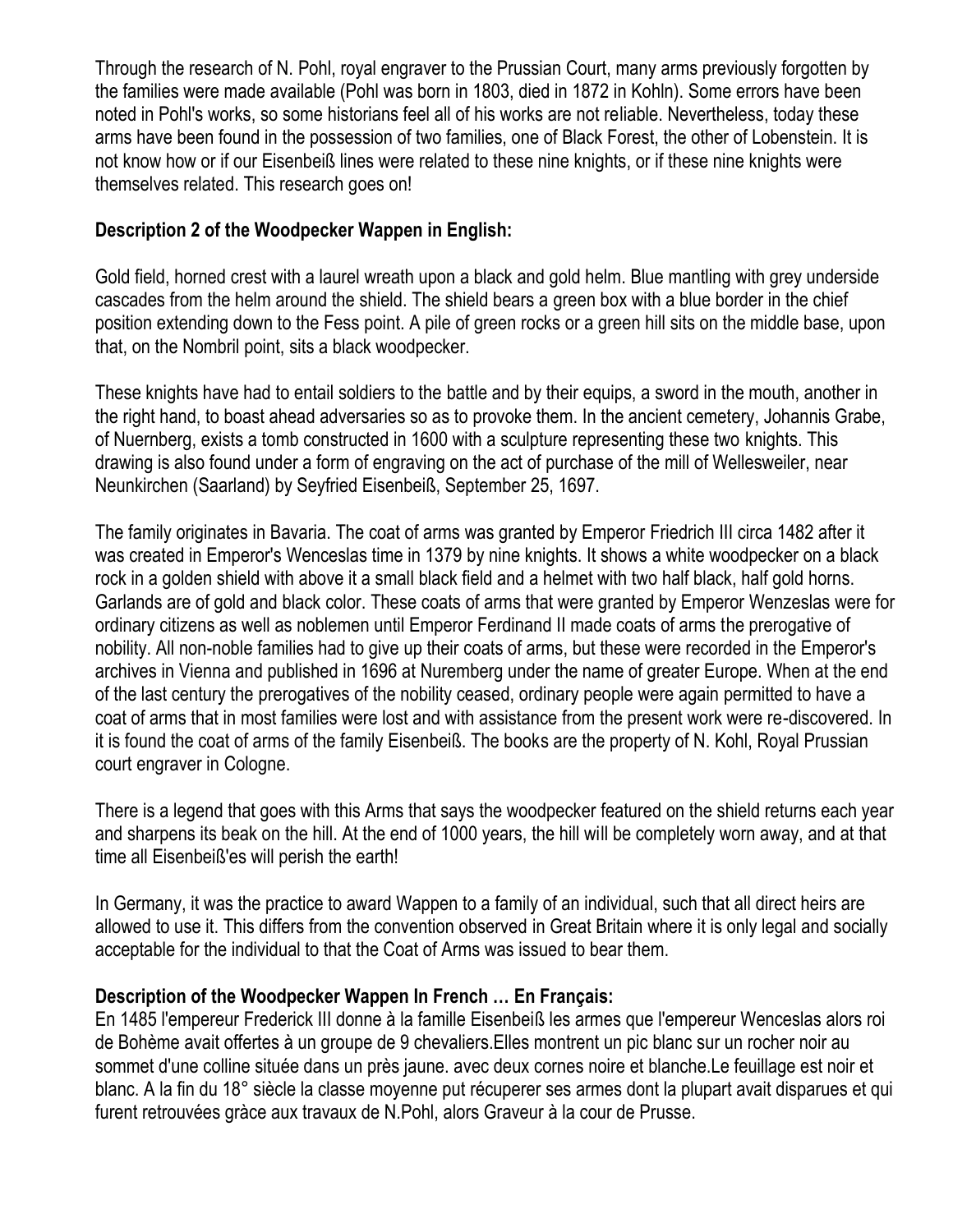Ces chevaliers devaient entrainer les combattants à la bataille et par leur accoutrement,une épèe à la bouche une autre dans la main droite ils provoquaient l'adversaire.Dans le vieux cimetière de Johannis à Nuernberg existe une tombe construite vers 1600,avec une sculpture représentant ces deux chevaliers.Ce dessin se trouve aussi sur l'acte du moulin d'achat, de Wellesweiler à coté de Neunkirchen, moulin acheté par Seyfried Eisenbeiß le 25 septembre 1697.

### **Description of the Woodpecker Wappen In German … Auf Deutsch:**

Die Familie stammt aus Bayern. Das Wappen wurde gegeben von Kaiser Friedrich III, Anno 1482, nachdem dasselbe Anno 1379 unter Kaiser Wenzeslaus von neun rittermäßigen Männern gestiftet worden war. Dasselbe enthält einen weiß Specht auf schwarzem Fels im goldnen Schild mit Oben einem Kleinem schwarzem Feld, darüber den Helm auf welchem sich qweib halb Gold, halb schwarze Hörner befindet. Die Laubwerke erhalten die Farben Gold und schwarz. Diese Wappen welche unter Kaiser Wenzeslas gestiftet worden waren, führten die bürgerlichen so gut auch die Adeligen, bis unter Kaiser Ferdinand II das Wappentragen ein Vorrecht des Adels wurde. Damals, kamen in sämtlichen bürgerlichen Familien die Wappen ab, wurden jedoch in Wien in Archiv des Kaisers verzeichnet, und im Jahre 1696 zu Nürnberg unter dem Namen der großen Europa. Wappensammlung veröffentlicht. Als nun Ende des vorigen Jahrhunderts die meisten Adelsvorrechte aufhörten, durften auch die bürgerlichen wider ihre Wappen führen, dieselben waren jedoch in den meisten Familien verloren worden und nur mit Hülfe vorstehenden Werks konnten sie wieder aufgefunden werden. Ebendasselbe findet sich auch das Wappen der Familie Eißenbeiß vor. Die Bücher sind im Besitz von N. Pohl König. preuß. Hofgraveur in Köln.

#### **Heraldry … Arms of Families**

Heraldry is a system of signs and symbols that originated in the Middle Ages as a means of recognizing warriors on the battlefield. Since armour or coat of mail was invariably worn, there was no difficulty distinguishing friend from foe even at some distance, for each man bore a shield of a unique design.

The armour or coat of mail often became hot, and a long, sleeveless garment called a surcoat was worn over it as protection from the sun. By the XIIIth century the surcoat had become short, and many knights wore their emblems (also called bearings or arms) on their surcoats as well as their shields. Thus originated the expression "coat of arms". In the XIVth century an even shorter surcoat was worn, called a jupon.

The rules regarding the use of a Coat of Arms differs from country to country. Unlike England, where a Coat of Arms is issued to a single person, not to be used by other family members, Germany assigned a Coat of Arms to a family, and it may be used by any descendant of that family.

Blazoning is the heraldic term for describing a coat of arms. The rules of blazon are follows: first give the color of the field background; second, name the objects on the field, all in their proper order and with regard to their relative shapes, colors and positions. 1. Crest (some arms exist without a crest), 2. Wreath, 3. Mantling, 4. Helm, 5. Shield, 6. Motto (often nonexistent).

Germany and Austria were first known as part of the Holy Roman Empire. The oldest Coats of Arms in Germany and Austria were self-assumed, mostly by men returning from The Crusades. Towards the end of the 1300s, emperors began to award Arms to specially appointed persons known as "palace counts." When a commoner was raised to the rank of nobility, he was allowed to keep his original Coat of Arms, but added new charges, or quarterings. The earliest arms for commoners date back to the early 1200's. For information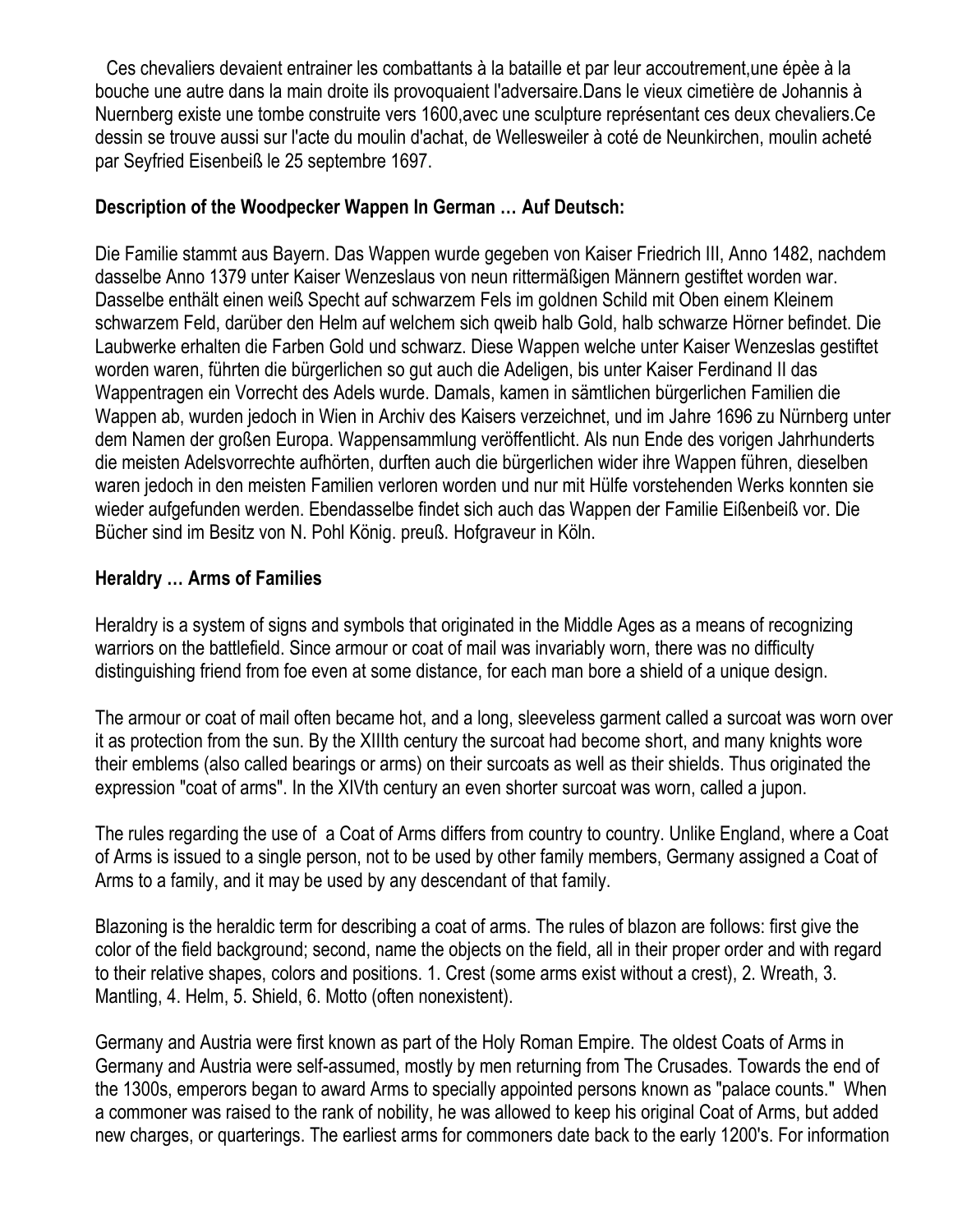on heraldry associated with Northern German names it is advisable to contact Der Herold, 1 Berlin 33 (Dableto), Archivstrasse 12-14, Berlin, Germany. For names of Southern German and Austrian origin you may wish to contact The Adler Society, Haarhof 4A, Vienna, Austria.

#### **Rules/Laws governing use of Arms**

Germany: In contrast to "one man, one coat of arms" the system of heraldry for the Holy Roman Empire developed along family lines. The files of the Imperial Archives in Vienna show that from 1410 to 1806, many coats of arms were granted simultaneously to several members (brothers, uncles, cousins) of the same family without differentiation, and then passed on to subsequent descendants. These Family Arms were called "Stammwappen". Differentiation took place if one member received an augmentation to his arms from the Emperor or if a family branch petitioned for distinctive arms. Since 1867, Der Herold in Berlin has been registering arms and has a database of over 300,000. Families world-wide may register new arms or verify their entitlement if they have documentary proof of German descent.

United States: Like in Canada, there is no law to prevent citizens from using a Coat of Arms for decoration. Armorial bearings used as a trademark have protection via the U.S. Patent Office. Government heraldry and insignia are handled by the U.S. Army Institute of Heraldry in Alexandria, Virginia. Several private organizations register personal and family entitlements and publish armorials, such as the American College of Heraldry. Their registration fees for Arms were \$195 US in 1993.

In all countries no one has the right to assume Arms belonging to another family or persons. A surname gives no right. Subject to the rules of a country to that one belongs, a personal Coat of Arms may be drawn up. As long as this does not infringe on any other right, this is legal. For legitimacy, a further step must be taken to have it registered and granted by a proper authority. To meet the rigorous design requirements of granting Heralds, avoid plagiarism, pay for final calligraphy and artwork, and publish as a public announcement. This will cost the armiger from about \$600 to as much as \$14,000 US. However, this cost generates a work of art, an heirloom, a trade mark, and a badge of honor measured as a corporate or family asset for generations to come.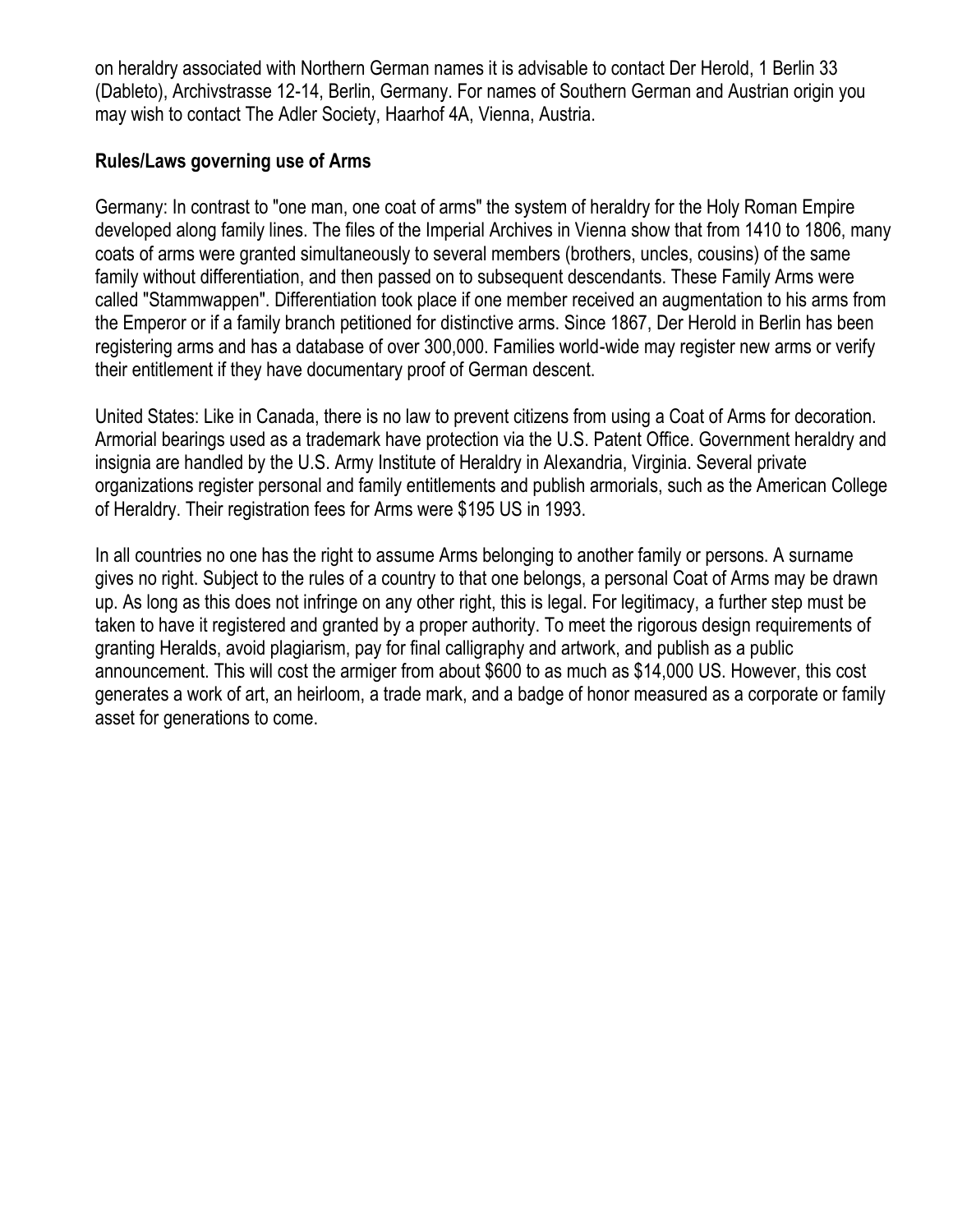# Significant Events Summary of Eisenbeiß Families

- 1485 The emperor Frederick III gave a coat of arms to the Eisenbeiß family. The coat of arms was identical to one that had been given to a group of nine knights in 1379 by the emperor Wenceslas, king of Bohemia.
- 1499 Heinz Eisenspeiß is listed, on an old document from Oberlemnitz, Lobenstein dated 2 October 1499 as a farmer. Old documents from this region, dating back to the 1500's and 1600's, list many names spelled Eisenbeiß, Eisenbeiss, Eisenenbeiss, Eissenbeis, Eißenpeis.
- 1556 Heinz Eysenpeis was born 1556 in Eliasbrunn. Tax records dating from 1556 to 1639 show many alternate spellings including Eysenpeis, Eysenbeis, Eissenbeiß, and Eyssenpeiß in this area located in Germany near the Czech Republic … half way between Berlin and München.
- 1561-1580 An unknown father (a:) of three Eisenbeiß brothers lived in Freudenstadt (70 km southwest of Stuttgart) and Reutin (5 km northeast of Alpirsbach) in the Black Forest area of Germany.

Hans (a:1) died on 20 February 1631 at age 70 in Reutin (therefore was born circa 1561). Michael (a:2), born circa 1570 in Reutin, moved to Freudenstadt in 1599 where he was a roofmaker (Dachdecker). Gilg (a:3), also born circa 1570 in Reutin, died on 6 July 1622 in Reutin at an old age.

This is the first time the name Eisenbeiß appears in this region of Germany. The name Eisenbeiß disappeared from Reutin after the Thirty Years War (1618-1648), but continues today in Freudenstadt.

It appears that every Eisenbeiß in the world descends from this a: branch or the b: branch.The a: branch and b: branches are quite likely related as the villages where these Eisenbeiß families lived are only 75 miles apart.

1595 Simon Eisenbeis (b:) was born in Ruppersdorf. In the region northwest of Lobenstein in Thuringy are found the villages of Friesau, Thimmendorf, Altengesees, Gahma, Thierbach, Eliasbrunn, Neuenbeuthen (Neuenbeutha), Oberlemnitz … all separated by less than 10 kilometers. This area is located between Frankenwald and the steep throats of the river Saale, a very turbulent landscape with few arable lands, in the ancient county of Reuss.

> Today some vestiges of Dutch water mills and windmills remain. In 1600, three Dutch families with the name Muller lived in Neunkirchen. A man named Muller made a trip from Neunkirchen to Neuenbeuthen with Hans Martin Eisenbeiss between 1686 and 1695. It appears there were preferential relationships between the region of Neunkirchen and the county of Reuss.

- 1599 Michael Eisenbeiß (a:2) moved to Freudenstadt. Michael was a dachdecker (roofmaker). His descendants live primarily in Grüntal, Kehl, and St. Gallen.
- 1600 Martin Eisenbeiss (y:), a carpenter, was born at Friesau near Lobenstein in Germany near the Czech Republic. One of his sons, Andreas Eisenbeiss moved to Wilhemsdorf where he married twice and had eleven children.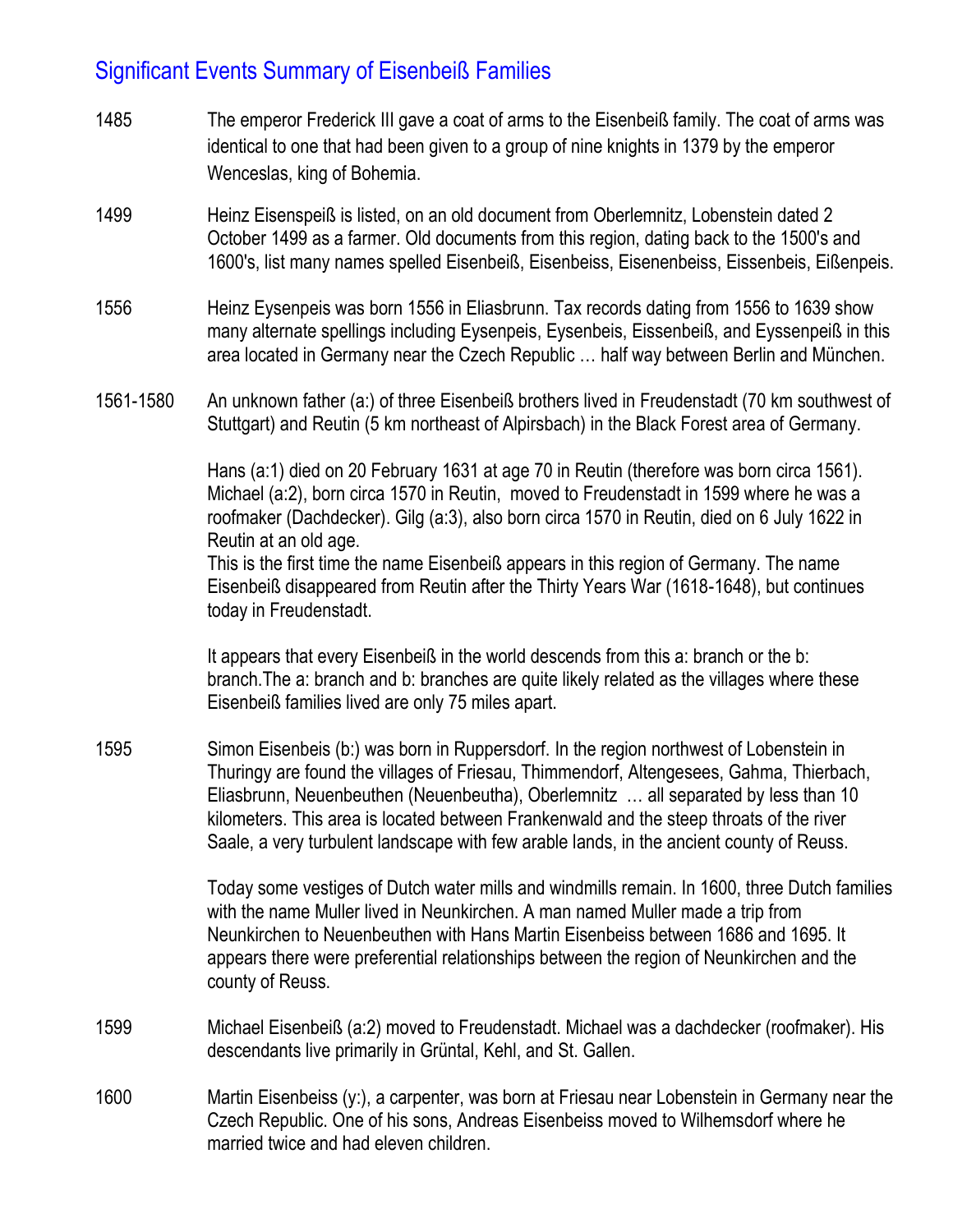He built a mill at Rüdisbronn (Rüdisbronn and Wilhemsdorf are about 40 kilometers west of Nürnberg). Some of his descendants (from 1650 to 1790) remain in this area, in Mark Erlbach as Mühlermeister and Carpenters.

In an ancient Nürnberg cemetery, Johannis Grabe (constructed in 1600), exists a tomb with a sculpture representing two knights, one on the shoulders of the other, a sword in the right hand, an other sword in the mouth, with the epitaph: Christian Eisenbeiss 1814-1851. This drawing is found engraved on the purchase agreement of the mill of Wellesweiler by Seyfried Eisenbeiss (b:2.1.1).

His descendants include Daniel Eisenbeiss (y:1.4.3.8.3-9) who emigrated to the USA and was registered to the union of millers in 1846, and another, Johann Eisenbeiss (y:1.4.3.8.3-6) who was the founder of the Nürnberger Konditorie Lebküchner (Nürnberger Confectioners Gingerbread) Shop.

- 1606 Hans Eisenbeiss (z138), of Eliasbrunn, used an ax to kill his wife and six children. Hans was cruelly put to death for his deed. Details can be found in an article in this book.
- 1607 The English settlement, Jamestown, was founded in America.
- 1610 Hans Eisenbeiß (a:1) lost his entire family to the Pest (Plague). He remarried and had three more children. There is no trace of any descendants.
- 1630's Simon Petrus Eisenbeiß (a:3.1), born in Reutin, moved to Dietersweiler/ Freudenstadt. Some of his descendants moved to south Russia. Some of those moved to Bessarabia. Many of those in south Russia and Bessarabia moved to North Dakota and South Dakota. His descendants live in Dietersweiler, Glatten, Dornhan, and across the U.S.
- 1633 Katharina Eisenbeiss (z139), widow of Anthonius Eisenbeiss, an engraver in Kircheim-Bolender, is listed as a godmother in a church in Saarbrücken.
- 1662 Christoph Eisenbeiß (a:2.1) became a Court of Justice (magistrate) in Neckarweihingen.
- 1685 Sebastian Eisenbeiß (k:) was born. He lived in Hain as a Fröhner (indentured slave) in the Ködnitzberg and Wachholder castles. These castles can be found in ruin 5 and 10 kilometers north of Mainleus in Germany near the Czech Republic, south of Eliasbrunn.

His great-grandson Johann Heinrich Eisenbeis (k:2.1.8) moved to the U.S. after having been member of the Freischutz, a revolutionary organization to which Richard Wagner belonged. Most of his descendants live in the Louisville, Kentucky area.

1751 Johann Georg Eisenbeiss (w:) arrived in Philadelphia on 24 September 1751 aboard the ship Neptune. Peter Klinger and his wife Catherine Eisenbeiss were also on board. Three of his sons fought in the Revolutionary War.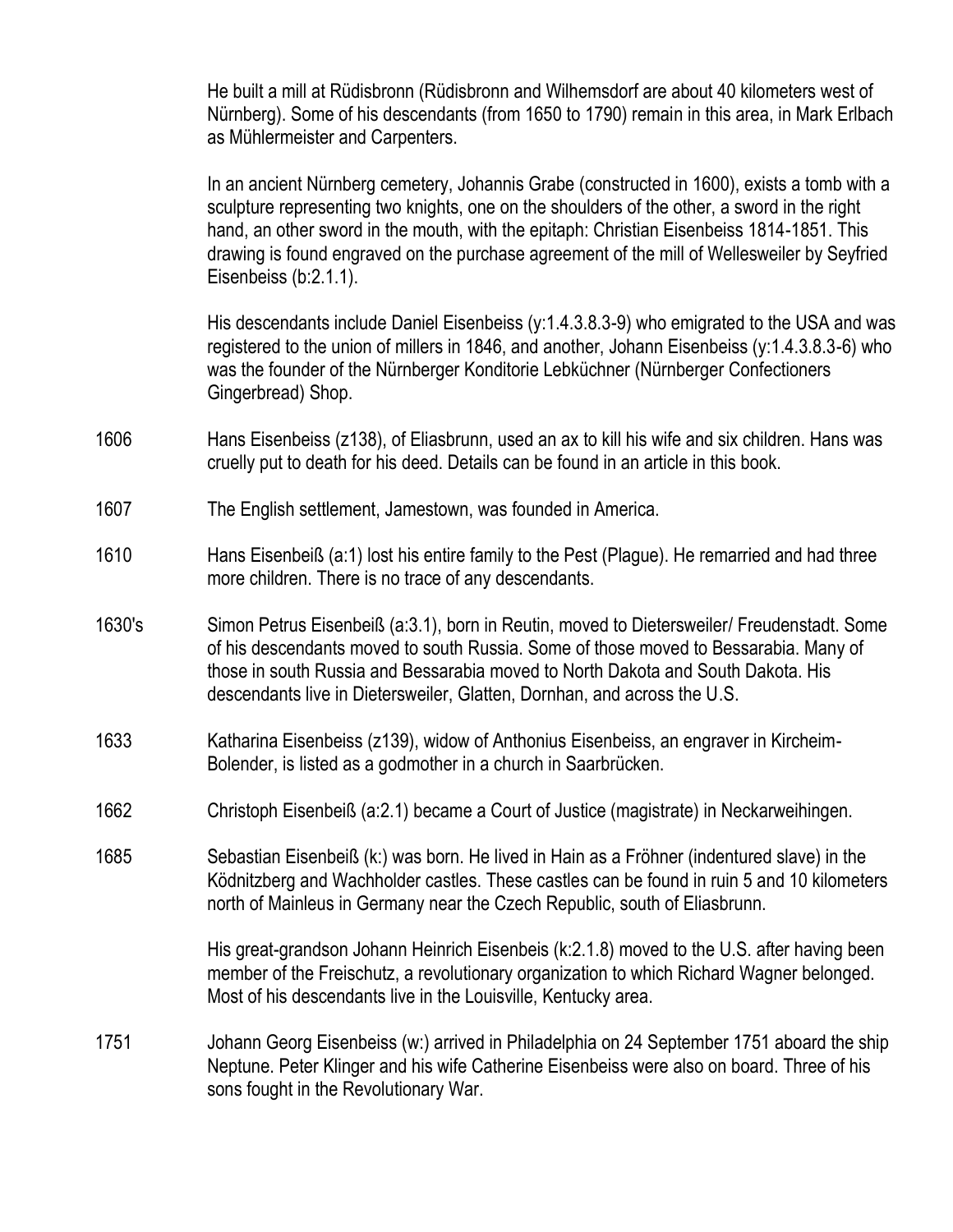| 22 Sep 1762 | German Princess Sophia Augusta Fredericka of Anhalt-Zorbst crowned Empress Catherine II<br>(known as the Great) of Russia, reigns 1762-1796.                                                                      |
|-------------|-------------------------------------------------------------------------------------------------------------------------------------------------------------------------------------------------------------------|
| 4 Dec 1762  | First Manifesto of Catherine II is issued, inviting foreigners to settle in Russia with no results.                                                                                                               |
| 22 Jul 1763 | Second Manifesto of Catherine II is issued, setting forth alluring terms of colonization of<br>foreigners in Russia, attracting thousands of colonists from what is now Germany.                                  |
| 1762-1763   | Empress Catherine II (Queen Catherine the Great) issued an invitation to foreigners to settle<br>in the Volga River region of south Russia. Many Germans took up her offer.                                       |
| 1764-1767   | Founding of German colonies in the Volga Region, Russia.                                                                                                                                                          |
| 1776        | Start of the Revolutionary War in the U.S.                                                                                                                                                                        |
| 1777        | David Eisenbeiß (x:1), son of Michael Eisenbeiß, was born in 1777. He died in 1832 in Apati,<br>Ungarn-Jug (Hungary - Yugoslavia). This was the beginning of a lineage of Eisenbeiß families<br>found in Hungary. |
| 1789        | George Washington was elected as the 1st President of the U.S.                                                                                                                                                    |
| 1794        | Georg Christoph Eisenbeiß (a:2.1.2.10.6-3) became a medical doctor in Tübingen. He wrote a<br>medical book on Geburtshilfe (Obstetrics/Childbirth).                                                               |
| 6 Nov 1796  | Death of Catherine II at the age of sixty-seven following a stroke.                                                                                                                                               |
| 1796-1801   | Reign of Tsar Paul I, son of Catherine II.                                                                                                                                                                        |
| 1801-1825   | Reign of Tsar Alexander I, the well beloved grandson of Catherine II.                                                                                                                                             |
| 1804        | Alexander I (beloved grandson of Empress Catherine II) issued another invitation to<br>foreigners to settle in the Black Sea region south Russia. Many Germans took up his offer.                                 |
| 1804-1812   | Napoleon conquered most of Europe.                                                                                                                                                                                |
| 20 Feb 1804 | Alexander I issues decree for settlement of colonists in the Black Sea Region.                                                                                                                                    |
| 1804-1810   | Founding of German colonies in the Crimea.                                                                                                                                                                        |
| 1804-1824   | Founding of German colonies in the Odessa District, Ukraine.                                                                                                                                                      |
| 1805        | Bernhard Eisenbeiß (a:3.1.5.3.7-4) emigrated with his family from Dornhan/ Horb in<br>southwest Germany to Glückstal/ Odessa/ Cherson in South Russia.                                                            |
| 1814-1842   | Founding of German colonies in Bessarabia (now Moldavia, USSR).                                                                                                                                                   |
| 1817-1818   | Founding of German colonies in the South Caucasus.                                                                                                                                                                |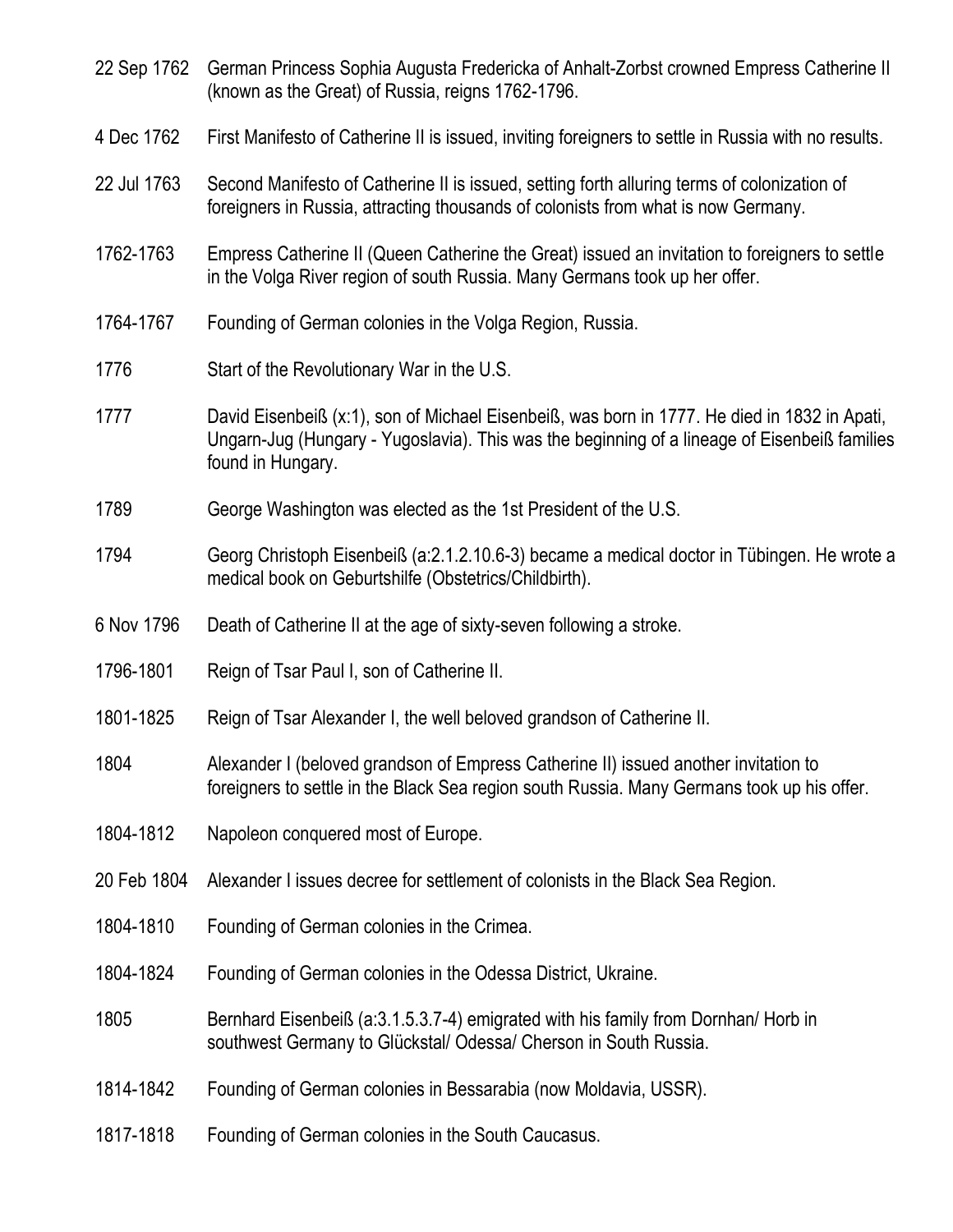| 1820       | Frederick Eisenbise (b:2.1.1.5.7-6) emigrated from Prussia to America (apparently to Illinois).                                                                                                                                                                                               |
|------------|-----------------------------------------------------------------------------------------------------------------------------------------------------------------------------------------------------------------------------------------------------------------------------------------------|
| 1822       | Karl Eissenbeiss (b:2.1.1.5.8-2.4) and his family emigrated from Germany to Pennsylvania<br>and then to Indiana. From this family come the Icenbice families of lowa.                                                                                                                         |
| 1825-1855  | Reign of Tsar Nicholas I, grandson of Catherine II, brother of Alexander I.                                                                                                                                                                                                                   |
| 1842       | Founding of Hoffnungstal/ Bessarabia.                                                                                                                                                                                                                                                         |
| 1842       | Christian Eisenbeiß (a:3.1.5.3.7-4.7) emigrated from Glückstal/ Odessa/ Cherson to<br>Hoffnungstal/Bessarabia.                                                                                                                                                                                |
| 1848       | Gold was discovered in California.                                                                                                                                                                                                                                                            |
| 1848       | Ferdinand Eisenbeis (n:1.2) emigrated with his parents from Baden, Germany to Rochester,<br>New York. They moved to Dayton, Ohio and then to Spencerville, Ohio.                                                                                                                              |
| 1 Jul 1849 | Johann Ludwig Bette (born 1821 in the German colony Johannestal, Odessa District) and a<br>small party from the Odessa District sail from Odessa, Russia, for the United States and settle<br>in Ohio.                                                                                        |
| 1849       | Johann Heinrich Eisenbeis (k:2.1.8) emigrated from Munchberg Kreis Bauern ober Frankau,<br>Germany to Aurora, Indiana.                                                                                                                                                                        |
| 1855-1881  | Reign of Tsar Alexander II, great-grandson of Catherine II, son of Nicholas I.                                                                                                                                                                                                                |
| 1856       | Frederick Eisenbeis (b:2.1.1.1.6-9.5.1) and Charles Eisenbeis (b:2.1.1.1.6-9.5.2) emigrated<br>from Prussia to Rochester, New York. Later they sailed to San Francisco, California via the<br>Panama Canal and then moved to Port Townsend, Washington. Charles became a very<br>wealthy man. |
| 1858       | Ferdinand Eisenbeis (m:1.1.2.2.2) emigrated from Baden, Germany to Ste. Genevieve<br>County, Missouri.                                                                                                                                                                                        |
| 1861       | Johann Wolfgan Eisenbeiss emigrated from Germany to New York at age 21. He married<br>and settled in Chicago.                                                                                                                                                                                 |
| 1862       | The Homestead Act was approved. Abraham Lincoln served as the 16th President.                                                                                                                                                                                                                 |
| 1862       | Ferdinand Eisenbeis (n:1.2) enlisted in Company A of the 81st Ohio and fought in the Civil<br>War under General Sherman. After the war he moved to Dickinson County, Kansas.                                                                                                                  |
| 1862       | Johann Heinrich Eisenbeis (k:2.1.8) enlisted in the 32nd Indiana Volunteers and fought in the<br>Civil War that had begun in 1861. After the war he settled in Louisville, Kentucky.                                                                                                          |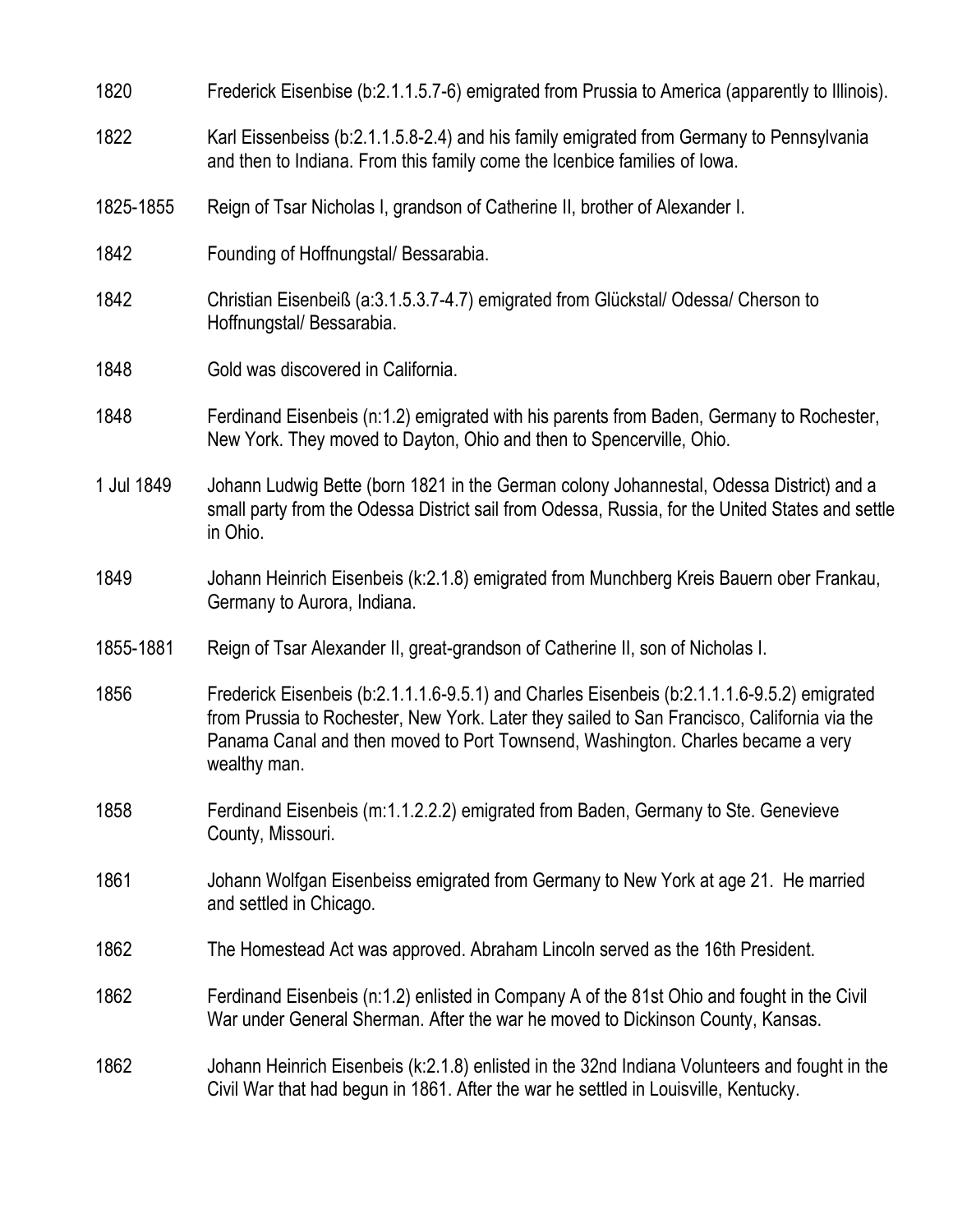- 1862 Many other Eisenbeis men fought in the Civil War. A listing of these individuals can be found in a later section of this book.
- 4 Jun 1871 Imperial Russian government issues decree repealing the Manifestos of Catherine II and Alexander I, terminating, after a period of ten years' grace, the /special privileges of the German colonists.
- Summer 1872 Johann Ludwig Bette visits colonies of Johannestal, Worms, and Rohrbach, Odessa District, urging emigration to the United States.
- Summer 1872 Departure of first group of eight families (16 persons) from Johannestal, Odessa District, for Sandusky, Ohio.
- 17 Oct 1872 Departure of second group of 16 to 26 families from Johannestal, Rohrbach, and Worms, Odessa District for Sandusky, Ohio.
- 5 Nov 1872 Departure of third group of six families from Rohrbach and Helenental, Odessa District for Sandusky, Ohio.
- 1872 Henry Eisenbeis lived in Chicago. Moved to Indiana, then to Illinois. Descendents moved to other parts of the country.
- 16 Apr 1873 The three groups (30-40 families) of German immigrants from the Odessa District, Russia, leave Sandusky, Ohio, traveling by train to Yankton, Dakota Territory, arriving on 18 Apr 1873, and later homesteading near the present site of Lesterville, South Dakota.
- Summer 1873 Departure of 55 families (about 400 persons) from Worms and Rohrbach, Odessa District, Russia, for Nebraska, settling in and near Sutton, Nebraska, in September 1873.
- 13 Jan 1874 Imperial Russian government issues second decree to the decree of 4 Jun 1871, instituting compulsory military conscription immediately for German colonists. These two decrees impel hundreds of thousands of German colonists to emigrate from Russia to North America and South America.
- 1874 Mattheis & Elizabetha Eisenbeis Weisser (z25) emigrated from Russia to Tyndall, South Dakota.
- 1879 John Eisenbeis (l:1) emigrated from Hüffenhardt/ Nord Baden, Germany (near Heilbronn) to Allegheny, Pennsylvania. He later moved to Ann Arbor, Michigan and then to Texas. (His name was misspelled via the immigration papers as Eisenbeiser for a number of years and was corrected in 1888.)
- 1881-1894 Reign of Tsar Alexander III, great-great-grandson of Catherine II.
- 1889 Jakob & Kathyrne Eisenbeis Walth (a:3.1.5.3.7-4.8.2.2) emigrated from Glückstal/ Odessa to Hosmer, South Dakota.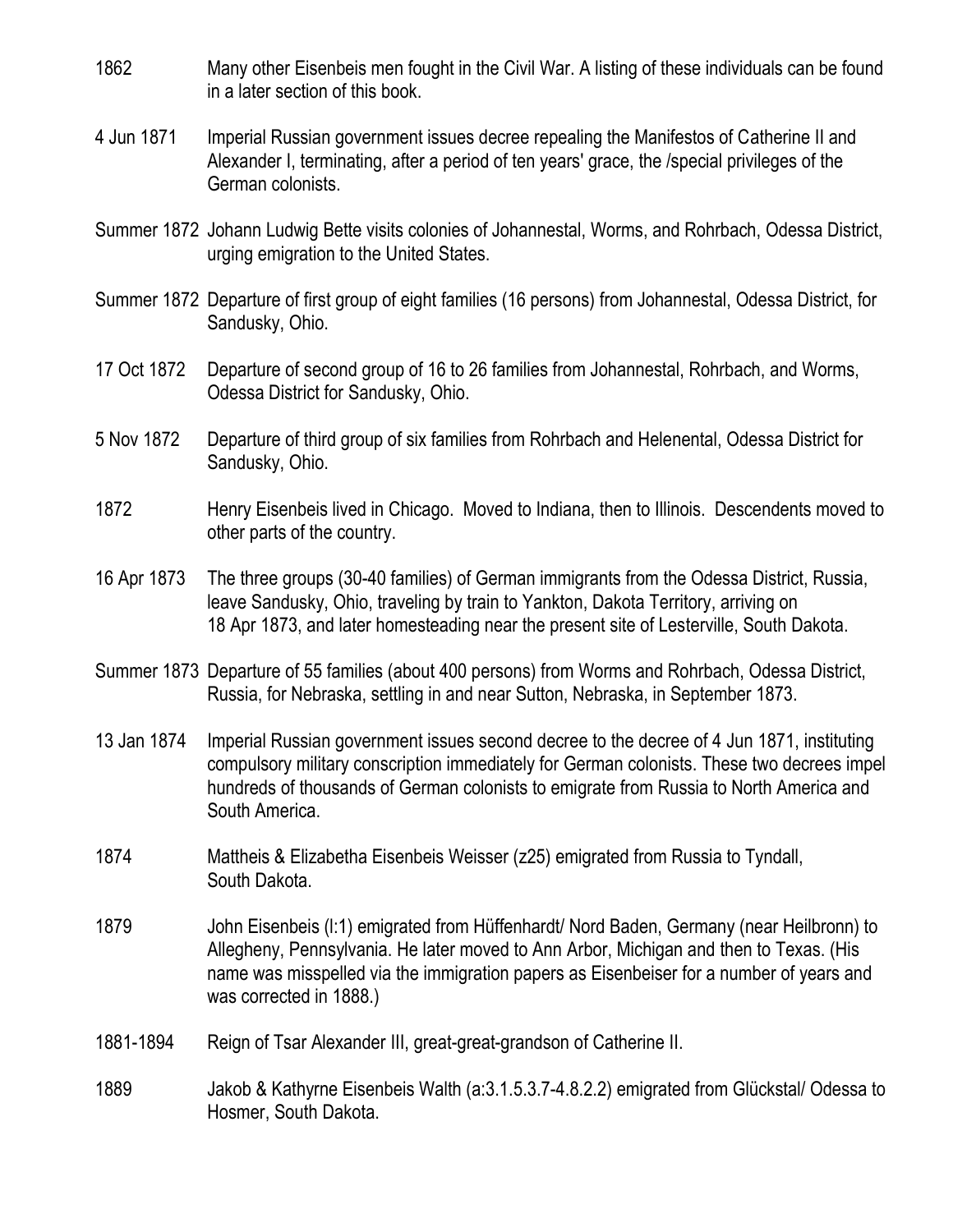| 1893        | Jakob & Barbara Buechler Eisenbeiß (a:3.1.5.3.7-4.8.1) emigrated from Glückstal/ Odessa to<br>Freeman, South Dakota when they were more than 60 years old.                                                                                                                   |
|-------------|------------------------------------------------------------------------------------------------------------------------------------------------------------------------------------------------------------------------------------------------------------------------------|
|             | Also moving to South Dakota at about the same time were seven of their twelve children and<br>their children's families. (An eighth child moved to North Dakota with her family in 1895.)<br>Many of these descendants ended up in the Hosmer and Bowdle, South Dakota area. |
| 1893        | Matheis & Katharina Kaiser Eisenbeiß (a:3.1.5.3.7-4.4.1.1) emigrated from NeuGlückstal/<br>Odessa to Bowdle, South Dakota.                                                                                                                                                   |
| 1894-1917   | Reign of Nicholas II, great-great-great-grandson of Catherine II. He is deposed in 1917 and<br>imprisoned and executed with his family on 16 Jul 1918. He is the last monarch to rule over<br>Russia.                                                                        |
| 1897        | Simon & Katherine Schott Eisenbeiß (a:3.1.5.3.7-4.7.1.6) emigrated from Hoffnungstal/<br>Bessarabia to South Dakota.                                                                                                                                                         |
| 1898        | The Spanish American War started.                                                                                                                                                                                                                                            |
| 1898        | Jacob & Katherine Werre Eisenbeiß (a:3.1.5.3.7-4.8.2.5) emigrated from Glückstal/ Odessa to<br>Wishek, North Dakota.                                                                                                                                                         |
| 1898        | John & Katherine Hottman Eisenbeiß (a:3.1.5.3.7-4.4.1.2) and Jakob Georg & Katherine<br>Gaub Eisenbeiß (a:3.1.5.3.7-4.4.1.3) emigrated from Glückstal/ Odessa to Eureka,<br>South Dakota and then to Bowdle, South Dakota.                                                   |
| 1898        | Christian & Rosina Oster Eisenbeiß (a:3.1.5.3.7-4.7.1.2) emigrated from Hoffnungstal/<br>Bessarabia to Java, South Dakota.                                                                                                                                                   |
| 1899        | David Eisenbeis (a:3.1.5.3.4.8.2) emigrated when he was about 60 years old from Glückstal/<br>Odessa first to the Hutchinson County, South Dakota area and then to Wishek, North Dakota.<br>He had been recently widowed.                                                    |
| 1902        | Adam & Margaretha Riecker Eisenbeis (a:3.1.5.3.7-4.7.5.5) emigrated from Hoffnungstal/<br>Bessarabia to Driscoll, North Dakota.                                                                                                                                              |
| 1905        | The first church is established in Hoffnungstal/ Bessarabia.                                                                                                                                                                                                                 |
| 1905        | Johannes & Magdalena Wahl Eisenbeiß (a:3.1.5.3.7-4.7.5.2) moved from Hoffnungstal/<br>Bessarabia to Georgsfeld / Kaukasus.                                                                                                                                                   |
| 1913-1914   | Adolph Eisenbeis (a:3.1.5.3.7-4.7.8.3) emigrated from Russia to Streeter, North Dakota.                                                                                                                                                                                      |
| 28 Jul 1914 | World War I.                                                                                                                                                                                                                                                                 |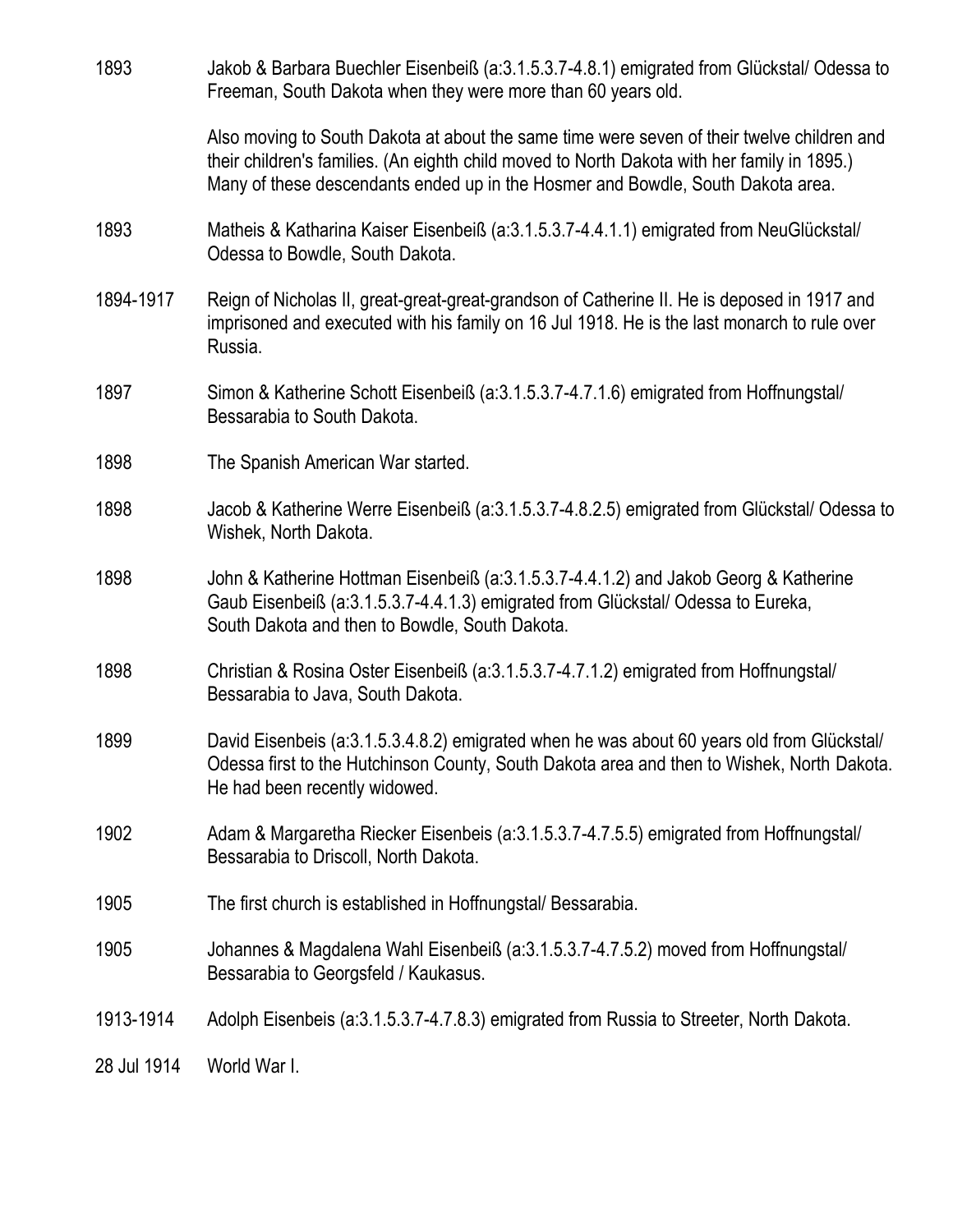- Fall of 1914 All German male "head of households" living in Crimea (Krem) who had retained their German citizenships are sent to lumbering camps north of Moscow for internment (similar to imprisonment, but not put in prison).
- 7 Nov 1917 Bolshevik Revolution in Russia is led by Lenin.
- Spring 1918 After negotiation by the Swedish Red Cross, the Germans interned north of Moscow are released to return to their homes in Russia or to go to Germany. The war is not officially over yet, but all fighting has ceased.
- 1918 Bessarabia becomes the property of Rumania. The German colonists now learn Rumanian in school.
- 1918 Eduard & Louise Bietz Eisenbeiß (a:3.1.5.3.7-4.7.5.2.1) escaped from Georgsfeld / Kaukasus to Hoffnungstal/ Bessarabia. The trip (during the Russian Revolution) took 23 months.
- 1919 Emil Eisenbeiß (a:2.1.7.3.1-2.1.1.1.1) moved from Kehl, Germany to Buchrain, Luzern, Switzerland.
- 1920-1923 Period of famine in Russia claiming hundreds of thousands of lives. Death by starvation in the Volga German villages is estimated at 166,000 lives. American Relief Administration provides assistance.
- 1928-1940 German farms and property are expropriated by the Soviet government, and Germans are forced onto collective farms at starvation wages.
- 1929 The Great Depression started.
- 1930's Eisenbeiß families moved from South Dakota to California (especially Lodi & Sacramento) and to Canada.
- circa 1931 Christian Eisenbeis (a:3.1.5.3.7-4.8.1.7) was beaten to death by Russian soldiers in Bergdorf, South Russia.
- 1932-1933 Second period of famine again claims many lives, especially among the Volga Germans.
- 1 Sep 1939 Outbreak of World War II.
- 1939 World War II started.
- 1940 Bessarabia is now under Russian rule again. Adolf Hitler strikes a deal with Stalin. If the people in Bessarabia are allowed to return to Germany, Hitler will repay Stalin with large amounts of grain.
- Sep 1940 The German colonists are forced to leave Bessarabia and move to Germany … then placed on farms in Poland (the Polish farmers had been killed). "The Last Bridge" by Marjorie Knittel & Elvira Ziebart Reuer describes this event.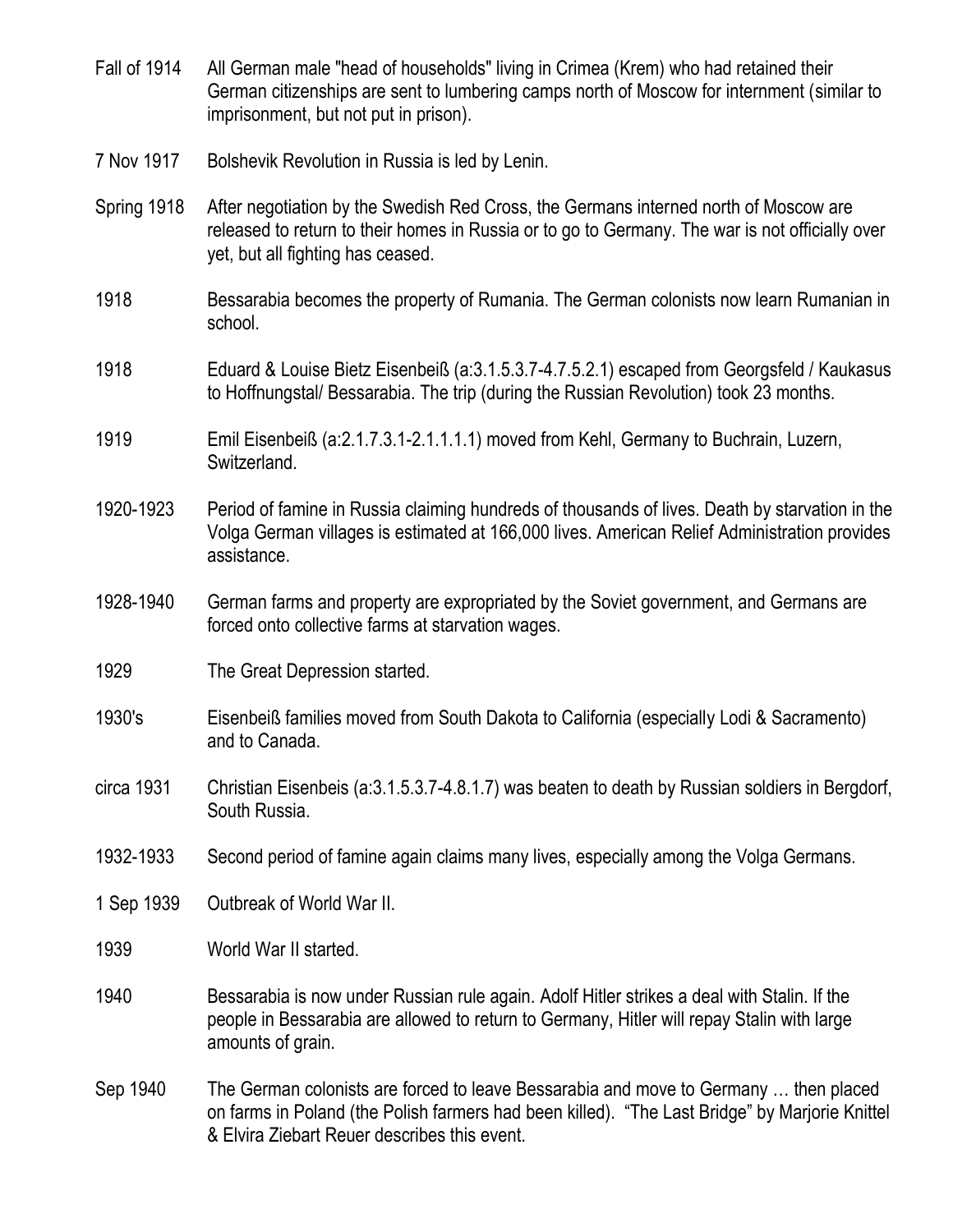- 1940 Reinhold & Erna Scheurer Eisenbeiß (a:3.1.5.3.7-4.7.6.2.4) moved with their family from Hoffnungstal/ Bessarabia to Germany and then to Poland. Many other Eisenbeiß families left at the same time before the Russians took over the area (Romania had owned the area since World War I).
- 1940 Joseph J. Eisenbeis (k:8.3.1) and Chas. W. Eisenbise (u:5.6.2) started corresponding regarding their initial genealogy research.
- 22 Jun 1941 Beginning of the German-Soviet War.
- 28 Aug 1941 Banishment and exile of the Volga Germans to the northeastern part of European Soviet Union, to Central Asia, and to Siberia.
- 1-15 Oct 1941 Banishment and exile of Germans in the South Caucasus.
- 16 Oct 1941 German troops capture Odessa and sweep over the Ukraine.
- Nov 1941 The Bessarabian Germans are sent to Poland to raise crops for Germany. They are given land that was taken away from the Poles by the German Army.
- 1941-1944 With the repulse of the German forces and the approach of the Soviet Red Army, some 350,000 Germans in the Ukraine flee to the Warthe River region in Poland and to East Germany.
- 1943-1944 Soviet troops recapture portions of the Ukraine.
- 1944-1945 Soviet troops advance into Poland and East Germany, and about 250,000 German refugees from Russia are returned to the Soviet Union and exiled. Balance of about 100,000 Germans from Russia flee to West Germany.
- Dec 1944 Emil Eisenbeiß (a:3.1.5.3.7-4.7.5.2.1.3) was captured by the Americans and shipped to the United States as a Prisoner of War. He was returned to Germany in August 1946.
- Jan 1945 The Bessarabian Germans flee from Poland to Germany as they are caught in the midst of the Russian army overtaking Poland.
- 1946-1970 Of the 100,000 Germans from Russia who reach West Germany, 25,000 to 30,000 emigrate to Canada and the United States. Between 70,000 and 75,000 are now living in the Federal Republic of Germany.
- Dec 1955 The Soviet government issues a rehabilitation decree for all citizens of ethnic German descent.
- 1971 Robert Eisenbeisz (a:3.1.5.3.7-4.4.1.2.4.1.1) died in the Vietnam War.
- 1979 USSR census count nearly two million people of German ancestry.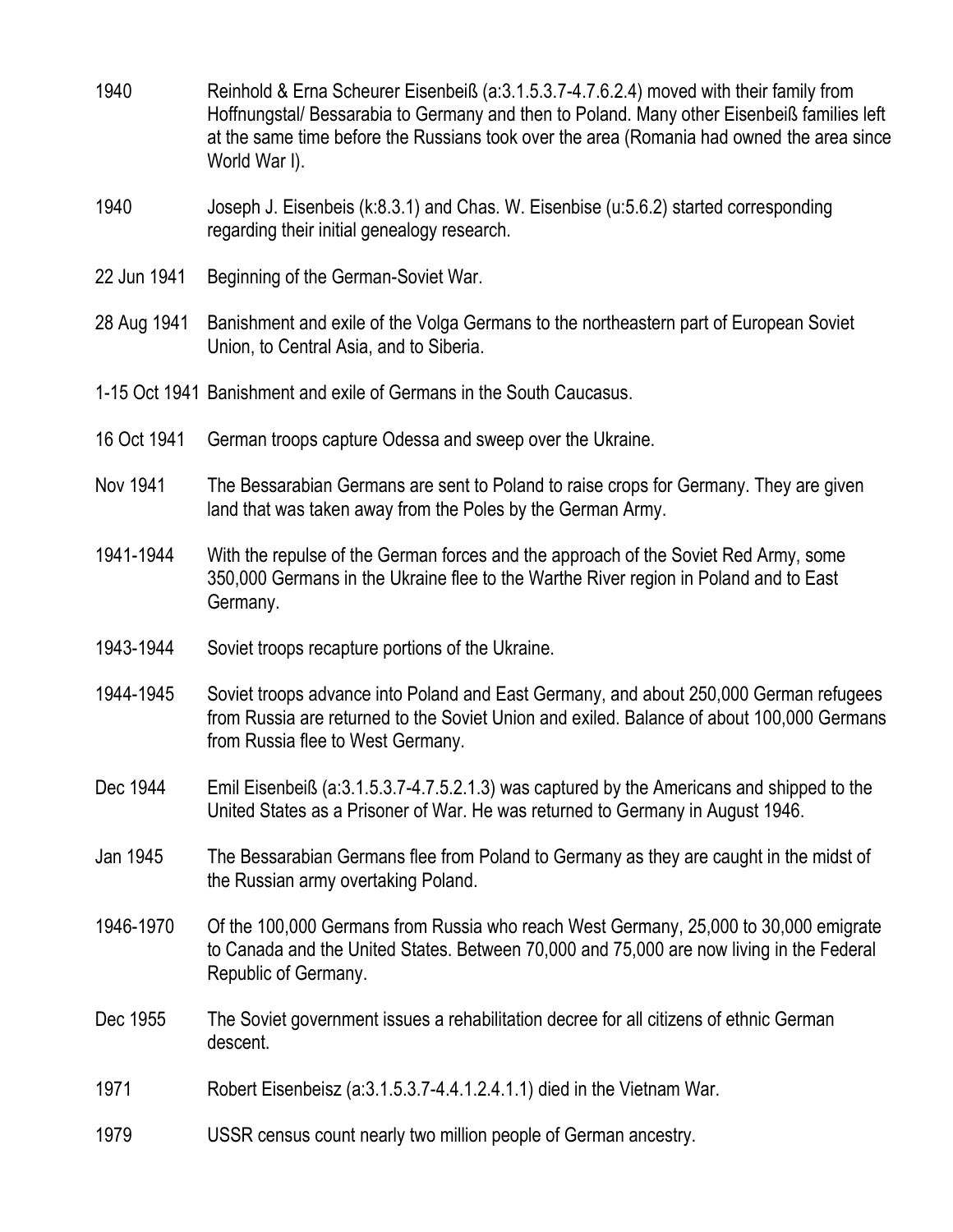- 1979 Clyde Eisenbeis (a:3.1.5.3.7-4.8.2.1.3-7.1) started researching the genealogy of Eisenbeiß families.
- 1982 The 1<sup>st</sup> International Eisenbeiß Family Reunion in Beulah, North Dakota. See "The International Eisenbeisz Family Reunions" for further details.
- 1987 Over 15,000 Soviet Germans are allowed to leave the USSR.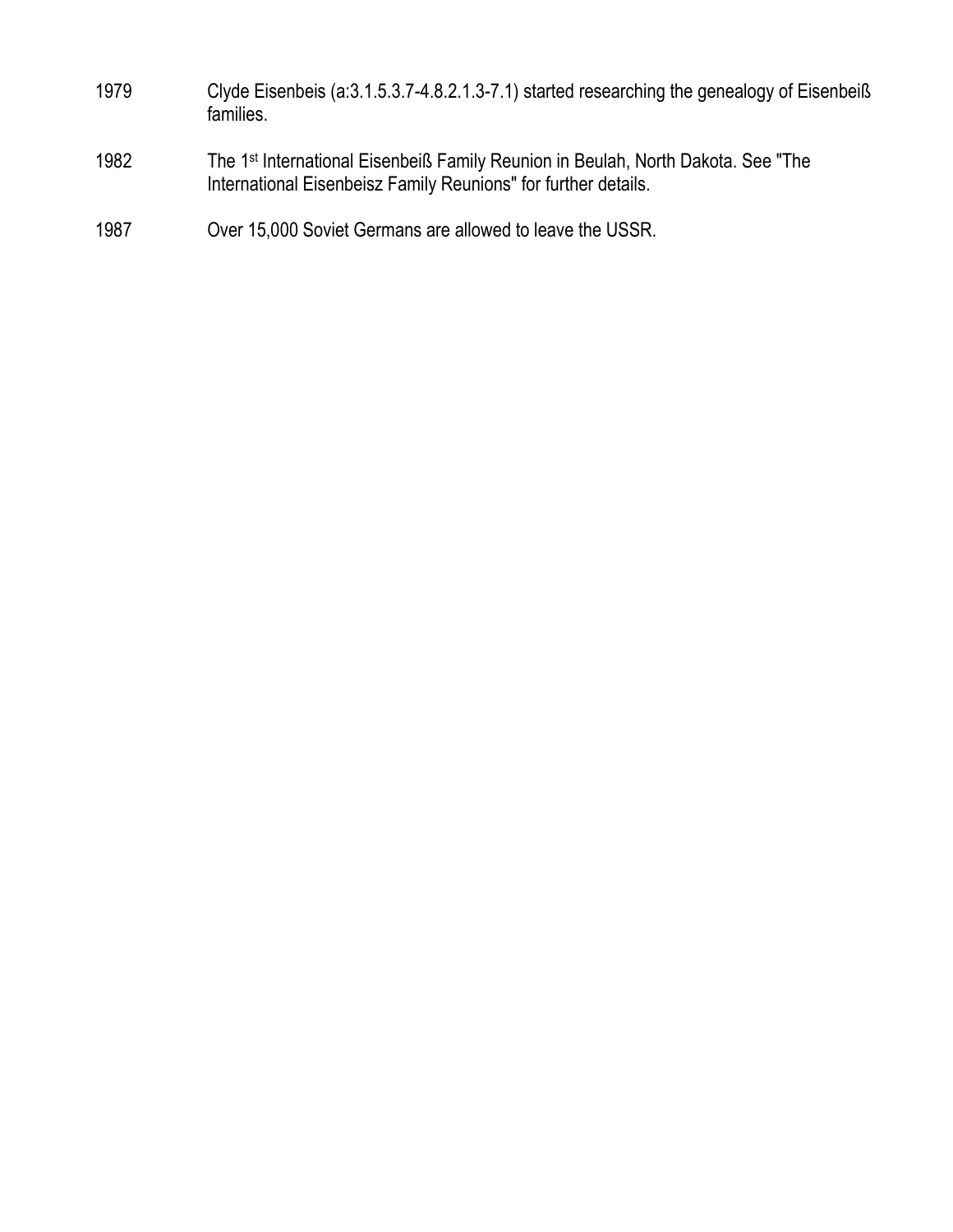# (1275) Early Eisenbeiß Names and Origins

Dennis Eisenbeis found a book in the LDS (Church of the Latter Day Saints) library, "Deutsches Namenlexikon Surhkamp Taschenbuch 65" by Hans Bahlow. The following information comes from that book:

Eisenbart (obd): ... Peter Ysenbart 1422, vgl, Eisenbkopf, Eisenhaupt, Eisenbeiß, Eisenesser (Eisenfresser), oder eihfach den Eisenschmidt

Eisenbeiß: mhd. isenbiß >>Eisenfresser, Prahlhans, vgl. Isenesser 1275. Wernher Ysenbyß 1363 Baden. (Dazu Brech., >>Raufbold u. Eisenfresser<<, Görl. 1937).

Page 115 lists the earliest reference of an Eisenbeiß. The author of the book has found the name "Wernher Ysenbyß" in 1363 in Baden (this spelling is consistent with the mittelhochdeutsch spelling of this period).

The author points out that early German names described a person's physical characteristics, personality, or profession. Consequently, two people with the same last name may not be related even if their names are traced to the same area or period. Likewise, two people who are intimately related may have vastly different last names. The book contains information that, while not necessarily relevant, is interesting.

Lutz Eisenbeis of Gera, Germany has found a number of Eisenbeiß names dating back to the 1400's and 1500's. These names include:

- Heinz Eisenspeiß, 2 Oct 1499, Oberlemmnitz, Lobenstein
- Heinz Eysenpeis, 1556, Eliasbrunn
- Ciriax Eisenbeis, 1592, Eliasbrunn
- Hans Eyssenpeiß, 1592, Eliasbrunn
- Hans Eyssenpeiß, 1595/1596, Eliasbrunn
- Hans Eyssenpeiß, 1596/1597, Eliasbrunn
- Hans Eyssenpeiß, 1599/1600, Eliasbrunn
- Hans Eyssenpeiß, 1600/1601, Eliasbrunn
- Hans Eyssenpeiß, 1605, Eliasbrunn
- Hans Eisenbeiß, 1622, Eliasbrunn
- Anna Eisenbeiß, Hans Scherf, 1636, Eliasbrunn
- Eva Eisenbeiß, Matthes Hertel, 1639, Eliasbrunn
- Hans Eißenpeis, 1541, Oberlemmnitz, Lobenstein
- Clemen Eißenpeis, 1541, Oberlemmnitz, Lobenstein
- Hans Eißenpeis, 1592, Oberlemmnitz, Lobenstein
- Nikol Eißenbeis, 1592, Oberlemmnitz, Lobenstein
- Jost Eißenbeis, 1592, Oberlemmnitz, Lobenstein
- Simon Eißenbeiß, 1622, Oberlemmnitz, Lobenstein
- Hanß Eisenbeiß, 1625, Oberlemmnitz, Lobenstein
- Catharina Eisenbeiß, Georg Brueckner, 1662, Oberlemmnitz, Lobenstein
- Eva Eisenbeiß, Adam Werner, 1656, Oberlemmnitz, Lobenstein
- Margaretha Eisenbeiß, 1669, Oberlemmnitz, Lobenstein
- Hanß Eisenbeiß, D.J., 1692, Oberlemmnitz, Lobenstein
- Anna Elisabetha Eisenbeiß, Johann Heinrich Locker, 1767, Oberlemmnitz, Lobenstein
- Hanß Eisenbeiß, 1543, Oberlemmnitz, Lobenstein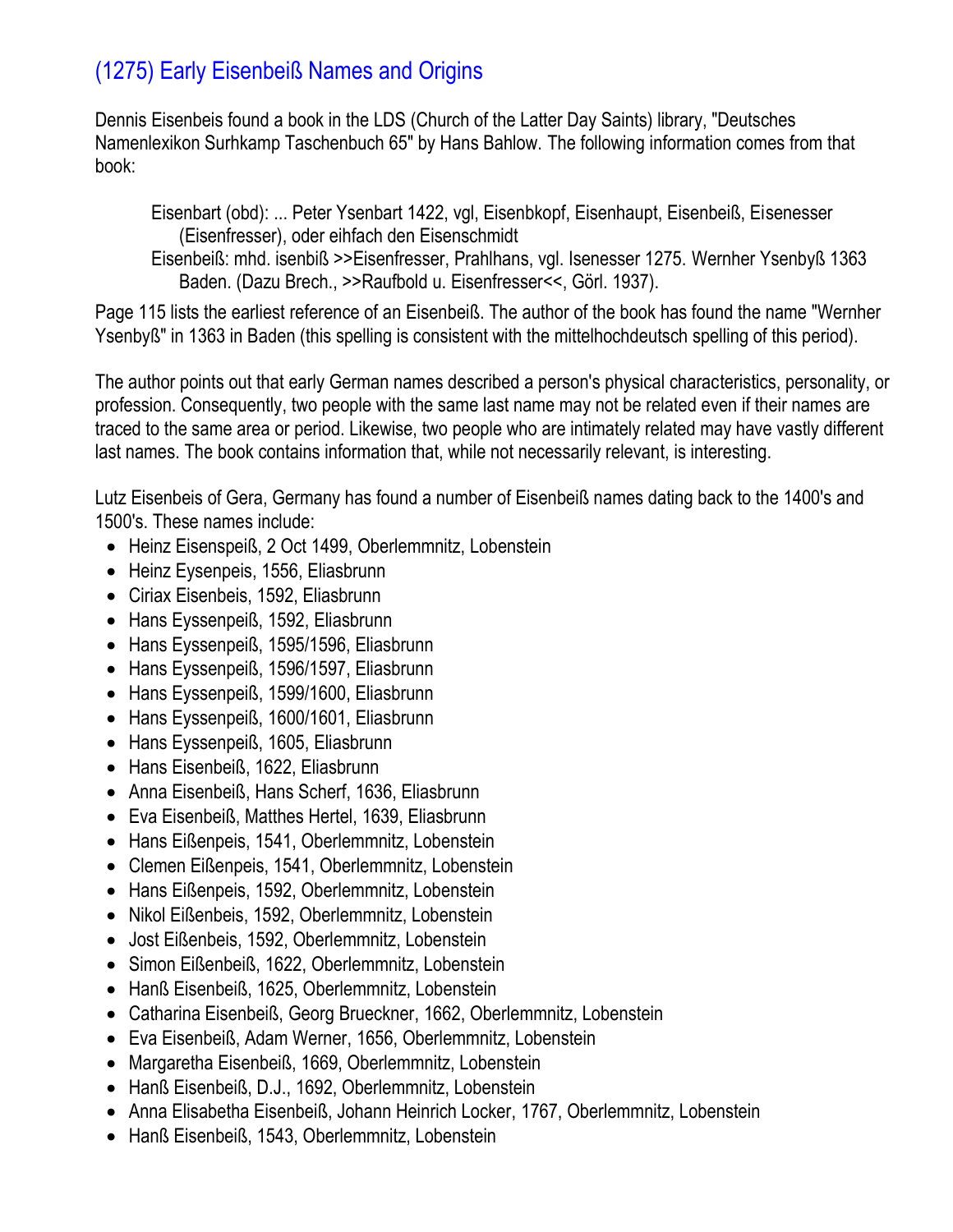Many of the very early (1400's and 1500's) Eisenbeiß families lived in the Lobenstein (b:) area of Germany about 90 km (56 miles) northeast of Nürnberg near what is currently Czechoslovakia … in that era near Bohemia. Towns in this area, within 20 km (12 miles) of each other, include Altengesees (b:), Eliasbrunn (b:), Friesau (y:), Gahma (b:), Unterlemnitz, Neubeutha (b:), Oberlemnitz, Ruppersdorf (b:), Thierbach (b:). Within 60 km (37 miles) of these towns are Münchberg (k:), and Veitlam (k:). Very close to Nürnberg are Wilhelmsdorf (y:), Mettelaurach (y:), Mark Erlbach (y:), Hain (k:) and Küps ... the Thuringe Forest separates Lobenstein from Hain and Küps.

A second area with early Eisenbeiß families is west of Stuttgart near the French border. The early a: families (1500's) have origins in the Black Forest (Schwarz Wald) area of Germany about 80 km (50 miles) southwest of Stuttgart. Towns in this area include Freudenstadt, Dietersweiler, Glatten, Dornhan, Reutin, Alpirsbach, Necharweihingen, Grüntal, Tübingen, Lombach, Wittlensweiler, Effringen, and Kehl. The early b: families (1600's) have origins in the Saarbrücken area of Germany about 160 km (100 miles) northwest of Stuttgart . Towns in this area include Neunkirchen, Wellesweiler, Wiebelkirchen, Ottweiler, Spiesen, and Elvesberg. The Saarbrücken area and the Black Forest area are about 120 km (75 miles) from each other.

The old names for Eliasbrunn (Ehabrunn), Gahma (Gamen), Altengesees (Altengesass), Payreut (Bayreuth), Neunbeutha (Neunbeuta).

There is little doubt the b:, k:, and y: families are related as they originate in the Lobenstein area of Germany. The b: families relocated to the Saarbrücken area. As the origin of the Black Forest a: families is very close to the Saarbrücken b: families (within 75 miles), there is little doubt they are related to the b: families.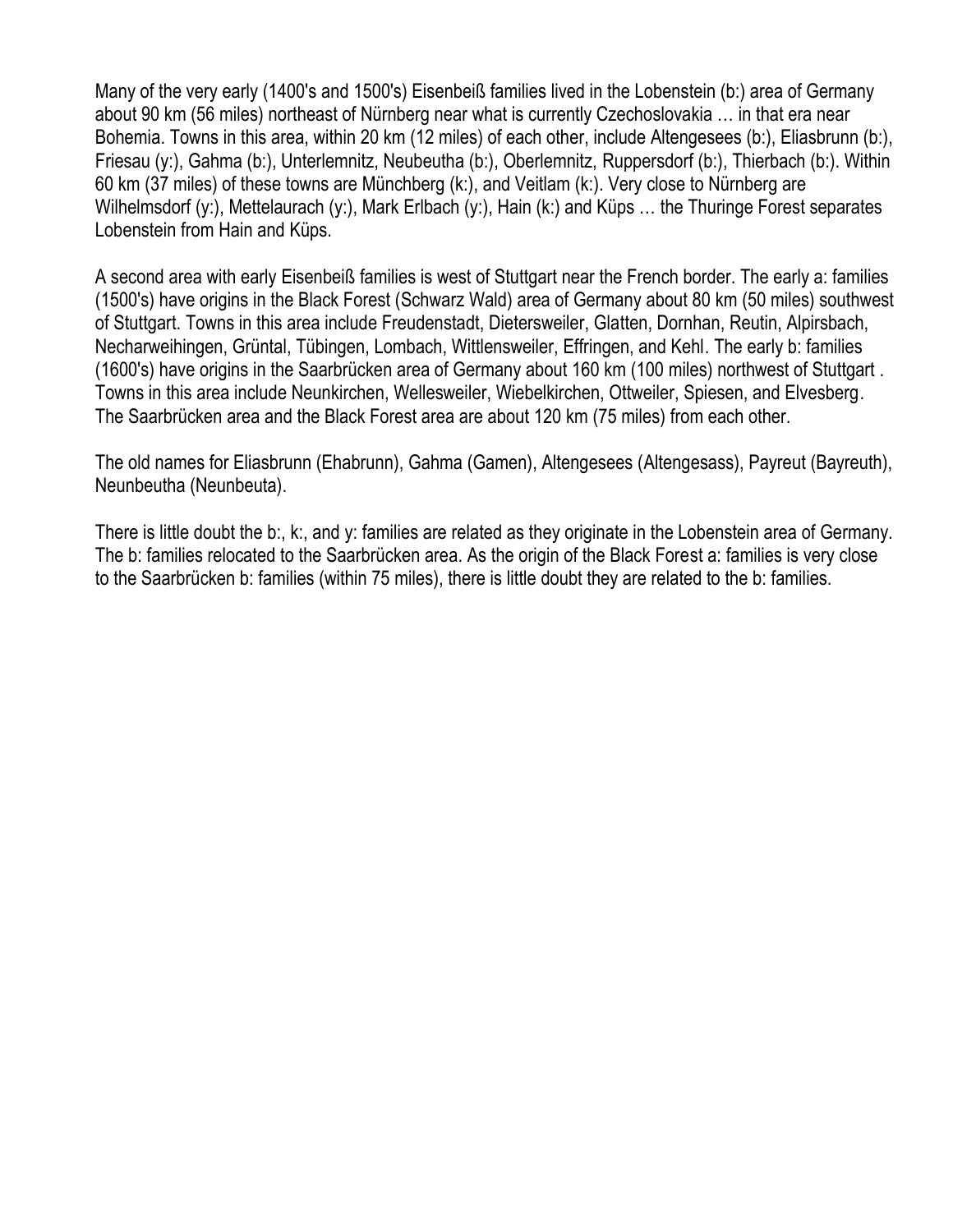## (1500's) Early Eisenbeiß Families

by Werner Haussmann from Ketsch, West Germany using the records of: Freudenstädter Archivar Dr. Hans Rommel and Pfarrer Strobel's Sippenatlas Glatten. Loose translation from German to English by Clyde Eisenbeis (a:3.1.5.3.7-4.8.2.1.3-7.1)

One of the first records that contains the name Eisenbeiß appears in the Black Forest area of southwestern Germany. Three brothers are listed in the archives of the village of Freudenstadt which is located southwest of Stuttgart.

The oldest, Hans Eisenbeiß (a:1), was born circa 1561 (not too long after Columbus discovered America!). His first wife Agnes and their four children died from 'the Plague' in 1610.

Hans remarried to Gertrauta Haug on 17 Oct 1614 in Alpirsbach. While three children came from this marriage (two daughters and one son), there is no further record of them or their descendants. Hans died in Reutin (close to Alpirsbach) at the age of 70.

The second brother, Michael Eisenbeiß (a:2), was born circa 1570 presumably in Reutin and moved to Freudenstadt in 1599 where he was a roofmaker. Three generations of Michael's descendants lived in Freudenstadt before they moved to neighboring villages.

Michael's great-grandson Hans Christoph Eisenbeiß (a:2.1.2.10) moved to Neckarweihingen as a school teacher.

The offspring of Hans Jakob Eisenbeiß (a:2.1.7.1) moved to Grüntal/ Freudenstadt as shoemakers, carpenters, and farmers.

Hans Georg Eisenbeiß (a:2.1.7.3) traveled throughout Alsace, France before marrying a carpenter's daughter and settling down in Hördt by Straßburg. His descendants became respected citizens and village leaders in the German-French frontier village of Kehl.

Out of this "Kehl lineage" the engineer Emil Eisenbeiß distinguished himself in 1919 as a prominent employee in Switzerland, where in 1936 he was granted Swiss citizenship (citizenship in Switzerland is seldom granted to 'outsiders').

There are today many Eisenbeiß families, descendants of Michael, still in Grüntal, Kehl, and St. Gallen.

Gilg (Ägidius) Eisenbeiß (a:3), the third brother, was also born in Reutin. He also married twice but lists only one son, Simon Petrus Eisenbeiß (a:3.1), by his second wife, Anna. After Gilg's death in 1622, the name Eisenbeiß appears no more in Reutin.

Simon Petrus Eisenbeiß moved to Dietersweiler/ Freudenstadt where he was a school teacher. His offspring were millers and farmers.

Bernhard Eisenbeiß (a:3.1.5.3.7-4), a descendant of Simon Petrus, emigrated from Dornhan/ Horb to Glückstal/ Odessa/ Cherson in South Russia in 1805. He and his descendants were farmers in South Russia until the late 1800's when many of his descendants emigrated to North Dakota and South Dakota.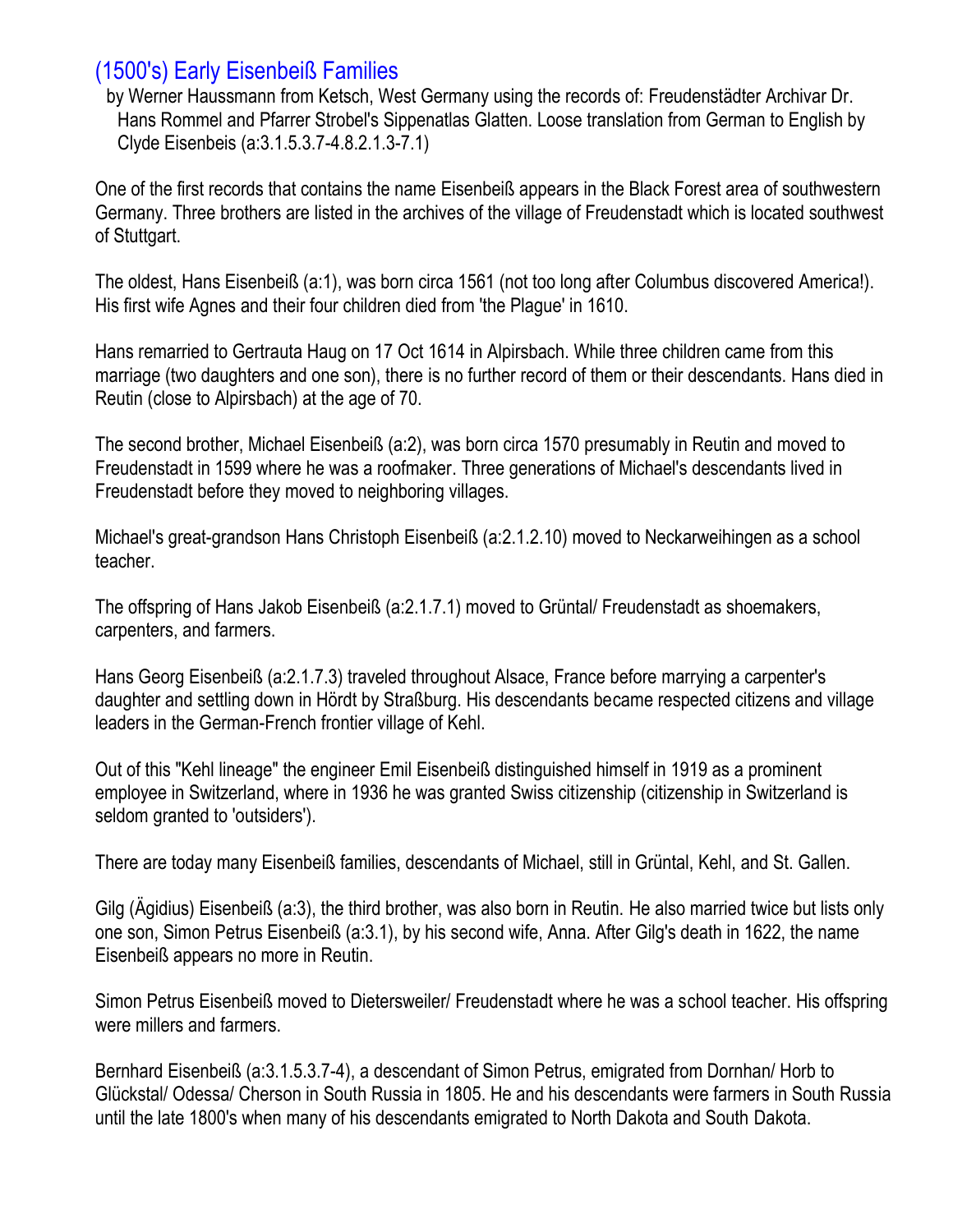Many of the Eisenbeiß families in the U.S. are descendants of Gilg and Simon Petrus Eisenbeiß!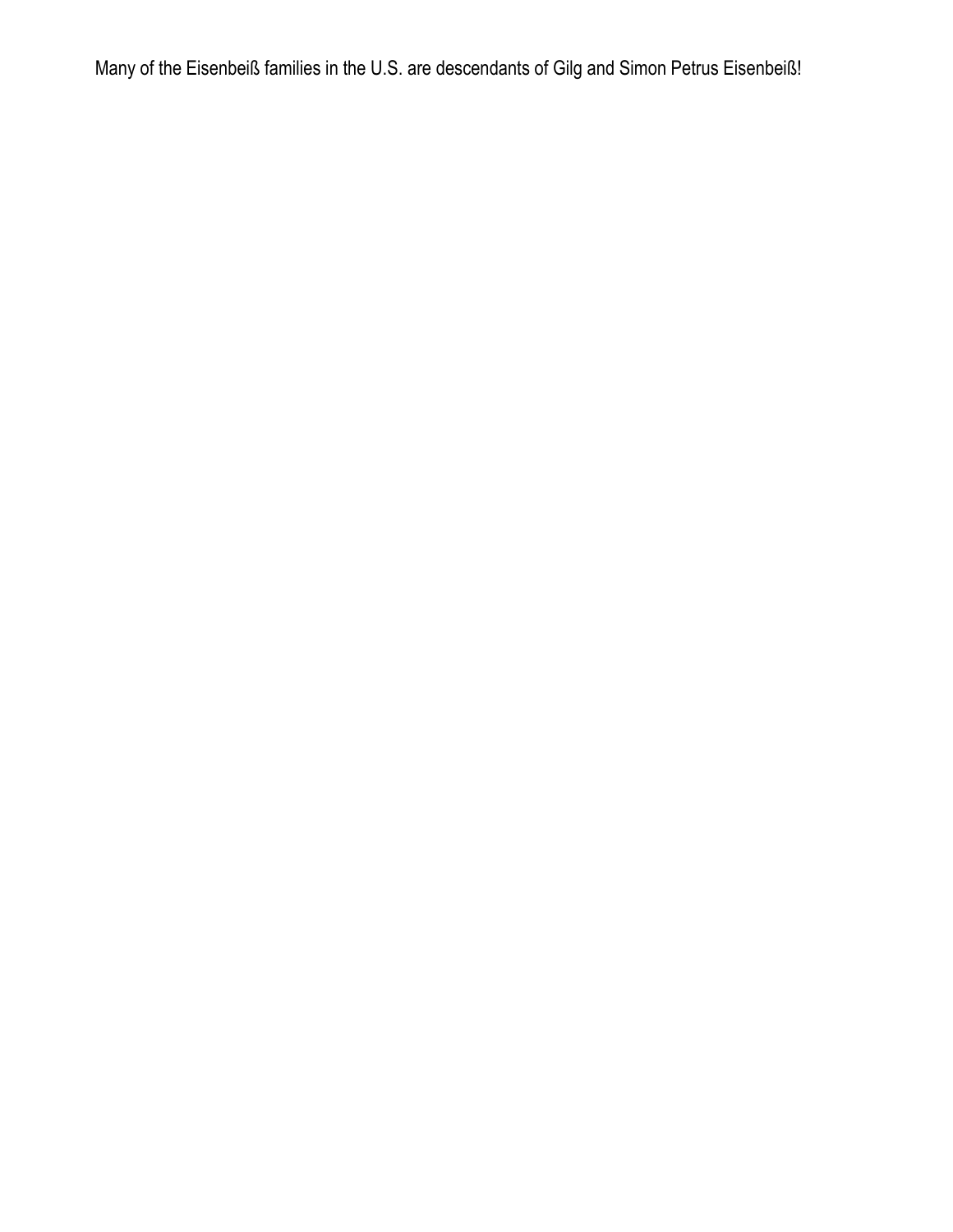# (1606) Hans Eisenbeiß Tragedy (z138)

translated by: Gertrud Wilhelm, Irmgard von Schmeling, Agnes T Sauer, Robert Saavedra, Fall 1997 The following story is quite graphic and unpleasant to read. However, since it is a story that is well known throughout much of Germany, it is important that Eisenbeiß families are aware of it. There are four versions of this tragedy. Version #1: von 900 Jahre Eliasbrunn, 1071-1971, pages 15-17, section V (from 900 years Eliasbrunn, 1071-1971, pages 15-17, section V.), Version #2: von "Eine Tragödie im Hause Eisenbeiss, anno 1606" (from "A Tragedy in the House Eisenbeiss in the Year 1606"), Version #3, von "Die Stadt Gera und das Fürstliche Haus Reußi", pages 280-281( from "The city of Gera and The princely house Reussï", pages 280-281), Version #4: von Sagenbuch des "Voigtlandes", von Robert Eisel, Gera, 1871, page 55 ( from the Tale book "Voigtlandes", from Robert Eisel, Gera, 1871, page 55).

Two of the four versions are printed in this book.

It is possible Hans contracted rabies. This would explain his behavior.

#### **Version #1, English: from 900 years Eliasbrunn, 1071-1971, pages 15-17, section V.**

#### **The history of Eliasbrunn's multiple murder, as seen in the light of the law.**

Without a doubt the most dreadful deed of a farmer belongs to Hans Eisenbeiss from the town of Eliasbrunn who, on the 28th of April 1606, killed his whole family and his maid, in the most shocking event experienced in the history of the Highlands.

Through a contemporary report, the public learns the awful deed and the detailed circumstances surrounding the perpetrator's lawful punishment and subsequent execution. Unfortunately, this description was aimed more at satisfying the people's desire for sensationalism than dealing carefully with the deed, the guilty party and his condemnation.

#### **First, the history itself:**

On Monday, 28 April 1606, around 10:00 o'clock in the morning, the 42 year old farmer Hans Eisenbeiss' took an ax and killed his six children, his still pregnant wife and his maid, all shortly one after another.

His servant who was in the field at the time, escaped the killing and could later pinpoint Eisenbeiss hiding place in a nearby forest called Geschwandholtz. Eisenbeiss was later arrested in that forest. He could not deny the deed he had done, when the arrest was made, because he was still holding the murder weapon and his clothes were soaked in blood.

During the interrogation, Eisenbeiss remained silent. When he was taken to be tortured, he could give no other motive for his dreadful deed, other than the understanding that his wife, children, and farm-hands wanted to rule over him.

On 30 April 1606 Eisenbeiss was taken to Eliasbrunn. There, he had to touch the corpses prior to their burial, as this was the local custom. On 5 May 1606, early at 8:00 o'clock, the judgment was read to him in Lobenstein. Later, Eisenbeiss was taken to Eliasbrunn where the judgment was executed.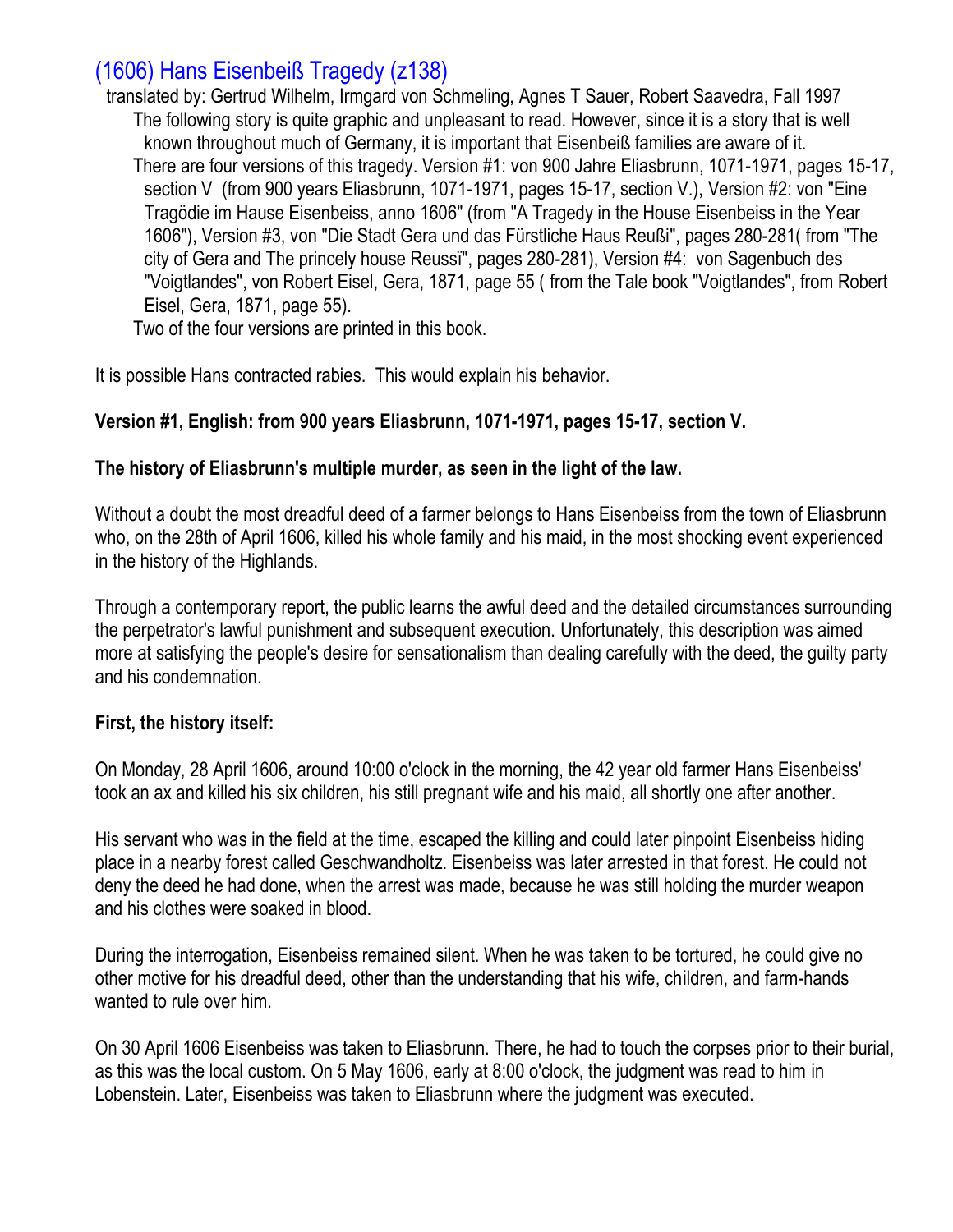After his hands were chopped off, his thighs were crushed with heavy wheels and his heart was ripped out of his body. Then, he was decapitated and the remainder of his body quartered. His heart and guts were burned. The house in which Eisenbeiss had lived was torn down, and the Court ordered nothing to be ever build in that place again.

#### **Now, a short statement from the ghastly story.**

If we want to legally explore the cruel happening, we must separate the person from the perpetrator and his presumed motive for his awful deed. The farmer Hans Eisenbeiss is marked in the contemporary description by respected citizens, as a pious and God-fearing individual. It was understood, that Eisenbeiss had altogether no real motive for his deed, and the allegations that his wife wanted to control him was only the product of a cruel torture he suffered.

When there are, however, no logical motives, the deed could have only been committed in mental derangement; that means, the perpetrator at that time was not in full possession of his mental sanity. This concept becomes even stronger through his own statement when he said "it came over me". He had personally no logical explanation for his deed.

While today a perpetrator who has acted in mental derangement is deprived from a normal lifestyle by spending time in a sanitarium, this crime was committed during the Middle Ages, when mental derangement cases were punished especially hard.

The gruesome deed was committed twelve years before the beginning of the Thirty-Year War, at a time when witch burning was an everyday occurrence and justice was ignorant of the existence of clinical insanity. They saw those deeds as the work of the devil, which had to be expelled with "fire and sword".

In reports, it is often spoken of the devil being incarnated in a perpetrator's body. Other times the killer had a devilish-face. In the Russian Countries, there was talk about a throat-cutting Justice Committee, which originated from the time of Karl the 5th.

Excerpts from declarations revealed that the high court dealt only with the deed itself. The motives to the deed were within their jurisdiction only insofar as interpretation of the law, which should confirm the judgment. By no means, however, could mitigating circumstances be brought forward, especially if by interpretation of the law, so that the perpetrator would be absolved.

According to the law, the deed could be repaid only through the perpetrator's death. That is to say, the judgment had to be executed in full force, so that whoever committed the deeds had to repay his crime only through his own suffering.

So the maximum penalty was applied to the perpetrator at each place by where he had killed a person, by ripping flesh from his body with glowing hot tongs. The hand-cutting represented a punishment of the limbs, with which these deeds were committed. The burning of the inner intestines and heart [symbolized with fire and sword] represented the expulsion of the devil form the body, which had taken possession of the person.

By the dull reaction of the delinquent, at the time when the judgment was executed, there was nothing further known about Eisenbeiss's level of intelligence that could have explained the situation. It is sure to assume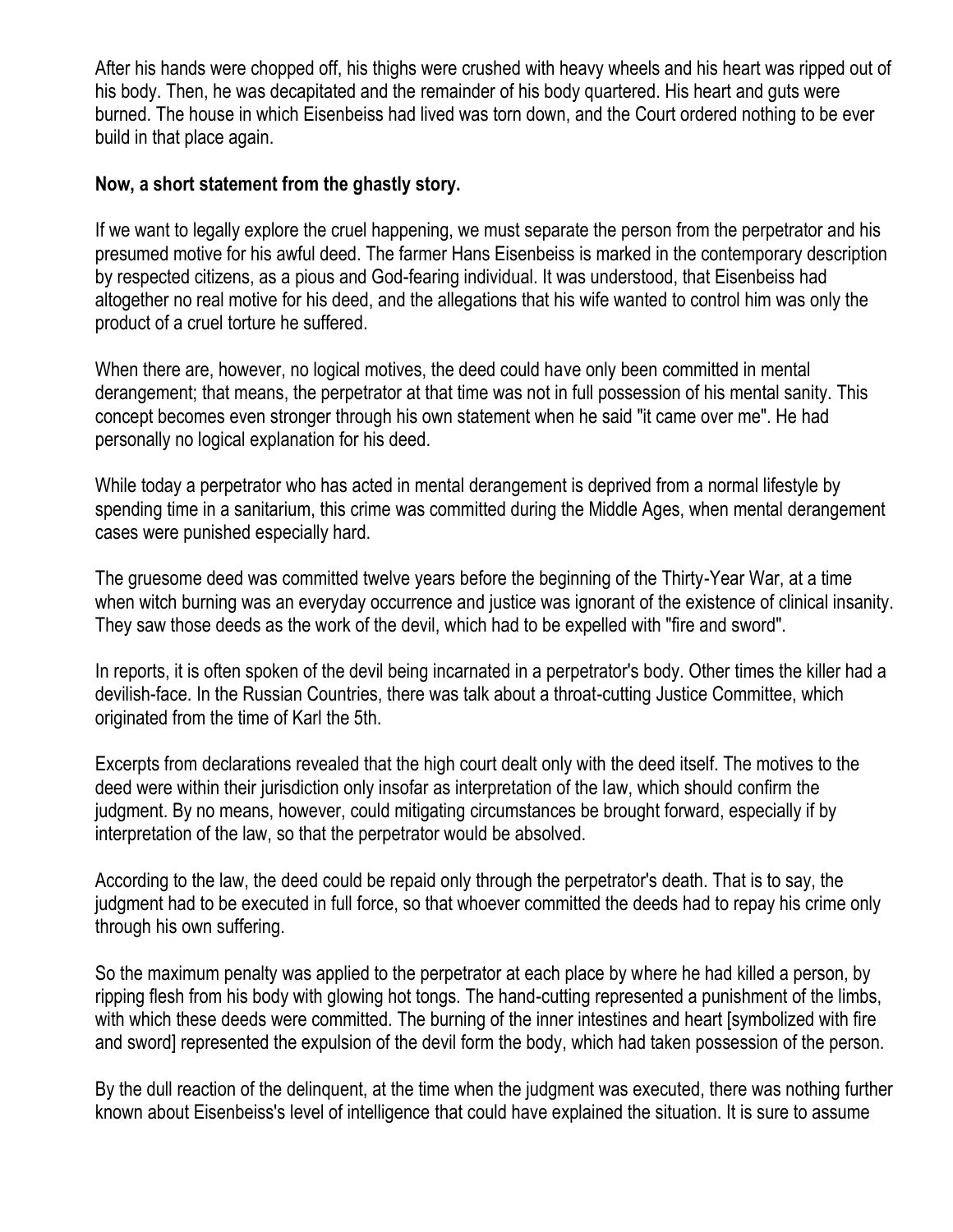that through the due process of the justice system, the perpetrator received a judgment which was felt to be just.

The order to tear down his house and leave the grounds without a structure was quickly interpreted by the superstitious, as a mark of the place where the devil lives.

In summary, the Law of 1606 was formed, aside from the pure pardon principle, from the laws of the Inquisition.

### **Version #2, English: from "A Tragedy in the House Eisenbeiss in the Year 1606":**

From further testimonies, it is written that in the year 1606, he extinguished his whole family during a bloodrush. This deed found a cruel atone in the book "Ausgeburten des Menschenwahnes im Spiegel der Hexenprozesse und Autodafees"; (1893) from B. E. Konig it is cited:

In Eliasbrunn, a village not far from Lobenstein in the Voigtlande, at the beginning of the 17th Century lived Hans Eisenbeiss, a wealthy landowner, happy spouse, father and a Christian man. His household was formed by his wife, six children, a servant and a maid.

One day, on 28 April, 1606 early in the morning, Eisenbeiss was already showing signs of anxiety which became increasingly severe as the day unfolded to finally ending in complete insanity near the end of the day. The ill-starred Eisenbeiss, with ax in hand, stormed into the living room where his ten-year-old son, who just arrived back from school, was sitting at the table. The deranged father inflicted such a severe blow on his Son's head, that his brain was splattered on to the wall. Then, the crazy man went to the chamber where he killed three of his children, one of them still a baby. Then he grabbed his six-year-old daughter under the staircase, where he choked her. Then he stormed out to the courtyard and with his bloody ax and killed his twelve-year son who was tending after the cows. By this time the lunatic was running towards the garden, where he struck down his pregnant thirty-year-old wife and shortly after, his eighteen-year-old maid.

The lunatic had murdered his entire Household in less than ten minutes, with the exception of the servant. Immediately after this eight-fold murder, Eisenbeiss fled towards the nearest forest to look for the Servant. Before he could locate him, concerned people were already running after Eisenbeiss, who was then apprehended and turned over to the authorities.

The lunatic answered with a dull smile all questions directed at him, and only once, when he probably had a clear moment, he said that the murder happened because his family and his sense wanted him to lower himself from landlord to servant.

He was severely tortured and given a chance to indicate still another motive for his insane deed. Whatever he stated under this senseless torture had no importance. However, the judges took great interest, and the record shows that the protocol did not remain without influence. This judgment gives a sad testimony of the inhumanity; for it is from judicial blindness, unyielding minds and fanaticism that this act of vengeance was put together.

On May 23rd, the lunatic was picked up from a tower or dungeon in the Lobensteiner Castle, was put in irons, forced into a wagon and brought to Eliasbrunn. Here, he was dropped off, tied with a with a cowhide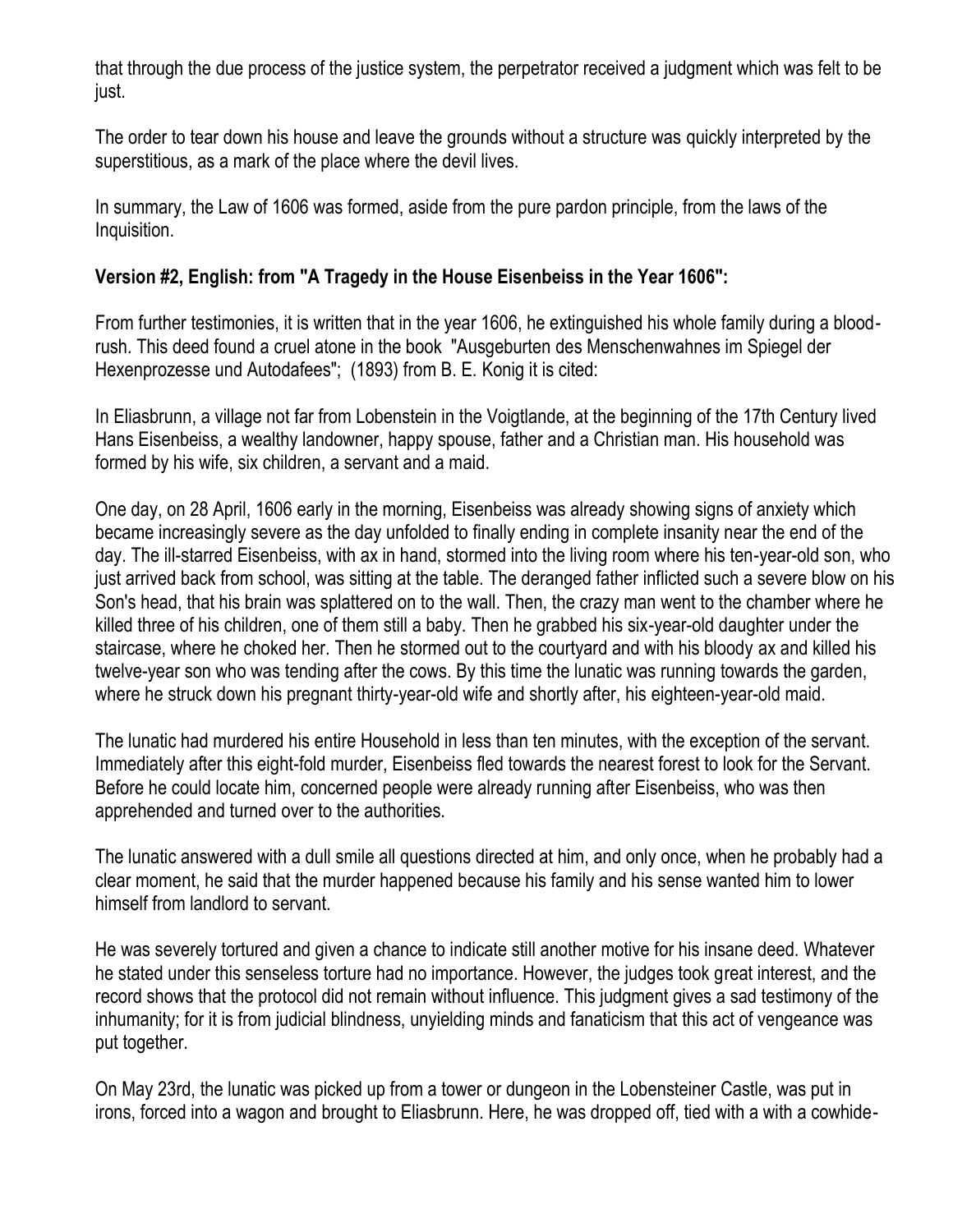covered noose and then forcibly led back to his farm. While in the garden where Eisenbeiss committed the killings, he was burned eight times on the chest with glowing hot tongs.

The unbearable pain made him scream, but other times he would turn to the jurors with a foolish smirk on his face, while the people of the town were watching. Then, in that place, his hands were cut off, his thighs were beaten with heavy wheels, and while his body was still alive, his heart and guts were ripped from his chest and burned. The remainder of his body was cut in four chunks, and each part was stabbed through four different spears before raising them up along local streets.

In the garden, where Eisenbeiss killed his wife, a column was erected with the wheel used during the execution. The delinquent's head was used as the hub, and his hands were nailed on the column. Up to the moment when the hangman tore his heart from the chest, the lunatic would shout the name "Jesus", and then he would laugh again or he would begin to scream. He would also gaze several times studying the bleeding arm stumps and the horrible wounds left by the hot tongs and would raise the thighs crushed by the wheels.

The day after the execution, his house was torn down and a stone column was erected in its place. The gruesome deed was engraved on this column in horrid rhymes, which told the way the court sought equity in this case.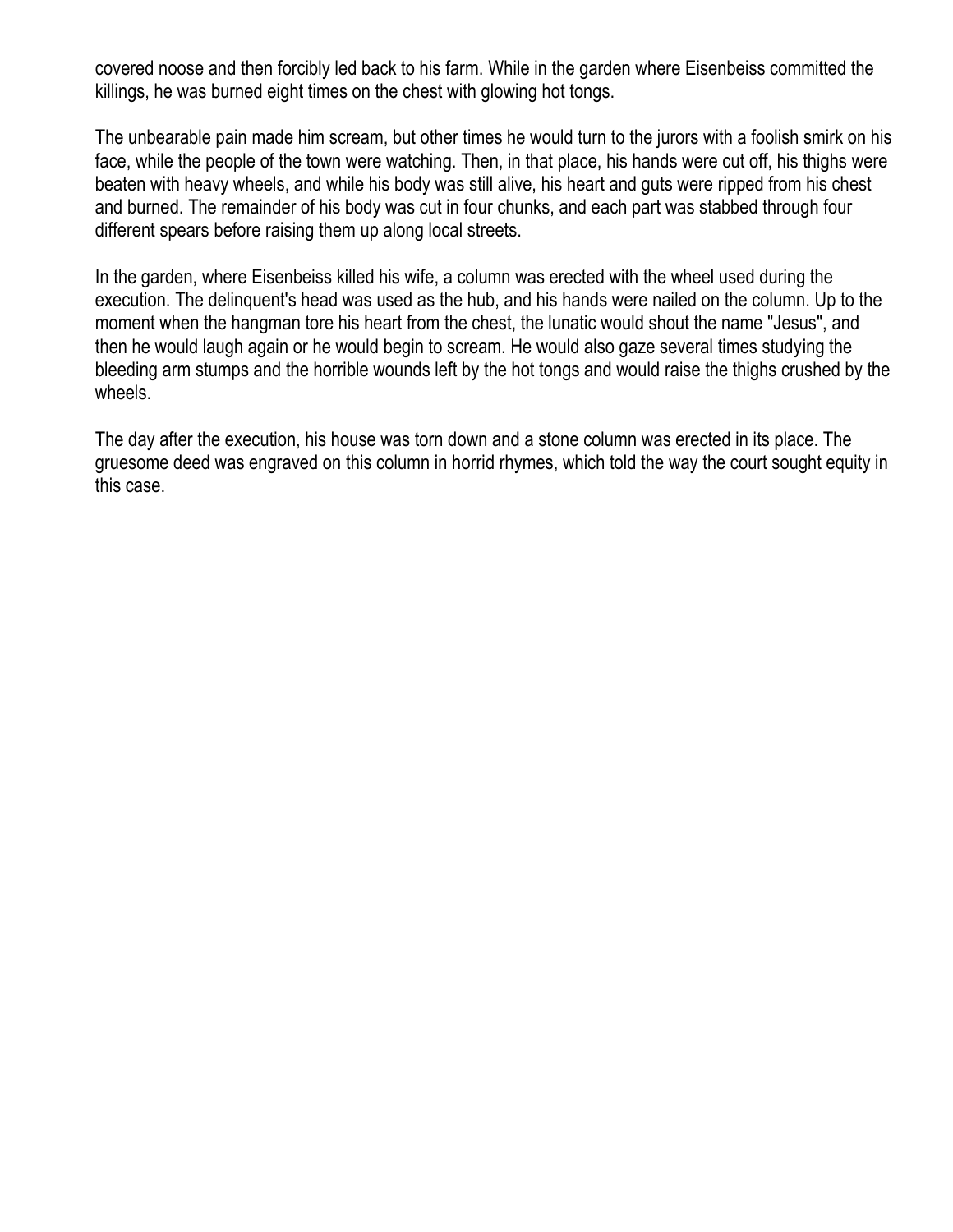## (1700's-1800's) Eisenbeiß Families in Hungary (x:)

by Josef Eisenbeis (x:1.3.1.2), edited by Clyde Eisenbeis (a:3.1.5.3.7-4.8.2.1.3-7.1)

The presence of Eisenbeiß families in Hungary dates back to late 1700's / early 1800's. While it is unknown when the first Eisenbeiß moved to this region, it is known that David Eisenbeiß died on 13 May 1832 in Bataapati.

#### **Bataapati**

Bataapati, also known as Apaati, is located 30-35 km southwest of Tolna in the region of Komitat Tolna, Hungary. Komitat Tolna was one of three Komitats in a region named Schwäbische Tuerkei (Schwabian Turkey). The other parts of the Schwabian Turkey are Komitat Somogy (south of the lake Balaton and west of Tolna), and Komitat Baranya near the city of Pecs (in the southern part of Tolna). Schwabian Turkey is west of the Danube River.

Hungarian gentry who owned large domains invited Germans to move to this region. They invited various artisans, and it seems so, others without a profession (1717-1720).

The migrations of 1717-1720, 1760-1765, and 1784-1789 are known as "Die drei großen Schwabenzuege". In actuality, less known small migrations took place from time to time during three centuries not only from Württemberg, Germany and not only to Hungary.

The Austrian Empress Elisabeth invited German Catholics to colonize Batschka (1760-1765). Her son Josef II allowed both Catholics and Protestants to settle (1784-1789). Batschka became Serbian in 1918-1920 at the time the Serbian-Croatian-Slovenian kingdom was created. This kingdom became the country of Yogoslavia in 1929.

The Schwabian Turkey was mixed with respect to religion. It was not colonized.

Other towns close to Bataapati include Glashuette (Altglashuetten, Alte Glashuette, Obenya, 8-10 km W), Moragy (Maratz, Moratz, 3 km E), Majos (Maiersch, 6-7 km N), Ocseny (Oetschn, Etschen, 8-10 km NE), Decs (Deetsch, Dech, Dets, 7-9 km NE), Nagyszekely (Groszsaeckl, 40-45 km N), Gyonk (Jing, Jink, Jenk, 30-35 km N) ... German names taken from "Donaschwaebisches Ortsnamenbuch" von Isabella Regenyi und Anton Scherer.

### **Krivaj/Croatia and Glogovac (Schutzberg/Bosnia) Yugoslavia**

During 75 years, three generations of Eisenbeiß families were born in Bataapati. Sometime after Michael (x:1.3.1.5) was born in 1874, the family moved to Krivaj near Novska 90-100 km ESE of Zagreb (Agram the capital of Croatia). Franz (x:1.3.1.6) was born in Krivaj in 1877.

Older members of these families know the migration towards Schutzberg started from the region of Nasice (120-130 km ENE of Novska). This may be true because Podgorac, the birth place of Franz' wife Elisabeth Faust, is 11 km E of Nasice. In addition, a Hungarian document dated 16 Feb 1896 lists, "... the family of Henrik Eisenbeiß living in Fericanci ...", Fericanci is 11 km from Nasice.

### **Das "Alte Dorf" ( the "ancient village" ) Ukrinskilug**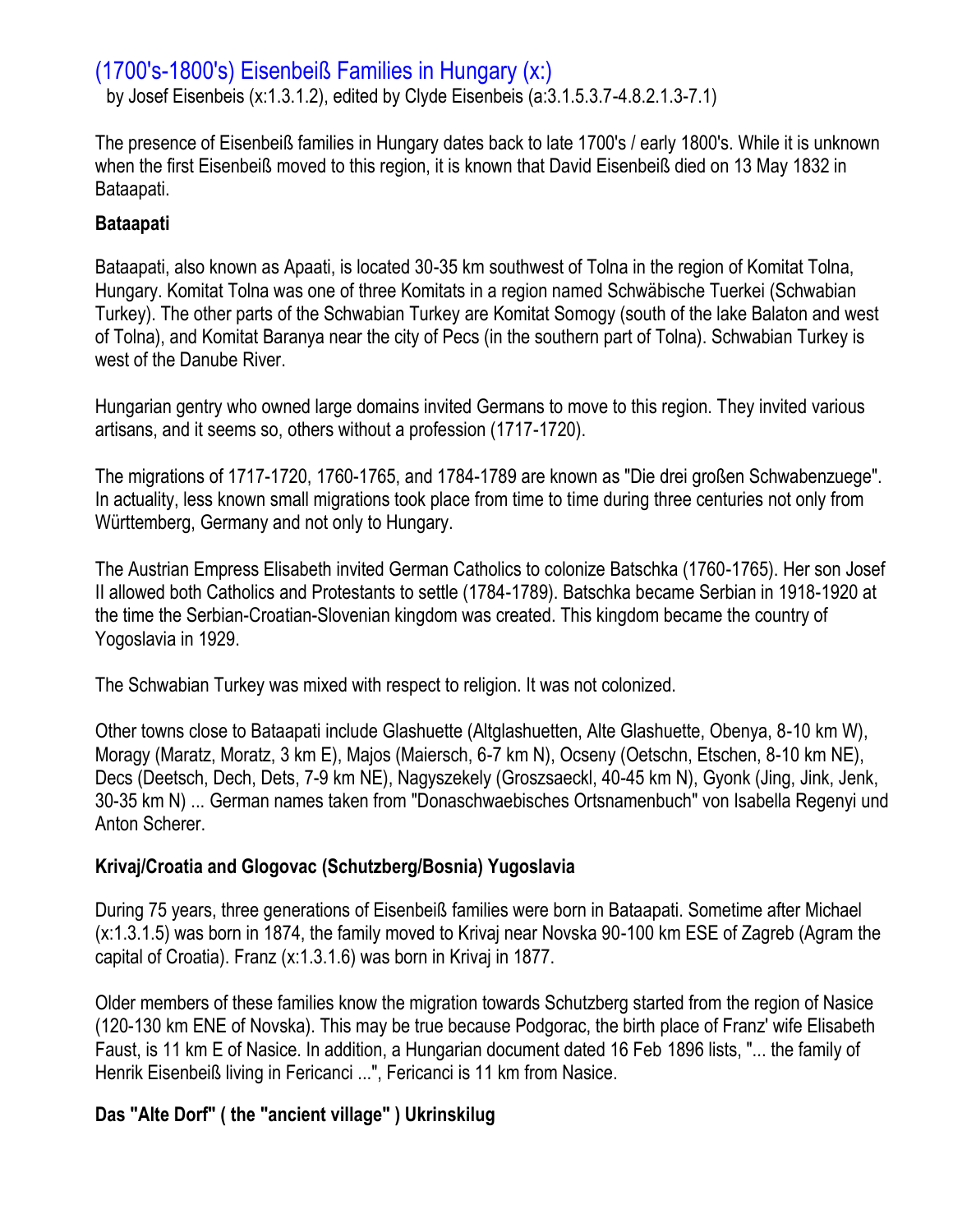Coming from Fericanci, the family of Henrik, and perhaps the family Faust, arrived first in Ukrinskilug near Prnjavor, 30 km S of Derventa and 60 km E of Banja Luka. Ukrinskilug, the name coming from Ukrina river, was founded in 1895. This village was very close to the confluence of the Viacka brook into the Ukrina river. It was too close which led to flooding, particularly the flood of "Pfingstsonntag 1902" (Whit or Pentecost Sunday of 1902). This led to the foundation of a second village, at 7 km S, on a place named Glogovac in Strbci, which already had an existing Bosnian village. In 1908, some people replaced the name "Glogovac" with the German name "Schutzberg" (Protecting mountain, from flooding). Until 1942 the Bosnian and then the Yugoslavian administrations maintained Glogovac, but the inhabitants of Glogovac used the name Schutzberg to spite the administration.

### **The end of "Schutzberg" and the book "Schutzberg Bosnien"**

On 6 Nov 1942 all the inhabitants of Schutzberg took the train in Derventa to travel to Germany (Heim ins Reich) because of World War II. Four days later they arrived in the Polish town Lodz (named Litzmannstadt then).

In 1960, their ancient Protestant minister (since 1920) ended the writing in his book "Schutzberg Bosnien". The book holds too many historical (and other types of) errors to be enumerated. But two are:

- Pages 101-102: "... Gegen meinen Einspruch erfolgt am 5. November 1941 unter Fuehrung eines aus Esseg abgesandten Offiziers ein Angriff der Deutschen Mannschaft und des Schutzkorps auf den Gegner - Richtung Ukrinatal ... Wir haben auch einen Verlust. Mein guter Johann Wahn ( 039 ) bekam einen Kopfschuß und war sofort tot..."
	- a) Es gab keinen aus Esseg abgesandten Offizier!
	- b) Johann Wahn bekam keinen Kopfschuß!
	- c) Jeder Eisenbeis sollte bemerken, daß man auf Seiten 97-101 das beschreibt, was Anfang 1942 geschah und dann nur auf Seiten 101-102 das, was Ende 1941 geschah!
- Page 107: "Der Krieg geht weiter. Am 1.6.1942 wird Franz Schmidt, ein Zwanzigjaehriger, von Aufstaendischen erschossen. Bald darauf wird Frau Eisenbeis mit ihrem Soehnchen auf dem Feld gefangengenommen und werden beide zu Tode geschunden"...
	- a) Sie hieß Elisabeth Petresin ( 015 ), geborene Eisenbeis ( 013 ) und das "Soehnchen" Emil war 15 Jahre alt!
	- b) Sie waren vier: Elisabeth, Emil, Emils Vater Anton und Antons Bruder!
	- c) Sie fuhren mit einem Schlitten nach Rujevce, denn es gab noch Schnee: ... das war am 10 Maerz 1942 und nicht nach dem 1.6.1942! Yvica und Pauli, Emils Brueder erinnern sich auch an den Schnee !

### **Alternate spellings**

On a Hungarian document dated 16 Feb 1896 is a different spelling: Henrik Eißenbeiß, Harnisch Katalin.

In a book by Josef Heimfelsen, "Die Deutschen Kolonien in Bosnien" printed Jan 1911 in Sarajevo the name is spelled Heinrich Eisenbeis.

On Servian military papers the name is spelled Ajzenbajs.

After naturalization in Dec 1942 in Germany most members of the family spelled the name with an "es zet", others used just an "s".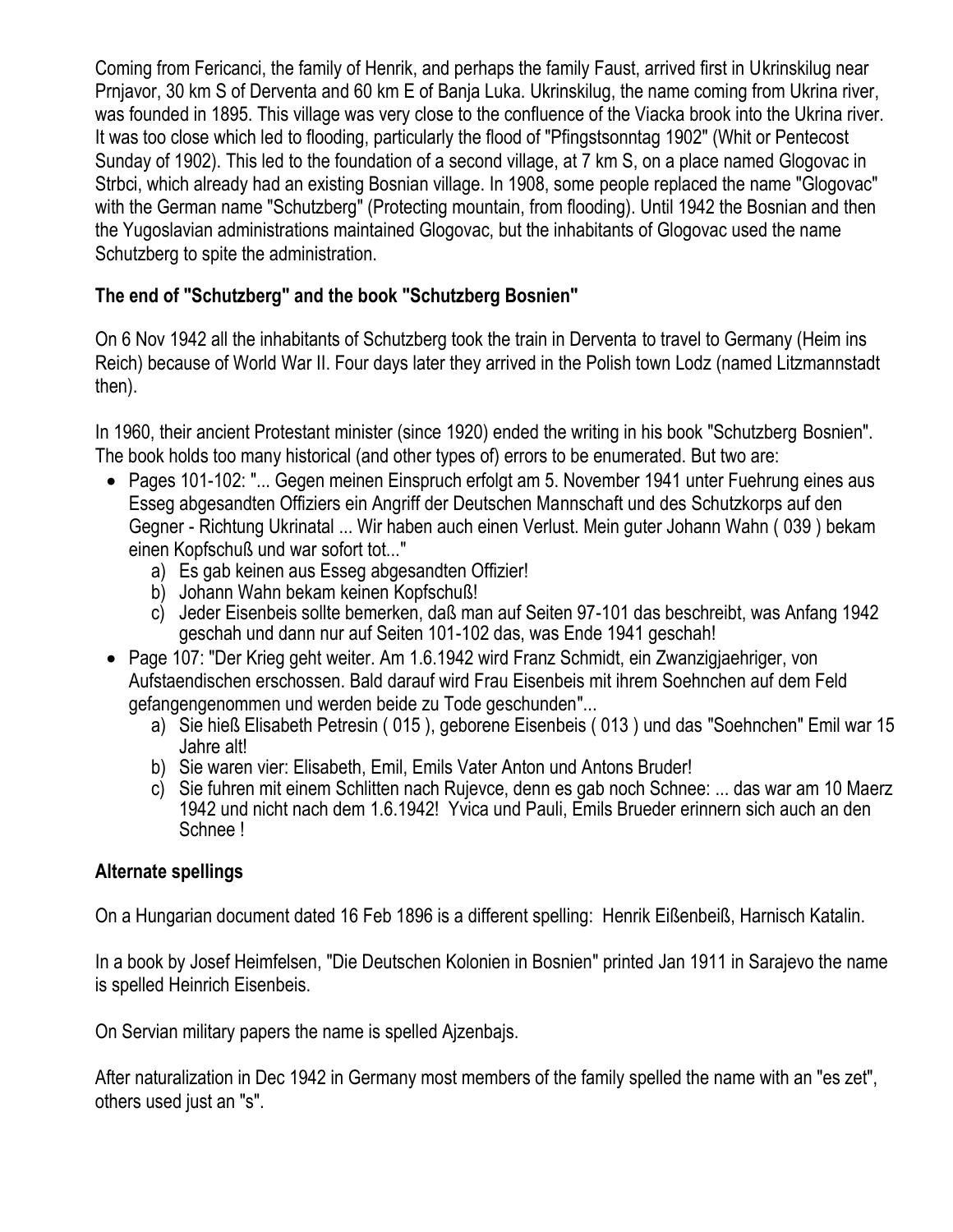# (1794) Georg Friedrich Eisenbeiß Medical Book (a:2.1.2.10.6-3)

Georg Friedrich Eisenbeiß was a medical doctor at Tübingen in southwest Germany. He authored a book on obstetrics/child birth. The information received from Albert Eisenbeiß (a:3.1.5.3.7-4.7.8.6.5-1) about Georg includes:

Seit 1794 Lic.med.et chir. in Tübingen … Promotionsschrist … Martina Beese, Die medizinischen Promotionen in Tübingen 1750-1799, S.132 … Hermelin, Bürk, Wille, Die Matrikeln der Universität Tübingen 1477-1817, Bd.3, Tüb. 1953, S.362 … 190. EIsenbeis, Georgius Fridericus: Disputation inaugurlais medica de laesionibus mechanicis simulacrisque laesionum, foetui in utero contento accidentibus, ad illustrnadas causas infanticidii [etc.]. ... Tubingae 1794: typis Fuesianis, 4 degrees.23 S. Ja 222.4 degrees.22

1 Eisenbeiß, Georg Friederich (M38979) 2 Neccarweyhingensis (T) 3 1766 oder 1767 (M 38979) 5 Schulmeister (M 38979) 6 1793 Oct. 29 (M 38979) 7 1794 Apr. (T) 9 Lic. med. et chir. (T) 10 Ploucquet, Guilielmus Godofredus (T) 13 Ex. 1794 März 31 u. Apr. 2 (DB II 425) 38 971--38 989--1793 … 38 97529

Georg Friederich Eisenbeiß von Neccarwenhingen aet. 26 med. stud., p.: Schulmeister alda, 3 fl. 15 x.

The general appearance of the book cover page is (The letter V was used in place of the letter U in many old documents).

> *DISPUTATIO INAUGURALIS MEDICA* DE LAESIONIBUS MECHANICIS SIMULACRISQUE LAESIONUM, FOETUI IN UTERO CONTENTO ACCIDENTIBUS, AD ILLUSTRANDAS CAUSAS INFANTICIDII

QUAM **PRAESIDE** GUILIELMO GODOFREDO PLOUCQUET PHILOSOPH, ET MED, DOCT. HUIUSQUE PROF. PVBL. ORD. *PRO LICENTIAL* SUMMOS IN MEDICINA ET CHIRURGIA HONORES AMBIENDI PUBLICO ERUDITORUM EXAMINI SUBMITTIT GEORGIUS FRIDERICUS Eisenbeis NECCARWEYHINGENSIS

*DIE MENSE APRIL. MDCCXCIV*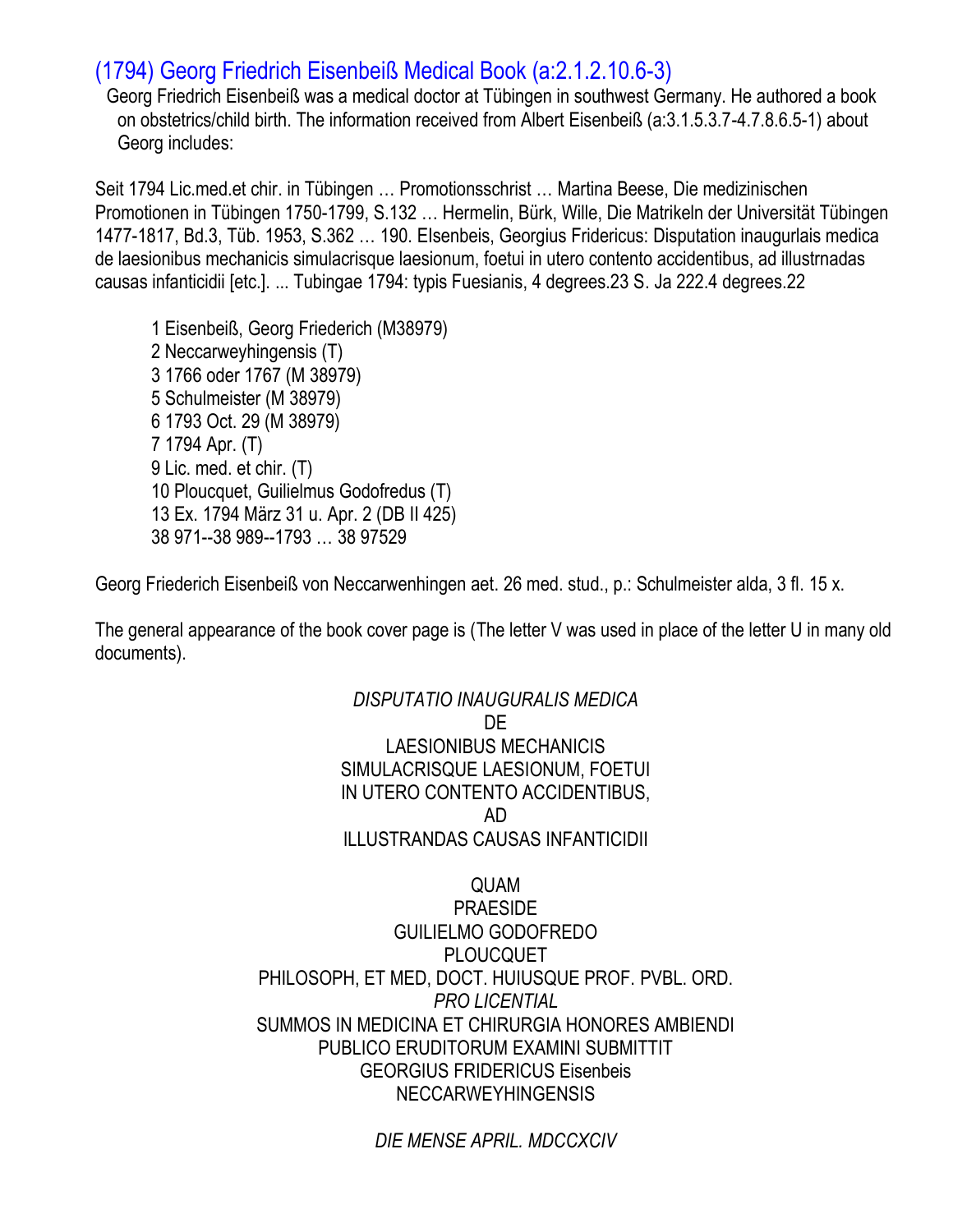### *TVBINGAE TYPIS FUESIANIS*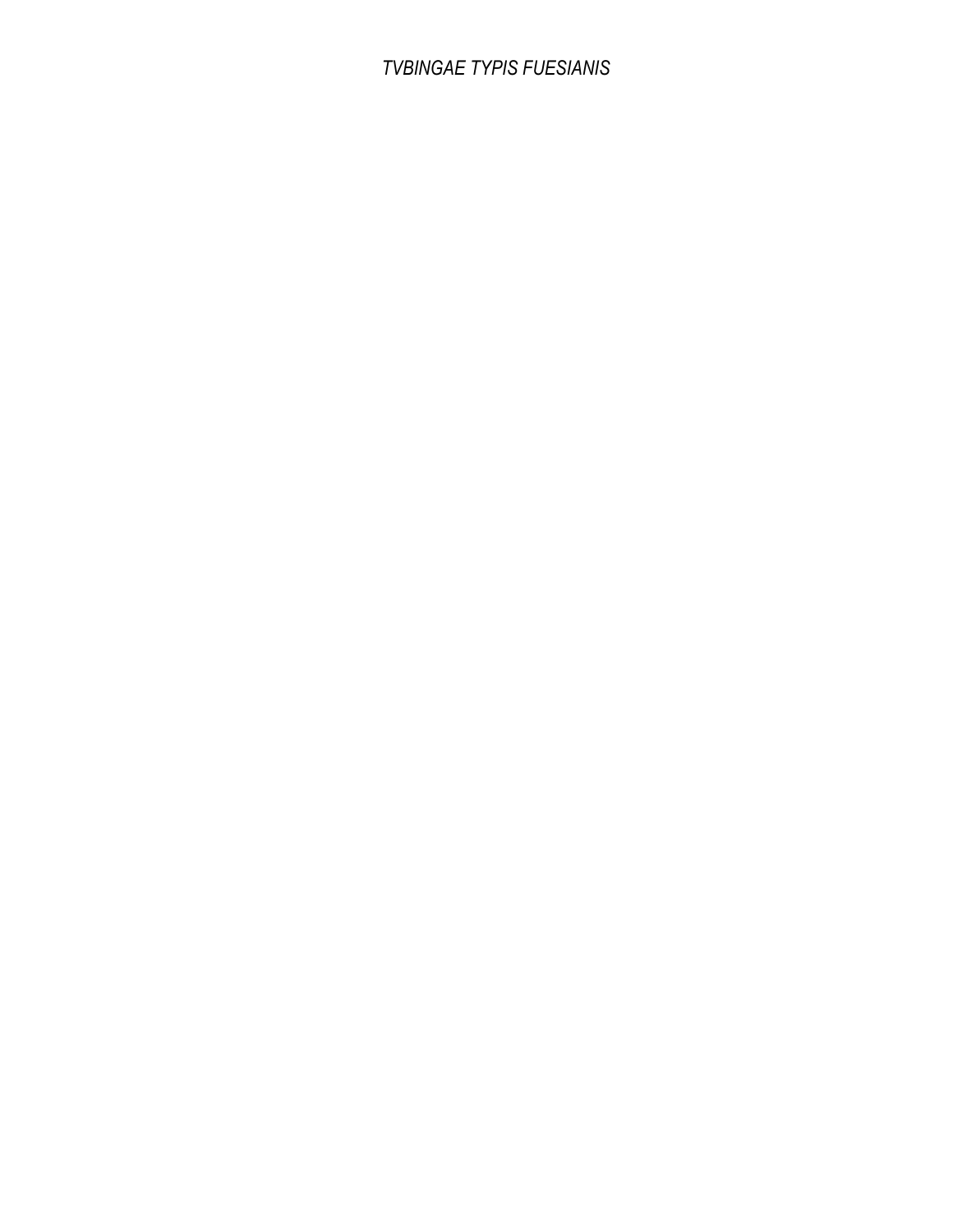### (1805) Bernhard Eisenbeiß Family moves to Russia (a:3.1.5.3.7-4) by Clyde Eisenbeis (a:3.1.5.3.7-4.8.2.1.3-7.1), 1 May 1988

In 1805, Bernhard Eisenbeiß (a:3.1.5.3.7-4) and his family moved from Dornhan, Germany, to Glückstal/ Odessa/ Cherson in South Russia. Cherson is a huge area of land in the Ukraine on the northwest shore of the Black Sea. Odessa, a major seaport city, is located on the northwest shore of the Black Sea. Glückstal was located about 80 miles northwest of Odessa.

A census of Glückstal taken in 1815 and printed in 1816 lists the names of the seven surviving Eisenbeiß children (one died in Germany) but lists no parents. Perhaps the parents died on the way, or died after arriving.

In 1842, the seventh child, Christian (a:3.1.5.3.7-4.7), moved with his family to Hoffnungstal/ Bessarabia when the new colony was formed. Bessarabia is a huge area of land located west of Cherson. The Dnjestr River, which flows into the Black Sea, separates these land masses.

Other Eisenbeiß'es, not direct descendants of Christian, may have also moved to Hoffnungstal. If so, it is almost certain that these are descendants of Christian's brothers. It is not known if some of these brothers also moved to Hoffnungstal or if just their children moved there. (There was also a Hoffnungstal in Cherson.)

Some people belive that with Russian law in the 1800's, the youngest son inherited the land. The other sons had to find new land. Consequently, Georg (a:3.1.5.3.7-4.8), should have inherited the land. This jibes with the information that his two sons, Jakob (a:3.1.5.3.7-4.8.1) and David (a:3.1.5.3.7-4.8.2), were both born in Glückstal.

However, if the father Bernhard (a:3.1.5.3.7-4) did die early, as the census indicates, it is quite likely that his eldest son, Bernhard (a:3.1.5.3.7-4.3) took over the land and family duties. It is possible that Bernhard (a:3.1.5.3.7-4.3) did not have to give up the land to his youngest brother Georg (a:3.1.5.3.7-4.3) when Georg became of age. It is not clear how Russian law handled this.

The first Eisenbeiß families moved from Glückstal/ Odessa/ Cherson/ South Russia to Freeman, South Dakota, in the early 1890's. It is not known why they chose this area, but speculation is that Christian Buechler, a prominent businessman living in Freeman, was a brother to Barbara Buechler Eisenbeiß.

Most of these families later relocated from the Freeman, South Dakota, to other Glückstal communities in North Dakota and South Dakota. A large majority of them relocated to the Bowdle and Hosmer, South Dakota area. The Eisenbeiß families that arrived in the late 1890's immigrated directly to the Bowdle and Hosmer area presumably because of the large number of relatives already living there.

While a large majority of these Eisenbeiß families relocated to the Bowdle and Hosmer, South Dakota, area, others moved to Eureka, South Dakota (a Glückstal community); to Wishek, Ashley, and Beulah, North Dakota (Glückstal communities); to Lodi, California (a Germans from Russia from North Dakota and South Dakota community); and to Manitoba and Saskatchewan, Canada (other Germans from Russia communities).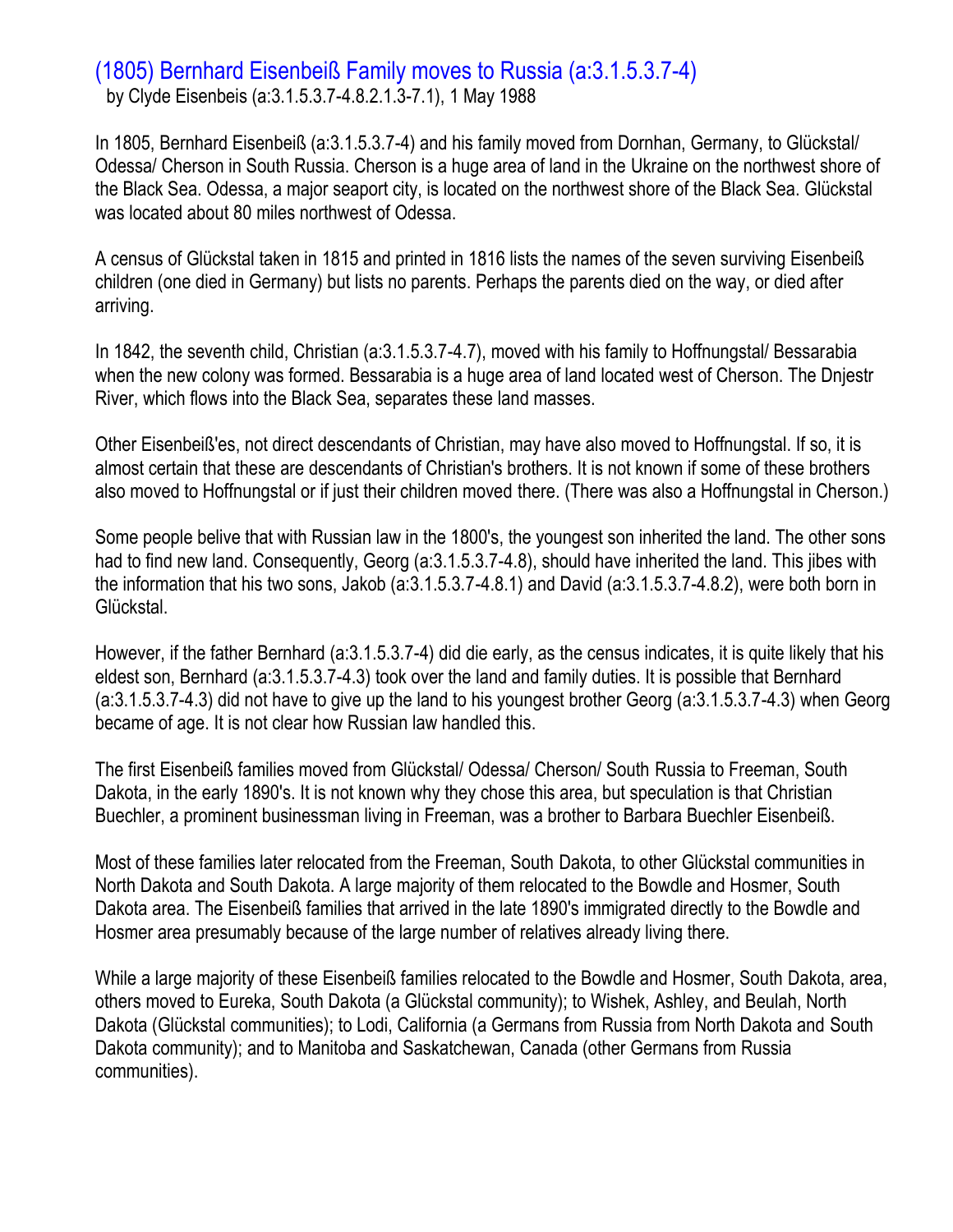The Eisenbeiß families from the Hoffnungstal/ Bessarabia area came in the early 1900's. These families moved to Java, South Dakota (near Bowdle and Hosmer); Streeter, North Dakota (near Wishek); and Martin, North Dakota.

The Eisenbeiß families typically immigrated to where other Eisenbeiß families were living or where other Glückstal families were living.

The largest concentrations of Germans from Russia Eisenbeiß families are still located in the Aberdeen, Bowdle, and Hosmer areas of South Dakota.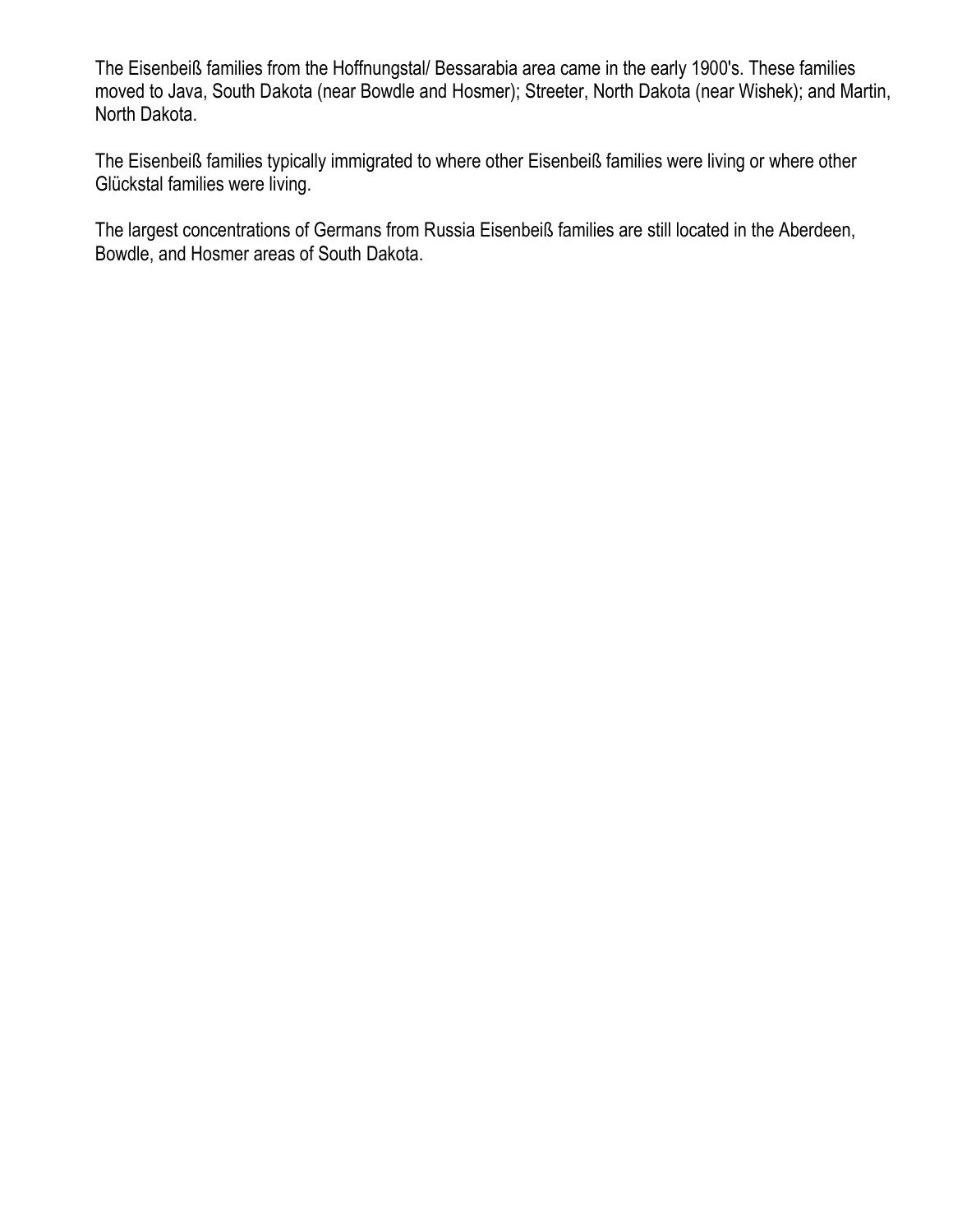# (1813) Eisenbeiß Mill in Wellesweiler, Germany (b:2.1.1.1.6-9)

by Henri Eisenbeis (b:2.1.1.1.6-9.2.9.3.1-2), edited by Clyde Eisenbeis (a:3.1.5.3.7-4.8.2.1.3-7.1)

In the article entitled "*Arms of Eisenbeiß Ancestors (1485)*" is an image as it appears on the act of purchase of the mill of Wellesweiler, near Neunkirchen, Saarland. The image also appears on a stelestone in Felsberg (southwest of Saarlouis).

There is a clear indication for the year 1813 that the mill belonged to the Eisenbeis family; there is a long annotation in the Evangelical Lutheran church book of Neuenkirchen (during this period, Wellesweiler belonged to this church), in which the pastor wrote: "*Christian Eisenbeis, 25 years old, died 29 December at the mill in Wellesweiler, due to the so-called French plague, a high fever. His parents, who predeceased him, were Christian Eisenbeis, the owner of the mill and Anna-Maria Mueller. They died within a few weeks in one house, father, mother, and son, all of the same disease*."

On the edge, near this death notice, he continued: "This disease has spread to, and raged in, many areas, brought on by the French soldiers on their piteous retreat from Russia."

And on the next page of the church register, with regard to the deaths, he wrote, as additional information: "It was dreadful to see the French in retreat from Russia, and especially after the Battle of the Nations near Leipzig. Streets, fields, barns, stalls were filled with these world go-getters and so-called unbeatable slave drivers and murderers (by fire). If they had shown themselves proud and cocky when they were victorious, then they were cowardly and timorous when they had lost. The fluttering of a tree leaf drove fear into them. "It's true, isn't it," a French officer said to me in November in Wellesweiler, "it's true that the French are just rogues?" "I didn't say that," was my answer; "the French will certainly know best, what they themselves are." The officer was embarrassed, but very polite. Not so, his servant. I saw it in his eyes that, under different circumstances and at another time, he would have covered me completely with a few dozen punches."

A little later he had crossed out this notation and, somewhat relieved, had written: "All's well that ends well."

The dates of death in the Eisenbeis household were: for the mother 9 Dec 1813, for the father 14 Dec 1913, and for the son 29 Dec 1813.

In spite of this tragedy, this was not the end of the Eisenbeis dynasty at the mill in Wellesweiler, because after the French Revolution and during the period of French rule, the mill obviously had come into the possession of the family Eisenbeis. Even if in a report of the royal government in Trier (dated 15 September 1823) (Wellesweiler belonged after 1816 to Prussia), Georg Wohlfarth was named as the miller in Wellesweiler, he was, to be sure, the miller, but not the owner of the mill, because according to a tax list from the mill (from 1827), he was only the tenant.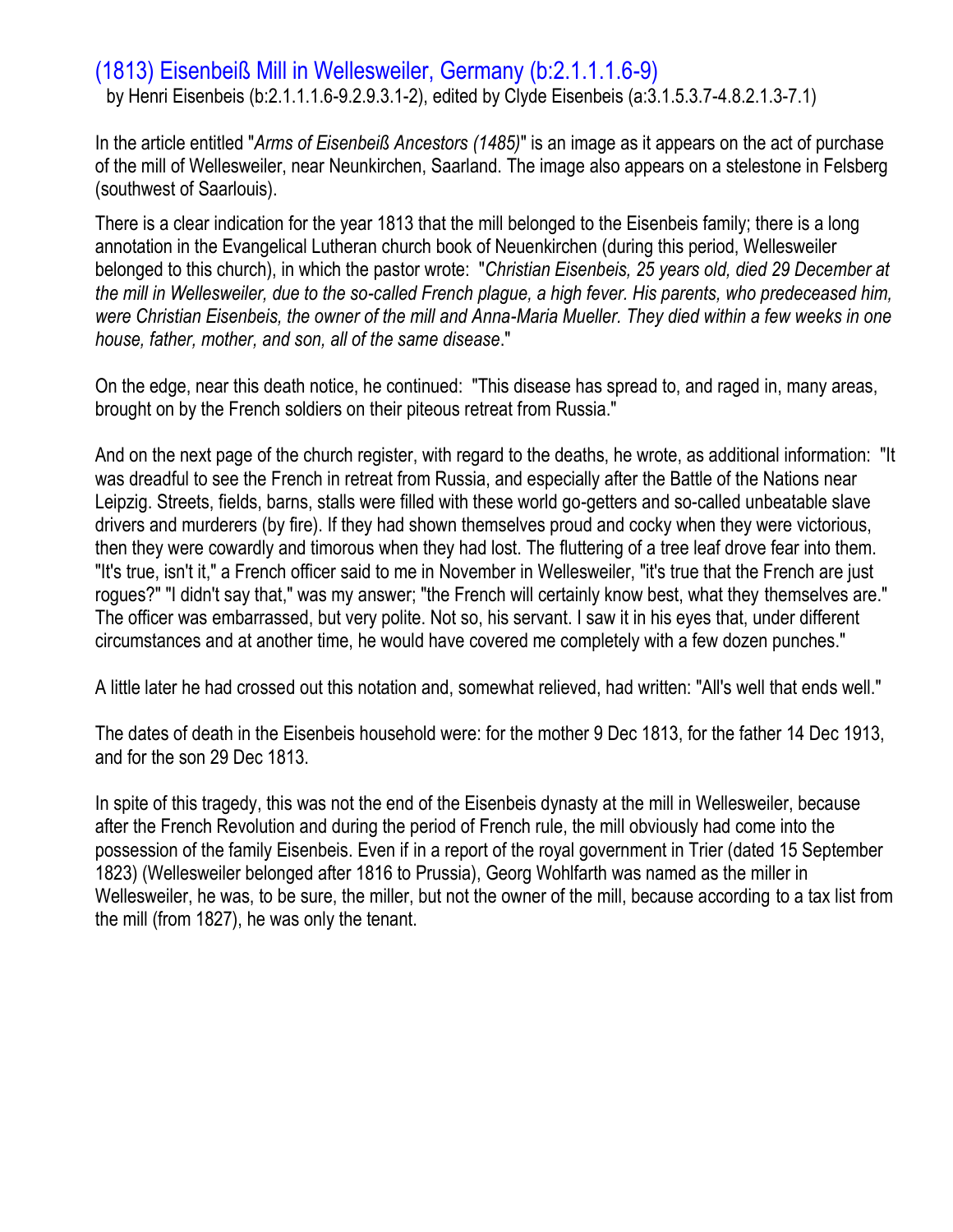(1826) Michael Bernhardowitsch Eisenbeiß (a:3.1.5.3.7-4.3.2), (1883) Tichon Michaelowitsch Eisenbeis (a:3.1.5.3.7-4.3.2.5), (1918) Wera Tichonowna Eisenbeis (a:3.1.5.3.7-4.3.2.5.2).

The following information was received 14 May 2013 from Maria Tsvetkovskaya Eisenbeis (a:3.1.5.3.7- 4.3.2.5.2-3.3) of Moscow Russia. The information was compiled by her and her mother Viktoria Starkowa Tsvetkovskaya Eisenbeis (a:3.1.5.3.7-4.3.2.5.2-3) using memories from Wera Tichonowna Eisenbeis Starkowa (a:3.1.5.3.7-4.3.2.5.2), archives in Ukraine.

Michael Eisenbeiß (a:3.1.5.3.7-4.3.2) was born in 1826 (per a Harold Ehrman website). Michael was baptized in the Lutheran Church as Michael Eisenbeiß. His name was spelled Михаил Бернатович Эйзенбейс (Michail Bernatowitsch Eisenbeis) in Russian in 1875. Michael and his brother Jakob lived in Odessa as colonists, and had been orphaned in 1841 (this confirmed by a document from the archive). They were engaged in crafts in Odessa. Jakob was the head of the German department of gold and silver in Odessa (per the Novorossiyskiy calendar for the year 1869, Odessa). In 1869 name of Jakob was spelled as Jakow Eisenbeis in Russian.

Michael was the owner of land in Glückstal and had a home in Odessa. Michael lived in Glückstal, Odessa, and Akkerman, Odessa region.

Michael married Henrietta before 1858. Henrietta died 20 Nov 1868, in Benkendorf, Akkerman region, per Dennis Eisenbeis (a:3.1.5.3.7-4.8.6.6.6-1.2). Michael then married Justinia Alekseewna ?. Her last name is unknown. She was a German. They had six children: Mark (1875-1946), Maria (\* 1876), Michail, Klavdia, Tichon (1883-1930), Olga (1889-1951).

Tichon Michailowitsch Eisenbeis (a:3.1.5.3.7-4.3.2.5) was born circa 1883 in the Odessa region. He was a good man, who loved his daughters, read a lot, and spoke excellent German. Tichon's name was spelled Тихон Михайлович Эйзенбейс in Russian.

When Tichon lived in Odessa, he worked in a foundry.

In 1913, he married Maria Jakowlewna ? (1884-1976). Her last name is unknown. Her middle name, Jakowlewna, indicates her father's name was Jakow or Jakob. Maria, in her youth, moved from Bessarabia to Odessa. She was first married to Roman Karpiy. From her first marriage, Maria had a daughter, Lydia Romanovna Karpiy (circa 1912 - 1980). Tichon and Maria raised Lydia.

Tichon Eisenbeis and Maria had four children: Wera (1918-2007), Nadezhda (circa 1920-21 - 1930), Ljubow (1923-2005), Ekaterina (1927-2003). Wera means "believe" in English, "Glaube" in German ... Nadezhda means "hope" in English, "Hoffnung" in German ... Ljubow means "love" in English, "Liebe" in German.

Tichon and his family suddenly moved from Odessa to Donbass circa 1920-1921, taking very few things with them. It was like an escape from the persecution of Soviet power. They traveled on the roof of train and walked on foot. In Marganez they met an old lady, who recommended they stay there. Tichon worked at an ore repair plant. He fished a lot to feed his family.

Tichon was killed on 3 Jan 1930 in Marganez, Ukraine, at age of 46, during Stalin's repressions against the German population of Ukraine in 1930. The death certificate of Tichon does not indicate the cause of death.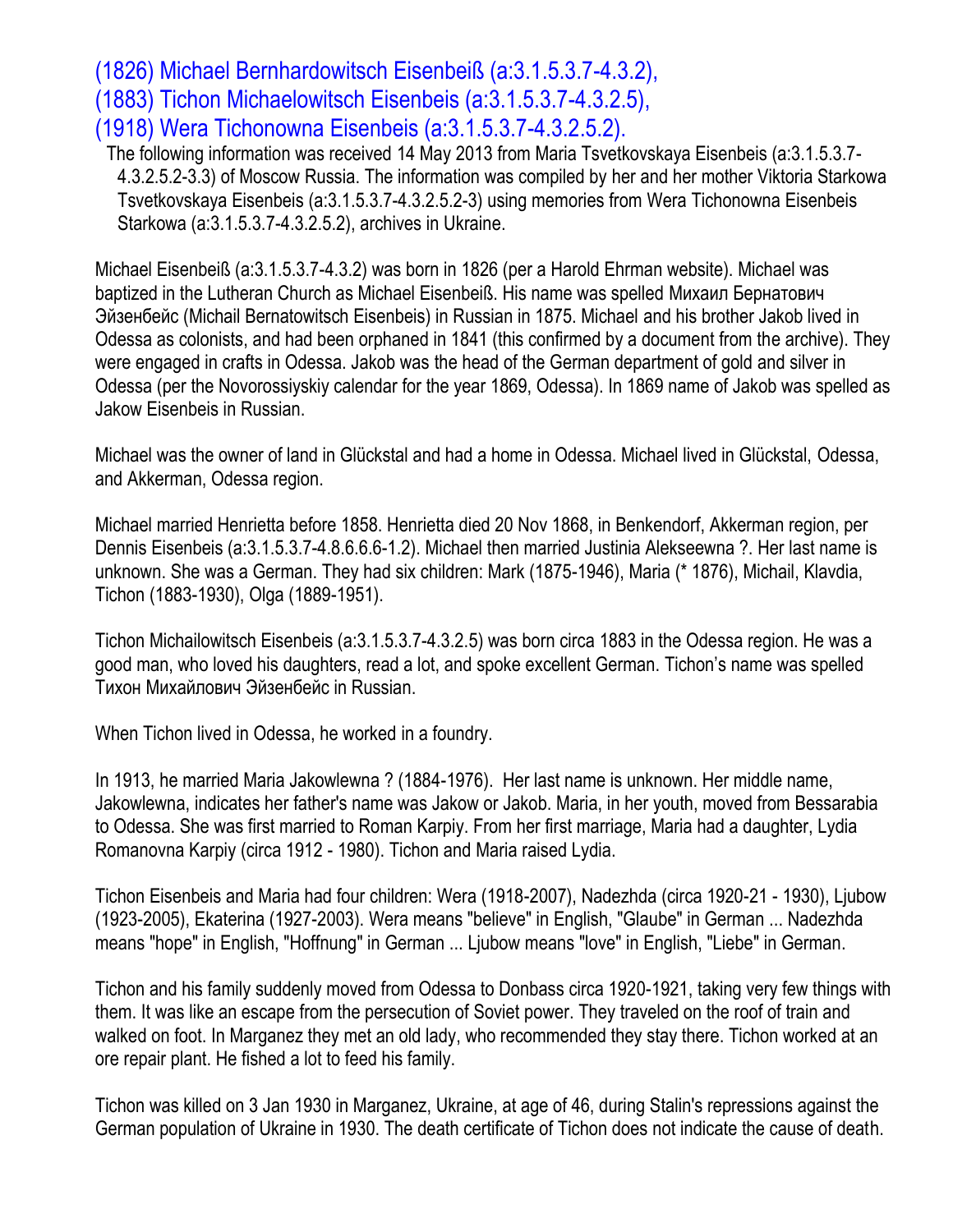The record was made a week after his death. His name was written partly in German and partly in Russian: Eйseнbeйс. All facts indicate that he was killed because of Stalin's repressions.

When Tichon was killed, and his daughter Nadezhda was killed by an accident, his wife Maria suffered a strong trauma of the nose. This damage to her nose existed her entire life. After this day, his daughter Wera was ill a long time.

Tichon and his daughter Nadezhda were buried in Marganez.

On the Internet there is the following phrase of Stalin in 1928: "complicit Germans must arrest, the British do not touch". This phrase was in Stalin's correspondence concerning Shakhtinsky process of Donbass, Ukraine. In connection with the Shakhtinsky case (Shakhty process or trial) in 1928 arrested hundreds of people. (Around the years 2000-2010, all people who were arrested in connection with the Shakhtinsky process, were rehabilitated, because they were not doing crimes.)

The party congress in the USSR, in 1929, claimed the need to combat against counter-revolution among technicians and experts. Stalin urged, this Party congress, to be an active struggle for detecting counterrevolutionaries: "It is not a coincidence ... the so-called Shakhtinsky process. 'Shakhtintsy' sit up in all sectors of our industry. Many of them were caught, but by no means all caught. Wrecking bourgeois intellectuals is one of the most dangerous forms of resistance against developing socialism. Wrecking is all the more dangerous, because it is linked to the international capital." End of Stalin quote.

Stalin said that in 1929, in the interval between Shakhtinsky case 1928 and case Industrial Party "Prompartiya" 1930. Whereupon in 1930 was the case "The Industrial Party trial" or "Trial of the Prompartiya", in respect of which have been arrested about 2,000 people.

We found in the library of the Russian-German House book of Chentsov. Book of V.V.Chentsov "The tragic fates. Political repression against the German population of Ukraine in 1920-1930 years" or "Tragicheskie sud'by – Politicheskie repressii protiv nemetskogo naseleniia Ukrainy v 1920-e-1930-e gody" published copy of the document in 1930: an indictment against engineers, staigers and technicians at area Krivoy Rog in ore industry. On the next page is copy of scheme, where there is a city Marganez. The indictment says that they want to restore the capitalist system and facilitate foreign intervention. The source of these documents is branch of the case the Industrial Party "Prompartiya".

Tichon Eisenbeis worked on the ore-repair plant in Marganez, Krivoy Rog area, Dnipropetrovsk region.

After the death of Tichon, his wife Maria Eisenbeis went to work at the mine. It was very hard work. She worked at the same level as men.

Wera Tichonowna Eisenbeis (a:3.1.5.3.7-4.3.2.5.2) was born 17 Dec 1918 in Odessa. After the death of Tiсhon and Nadezhda, Wera was forced to drop out of school at the age of 11. She had completed six grades of school. Wera started work because she had two younger sisters and her mother Maria could not feed the whole family.

In 1932-1933 years in Ukraine was "Holodomor" or "Extermination by hunger" because of the policies of Stalin. A lot of people died. Wera said: "Wake up - there was not a crumb of food in the mouth and fall asleep - not a crumb of food."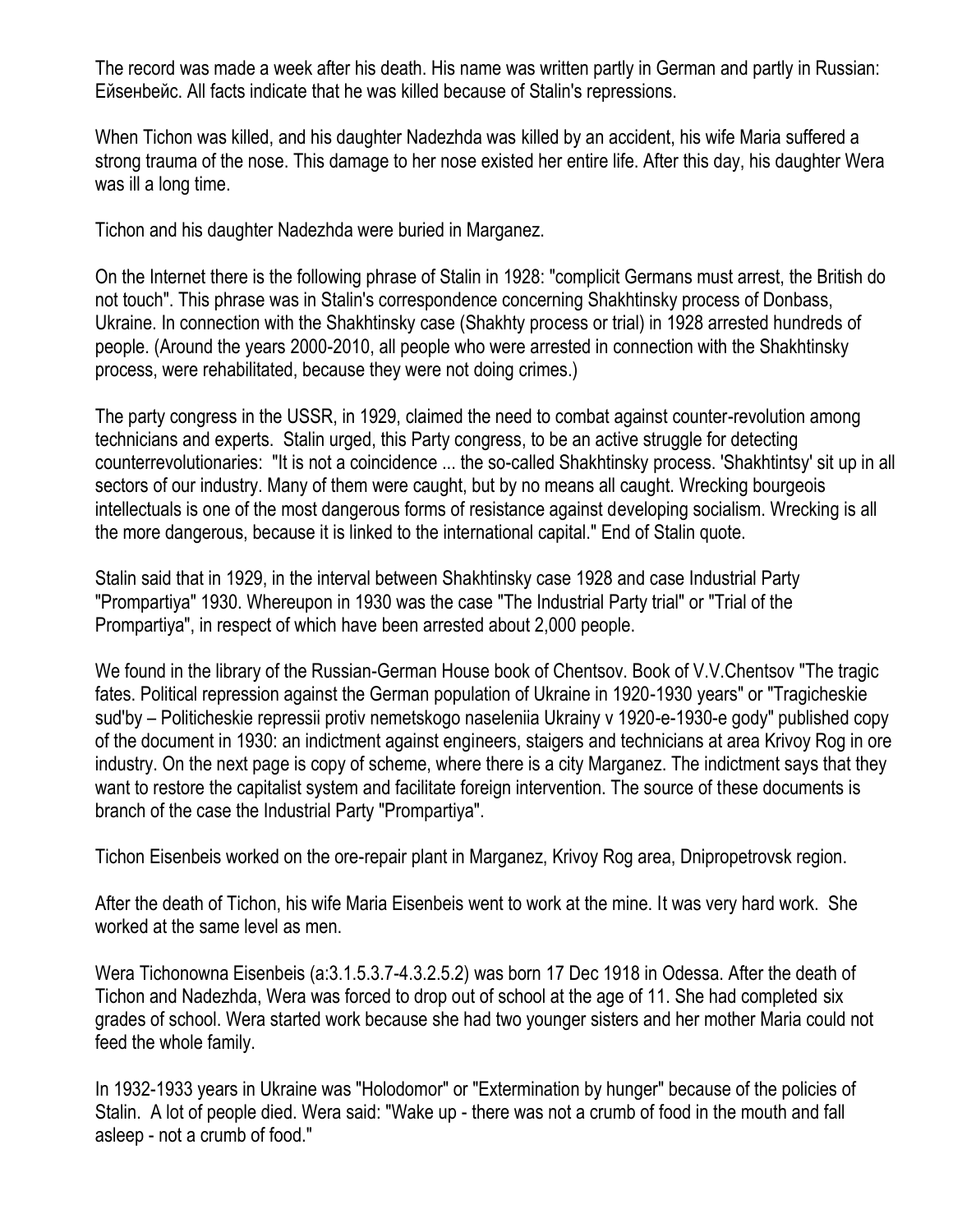In 1939, Wera graduated a two year course of medical sister in Marganez. She worked as a medical sister. It was a profession in which she was very responsive and attentive to patients. She married to Vasiliy Nikolaevich Starkow in 1946 and had two children: Vladimir (1946-2007), Viktoria (1954). The Starkow family lived two years in Sysert (Russia), then in different cities of Ukraine; Marganez, Ordzhonikidze, Gurzuf and Yalta.

Vasiliy and Wera built a large, beautiful house by their hands, with a colorful garden in Marganez (Ukraine). In 1962 their son became ill with asthma, and family moved to Yalta to be near the sea. In Yalta they also created a beautiful garden.

In the house, Wera created a perfect order and cleanliness. She sewed lots of clothes for her family. She liked to embroider. Wera died on 24 Mar 2007 in Yalta, Ukraine.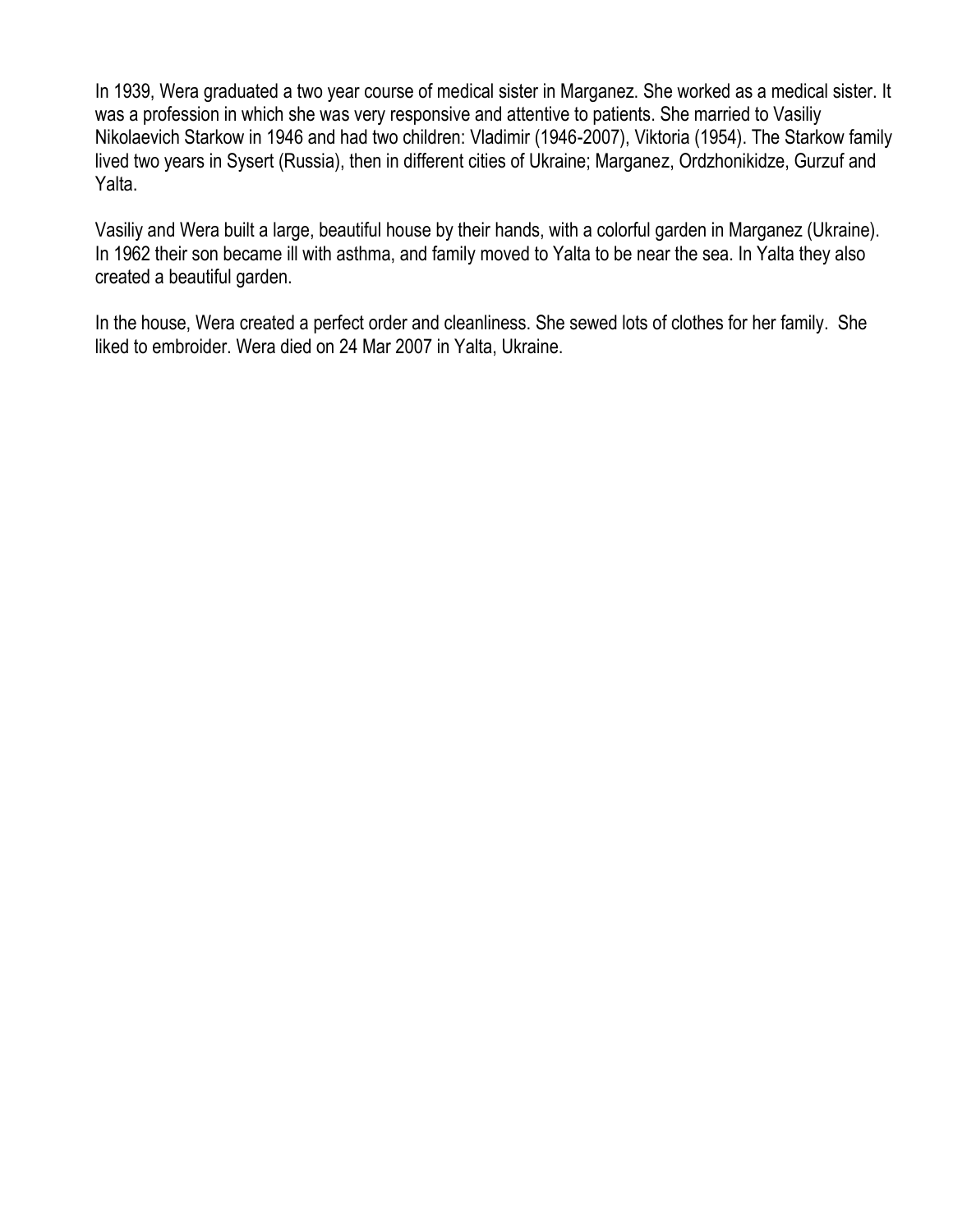# (1823) Frederick Eisenbeis (b:2.1.1.1.6-9.5.1)

The following information was written by Sidney Wallace Eisenbeis (b:2.1.1.1.6-9.5.1.8.1) with the assistance of his son, Craig Frederick Eisenbeis. Craig followed his footsteps into the U.S. Coast Guard but stayed for a full career and retired as a Captain after serving in such positions as Commander Coast Guard Forces in North Carolina and Chief Administrative Officer in Alaska. Craig graduated from Oregon State University and received a graduate degree from the U.S. Naval War College. He is now a writer in Sisters, Oregon.

My grandfather, Frederick Eisenbeis, and his brother, Charles, emigrated from Prussia to the United States in about 1856. They were bakers, as was their father; and they opened a bakery in Rochester, New York. Soon, however, they sailed to San Francisco and thence to Puget Sound, reportedly arriving on February 24, 1858. My Aunt Lena, (Frederick's daughter) always said that her "father came around the Horn" (sailed around the southern tip of South America). Lena also explained that they came from a place in Europe that – depending on the results of the latest war - was sometimes part of France and sometimes part of Germany. We later learned that they were from Neunkirchen, in the Saarland (now part of Germany). Charles established a bakery in Port Townsend, and my grandfather did the same in Steilacoom.

Charles joined Frederick in Steilacoom in 1860 and stayed until 1865, when he married Elizabeth Berghauser (in San Francisco), also of Prussia, and returned to Port Townsend, where he became a prominent businessman and the first mayor. My grandfather married Rosina Denger, also of the old country. She was related to Johann Wolfgang von Goethe, the famous German writer and philosopher (1749-1832).

My Eisenbeis grandparents had seven children, of which my father, Valentine Victor Eisenbeis (1882-1965), was the youngest. Presumably he was named for my great-grandfather, Johann Georg Valentin Eisenbeiss (b. 1796). The other children were: Louise, Charles, Frederick, Henrietta, Kate and Lena. Long before I was born, the family acquired and lived on the Steilacoom block where I was later raised. The original family home still stands on the north side of the block on Starling Street. The block has eight lots.

My father, "Val," as he was known, married my mother, Mary Issabel Markham (1881-1967), on February 21, 1911, at the Markham home in Tacoma. Mother was one of four sisters; the others were Edith M. Wallace, Grace M. Carr, and Louise M. Burcham. Their father, Sidney Frank Markham, was also listed as a "pioneer resident of Tacoma" since 1889.

My Grandfather Eisenbeis died in March 1902, within a few days of his brother, Charles. The only other house my family built on their Steilacoom block was my father's house on the southwest corner. He did much of the work himself, and it was completed in about 1915, just before I was born (January 19, 1916). The house was on the choicest corner of the property, with a beautiful view of the Sound, the Olympic Mountains, and all the way to The Narrows. This is where I grew up. I sold the house in 1965, after my father's death and after my employer, Standard Oil Company of California (later Chevron) transferred me to Portland, Oregon. I began working at a Standard gas station in Seattle in 1937, and retired from Chevron 40 years later, as the Office Manager of the Willbridge Distributing Plant in Portland.

Those years in Steilacoom were great. As a youth, I spent my summers doing odd jobs, as well as recreating on the Sound. Most of our property was in orchards; and I remember that I, along with my friends, spent weekends at a produce stand in front of our house selling cherries. We made considerable money that way. We also sold apples in season. I had one of the original apple cider presses in town, and it was quite a business. I rode into Stadium High School in Tacoma with my father; and I had five gallon jugs, which we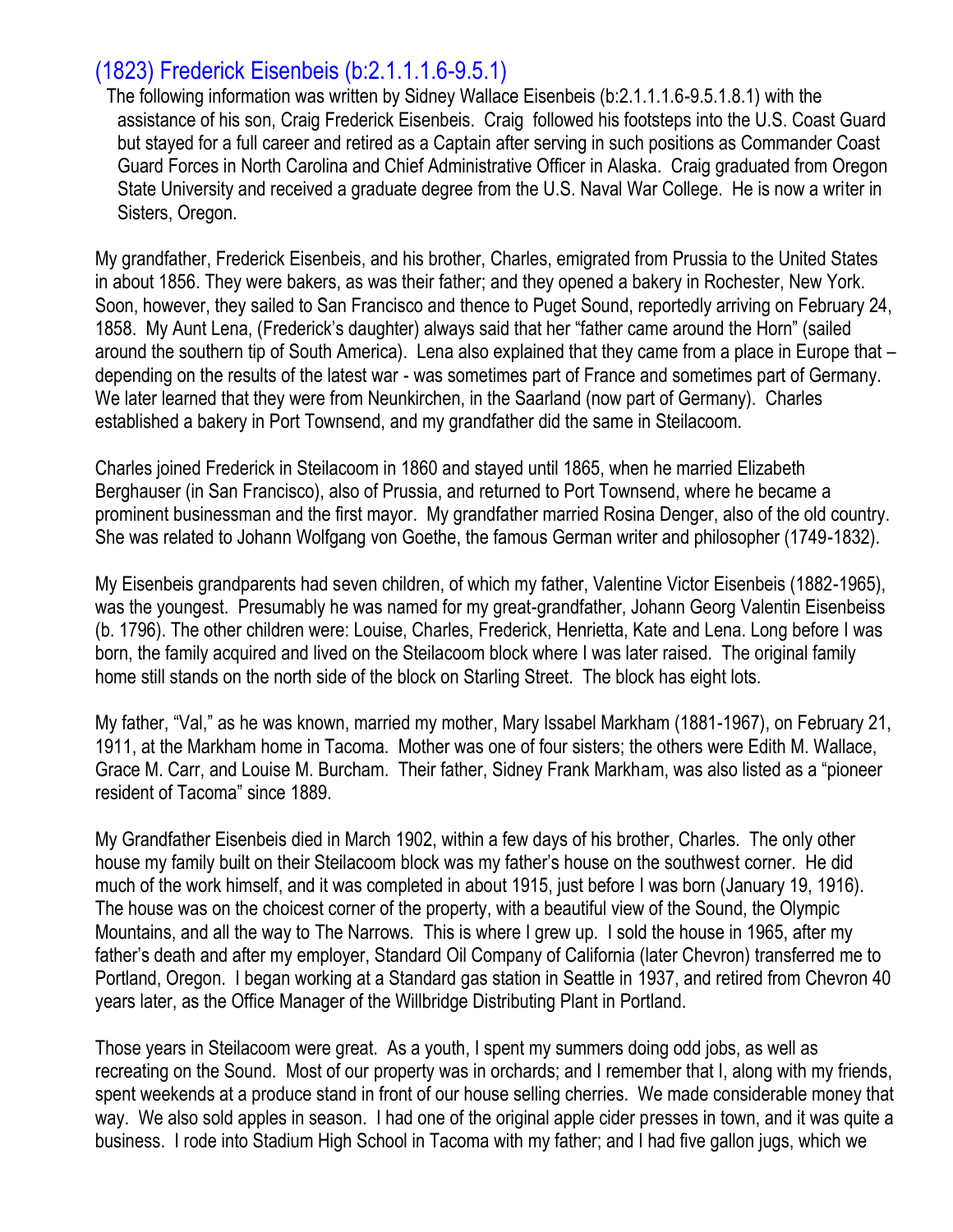filled with apple cider and sold to the fruit stands on South Tacoma Way for 10 cents a gallon. I also sold it around town for 35 cents a gallon.

My boat was the greatest pride of my life, which my Dad had made for me in Gig Harbor by the man who built all the rental boats at Point Defiance. It was a 16 foot clinker-built lapstrake, four feet wide, with a deck on the bow three feet in length. The bow deck was made of one-inch strips of alternate mahogany and spruce.

Some years later, my love for that boat was probably the reason that, when we got into World War II, I ended up in the U.S. Coast Guard. Early in 1942, there was a program where volunteers could bring their own boats and join the Coast Guard Reserve. So, a buddy of mine and I bought a big Chris Craft and joined up. For the next year we patrolled the Columbia River from the mouth to Bonneville Dam, guarding against saboteurs. Once the war effort got into full swing, though, we were replaced by military picket boats; and I was sent to Portland, Maine, for port security duties. After a few more months, I was assigned to a Coast Guard-crewed Navy Frigate, the USS Burlington (PF-51) in the Pacific Theater. We sailed from the Aleutians to the Philippines and most of the islands in between. We fought in the Battle of Leyte Gulf when we retook the Philippines; and we were getting ready for the invasion of Japan when the bombs were dropped and the war ended.

So, my boating days on Puget Sound indirectly ended up in me sailing the whole Pacific Ocean. Of course, as a youth, I didn't know where my boating adventures would eventually lead me. Back then, camping on the Puget Sound islands by boat was a very popular thing to do; and, with my boat, I could go in all kinds of weather. I got the boat when I graduated from the eighth grade, and a year later acquired an 8 horsepower Caille outboard motor. It was a pretty good motor. I could take that boat – which was a pretty heavy boat – and, when I was running alone, it could plane. Our favorite islands were Ketron, Anderson, Harstene, Heron and McNeil. Our favorite camping place was the old barn on Harstene Island, which incidentally was the same barn that my folks used to camp at around the time I was born, and afterward with the motor launch.

I also looked forward each summer to the run of humpback salmon. We called them bluebacks, which we caught in abundance out toward Fox Island. These were from small fish on up to about four pounds in weight. When the tide was coming in, the fish were so thick that once I actually had a salmon jump into my boat!

I remember when my baseball hero, Babe Ruth, visited Steilacoom on his way to entertain prisoners at the McNeil Island Penitentiary. Lynn Scholes and I got out of school, and we met up with The Babe down at the dock while he was waiting for the pen boat to take him out to the island. He signed a baseball for me with the most beautiful handwriting I could imagine. My son, Craig, now has this baseball in a glass case in his office.

When I went to college, I went to the College of Puget Sound, because it was much cheaper to live at home. I transferred to University of Washington and completed my last two years, as did most of my friends. I spent my summers in Steilacoom, of course; and played on the Steilacoom town baseball team. They used to play in a league around Tacoma, where the competition was rather intense on Sundays during the summer. The athletic field adjacent to the school had been recently completed, and it was a very nice place to play.

It is hard for me to remember the names of the other players. I was the youngest member of the team and played first base. Some of the names on our team were our two very good left-handed pitchers, Nearn and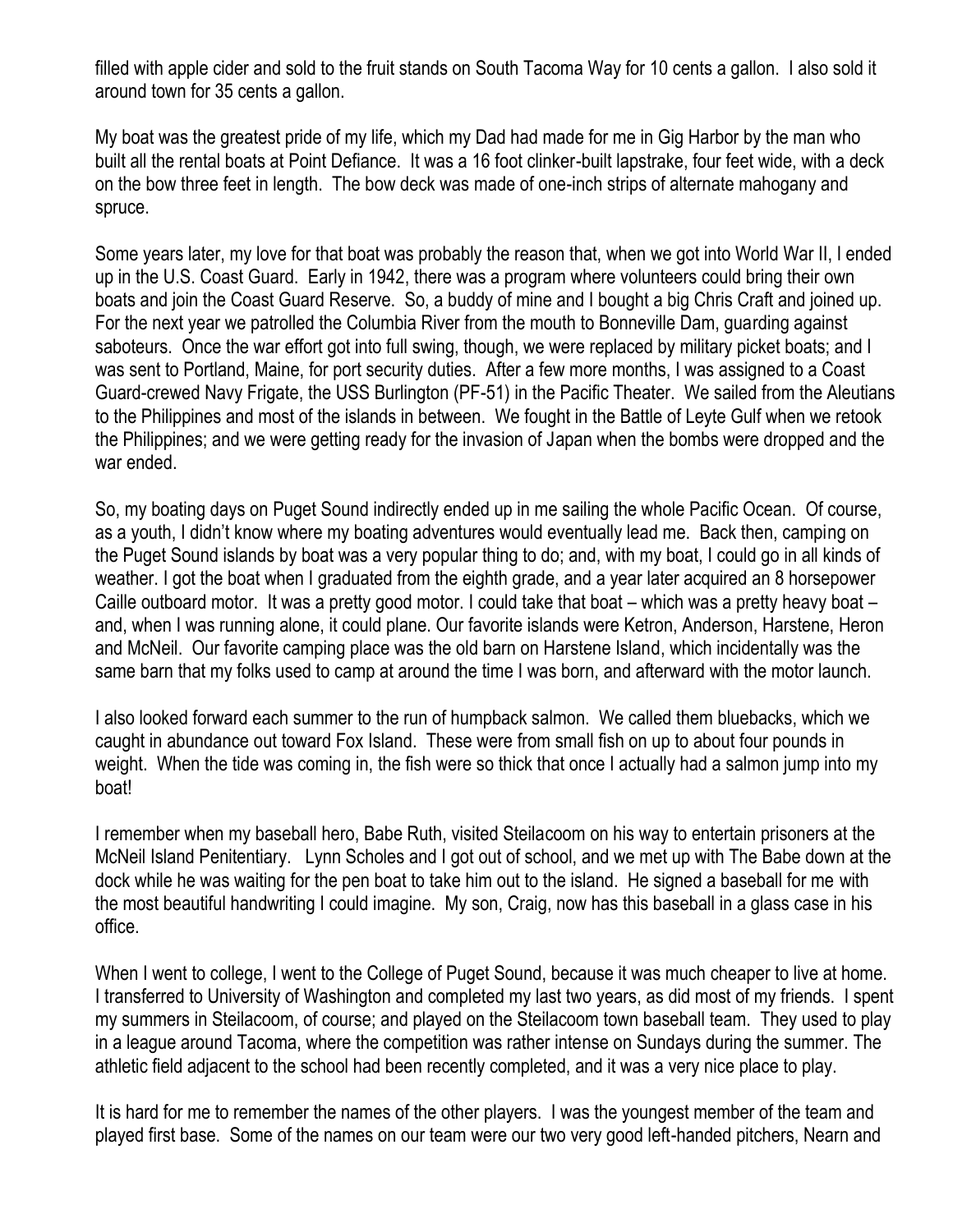Rasty Attwood, also George Saltzer, Kenneth & Jim Jack, and Tiny Gimill, whose mother was the town barber. Players who were national celebrities included Freddie Steele, the World Champion Welterweight Boxing Champion, and Ben Cheney who was in the lumber business with Roy Hatcher.

These fellows just played for the fun of it and because they liked baseball. Ben was part owner of the New York Giants, and the Tacoma Baseball Stadium bears his name until this day. Ben wasn't very good, but he loved to play.

Roy Hatcher was one of the four Hatcher boys, who were much older than me. There was Roy, Sid, Walt and Nat; and they grew up on the Hatcher property across the street from the Eisenbeis block. Incidentally my first cousin, Manette Carr, came to Steilacoom from Tacoma to teach school, and she married Roy Hatcher. I always remember Lynn Scholes saying Manette was the prettiest teacher he had ever seen.

My Dad was a man of many trades and a great sportsman. When he was young, he was the champion trapshooter in the State. After he was married, he worked for Kimball Sporting Goods in Tacoma. Later, he became an electrician. He had been in the National Guard, but because of being too old and having a child, he did not go into World War I; but he went to Fort Lewis at that time as Head Electrician, until his whole life changed in 1929 and he was diagnosed with tuberculosis. He spent most of the next year in bed, until he eventually recovered and was appointed Pierce County Welfare Commissioner. Then came the Great Depression, and his district was taken over by the State.

We were pretty poor back in those days. My Dad never owned a car when I was little. His spinster sisters (Henrietta and Lena), however, who lived in the neighboring family home, had a car and a garage; but they didn't drive. So, my Dad did all the driving for the entire family with their car. When he finally did get a car, it was due, in no small part to the community-mindedness of the Ford dealer in Gig Harbor. That man always remembered the work that Dad did for the County and the State and thought that such a public servant should be entitled to the best deal possible. He made it possible for Dad to own a car, and I still drive a Ford to this day. Dad remained working for the State of Washington until his retirement. For many years, he also had the unpaid job of Clerk of the Steilacoom School Board. For a time, he was also a Special Deputy Sheriff of Pierce County, and my son still has his badge.

My father was the youngest in his family. His uncle, Charles, was the brother who settled in Port Townsend, and we have kept in touch with his descendants until this day. Both of the original immigrant brothers had sons named after themselves and their brother, so there was a Charles and Frederick on each side of the family in the next generation. Both of the younger Charles' met untimely deaths. My Uncle Charles died as a youngster, long before I was born, when he fell from an apple tree and died. The younger Charles from Port Townsend died from a self-inflicted gunshot in 1897.

My Uncle Fred married and lived on Queen Anne Hill in Seattle, but he had no children. I remember that he had a crippled foot and worked as a longshoreman. The Port Townsend Fred never married and also had no children. As a result, I was the only male carrying the Eisenbeis name into the next generation - in spite of the fact that the original two brothers from Prussia had a total of 15 children! After I was married, my Dad's cousin Fred from Port Townsend told me he would give me \$500 if I had a son to carry on the Eisenbeis name. I did; but nothing happened, so I assumed he'd forgotten about the offer. But when he died in 1949, he left an old building in Port Townsend to my son, Craig.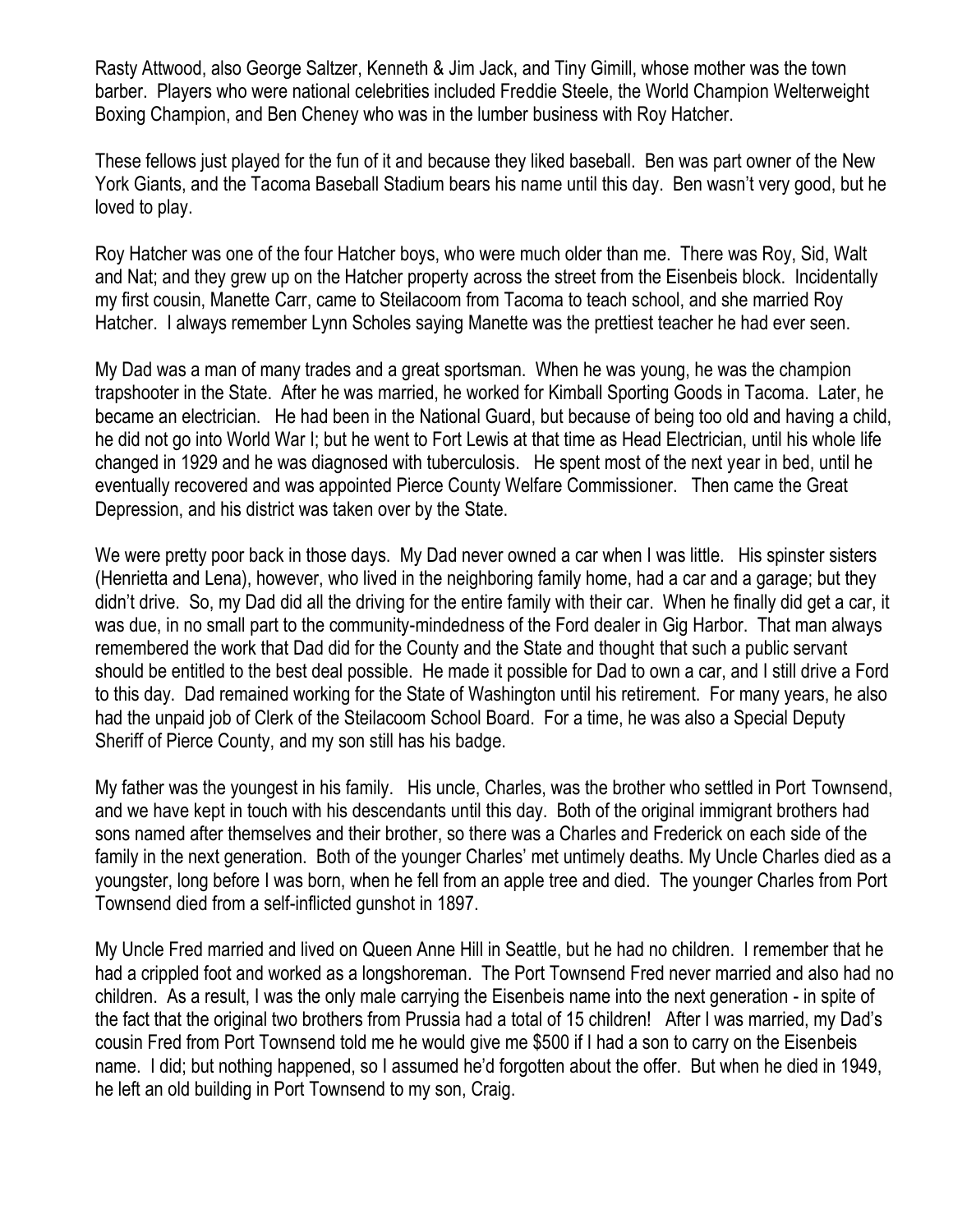My Aunts Henrietta and Lena were both schoolteachers and never married. They lived in the original Eisenbeis home in Steilacoom until their deaths, Henrietta in 1939 and Lena in 1957. Henrietta taught me to play cards when I was little. Aunt Louise married Al Curtis, who was Chief Engineer for the Washington State Ferry between Kirkland and Seattle; they lived on Lake Washington, near Seattle. They had two sons, Lloyd and Maurice. Aunt Kate married twice but had no children. Because there were so few children from that generation, I never had very many relatives.

My mother was very active in community and church affairs, DAR & PEO. She was State President of PEO for a time. My mother's sister, Aunt Edith, was also the national PEO President. I had a few more cousins on my mother's side. I mentioned Manette, who was my first cousin and ten years older, but she was really more like a sister to me. Her mother was Grace Markham Carr, and I remember when I was in high school that Aunt Grace got a brand new Buick with Wizard Control. Wizard Control was a new shifting system that allowed you push a button with your foot so you didn't have to use the clutch to shift. It was about the fanciest car I'd ever seen, and Aunt Grace offered to let me drive it to a high school dance. I was pretty excited. My date was Bernice Scholes, Lynn's sister; and, although that was more than 70 years ago, I remember that date like it was yesterday. There I was driving along in that brand new fancy car with Bernice, when I hit a patch of ice. Well, we started sliding; and the car spun completely around and slid all the way across the road. When we finally came to a stop, I was sure I'd wrecked my aunt's brand new car; but when I got out to check, there wasn't a scratch on it. I never told Aunt Grace what happened until many years later; but, I credit that incident with making me become an extremely safe and careful driver for the rest of my life.

There is an amusing story about my Aunt Grace, too. During the Depression, she was a welfare case worker in Tacoma; but, being "a lady," she didn't want to visit any clients who lived on "the wrong side of the tracks." Of course, later I realized that that was kind of ironic since it made it pretty hard for her to serve the people who probably needed welfare the most. Still she was a tough little thing; I don't think she measured as much as five feet tall. Like most of my family she was quite long-lived, the longest, in fact. She lived alone in an apartment in Tacoma well into her nineties, and she finally died at the Frank Toby Jones home in Tacoma at the age of 105. Her Hatcher grandchildren are among the closest of my few relatives to this day.

When my folks passed on, they were the last of the Eisenbeis family to live in Steilacoom. I sort of had plans to move back there when I retired, but my cousin Lloyd Curtis got control of most of the family property; and, well, things just didn't work out. It's been a while, now, since I've been back to Steilacoom. My wife of 66 years, Harriet, and I live in a retirement home in Bend, Oregon, near our son and daughter, Jane; and it's pretty hard for us to travel. Still, I often think about Steilacoom and all my happy memories of growing up there in that special place.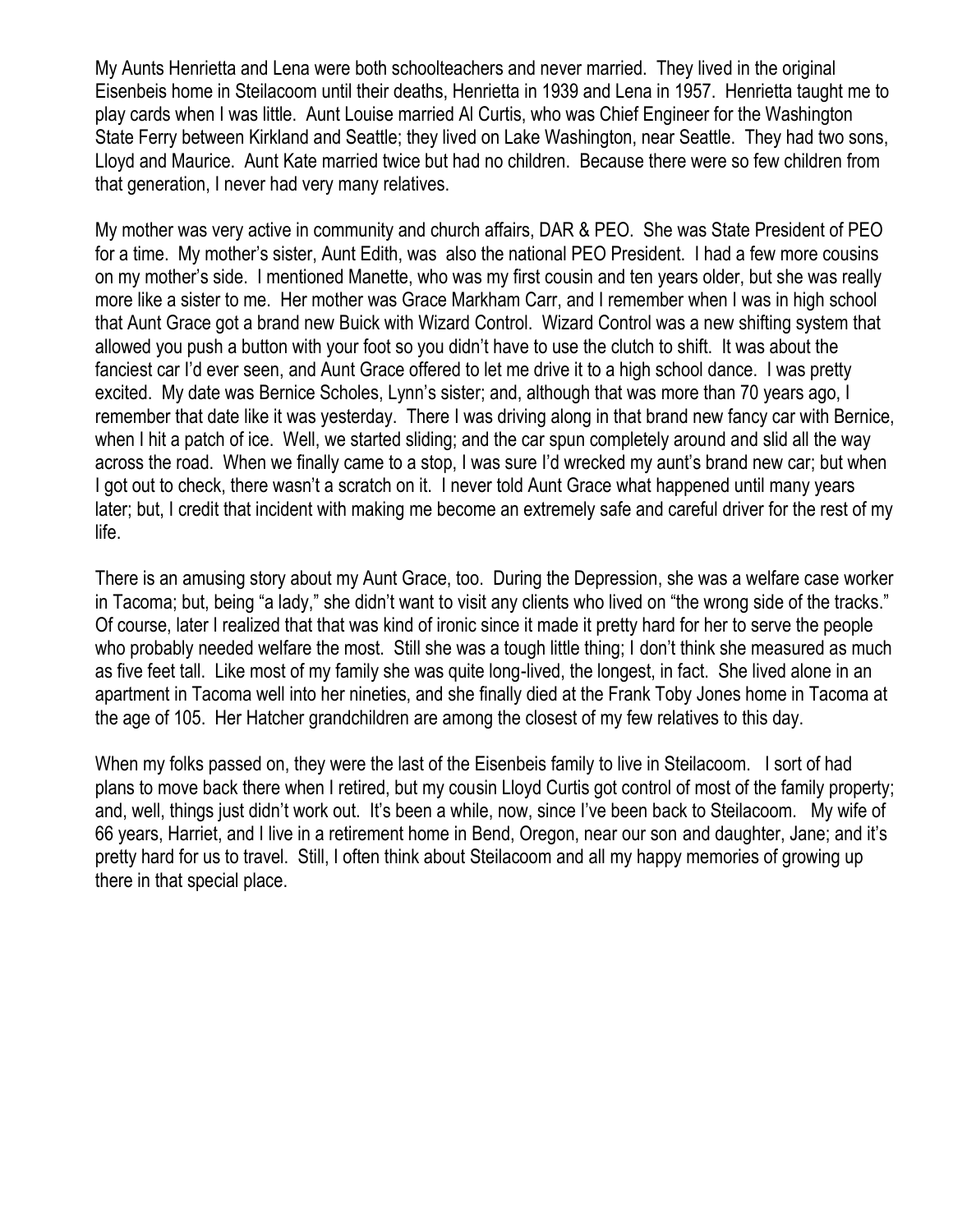# (1832) Karl (Charles) Eisenbeis (b:2.1.1.1.6-9.5.3)

The following information was received in February of 1983 from Craig Eisenbeis (b:2.1.1.1.6-9.5.1.8.1-1).

#### **Profiles of Pioneers:**

Eisenbeis, Charles 1832-1902. Under the corporation form of government, which replaced the town trustees, he was elected the first mayor of Port Townsend [Washington], February 12, 1878. .... Eisenbeis served three terms. He came to Port Townsend in 1858, having journeyed from Rochester, NY to San Francisco via Panama. It was to Rochester that Charles and his brother emigrated from Prussia in 1856. A master baker, he opened a shop in Port Townsend for the manufacture of crackers and ship bread. Two years later he moved to Steilacoom, engaged in the same line of work and, after an absence of five years, returned to Port Townsend.

He expanded his commercial operations to include the platting of real estate areas, and the erection to stone and brick business blocks. In 1873 he built the original stone building on Water Street; several years later erected the Mount Baker Block. At the corner of Water and Tyler streets, he built a frame structure, which was occupied by the government as a customs house. He was interested in a brick yard, wharfs and docks, lumber mill, the Port Townsend Southern Railroad, Port Townsend Steel Wire and Nail Co., banks, hotel. In 1892 he built a three-story residence of brick and stone, topped with a slate roof, which years later was transformed into Manresa Hall, Jesuit educational institution. He was married to Elizabeth Berghauser, native of Prussia, in San Francisco, in 1865. She died in 1880, being survived by two sons and two daughters, Sophia, Charles, Frederick and Louise. Two years later he was married to Kate E. Marsh, native of England. Four children were born to this union: Lillian, Otto, Hilda and Josephine.

### **Port Townsend "Morning Leader" 11 Mar 1902**

Chas. Eisenbeis DEAD ... Pioneer Resident and Leading Citizen Passes Away.

Hon. Charles Eisenbeis, a pioneer of 1858 and one of the leading citizens of Port Townsend ever since the day of his arrival, died yesterday morning at 6 o'clock. He had been in failing health for several months past, and the end was not entirely unexpected. He was a victim of Bright's disease.

Mr. Eisenbeis was born in July, 1832, in Prussia, where his ancestors had long been resident. Of his father he learned the trade of a baker, and was prepared upon his arrival in the United States in 1856, to earn thereby an independent livelihood. In company with his brother he began operations in Rochester, NY In 1858, via the Panama route, he came to San Francisco, thence to Port Townsend, arriving February 24th of the same year. Without financial means he here began to work for wages, which were carefully saved, and a few months later he opened a small shop and prepared for market the first baker's goods manufactured in town, the same consisting of crackers and ship's bread. With him was associated as partner Mr. J.F. Bloomburg, now a stock broker of San Francisco. The site of the store was the same as that now occupied by his fine building on Water street. Two years later he removed to Steilacoom, and after a successful engagement of five years in the same business he returned to Port Townsend and purchased the site of his first enterprise and there continued the bakery, grocery and provision business up to January, 1891. Upon that site, in 1873, he erected the first stone building in the town, the original structure being one story, 27.5 by 70 feet, to which he subsequently added, making the present fine three-story building. With the accumulation of means, the improvement of real estate was the policy of Mr. Eisenbeis' life. In 1878 he erected a frame building, corner of Water and Tyler street, which for twelve years was occupied by the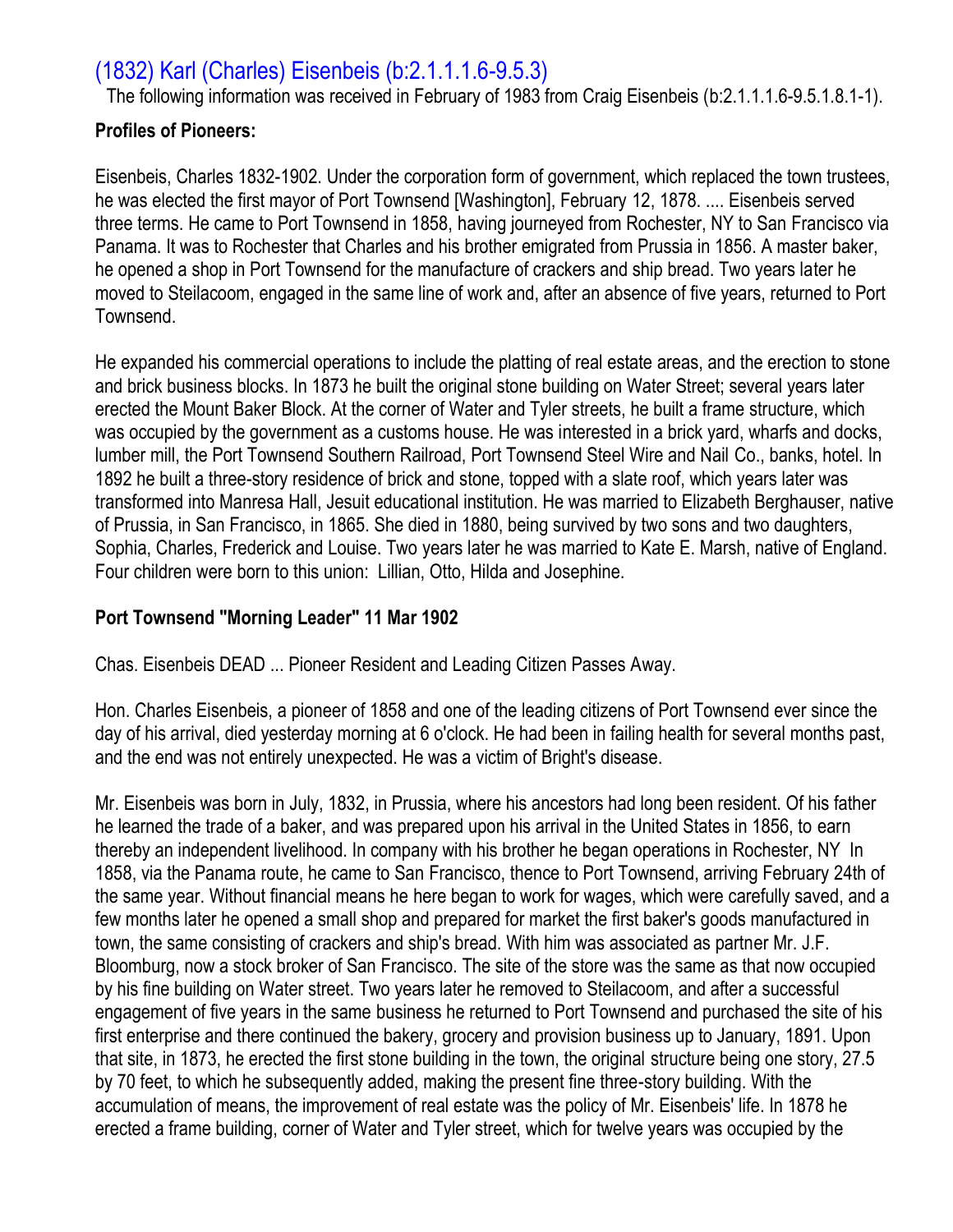government officers of the custom house. In improving the water front, associated with J.A. Kuhn, he erected 1320 feet of sea wall between Taylor and Van Burin street, which improvement added materially to the appearance of the town, and reclaimed valuable property for business purposes. In 1884 he erected a twostory stone building, corner of Quincy and Water street; in 1890, the Mount Baker block corner of Water and Taylor streets, one of the most imposing business blocks in the city, and besides these, has erected numerous smaller buildings in various parts of the city, for business and residence purposes.

In 1889 he started a brick yard, thus supplying the town with building material. He was connected with building the Tayler street wharf, Union wharf, Commercial and Harrison street docks, and the wharf in the Eisenbeis addition. He has been interested in the organization and management of the Port Townsend lumber mill, the Port Townsend Southern railroad, the First National bank, the Merchants bank, and Port Townsend Steel Wire and Nail company. He organized the Eisenbeis syndicate, which purchased 800 acres of land adjoining the city, which they cleared and platted, and erected there the elegant Eisenbeis hotel. After spending years in developing the city, through these various channels, in 1892, Mr. Eisenbeis began the erection of a spacious and elegant home, in the Eisenbeis addition, the same being of brick and stone, and three stories high, slate roof, and all modern improvements. He has recently lived a retired life in this home his business being conducted by his son, Frederick W., who was his father's partner. Mr. Eisenbeis served three terms as mayor of Port Townsend, being the first to hold that office, one term as city treasurer and two terms as members of the board of health. He leaves a widow and seven children, Sophia, Frederick W., Louisa H. Lillian, Otto, Hilda and Josephine. He also leaves seven grandchildren. The funeral is to be held on Wednesday from the family residence. A curious coincidence in connection with the death of Charles Eisenbeis was the fact that when a telegram was being sent to his elder brother Fred, at Steilacoom, a message reached the family here telling of the death of his brother at Steilacoom.

### **Manresa Castle, 7th & Sheridan, Port Townsend, Washington 98368, Phone 206-385-5750**

Built in 1892 for his young wife, the Castle was Charles Eisenbeis' dream home. Leading merchant and first mayor, Charles Eisenbeis made major contributions to the economic and political growth of Port Townsend. His fine 30 room landmark mansion, recognized on the National Register of Historic Places, commands panoramic views of the city, shipping lanes, the Olympics and the Cascades.

Acquired by the Society of Jesus in 1925, the home was enlarged and adapted for use as a Tertian School. It was named Manresa after the place in Spain where St. Ignatius founded the Jesuits. The Castle lost its elegance and for years served only the austere needs of the priests. (The original section of Manresa Hall consisted of a basement, three floors and attic, all of sturdy construction with finely crafted hardware, redwood and oak paneling and tile fireplaces.)

Considered by most to be a "white elephant", the 81 year old Castle, like so many rundown historic buildings, was stripped of all its dignity and character. In 1972, the Smiths concluded that the Castle could be renovated to use as overnight lodgings and that viable business could restore the grand old edifice to some of its earlier flamboyance.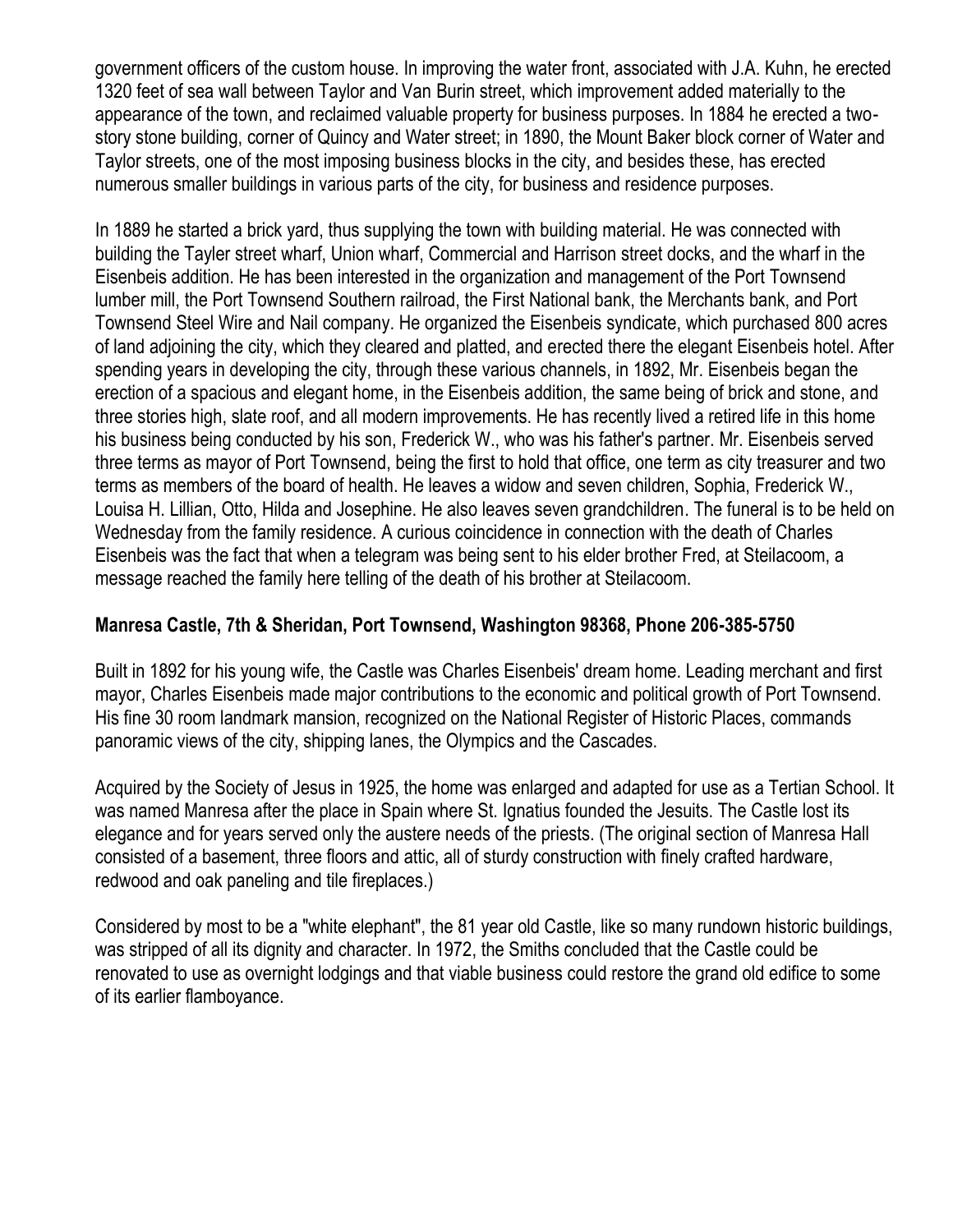# (1833) Samuel Eisenbeiss (b:2.1.1.5.8-2.4.8)

by Ivan Jackson Icenbice b:2.1.1.5.8-2.4.2.11.1-3.

#### **History of Elkhart County Indiana published in 1881**

Dr. Samuel Eisenbeiss was born in PA Sept. 19, 1838 [correct date is 1833] son of Frederick Charles and Anna M. Eisenbeiss, who came from the town of Welesviler [Wellesweiler], Prussia, located on the Rhine. In 1855 the Doctor commenced the study of medicine at the Rush Medical College in Chicago and on the completion of his course of study, settled in New Paris. He was married to Elizabeth Heny, daughter of Joseph H. and Mary Bowman. Dr. Eisenbeiss' family consists of himself, wife and three children, whose ages are as follows: Erastus,, 18; Albert, 16; and Charles, 10. The Doctor spent some eight years at South Bend and several years at Bremen, Marshall County, this state, in early youth. He is the owner of a neat, comfortable house, in which he resides and also other property in New Paris. During his residence in this township he has acquired a lucrative practice, is held in high esteem by all with whom he has been associated and is looked upon as a gentleman in every walk of life.

#### **Elkhart Daily Review, 21 July 1908**

Dr. Eisenbeiss, father of the postmaster, passes away. Dr. Samuel Eisenbeiss died at the home of his son, Postmaster Charles M. Eisenbeiss of No. 305 West Lexington Ave., at 11:30 p.m. Monday after a protracted illness that had kept him in his room since last March. On Thanksgiving day he left here for Florida on account of his health and remained until March 19, when he returned to this city, and a week later was compelled to take to his bed to await the final summons.

Dr. Samuel Eisenbeiss was born in Pennsylvania on Oct. 9, 1833, his parents being Frederick Charles Eisenbeiss and Ann Dorathy, who came to Pennsylvania from Welsviler, Prussia. He began the study of medicine in Rush Medical College, Chicago, in 1855. After graduation he located in South Bend, where he married Elizabeth Haney on Sept. 19, 1861. After practicing his profession there for a time he went to Bremen and then to New Paris, in 1863. He continued actively engaged in his profession until 1898, when he retired because of failing health, and went to South Bend to reside. Mrs. Eisenbeiss died on May 20, 1906.

Three sons were born to Dr. Eisenbeiss, all of whom became physicians. They were Erastus M. Eisenbeiss, now practicing in Indianapolis; Albert E. Eisenbeiss, who practiced at New Paris and died there on June 4, 1895, and Dr. Charles M. Eisenbeiss, postmaster of this city, with whom he had made his home recently. He had kept rooms in South Bend and spent a portion of his time there prior to his last sickness.

The deceased was one of the oldest physicians of the county, and was an associate and fried of Drs. Latt and Jackson of Goshen during all of his professional career. He was a strong temperance advocate, going to the extent of being a prohibitionist in practice. In politics he was an ardent republican and in religeon a Methodist, and had a membership in a South Bend church at the time of his death.

Funeral services will be held at the home of Postmaster Eisenbeiss at 2:30 p.m. Wednesday, the sermon to be preached by Rev. Dr. L.S. Hall of the Presbyterian church. The funeral will be for the relatives and immediate friends and will be semi-private in character.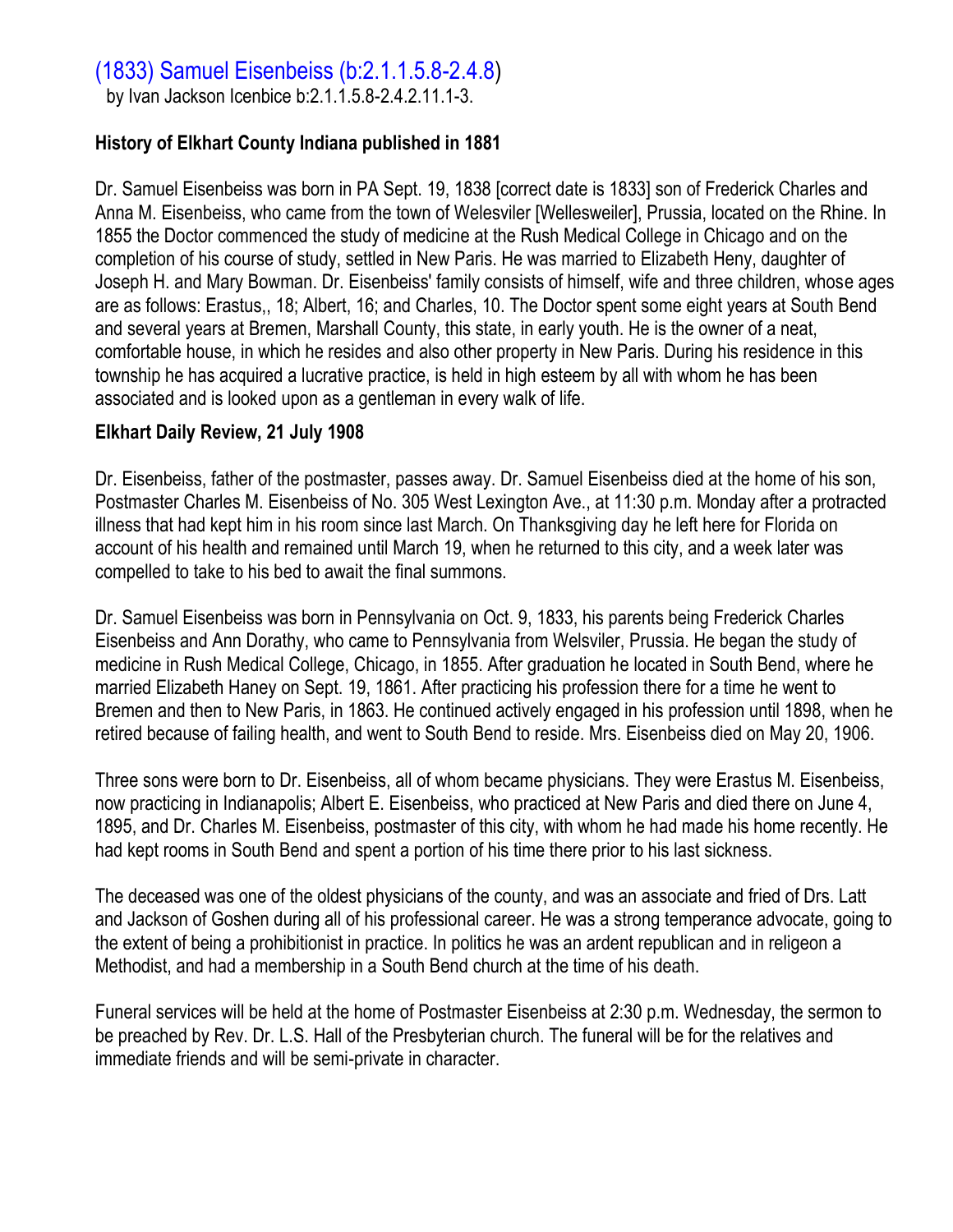### (1838) Elias White Hale Eisenbise (w:1.9.4)

Compiled by Missy Sutton (w:1.9.4.3.4-3). The following information was printed in the Chester Times, Chester, Pennsylvania on Friday, 19 April, 1929. The information is printed exactly as it was printed in the newspaper article.

#### **Fall Fatal to Civil War Vet**

Captain E.W.H. Eisenbise, Former Chester Man Dies at Drexel Hill

Captain Elias W. H. Eisenbise, former widely known resident and business man of this city, died yesterday at the home of his daughter, Mrs. Thomas Chriwell, 320 Fariview avenue, Drexel Hill.

Captain Eisenbise was one of the best known Civil War veterans in this State, he being the last survivor of the Logan Guard, one of Pennsylvania's Civil War Units. His death was caused by complications, which resulted from a fracture of the leg and other injuries sustained in a fall last week.

Captain Eisenbise helped to organize the famous Logan Guard, upon which President Lincoln bestowed the title of "First Defenders". When the call for volunteers to defend the Union was sent out, Captain Eisenbise, the a mere slip of a lad, went about Lewistown, his native town, beating a drum and calling upon his fellow citizens to respond. Within a short time 106 men, all of whom are now dead, answered the call.

The old veteran often took pride in recounting his experiences during the Rebellion. On April 18, 1861, in company with four other Pennsylvania units of infantry, the Logan Guards started on a forced march for Washington. They were wildly greeted by the populace and after their arrival at the Capitol, President Lincoln and Secretary of War Cameron shook the hand of every man and personally thanked them for their prompt response. Later, Congress passed a vote of thanks, acknowledging them as the first troops to respond and it was from this act that the unit took its name, "The First Defenders."

After the war, Captain Eisenbise moved from Lewistown to this city and for a great number of years, was connected with Eisenbise Brothers, tin merchants, who conducted a store at Eighth street and Edgmont avenue. For many hears and until quite recently he lived at Sixth and Sproul streets.

Captain Eisenbise was in his ninety-second year. He is survived by his widow, Mrs. Jennie Eisenbise; a son, Percy Eisenbise, local business man, and a daughter, Mrs. Frank Griffith, of Prospect Park.

The funeral services will be conducted this evening at the home of his daughter, Mrs. Thomas Chiswell, at Drexel Hill, with burial tomorrow in the family plot at Lewistown.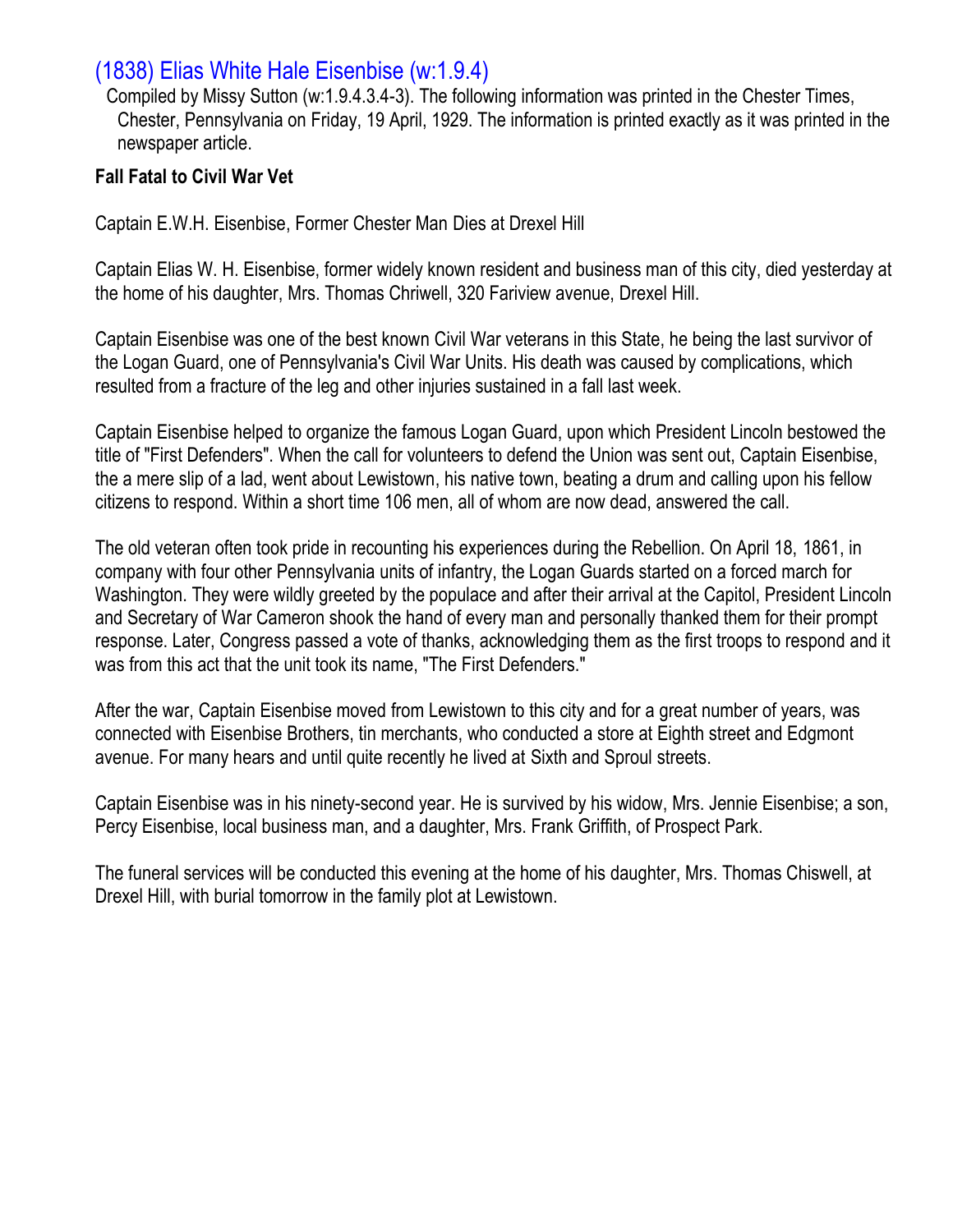# (1848) Ferdinand & Mary Virginia Jamis Eisenbeis (n:1.2) … wagon train

This information, written by Mary Virginia Eisenbeis, was received in April of 1982 from Jim Marchetti (n:1.2.2.7) of Seattle, Washington. In the first letter, Mary apparently is writing as though she were Ferdinand. The second letter describes the trip to Kansas via a covered wagon. It is reprinted verbatim including the spelling errors.

### **First letter**

Grandpa's History: Born in Baden, Germany left Germany the year of 1848. I was 9 year old when I left Germany March 14 I don't remember the vessle name we where 42 Days on the ocean and lande in new york from there to Rochester City an lived there 6 months and from there to Dayton Ohio an Lived there 3 years from ther to Spencervill Ohio ontil the war I inlist in company A in the 81 Ohio in July 18, 1862 an served 3 years I served onder Sherman on the atlanta campane an from there to the sea and to washington and to Louisvilile Kentucky an from there I was dischred I retrned to spencervill allen conty ohio an lived home for a year and got marred July 18 the next year to Mary V Jamis and came to Kansas In Sep of the same fall.

Well that all I know of Pa history he don't remember how many battles he was in.

### **Second letter dated July 5, 1914**

Mary V Eisenbeis 68 years old last June the 29 1914 I was born in France June the 29 1846 near the city of Nancy of the capital sity of Lorraine and came to America at the age of 7 or 8 years old we left our beloved Friends home and contry in the eveing at 6 oclock in noveber we arived in Paris at abut 12 oclock stade there the rest of night in the mornig we took the train and went to harur an stead there a few day wating for a ship to take us we had to go on bord of a frate vessle we were on the ocean over a month we had a awful storm while we were on the ocean we thought it was the last of us all our ship stood the storm we finely arived in new york and from there to erie city an stop a month an from there to Dayton Ohio and lived there 3 years an from there to Delphas Allen County Ohio and made our home there my Father bout a 60 acres farm and only lived there short time when our dear mother died in 1861 my 2 brother left an went in the army I lived with my Father and help him to farm ontil a year after the war was over I was 20 years old then. an marred and came to Kans in a big wagon it rain that same night and keepet up raining for a week we had an awful time to get thouth we whre about 8 weeks on the road when we got though to our Journey end to where our ohio friend lived when we got to where we thought they lived I stretch my neck to see the house but saw non pettry soon I seen a smoke come out of the grond I wand what that ment petty soon we came to where the smok came out from I seen a door to go in a hole in the grond I thought to myself wel is that the kind of house you are gone to live in I was well wishing the folks my self went back to Ohio at that time to work an dug a dugout an we carld in it too well we stade on the salmon all the winter and lived on corn bread and watter and had to grind our corn on a coffee mell part of the time were 75 milles from any wells it took the folks to weeks to go when they could go the winter was so bad an cold an so much snow one time when the folks had gone to mell there came a thaw the ice in creeks thawed and backed the watter in the creek the watter back up in my dog out if it had not been for a little dog we had I might have been drownd the poor little felow begine to bark an swimm in the watter an wake me up I did not know what to think of it I jump out of bed and got in the watter nee deep I grabed my bed clothing an ran out on the bank an stad their ontil the watter went down my nears neigbar was 3 or 4 miles from us we left in the sping we moved to chapmen creek about 80 mills east from the salmon we left the west Just in good time to save our skelp 2 or 3 weeks after we left their the indinas mad read in the settlement and killed som of the sletters.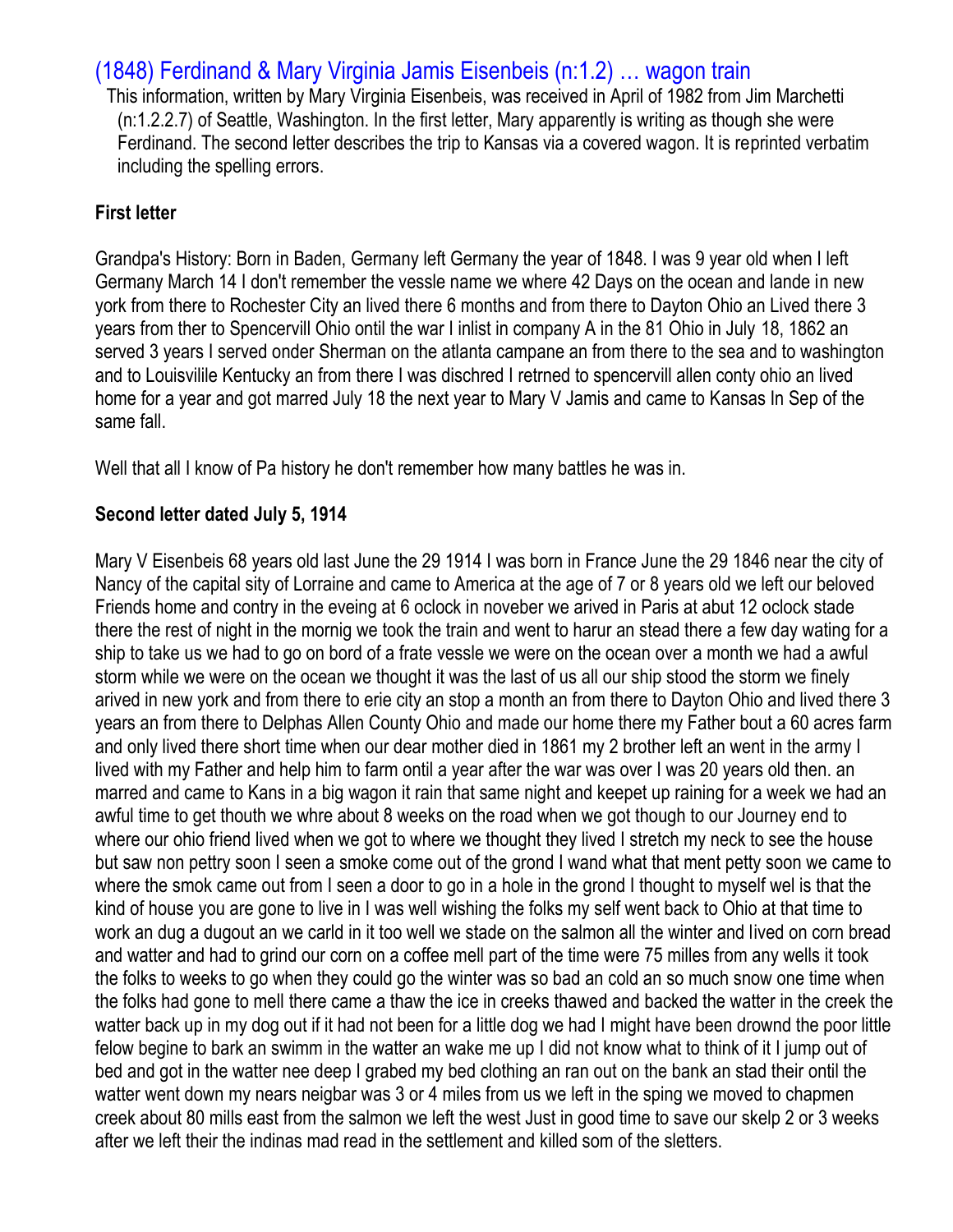### (1872) Juliana Walz Eisenbeiß (a:3.1.5.3.7-4.8.6.6)

by Dennis Eisenbeis (a:3.1.5.3.7-4.8.6.6.6-1.2), January 1988. Based on discussions with his grandfather, Chris Eisenbeis, his Great Uncle Bill Eisenbeis, and his Great Aunt Louise Eisenbeis Weber.

Born Juliana Walz on July 8, 1872 in Neudorf, South Russia, she and her twin brother Karl were the last of 6 children born to Peter and Karolina Börkirchert Walz. Her father, Peter, was a Schloßer (locksmith/goldsmith) and he came to Russia after spending time in Persia. Her mother, Karolina, was a "Brauche", which is a combination of healer, midwife and witch (depending on who you talk to).

At an early age Juliana was not like other girls. She loved the outdoors and was considered somewhat of a gypsy. She was an excellent swimmer, and as a teen, she used to swim out to the anchored ships where sailors would toss coins overboard to watch her dive down to retrieve them. One time, a Russian sailor thought it would be funny to keep her from resurfacing. Each time she tried to surface and catch a breath, he would push her back down under the water with a board. She was pushed under several times and almost drowned before some of the other sailors stopped the guy from holding her under. Some in our family feel it was during her recovery from the near drowning that encouraged her to follow in her mother's art of the Brauche. Others have stated that Juliana showed an interest as a child when she would accompany her mother in the woods and fields around Glückstal collecting plants, roots, and bugs to construct medicines and potions.

Juliana was said to be a very personable person and learned to speak many of the different languages used by different groups in Glückstal area of South Russia including Russian, German, Romanian, and Yiddish, and after moving to America, she quickly learned to speak English. She was a well-liked woman, though she was also known to be "mean as Hell" when she was mad. If you crossed her, you were likely to get a "swat in the ass" if you were young, or cursed if you were old: "Hexe Hexe Hahne Fuß!!". She was known by her kids as being very loving, but also very strict. Once, when a group of her children were being unruly, she was said to have lined up all 11 children and gave them all a whipping. When some of the kids complained that they were not involved and questioned why they too were getting whipped, Juliana responded: "When you have 11 kids, you come talk to me! When one acts up it was easier to just give them all a smack!". She also was known as being a very popular story-teller, and teenagers would come from all over town to hear her ghost and sea stories which she told at Halloween.

Juliana was known as never being a much of a homemaker. Instead of using her oven to cook food, her children remember the oven being used to bake clay to make toy jacks for the kids. The clay was extracted from the ground when they dug an indoor well, and Juliana felt that everything should be used for something, nothing should be wasted. She did not like to stay indoors, keeping a neat house or cooking meals. She preferred to be outside and out with people, doing what she did best: making medicine and performing Rites of Healing. Her children told how the kids where not allowed in the yard during a full moon, because their mother would be busy "doing her cures".

Juliana often spoke of her love for Russia, and unlike many Germans-from-Russia, she proudly claimed to be Russian. Even after the Russian army had made life very hard for the Germans, she was still reluctant to leave. However, her beloved Russia changed and she gave up all hope of staying after the episode affecting her husband, David D. (DD) Eisenbeiß. Soon, her love for the old Russia turned to hate for the new Russia.

On February 1, 1894, Juliana married DD in Glückstal, South Russia. On 20 Dec 1894 they had their first child, Fred. Times were already pretty hard for those of German descent in South Russia, and money was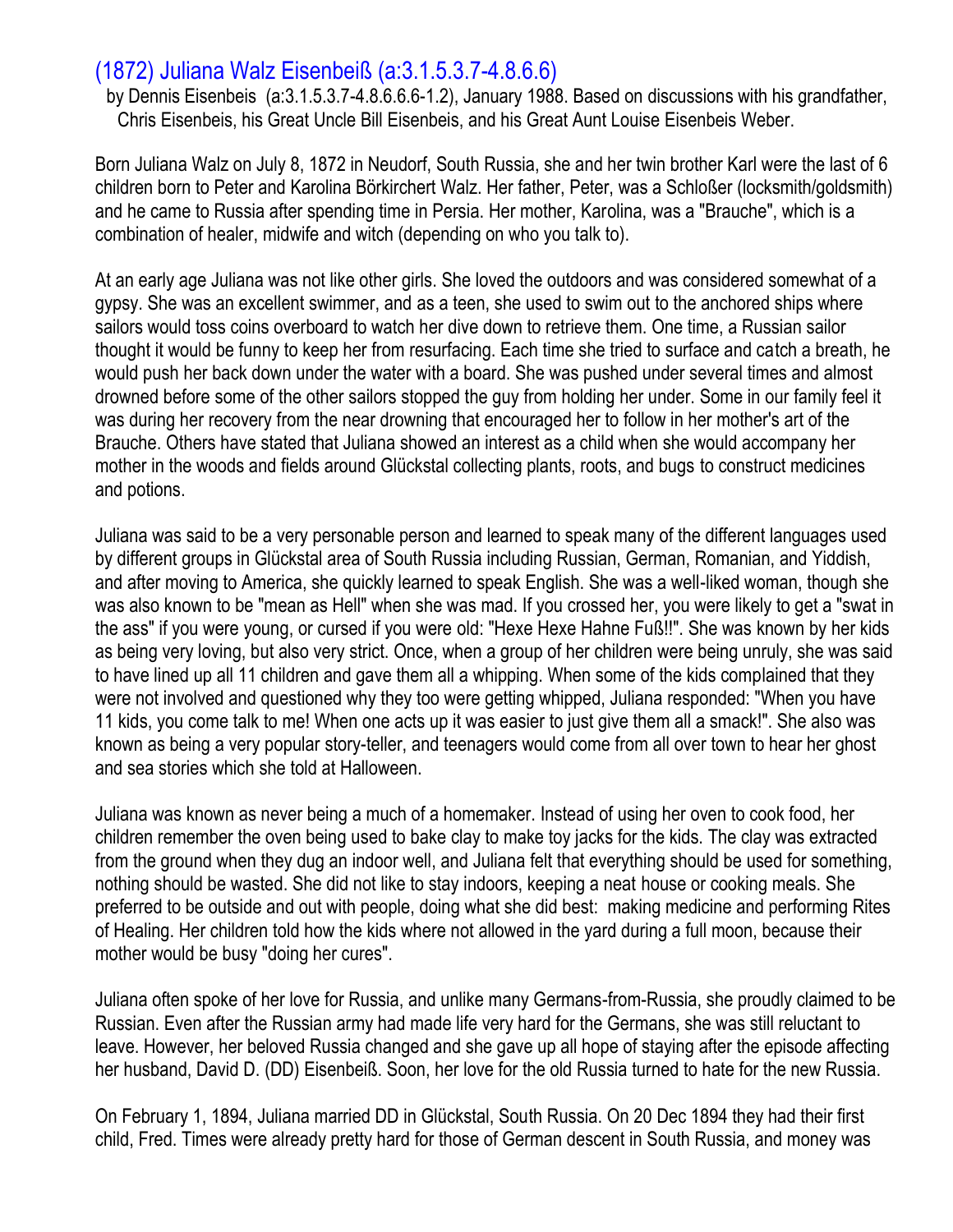very tight. One day, DD was approached by a Jewish man who was fleeing the area and needed to hire someone to haul his possessions to the port in Odessa. There must have been something about this man that was suspicious since both Juliana and DD's father pleaded with DD not to take the job. But DD said they could really use the money, so he left with the "strange little man". In a town along the way, they boarded the horse and wagon at the stable, and they went for something to eat. The Jewish man offered DD some sugar for his tea. Being quite a luxury, DD gladly accepted the sugar. Before he could finish his tea, DD blacked out and upon waking, DD realized the Jewish man was gone. Feeling quite ill, DD guessed he had been poisoned. DD made his way back to the stable, where he was told his "friend" already picked up the horse and wagon. Afraid to go to the authorities (who were not sympathetic to Germans at this point), DD made his way towards home on foot, eating whatever he could find along the way. The poison left DD noticeably sick, and with all of the epidemics affecting the area, he thought it wise to not be seen by anyone (the Russians were known to kill and burn the bodies of anyone suspected having the plague). He traveled only at night and he hid during the daytime. This made his trip home take so much longer, supposedly taking him around 3 months to get home.

Since so much time had elapsed, DD's family had all but given him up for dead or thought he had perhaps been forced into the Russian Army. When DD arrived at his home, the effects of the poison and the malnutrition had so ravaged his body that he was described as looking like a "bag of bones", and his wife and father did not recognize him and at first would not let him in the house.

It was at this point in time when the family made the decision that it was time to leave Russia. DD's parents, David Eisenbeiß and Katherina Werre, decided to head to America where Katherina's relatives had already migrated. Unfortunately, Katherina was not allowed to enter the U.S. due to an eye problem, and though she pleaded with David to stay in America, they returned to Russia together. Shortly after returning, Katherina died on Christmas eve, 24 Dec 1896. Knowing his mother was denied entry to the U.S. for health reasons, DD decided they would not attempt to migrate until his health was not obviously compromised. In November of 1900, David again made the voyage to the U.S. and he stayed with the relative of his wife, Jake Werre, in North Dakota.

In 1903, DD, Juliana, and their four young children (Fred, David, Edward, and John) immigrated to the U.S., and settled in the town of Ashley where they had five more children (Mary, Christian, Adolph, Jake, and Rose). Around 1915 they moved to Danzig, ND, and they had two more children born there (Louise and Wilhelm [Bill]).

Juliana maintained her practice as a Brauche in the U.S. just as she had in Russia. It did not take her long to fall in love with her new home in America. Though she talked lovingly of the Old Russia, she was so happy to be an American where she could again travel freely and practice her art. It is said that she was rarely home as she traveled from farm to farm and village to village birthing babies and healing the sick. In fact, of her 11 children, she birthed all but the last two herself. In the Dakotas, she was said to have constructed a rather elaborate still using milk cans, copper tubes and snow for cooling the tubes. She supposedly had a very sought-after "medicine" made from this still. DD made Concord grape wine for the church, beer and chokecherry brandy for the family and several other concoctions that Juliana distilled to make her medicines.

Through the years, DD had severe stomach problems caused by the poisoning, and on 3 Jan 1926, DD died in Ashley, North Dakota. Around 1928, Juliana married John Esslinger, a reportedly strongly religious man who denounced Juliana's practice as a Brauche as witchcraft. Esslinger forced her to quit all of the practices except the operation of the still, which brought in a reasonable amount of money. Around 1929, they moved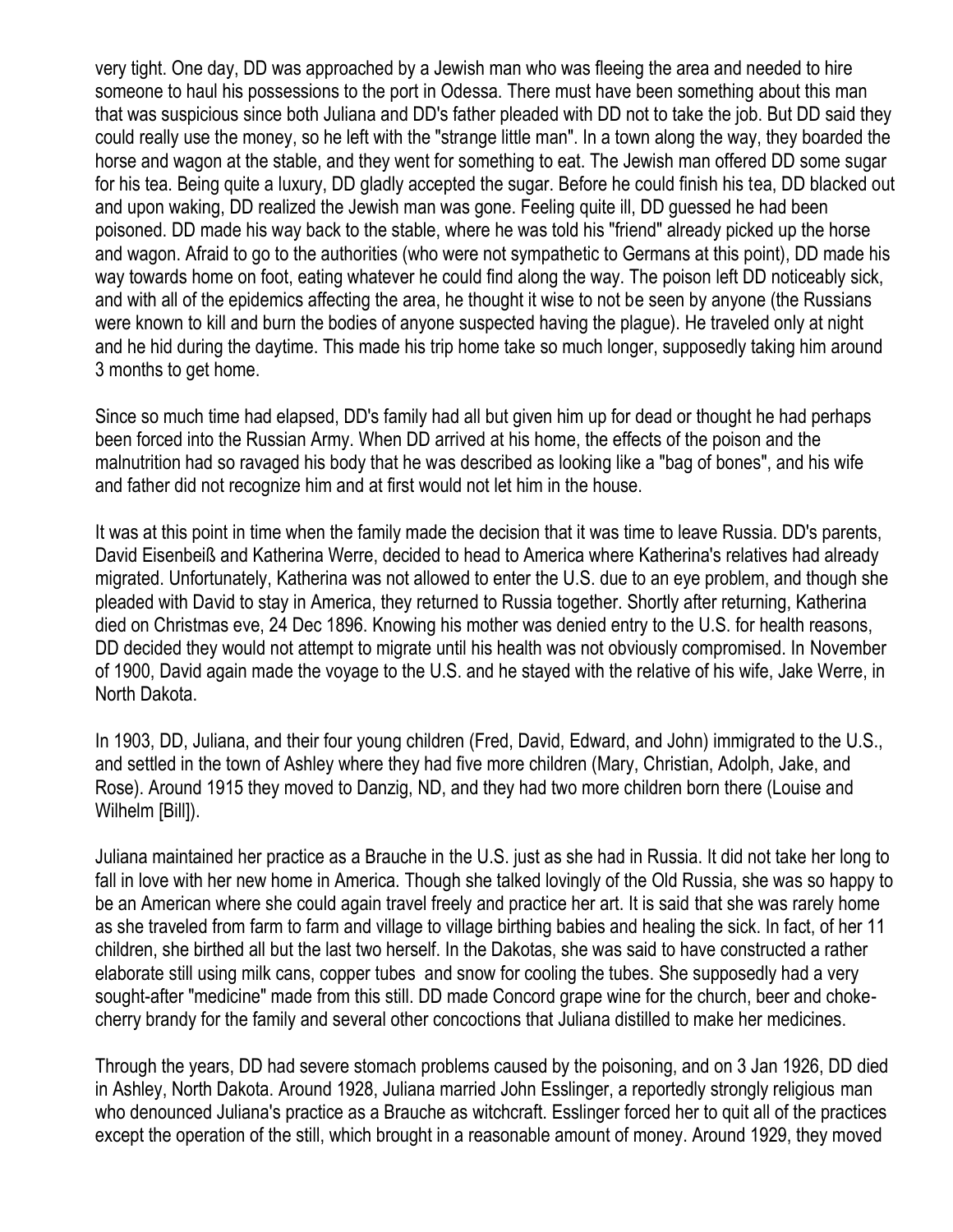to Lodi, California taking along Juliana's two youngest children, Louise and Bill. According to family lore, around 1935 Juliana suspected Esslinger of attempting to poison her two children so he would not have additional mouths to feed, so she divorced him. Around 1936, Juliana married Alex Keller, who has been described as a jovial fiddle-player. Though it is not thought that Alex had a problem with the practice of a Brauche, Juliana did not reinstate the practice. Though some people from the "old country" pleaded for her to help them, Juliana refused, claiming only that she "lost it". It is thought that she feared reprisal from the church elders who dominated the culture in Lodi at that time. She died on 2 Nov 1958 in Lodi never to regain her practice as a Brauche.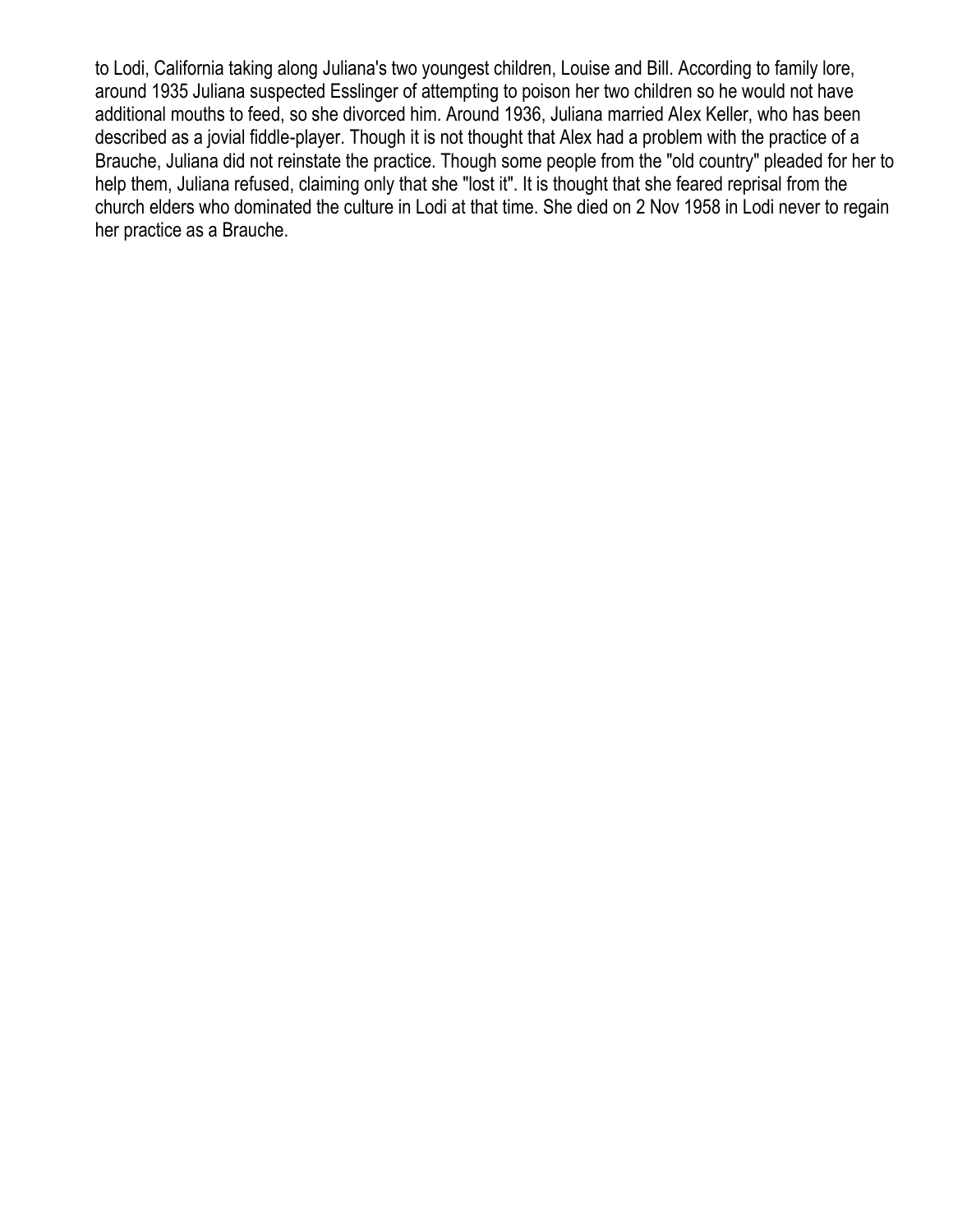# (1880's) Eisenbeiß Civil War Pensioners

Compiled by Missy Sutton (w:1.9.4.3.4-3). This is a list of the Eisenbeiß Civil War Pensioners. The information was gathered by Melissa Sutton of Los Angeles, California from the General Reference Branch (NNRG), National Archives and Records Administration, Washington, DC 20408

| Service<br>A97 PA Inf.                  | Date Filed<br>9 Oct 1888   | <u>AP#</u><br>382,214                   | <u>Cert. #</u><br>480,630<br>268,981                                                                                                                                                                                                                                                                                                | <u>ST</u><br>PA<br><b>PA</b> |
|-----------------------------------------|----------------------------|-----------------------------------------|-------------------------------------------------------------------------------------------------------------------------------------------------------------------------------------------------------------------------------------------------------------------------------------------------------------------------------------|------------------------------|
| A81 Ohio Inf.                           |                            | 725,552                                 | 589,809 KS<br>A-3-9-33                                                                                                                                                                                                                                                                                                              | KS                           |
| D&I 32<br>C54 PA Inf.<br>30 Mar 1895    | 14 Jun 1895                | 597,211<br>625,831                      | 764,927                                                                                                                                                                                                                                                                                                                             | <b>PA</b><br><b>PA</b>       |
| 1 196 PA Inf.                           |                            | 917,261                                 | 714,627 PA                                                                                                                                                                                                                                                                                                                          |                              |
|                                         |                            |                                         | 193,184                                                                                                                                                                                                                                                                                                                             |                              |
| B.Knapp Bttln.<br>PA LiA                |                            | 937,059                                 | 1,145,839 PA<br>703,153 PA                                                                                                                                                                                                                                                                                                          |                              |
| A 25 PA Inf.                            |                            | 871,960                                 | 605,628 PA                                                                                                                                                                                                                                                                                                                          |                              |
| $E$ 25 PA Inf.<br>Capt. G 107 PA Inf    |                            |                                         | 1,090,925 PA<br>A-7-15-29 PA                                                                                                                                                                                                                                                                                                        |                              |
| 1196 &D 213 PA Inf                      | 6 Jan 1890                 | 986,450                                 | 736,774 PA<br>744,329 PA                                                                                                                                                                                                                                                                                                            |                              |
| K <sub>3</sub> PA H.A.                  | 13 Nov 1863<br>26 Oct 1868 | 38,435<br>167,042                       | 24,333<br>126,672 PA                                                                                                                                                                                                                                                                                                                | <b>PA</b>                    |
| M & B 4<br>122 III. Cav.                |                            |                                         | 509,191 TX<br>929,412                                                                                                                                                                                                                                                                                                               | L                            |
| A140 IL Inf.                            | 28 Jul 1890                | 890,276                                 | 1,034,850                                                                                                                                                                                                                                                                                                                           | IL                           |
| A36 PA Mil Inf.<br>17, A46, C78 PA Inf. | 7 Oct 1901                 | 366,208<br>749,648                      | 273,873 PA<br>536,690                                                                                                                                                                                                                                                                                                               | PA                           |
| Uns'd 22 US Inf.<br>B 167 PA Inf.       | 31 Jul 1902                | 767,652<br>918,165                      | 740,144                                                                                                                                                                                                                                                                                                                             | <b>PA</b><br>PA<br><b>PA</b> |
|                                         | minor grandmother A.Aman   | 2 Mar 1910<br>11 May 1912<br>2 May 1880 | 29 Jun 1880<br>31 Aug 1889<br>11 Jan 1933 1,729,809<br>7 Sep 1891 1,054,184<br>18 Aug 1894<br>Sgt.C32 Ind.Inf 157 Co.2 Bttln.V.R.C.12 May 1879 285,617<br>13 Feb 1908 1,370,977<br>7 Aug 1890<br>7 Jul 1890 1,283,949<br>27 Apr 1929 1,641,395<br>25 Jun 1884 712,859<br>20 Oct 1922 1,185,232<br>23 Dec 1899 1,241,342<br>Apr 1896 | 392,551<br>977,737           |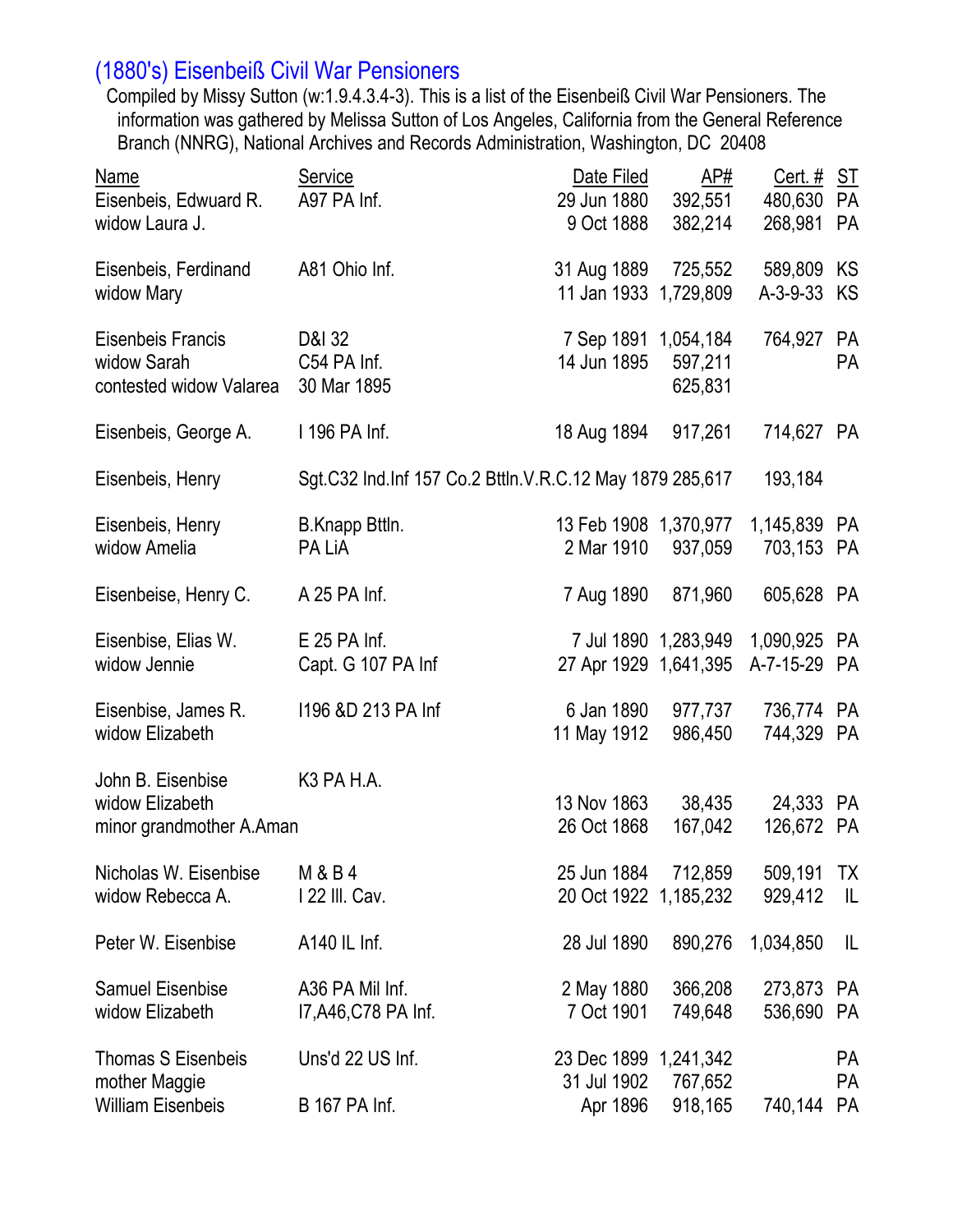### (1928) Edwin Eisenbeis History (a:3.1.5.3.7-4.5.2.7.1-1)

by Edwin Eisenbeis History. Apparently this was written in about 1928. The text has not been edited for corrections.

During the last half of the eighteenth century immigration and migration were the thing, especially among the German people. There were many causes of course, but the chief ones are, heavy taxes left by the wars, religious persecution and small opportunity for getting any where in the world. In following short paragraph we are going to pay more attention to the migrates than those that left Europe.

These migrates particularly those that went East are of special interest to me. Among that group were certain Eisenbeiß and Strobles. Nothing can be said of the Eisenbeiß's except that they came to Glückstahl, Russia about this time, but when and who they were is not known. There is, however, a record of the Strobles who settled in Glückstahl Sud Rußland and laid the maternal half of the present Eisenbeiß family. Strobles were skilled weavers. They produced such things as rugs, drapery and dress of various kinds. Both lived to the age of eight-nine and eighty-eight with the male on the long end. Their daughter married a certain Jacob Eisenbeiß in 1849 and by doing gave rise to the Eisenbeiß family. Both of these were born in Russia, the former in 1818, and the latter in 1827.

Great grandfather can easily be compared whith my grandfather in all of his traits. He was just as care free, as simple and as humorous as grandfather. He liked singing and could produce a fair quality of sound. He was a stickler, seldom did he leave anything undone, nor did he leave his friend in danger.

His stature was very similar to that of grandpa. He had blond hair, dark eyes, heavy set, of average height and weight about a hundred and eighty pounds. His gait was just as wearied as grandpa's.

Their chief occupation was farming, but they were also butter traders. This last was an exceedingly interesting occupation, for every morning they would take their butter and go from house to house barter the butter for various kinds of commodities, such as eggs, milk, cheese, and meats, etc.

Their life's journey ended at sixty-six and sixty-eight with the help mate taken the first departure.

They were successful in their work if what they gave to each of their sons is anything of a criterion. Each one of their three sons received seven-eighths acres of land, besides all the necessary livestock and implements at the time of their marriage. Their daughter also received a fair share. There still was a fair inheritance to be divided among the children after the passing of the parents.

A decade before the foregoing trespassed away their third son and third child had already come into his own and was making fair progress. This third son, or my grandfather, answered to the name Jacob. He was born on March 8th, 1862. During his childhood he was a rather quite person and for the most part let things follow their natural course.

At the age of seven he started the kleine schule where he was taught reading, writing, and arithmetic. After a thorough knowledge of these things he was promoted to the middlere schule, where he had to memorize certain passages in the New Testament, and writing. From here the pupil was send to the Gross Schule where he read the Old and New Testament, worked numbers, received special attention in writing, and were particularly instructed in the meaning of the Bible. They also did memorizing but that was more or less of secondary importance in this division of the school. At the age of fifteen they were confirmed. From now on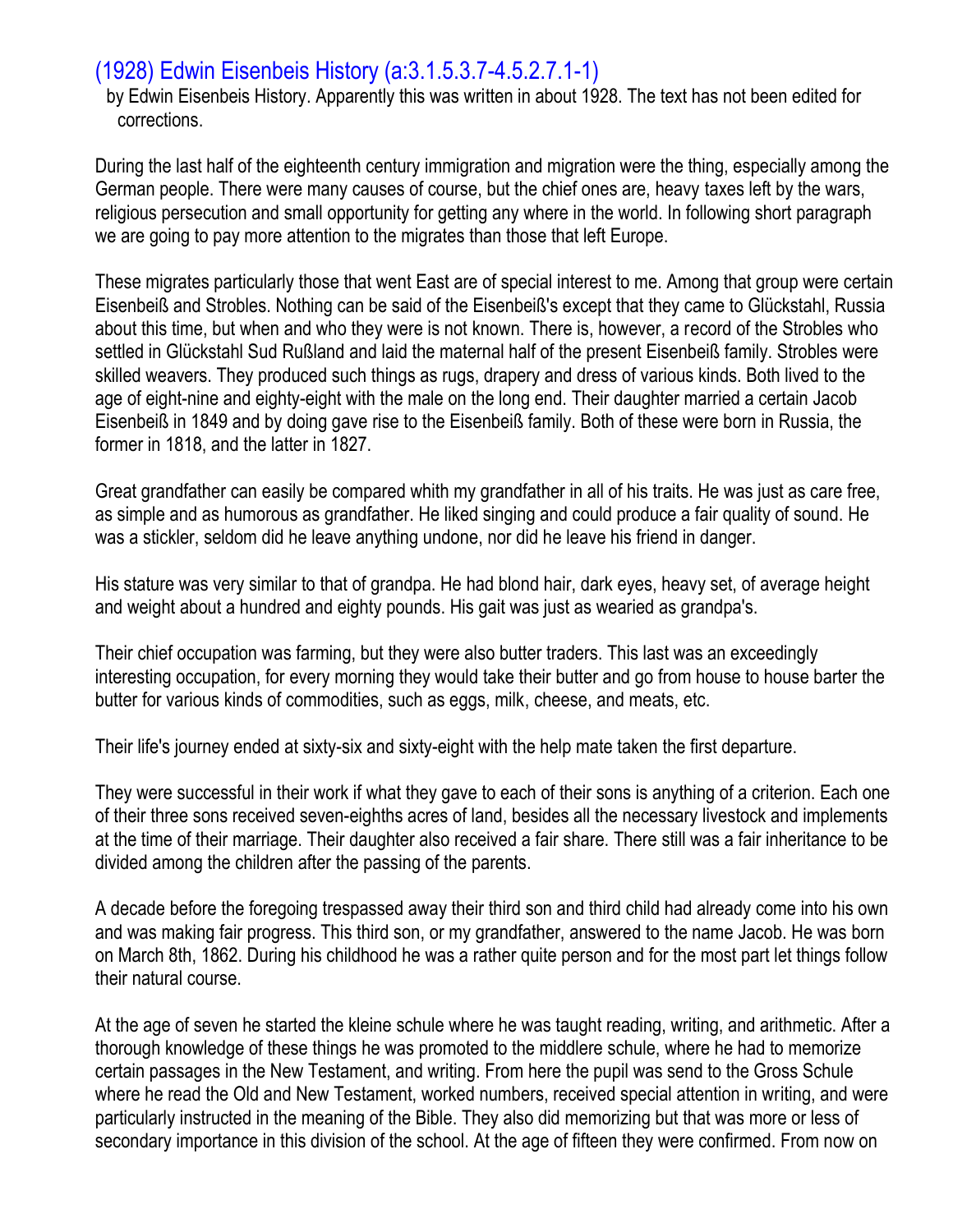there was no more school except the Sunday afternoon instruction, or Kinderlehr, until they were eighteen years old with school life came to a close.

The length of the school day was from eight A.M. until twelve and from one P.M. until four P.M., for a period of five days a week, and from six to seven months a year.

The school administration, such as is was, was that of the teacher's. Each of the foregoing division of school had one instructor and he was the sole ruler. He was hired by the congregation just like a preacher and his term was good behavior. He could punish the pupils for any infraction he himself set up; could promote as he saw fit. No one ever thought of looking after the school. Just as unconcerned as people are today. The educational part of it was pretty good. My grandparents seems to think that their form of education was better than ours. One reason why he favored that more is because everything center around religion, and also German. Even though its been almost two hundred years since our families left Germany, yet all are great champions of that language. They look upon us younger ones, that don't favor German as radicals.

The Russian Government paid little or no attention to the ways this German settlement lived in Russia just so they paid their taxes and behaved well. Consequently they could regulate their school as they wanted. That's why they retained their German element.

Grandparents they walked about a mile to school. The three divisions, Kleine, middlere, and Gross were all in one building thus making a total of about four hundred pupils in that particular building.

The school life, instruction, activities seemed all were on a day confirmation. It was a big graduation day.

Confirmation to them was a very sacred act. It meant much to the youngster who was to be confirmed. He was interested in this day from another point of view namely; that this confirmation day marked the end of his school life, and like most youngsters are, glad to see that day.

Days rolled by until we have May 7 in 1882 when he (Jacob) married Katharina Gaub, who was born in 1862. As a child she received the same instruction in the same school, and was confirmed the same time grandpa was. Both knew each other well, and I have little doubt that they weren't happy to see each other at this time. I rather am inclined to believe that the "school day sweetheart" influence had something to do with their early marriage. Be that as it may; the two settle down to real life right after their marriage. From this date until 1898 they worked together year after year, and their efforts were not in vain, for by that time they were one of the leading families in their community.

There native spot, Gluckstahl Sud Russia, which is about fifty miles north from Odessa and about hundred miles West from Trespol. This must have been a wonderful country. The climate was similar to that of California, for they could raise any kind of fruit they wished, and the returns were plentiful, too. One of the most important fruit they raised was wine grapes and the vintage. From the evidence that I have been able to gather it seems that no German-Russian cold live without his glass of win. Even though they were surrounded with wine all the time none of the family used in excessively only in moderation. And in spite of the close relation with wine in their early life's everyone is a true supporter of the prohibition law. Such was their native land which they left behing in 1898 for the vast prairie and rolling hills of South Dakota. Why would any man leave this fair land for the unknown prairies of South Dakota. One of many reasons was the vast opportunity, offered here in U.S.; but the prime reason was the oppression of the old country.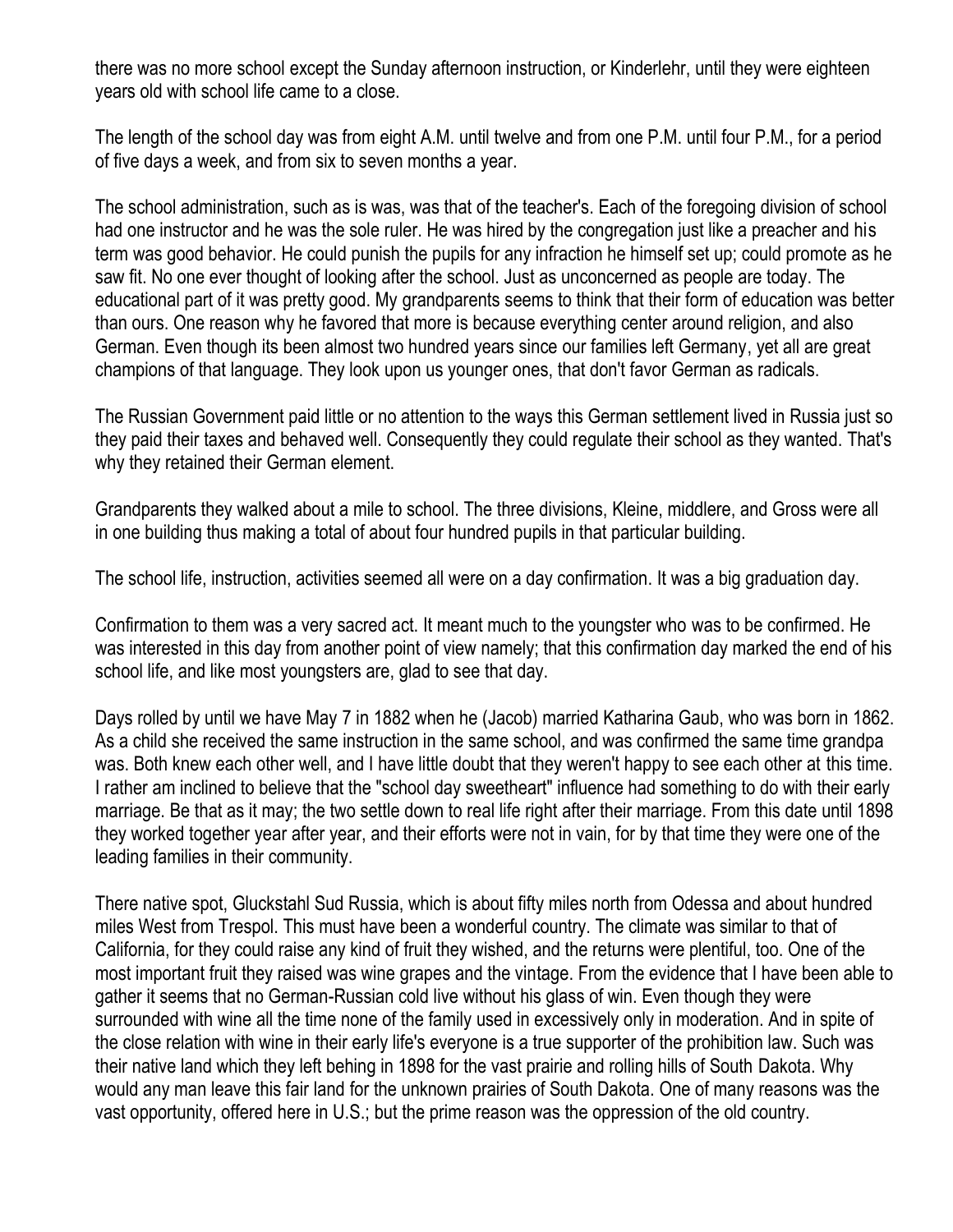Grandpa's native country demand military service from every man regardless of family state. Shortly after he was married he was drafted, and from than on he had to go to service for five successive years, six months a year, for which he received a hundred and ninety dollars a year. But what was worse than the salary was the condition in the army and especially when they had imitation skirmishes or imitation war. During these skirmishes they were at times three days without food or drink, Especially was this a terrible condition for the infantry of which grandpa was a member. He also was a chobbler, but only for a short time. After these five years he was allowed freedom and his hopes became higher as the days went by for a happy life, but hopes came only to be shattered again. After five years of blessful life he was again called back to his old military post. It wasn't so bad this time for he had only to serve one month a year. Even at that grandpa refused to this any longer. After his return from the service he said: "They aren't going to get me again." Thus October, 1898 he his wife, and five children said "goodby" to Russia. On November second they finished their trip at Eureka, So. Dak..

The journey was one that wasn't so pleasant nor was it the other extreme either. They had bearly gotten on their way when the weather became disagreeable. The heavens became darker and darker, the waves more wild until the surroundings looked like that of a dungeon, and the waves like the murder jaws of a hungary shark. Finally the hideous waves met on top of the ship, where they found an opening into the baggage room and through which wave let their water fall into the lower deck. When water was discovered by the passengers, shouts went out in horror, "the ship is sinking". And can easily imagine what a mob would do when they hear such words. The sink even got sick people on top of the deck. However, grandmother and a few others who were deathly sick remained in bed. After watching this state of affairs grandmother remembered Jesus words, "why are ye so fearful, where is your faith:"--This passage is not recorded to show my grandmother's piety, but merely to show what the Savior means to her. After a frief investigation it was found to be merely a false alarm. From now until the end of their trip which was in Eureka, So. Dak. everything went orderly, and after sixteen and a half day of traveling they arrived at Eureka where they stayed the winter with grandfather's cousin, John Stroble.

During this time grandpa bought two quarters of land, two horses, one cow, one stove, two beds, a table, and four chairs. Probably he would have bought more stuff, but by the time he had this paid his eighteen hundreds, which he had brought along from Russia were all spend. Thus after making their first friends in American during that long winter. They moved to their new home which is eighteen miles South from Eureka, and where the grandparents resided until 1920 when they moved to Bowdle, to live in peace and happiness to the end.

The little propery mentioned above has been converted into an enormous sum by now. Where then, they had a mere sod house they now have two one modern house; where then they had two quarters they now have four and a three quarter left after giving on to each of their eight children a year ago. But eeven though they converted the small sum into the estate they never forgot that all the credit goes to the Lord and God. "God is their everything. He is fortune and adversity. He is life and death, He His rich and poor." "Pray and work their God will Help" has always been their motto. No matter what hour of the day it is when they began their day's work, or the time of the year, they always find time for morning and evening andacht.

Their strong sense of religion has partly been inherited, partly through the hard knocks of the world, and partly acquired from their religious school of instruction. I have to marvel the way they can recite Bible passages. Even if they did a lot of memorizing in school their efforts weren't all in vain.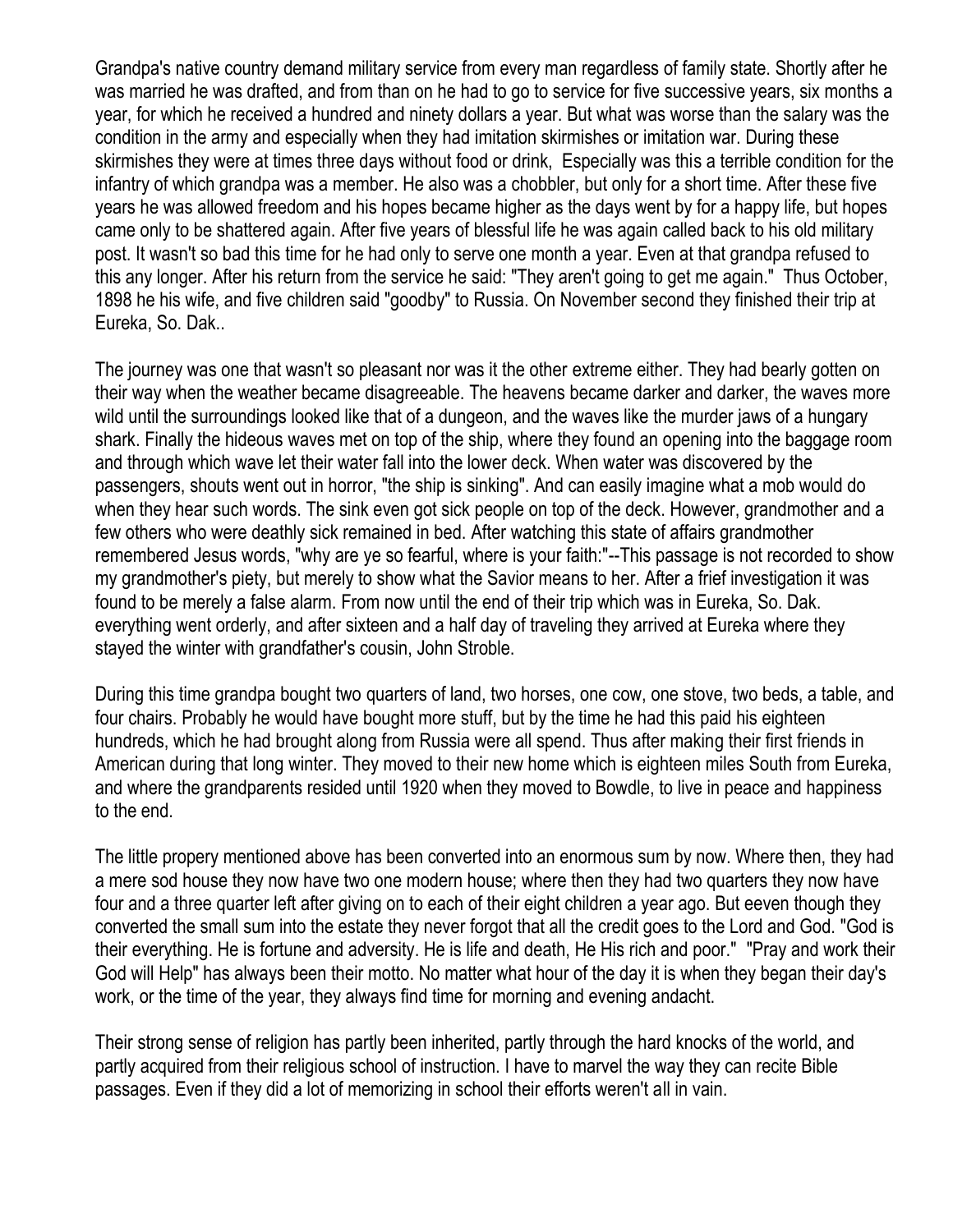Besides their earthly possession they were blessed with twelve children of whom two died in Russian and two here. All of these children are well of physically and financially. All are farmers.

Grandmother is the only one on father's side who thinks dancing is a great sin. She is very violent against the dance, but even at that she allowed her children to go.

On outstanding characteristic is; the confession of the Lutheran doctrine as far back as we can trace our history all have been strong champions of the Lutheran Church and all have married into Lutheran families except one. Very seldom has Sunday morning found these fathers outside of church. Even thought that is a noble family trdition there is a very strong tendency to break that among the present generation.

Just the mere fact that all were Lutherans isn't so any special credit. It is just following the natural course. The fact is that there were no other churches except the Lutheran and reformed until the marriage of my grandfolk which was in 1882. Even these two believers worshipped at the same time and in the same church. The only time that they had separate services was when the celebrated the Lord's Supper.

At the afe of sixity-six we find grandfather in a fairly active. His health is excellent, which enables him to endure heat and cold at extreme degrees, and also from being in bed for a longer time than one nite. He weighed about a hundred and seventy pounds. He has great endurance and a desire for work. Every now he runs away from grandmother, like a little kid, to out on the farm and work a few days. It's terribly hard for him to be away from his farm and the work that is there. He works very slow, but is always on the job. During harvest season when he is called for meal; he certainly makes a person laugh with that habit. At times he is just about at the house when suddenly he remembers that the chickens haven't been fed, or that a calf is sick in the barn which should have some attention, and so he finds a little thing for every meal, and every meal he gets it from grandmother and the rest of the family. Even if the whole family is against him at first he usually has a good humorous excuse waiting for them, and soon the place is restored again.

He never cares much for companion that is; when he should go away. He would much sooner stay at home and go to bed.

He is very much for walking. The fact is it's about as hard to make him go horse back as it is to make him come to the table on time. After a hard days work he'll just as soon walk as ride on horse. A habit he aquired from the Russian infantry service.

One outstanding trait that I admired is his marksmanship. At his present age he very seldom misses his target. No matter if the game runs or flies he is sure to get it. Many a time I saw one of his son's give him the gun to get a certain game. The only time uses glasses is when he reads.

He is a dandy old scout to have around the hourse. He is extremely modest. Conditions have to be very bad before he is not satisfied. He always like to be the last one. "Your first," when he knows that his age demands the opposite. When it comes to work he is just the opposite. He is the first one there and the last one away.

He is a poor disciplinarian and a poor business manager outside of his farm work. Grandmother had to keep order in the house and also handle the family business, the latter she still does.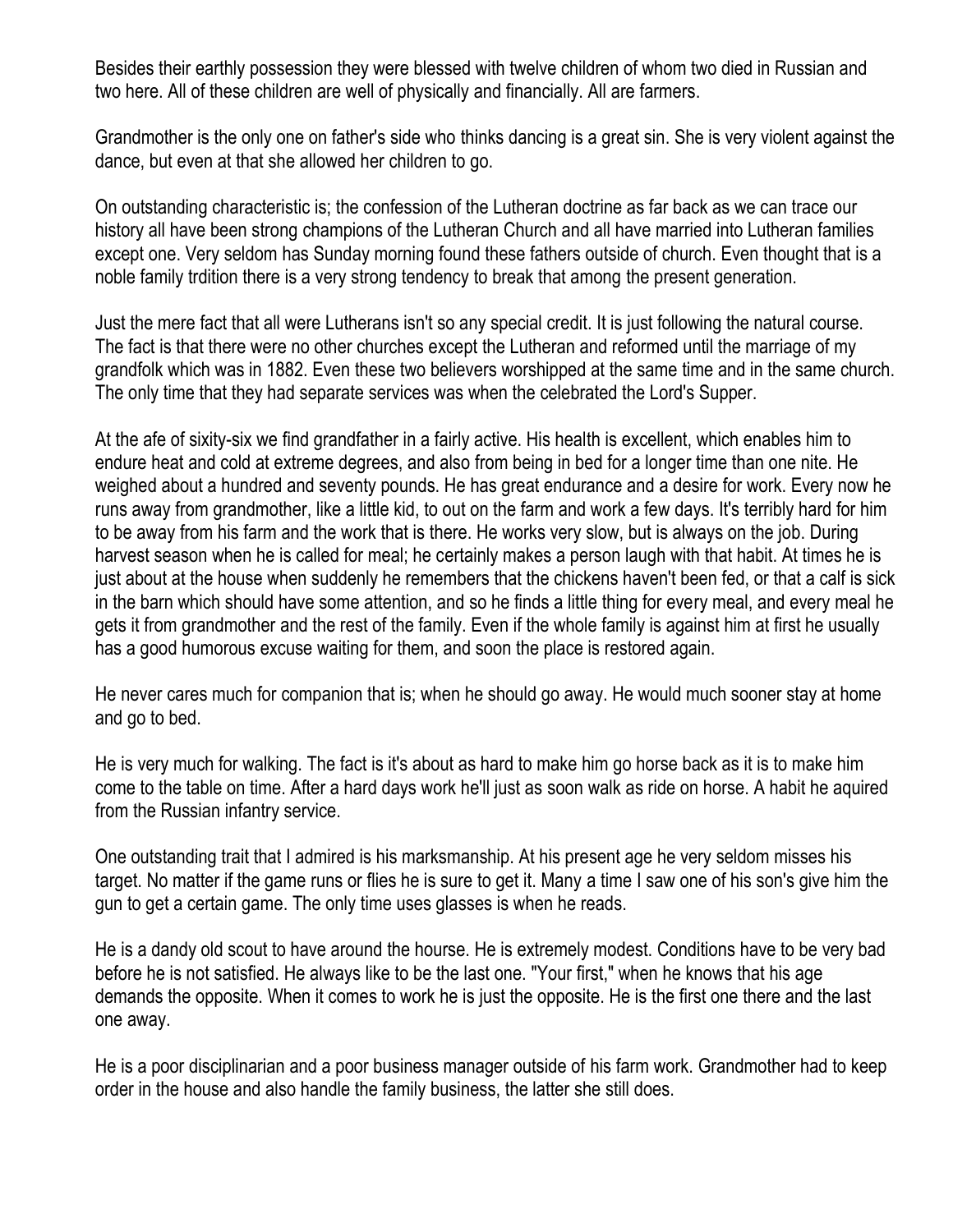He is very careless about his dress. He doesn't mind the looks nor fit just so it gives the protection he needs. He'll seldom buys new colothing for himself without bieing reminded a number of times to get it.

Seldom does he got new parts for his machinery and farm, that is when something is broken. All he would do is to take it into his blacksmith and pretty soon you'd see him coming out again with some kind of a patch on it, and it wasn't so careless done either. Where he neglected himself in dress he certainly would make up for it on his implements. That's the repairing habit he learned in the Russian Army. One very bad habit he has it doing just one thing more before calling it a day.

All in all he is a good old pal to have around the house. His religious spirit, his dry humor, his modesty, his earnestness, his ambition, his friendlyness, his kindlyness to man and animal, his service to his country, and his faithfulness all make for the man you like to have as your grandfather.

Grandmother in many respects is just the opposite from him. Her health is lots weaker, her constitution can't compare with grandpa's, and her endurance is very limited. This condition is mostly due because of a lot of unnecessary worry in the last few years. The last little thing will cause her to worry were it doesn't even face grandpa. She also worked too hard during her twenties and thirties. Besides taken care of the household duties and children, she would always go out and do field work during the harvest season.

She is the leader, manager, and disciplenarian of the family. Where grandfather has a hard time to get used to routine she is a very close observer of it. And when the minute comes to change to something else, she has the least difficulty of changing, where grandpa finds it difficult.

She is very thoughtful where grandpa forgets things very easily, and Especially does she pay particular attention to where she puts things, and because of that she is orderly where grandfather is more careless.

The quality that I admire most about her is her generosity. When Christmas or Easter comes around she has always something for all her grandchildren when they visit her. No matter if she knows or if she doesn't know that they are coming she has something every last time. She does not only give to her immediate relatives, but to the world at large. She doesn't want any thanks for it. Many a time has she called me to the side to a place where she could easily make her escapes hurriedly after she had given me money or gifts. This to avoid any thanks.

She feels and beieves that she has no right to receive thanks for these material things. These things were given to her by God and Naturally they belong to Him and He should therefore receive the thanks and not she. One can't help but feel that it is the spirit of love that moves to share some of her blessing with all the world.

No wonder grandpa gets along as well with her. A sweetheart that has such love for God certainly has ample love for her better half. I do hope that you live for many years to come together with all of your near ones.

Grandfather is left out of three brothers, but has one sister living here in America, who is real well to do; and one living in Russia of whose condition I know nothing.

Grandmother has only one relative alive yet who lives in Russia. Both of these two that live in Russ had a terrible life during the war and after.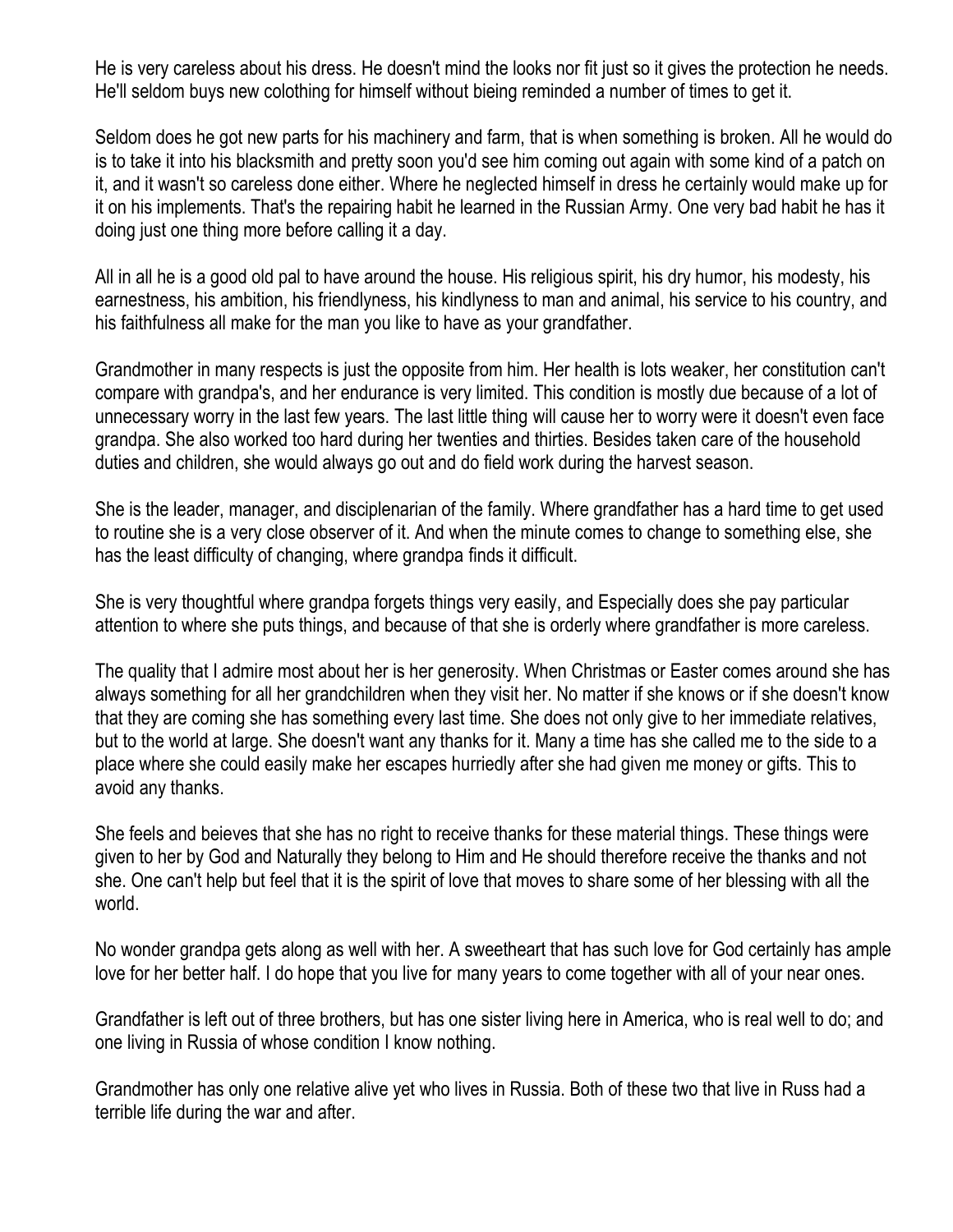Of the two century of family history not a one has ever made an attempt to go beyond his father's trade. All seem to be satisfied with farm life. There hasn't and isn't a single relative that has not been a husband man the greater part of his life. There they were born, there they made their living and there they died. All of them enjoyed this heavy manual labor, at least no one has made any serious complaints yets, and if they wouldn't have been satisfied they certainly would have turned their attention to something else. So judging from the past my place is on the farm, which it might yet be. Even if I go back on the farm I have broken a family tradition of many years, standing.

I not only broke the above mentioned tradition, but also a more nobler and earnest one namely, that of a strong Lutheran. All of the past and present people have been strong defenders of Lutheranism, but even at that, their devoted doctrine has been lost to a certain degree in me.

I have also found that sickness among children is very common in our families and most of the deaths that occurred where those of children two or three years old.

Characteristics that I inherited are the following; From my grandfather I got my easy going trait. It makes little difference to me when I get there. From him I also received most of my modesty. I, like he, always like to avoid social activity and if I do attend, the hidden cornors are my places.

From grandmother and from my father I received the quality of leading not so much organizing as just leading, also a strong sense of duty and honesty.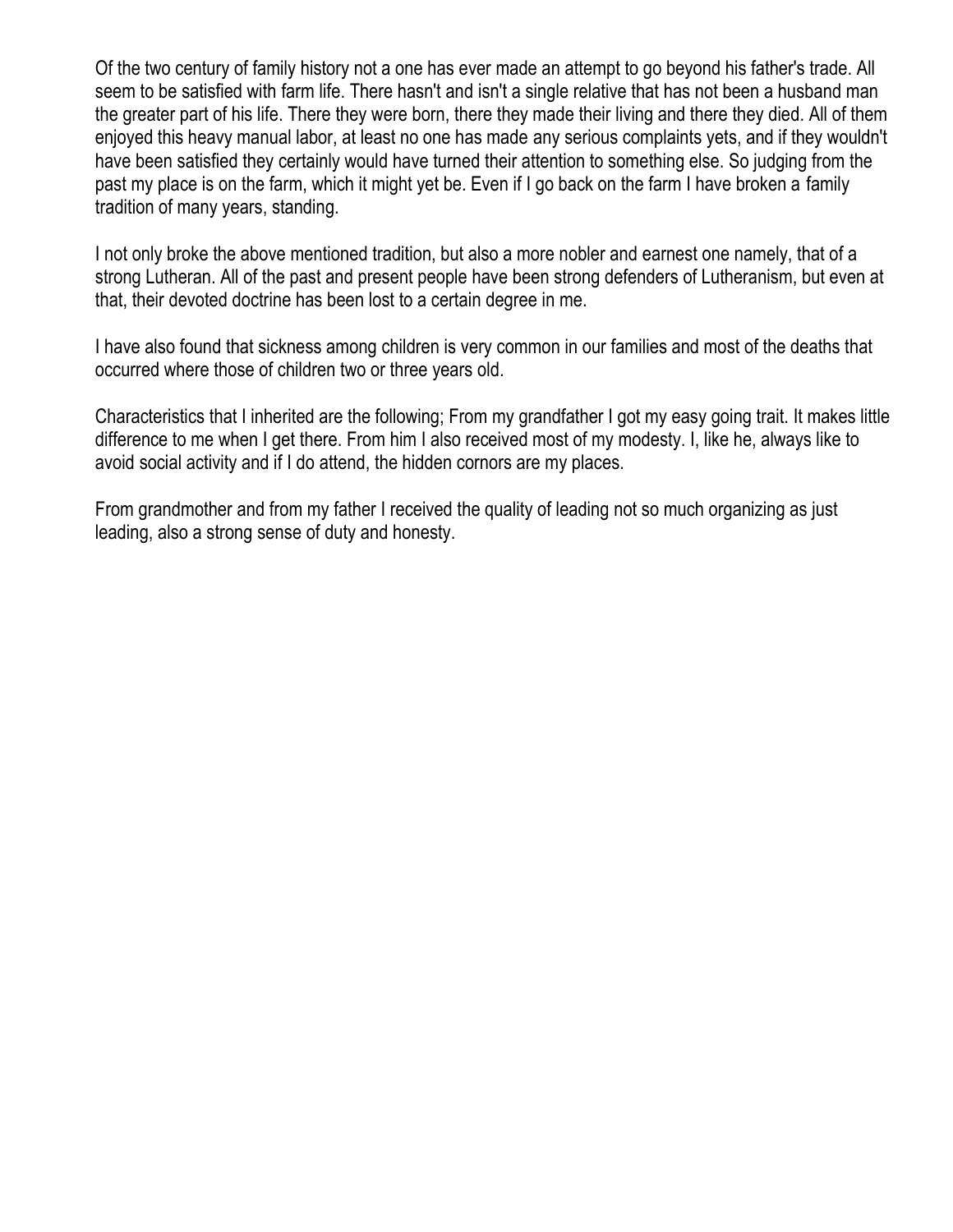## (1940) Chas. W. Eisenbise Letter (b:2.1.1.5.7-6.6.7.2)

The following copy of a typed letter originally sent in 1940 to Joseph J. Eisenbeis of Louisville, Kentucky. It is reprinted here in its entirety including the typos.

Atascadero, Calif., 66 San Gabriel Avenue, July 18, 1940. Mr. Joseph J. Eisenbeis, 225 Frank Avenue, Louisville, Ky.

My dear Sir and maybe 'Cousin':

I cannot convey to you the thrill I received from reading your letter recently received. It gave me so much of interest as it relates to the family which doubtlessly, goes back to a common origion, whether they spell their name with a 'bise', beis, or beiss. I would be very much interested in building up your particular branch if I could secure the cooperation of some one to provide the data and perhaps you would be sufficiently interested to do this, perhaps as a 'hobby' which I am making of this work. It is quite a relief in these throubled days.

Yes there are Eisenbises in California, many of them, in Oregon, Washington, Idaho, South Dakota, Minnesota, Canada, Wisconsin, Nebraska, Illinois, Kansas, Missouri, Oklahoma, and Ohio, so far as our record goes thus far. These appear under various names as of course all the gals that got married took other names. I have 15 pages, in single line outline with this style of type.

I have located the following 'Eisenbeis' families in St. Louis, Mo: Benj. and Amanda Eisenbeis, 1816 Utak Street: Bernard and Theresa Eisenbeis, 3631 Alberta Street: Percy O. Eisenbeis, Clayton, Mo., William Eisenbeis, 2855 Salena Street, St. Louis. There ia an Adolph and Zana L. Eisenbeiss at 5029 Vernon Avenue, St. Louis, as well.

Prior to writing you I had received from the Chief of Police of Pittsburgh the names of seven Eisenbise families and three single names. I have written some of them and perhaps they will answer as I always enclose a stamp for their convenience. However, not a few, are insufficiently interested to take time to answer. Perhaps it is an old German custom to be silent about family connections for we learned but little from my father who seldom spoke of his relatives either.

The Pittsburgh families are as follows: Albert and Ida Eisenbise, 235 Parker Drive, Mt. Lebanon, Pa.: Carl and Mildred Eisenbise, 3967 Kieber Street: Edwin and Irene Eisenbise, 400 Glenn Arden Drive: Louis R. and Rose Eisenbise, 426 Ruxton Street: Ralph and Emma Eisenbise, 1909 St Ives Street: Walter and Florence Eisenbise, 4103 Beechview Blvd.: Walton and Loucille Eisenbise, 727 Brookline Blvd.: Marie Eisenbise, 507 Longride Street: Emma Eisenbise, 2832 Perrysville Avenue and Florence Eisenbise, 308 Copeland Street. No doubt but that the George Eisenbise of whom you spoke was the father of at least some of these. I feel convinced that this branch is definitely connected with my great-grand-father's family who came over in 1820 from Prussia. I do not know if is was from the far East, either East or West Prussia or from Rhenish Prussia near Cologne. The latter is not far from Baravia.

I am going to enclose a section of my record to show the manner in which I list them. In this outline 6B and 7B are two of my father's sisters. Each generation is indicated by a succeeding letter of the alphabet.

Pardon for using the reverce side of this sheet but am closing with the statement that I thought that some of this information would be interesting to you and also to your Aunt when you visit her. I do hope she can give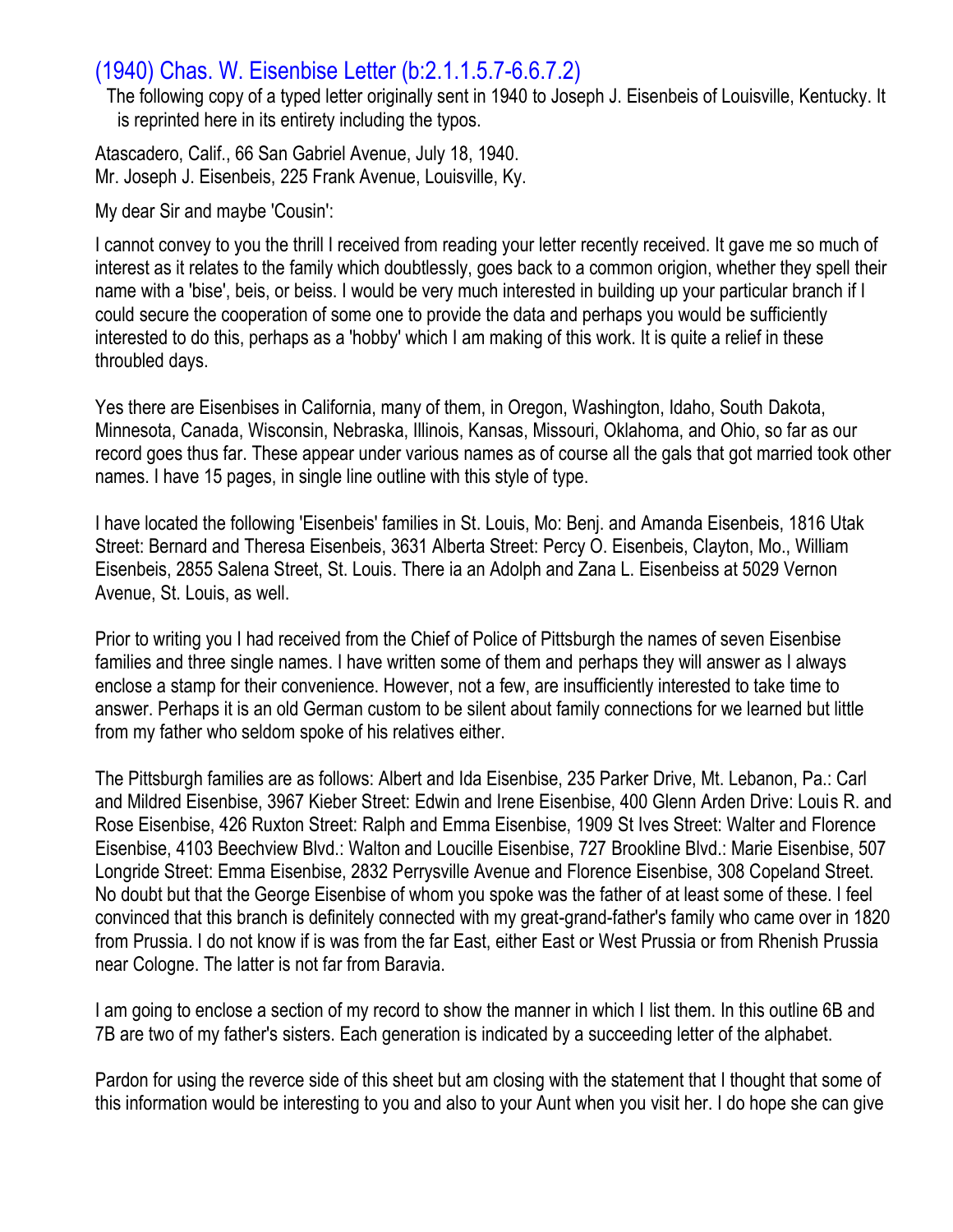us some definitely information for these older ones are fast passing on and soon we will be unable to secure it.

One of our origional family, Catharine, married a Mackey. Another sheet enclosed shows all we have thus far on this branch which is very incomplete and I am axnious to complete it.

Thanks for your most interesting letter and I shall be glad to hear from you at any time. If any of the Eisenbeis clan from Louisville ever travel through California, our latch-string is out to them as we live on Highway 101, midway between Los Angeles and San Francisco. Would be glad to make their acquaintance and extend our hospitality as wife and I are alone and we have at least six beds at our disposal.

Sincerely, Chas. W. Eisenbise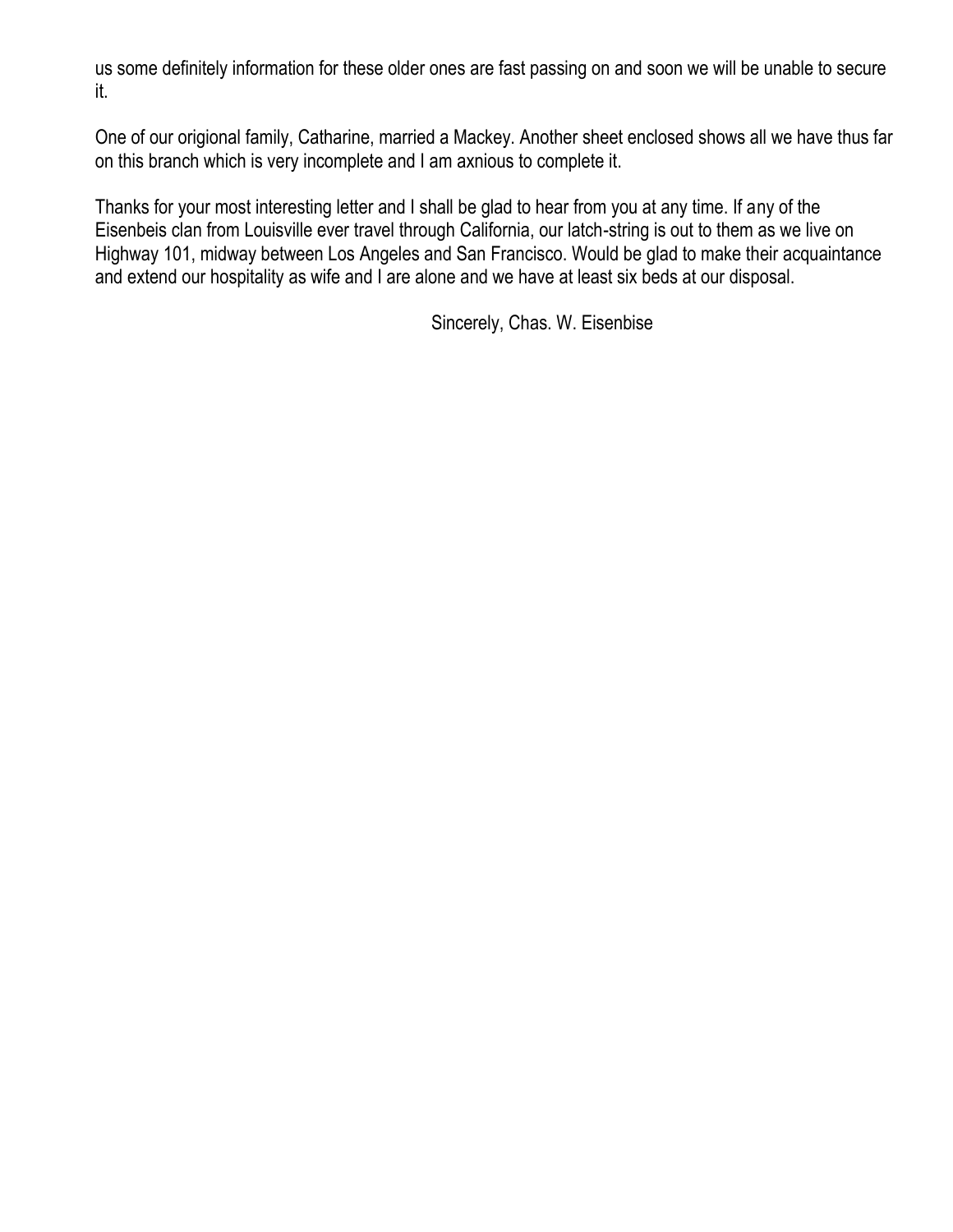# (1958) Joseph J. Eisenbeis (k:2.1.8.3.1) Letters

The following articles are about or by Joseph J. Eisenbeis of Louisville, Kentucky. They are reprinted in their entirety including the typos. The 1st article was received by James Irvin Eisenbeis (k:2.1.8.3.2.1) from Joseph J. Eisenbeis. Joseph apparently wrote this about his grandfather in 1959. The 2nd article was printed in a newspaper on approximately 16 November, 1958. The 3rd article is a copy of a handwritten letter that was received in August of 1982 from Joseph. He was 93 years old when he wrote this letter.

#### May 21, 1959

Henry Eisenbeis born April 8, 1826 - (Munchberg County) over Frankau, State of Bavaria, Germany, emigrated to U.S.A. very likely during year 1848-49 when so many left Europe to find a better place in America. He did not wish to join the Germany Army and left before being called for service as many others did. The only people he knew were friends who left previously - Family Pelgen in Aurora, Indiana.

In 1860 the Civil War began in U.S.A., and there was organized the 32nd Indiana Volunteer Regiment in Indiana. Grandfather Eisenbeis joined this regiment and served all thru the war. He married in Aurora, Indiana, to Susanna Glas, April 28, 1861 (born in Diedesfeld Rhein Pfals, Germany, July 25, 1840).

This German regiment was on the move and stationed in Louisville for a time to join other regiments to stop General Bragg's Southern army which was headed for Louisville. Their first engagement was at Roulette [or Pewletts?] Station where the first offering was made and many were killed during this encounter. Later General Buell's army met the Confederates at the battle of Perryville, Ky. Grandfather Eisenbeis was wounded in this battle by a cavalryman, but not seriously. The bullet was never removed and remained in his leg until he passed away, very likely in 1902. He lies buried among his comrades in Cave Hill National Cemetery.

The Government erected a monument to the deeds of this regiment which are glorious, it reads like the exploits of General George Rodgers Clark. (This stone is engraved in German). Grandfather Eisenbeis lies a few yards from this monument; the number of his stone is 4199. There are many buried there, unknown, with no names very likely wounded beyond recognition.

Grandfather Eisenbeis did not want to fight for Germany but he fought for his adopted country, the U.S.A. His sergeant was killed at Perryville and he took his place there. The State of Kentucky has this place reserved as a state shrine for all people. He was not too much concerned about slavery, it was more of an economic issue with him. Louisville was saved and so was the Union.

My grandfather, baptized in the German Evangelical Church, was not a member of the Roman Catholic Church, but belonged to the German Evangelical Church in Louisville, Kentucky. Married to my grandmother Susanna Glas in the Catholic Church in Aurora, Indiana, April 23, 1861. Grandmother Eisenbeis had relatives in Aurora, Indiana and very likely the families of Pelgen still abide there. She lies buried in St. Michaels Cemetery, Louisville, Kentucky; died 1902. Grandfather Eisenbeis died July 16, 1902.

Joseph J. Eisenbeis

------------------------------------------------------------------------------------------------------------------------

Article from newspaper on approximately 16 November 1958.

**Liberty National's Joe Eisenbeis Retires After 53 Desk-less Years**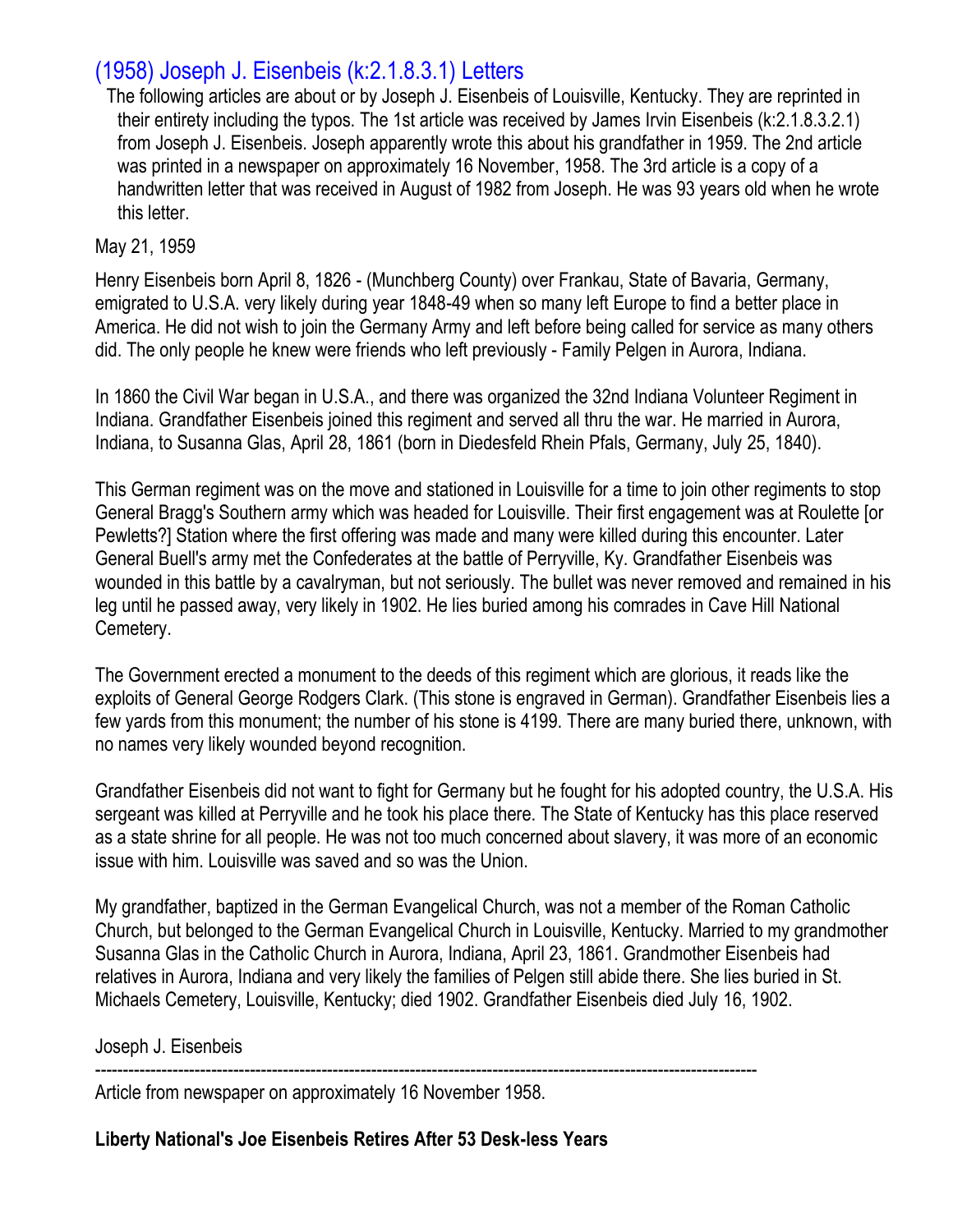by Sol Schulman, Courier-Journal Financial Editor

Only one question was asked when Joe Eisenbeis applied for a job at the German Insurance Bank (now Liberty National Bank and Trust Company) 53 years ago.

"Can you speak German, keep your eyes open and your mouth shut?"

"Yah," the 15-year-old boy answered. And he was in.

Eisenbeis worked at the bank from that day until his retirement a few days ago. His latest position was in the bond department.

The bank's president did all the hiring in those days, and Eisenbeis had been sent to him by the pastor of St. John's Evangelical Church, where Eisenbeis had been studying German in a Saturday school.

#### **Became Runner**

Getting the bank job meant Eisenbeis was moving up to a \$5-a-week job as runner (a combination messenger and office boy) from a \$30-a-week job as a printer's devil (a printshop apprentice).

He recalls that in those days, when a note was paid, the cashier would put the note on a butcher's meat block at the bank and hit the note with a hammer. The hammer's head had the word "Paid" protruding in such a way that the note would be perforated by the blow.

The bank had only one vice-president the, Charles C. Vogt. "The vice-president spent most of his time somewhere else working as resident manager of the American Tobacco Company, and stayed at the bank only while the bank's president or cashier were out to lunch," Eisenbeis recalls.

### **Never Had Desk**

In all his years at the bank, Eisenbeis never had a desk. He stood at a counter or at a window. There was a tall stool behind him, but he seldom used it. "Younger people need desks; but I never did bother about it," he says.

He has never been away form the bank because of sickness; but has "taken time off many a day to fill musical engagements--the bank has been very nice about that."

While other employees of the bank went to night school and studied such things as economics, Eisenbeis took singing lessons, or piano lessons, or clarinet lessons. He still takes singing lessons and he still plays the piano; but he seldom touches the clarinet. His voice teacher is Mrs. Ellen Lawrence Burke of New Albany.

Eisenbeis is tenor soloist at the Crescent Hill Methodist Church. He was a member of the Highland Presbyterian Church choir 35 years.

When he was 9 years old and was living at Logan and Lampton, Miss Jennie Summers, his teacher at the Third Ward School (now the Nicholas Finzer School), gave him a note to take to the Christ Church Cathedral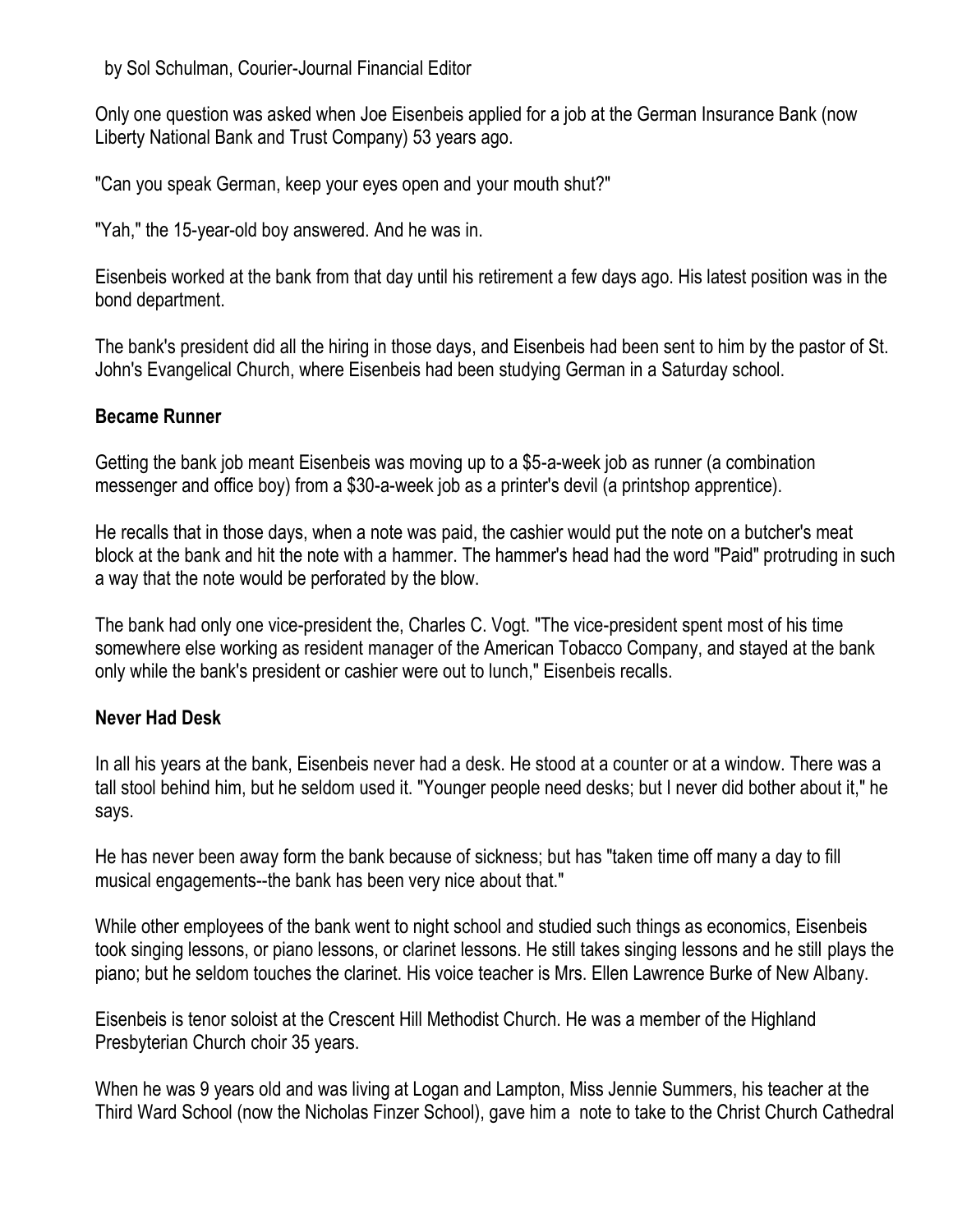organist and choirmaster, Horatio Browne. As a results of the note, Browne gave the boy singing lessons three times a week and put him in a children's choir at the cathedral.

Years later Eisenbeis organized "the first musical radio program in Louisville." He explains that "when WHAS was just starting, it was glad to have our hour-and-a-half-long Liberty Bank music program, and didn't charge the bank anything; but later we had to pay for time."

For years, Eisenbeis sang on radio as a member of the Greater Louisville Ensemble, a quartette which was sponsored by the Greater Louisville First Federal Savings and Loan Association.

He intends to spend the next two years sorting out the music in his attic--it's full. He also will continue singing in choirs and at weddings and funerals and other places.

Sometimes Eisenbeis thinks he might have made more money out of printing than out of banking; but he's sure neither provide as much pleasure as a career in music.

#### **No Illusions**

However, he has no illusions about music being an easy road to riches.

"Franz Schubert," he says, "set such beautiful poetry to music, and when he died all he left was a dirty pair of socks--his entire belongings weren't worth \$12.

"And poor Mozart--just think, Mozart, poor fellow--it was raining so hard the day he was buried that they just dumped him in the first hole they came to, and now nobody knows exactly where he is buried."

Mr. and Mrs. Eisenbeis live at 225 Franck. They have two daughters, and Eisenbeis says the daughters "can sing rings around me."

One, Mrs. Dorothy Potter, is a soloist at the Highland Presbyterian Church. The other, Mrs. Grace Langenhop, is a member of a church choir in Ames, Iowa.

------------------------------------------------------------------------------------------------------------------------

*Handwritten letter that was received in August of 1982.*

Clyde Eisenbeis 6802 4th St N Oakdale, MN 55119

Dear Sir,

It is with pleasure I have found that lovely long list of relatives which you have mailed to me. I can hardly digest the many names you have gotten together to form that very nice family tree which you relate in this brochure.

I can hardly relate some of the things which I remember about my grandfather Henry Eisenbeis born Apr-26- 1826. I would ask my father about him but he always said that he did not ever want to talk about it.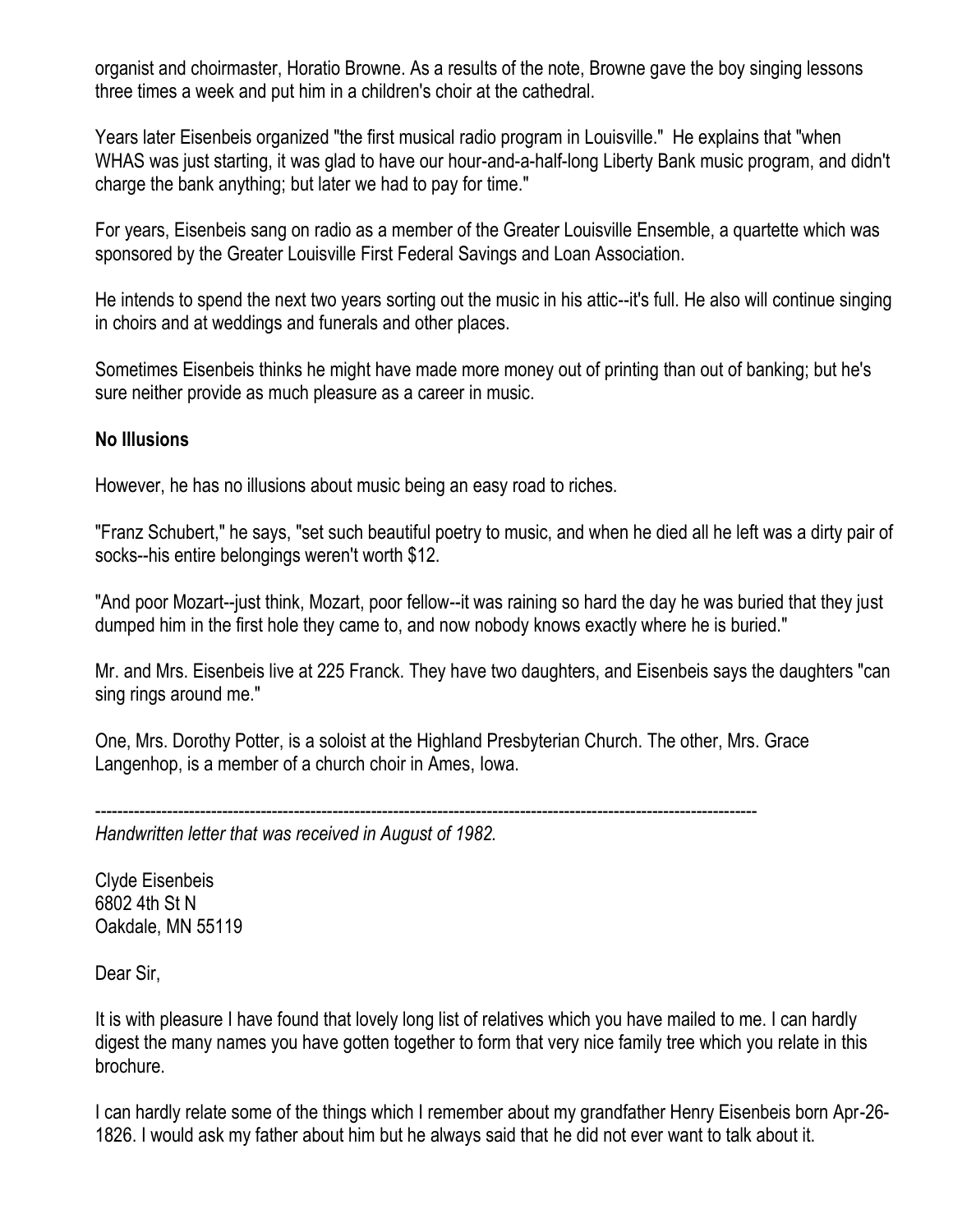So that is all I know about Henry Eisenbeis came over to America in about 1849 and landed in Aurora, Ind. where he had a few friends and when the Civil War broke out he enlisted in the 32nd Ind volunteers and served all during the war.

He married in Aurora, Ind. and had 6 children Fred, Joseph, Martin, William, Theresa, and Mary all dead.

They were reared as Catholic except my father who joined the German Evangelical Church where he became president of the congregation.

Henry Eisenbeis was born Apr 8 1826 in Münchberg Kreis Bauern over Frankau in Germany married Susanna Glas Diedesfeld Rhein Pfalz Germany in Aurora Ind. July 25 1840 in the Catholic Church Aurora, Ind.

All of his brothers were in the Postal Service but he was in a revolution and he joined the Army in 1862 in Aurora, Ind.

He lies buried in Cave Hill Nail Cemetery in Louisville. He was wounded in the battle of Perryville but lived a number of years afterward, his stone is 4199.

I am in my 93 year and am unable to give you any other information. The names of Poff & Siegrist offer in my book.

You have a wonderful story of the Eisenbeis family and I am unable to help you with any more information. I have no records of Russia.

Thanks for all of your trouble in giving me this information it is a wonderful record that you have done. If you ever come to Louisville, stop in and I will see that you are taken care of.

Your book is wonderful. There is a man in Fillmore, Calif who has a lovely family tree that would be interesting to read.

Yours Truly,

Jos. J. Eisenbeis 225 Franck Ave Louisville, Ky.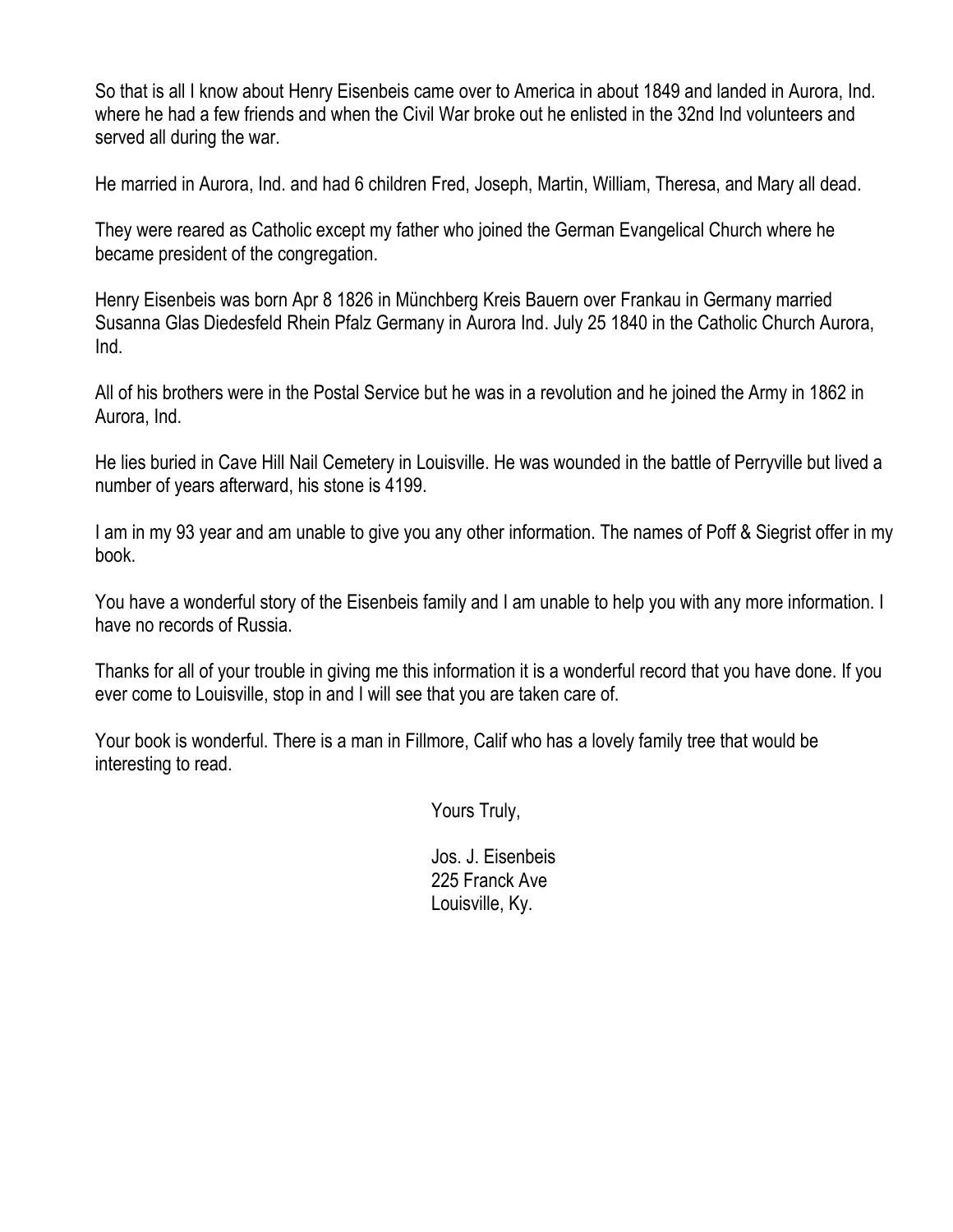# (1987) Emil Eisenbeis, POW in US (World War II)

On 30 Nov 1987, Clyde Eisenbeis (a:3.1.5.3.7-4.8.2.1.3-7.1) received the following letter from Emil Eisenbeis. He descends from the Eisenbeiß families that moved from Freudenstadt to Glückstal, then to Bessarabia.

Emil Eisenbeis Disponent Albstraße 14 7452 Haigerloch, Trillfingen West Germany

30 Nov 1987

#### Dear Clyde Eisenbeis!

We, that means me and my dear wife Hulda, were delighted in October this year and at the same time pleasantly surprised by Jo Ann and Virgil from Aberdeen, South Dakota letter. Our surprise bordered on the boundless, when we were able to learn from the contents of the letter, how big especially with you in the USA the name Eisenbeis finds itself again. And certainly we are also all related by some generations and ancestors. Especially since your current mailing list contains 466 families with relatives. This was for you and especially for you dear Clyde certainly associated with a lot of work and expenses. But only through diligence and energy can one achieve his predetermined goal.

In the letter of Jo Ann and Virgil, I am invited with my wife for the 2 + 3 July 1988 to the third Eisenbeis family reunion - which was very honoring and great joy for us. The meeting of this kind in the past, in the years 1982 and 84, took place under great participation, was only known to us through this dear letter.

However, I will not be able to participate with my wife at the planned family reunion due to finances (the lack of money). But we are very sorry, because we would have liked to meet you all. There would have been so many things to tell, but as pensioners, as I said, our purse too small and the journey to you too far and therefore too expensive - pity!!

Now Dear Clyde in writing of Jo Ann and Virgil I was specifically asked to tell you more about me and my family. In order to expand the mailing list and bring it up to date.

Personal:

I was 13 Jan 1926 in Eigenfeld / Bessarabia, 60 km. Born to the Black Sea. There I attended, until my 14th year, the Romanian elementary school. Through pacts and treaties, our homeland Bessarabia was handed over to the Soviet Union-USSR in July 1940. We ourselves, by this I mean 90,000 German were settled in Germany.

As a result of the Second World War, I was drafted into German army. In December 1944, I was captured in Belgium by the American prisoner of war. was transferred to the USA by ship as Prisoner of War (POW) via Liverpool/England. We started with about 3,000 POW in the Boston Harbor and were moved to Camp Perry in Cleveland, Ohio, where I worked as a prisoner in an army hospital after two days of railroading.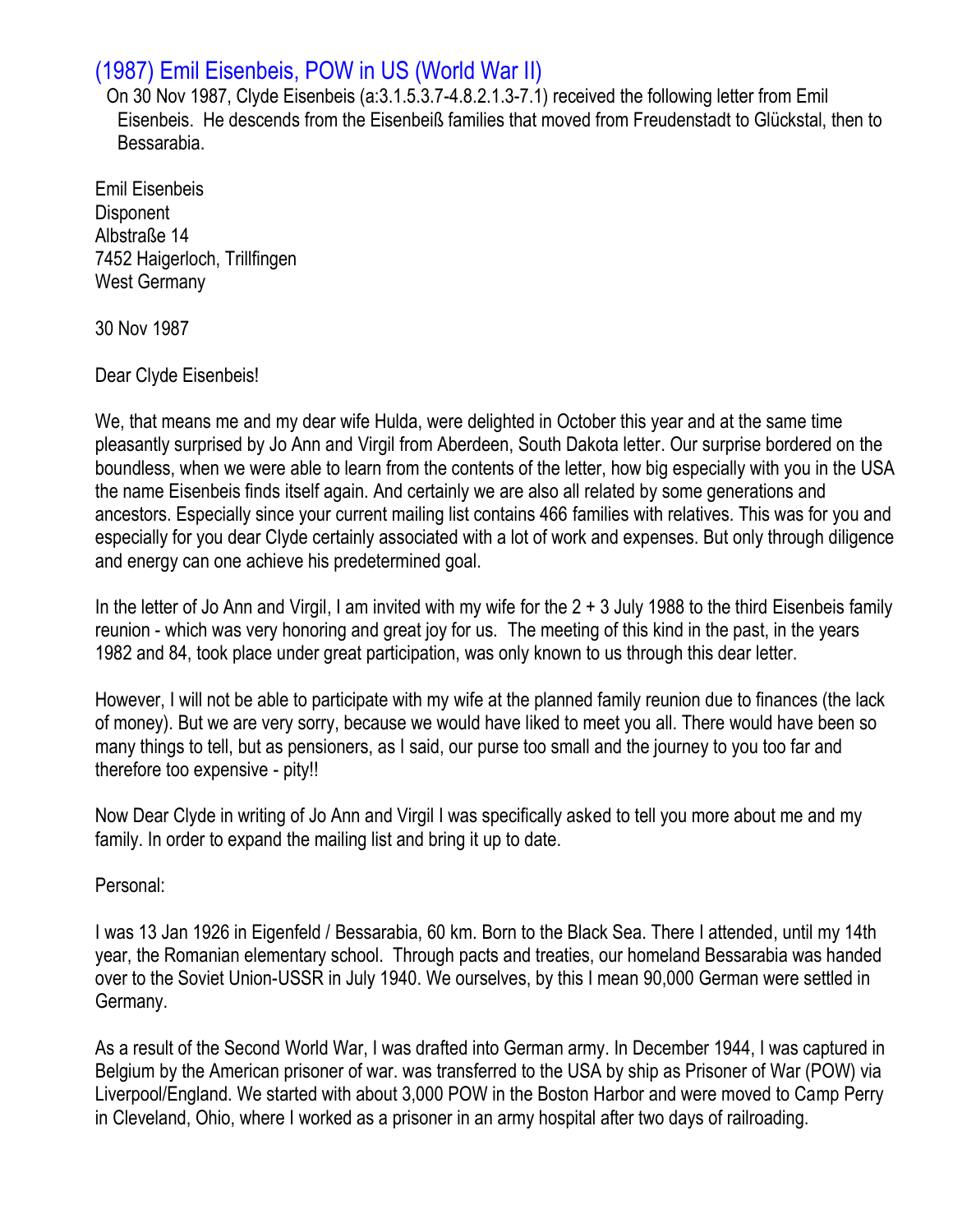After further stays at Camp Orion / Ohio, and camp Atterbury at Indianapolis, we were returned to Germany via New York in August 1946 to be released from American custody.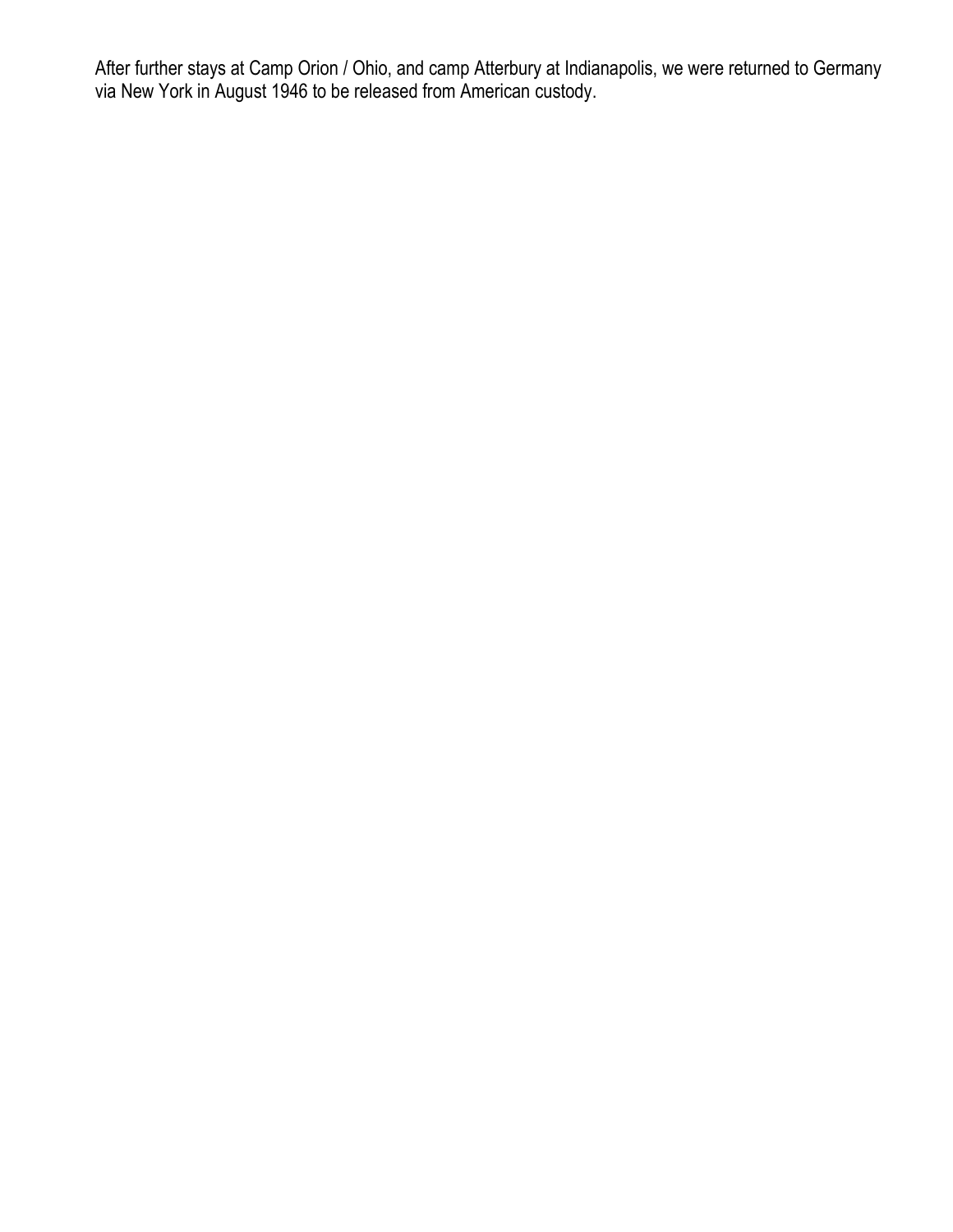## (1971) Germans from Russia Wedding Celebration (Hochzeit) Tradition

On 28 May 1971, Clyde Eisenbeis (a:3.1.5.3.7-4.8.2.1.3-7.1) and Sheryl Narum were married in Douglas, North Dakota. After the ceremony, the wedding dance was in Zap, North Dakota.

Little is known about typical weddings in Germany or Russia prior to the 1900's. This is an account of typical wedding celebrations in western North Dakota.

Besides relatives, our wedding in Douglas included a pastor and friends who attended the University of North Dakota in Grand Forks. The wedding was somewhat atypical as some of the singing was accompanied by a guitar. Using guitars in a church was quite new, not only in North Dakota, but throughout the US.

After the ceremony, the guests congratulated the wedding couple in the church entrance. Unexpectedly, there was a brief rain shower as the guests left the church. The guests went next door for the reception.

Then guests traveled to Zap for the wedding dance. Zap has an exceptional dance hall. It was formerly a movie theater ... wooden floor, stage for the band, and a very high ceiling. It remains the best dance hall in all of North Dakota.

The dances were called "old-time" and were comprised of fast waltzes, polkas, schottisches, two-steps, and the butterfly. The music, played by local folks, always included an accordion.

The waltzes were fast ... almost as fast as a polka. The polkas were short ... to allow people to catch their breath. All the music was in groups of three ... three fast waltzes, three two-steps, three schottisches ... except for the polka which was between some groups of three. And a few times, the butterfly.

Everyone loved to dance. It was not unusual to see folks in their 70's and 80's dancing, including the polka.

The butterfly was comprised of three people. Two men and one woman ... or two women and one man. They moved three abreast until the music switched to a polka beat. Then the person on the middle was swung around by the outside people in the shape of a butterfly. Then the music slowed and they moved arm-in-arm as they had started. This cycle was repeated a number of times. It was great fun.

Throughout the dance, there was a beer keg in one corner. And there were Schenkers who walked around and served the guests with a mixture of brown sugar water mixed with Everclear (190 proof). The brown sugar was regular sugar that was heated until it turned brown. It was called Hochzeit Schnapps (although it wasn't really Schnapps) and was called Red Eye. The Schenkers carried the bride's shoe ... people put money in the shoe for the wedding couple.

At one point in the evening, we were put into chairs in the middle of the dance floor and hoisted into the air (one person on each leg of the chair). Everyone circled around us and sang, "Schön ist die Jugend; sie kommt nicht mehr" (Youth is beautiful; youth won't come back). Most everyone in the community still talked German ... a dialect called Schwäbisch.

Heading toward midnight, sandwiches were brought out and people ate. Then the dancing started again.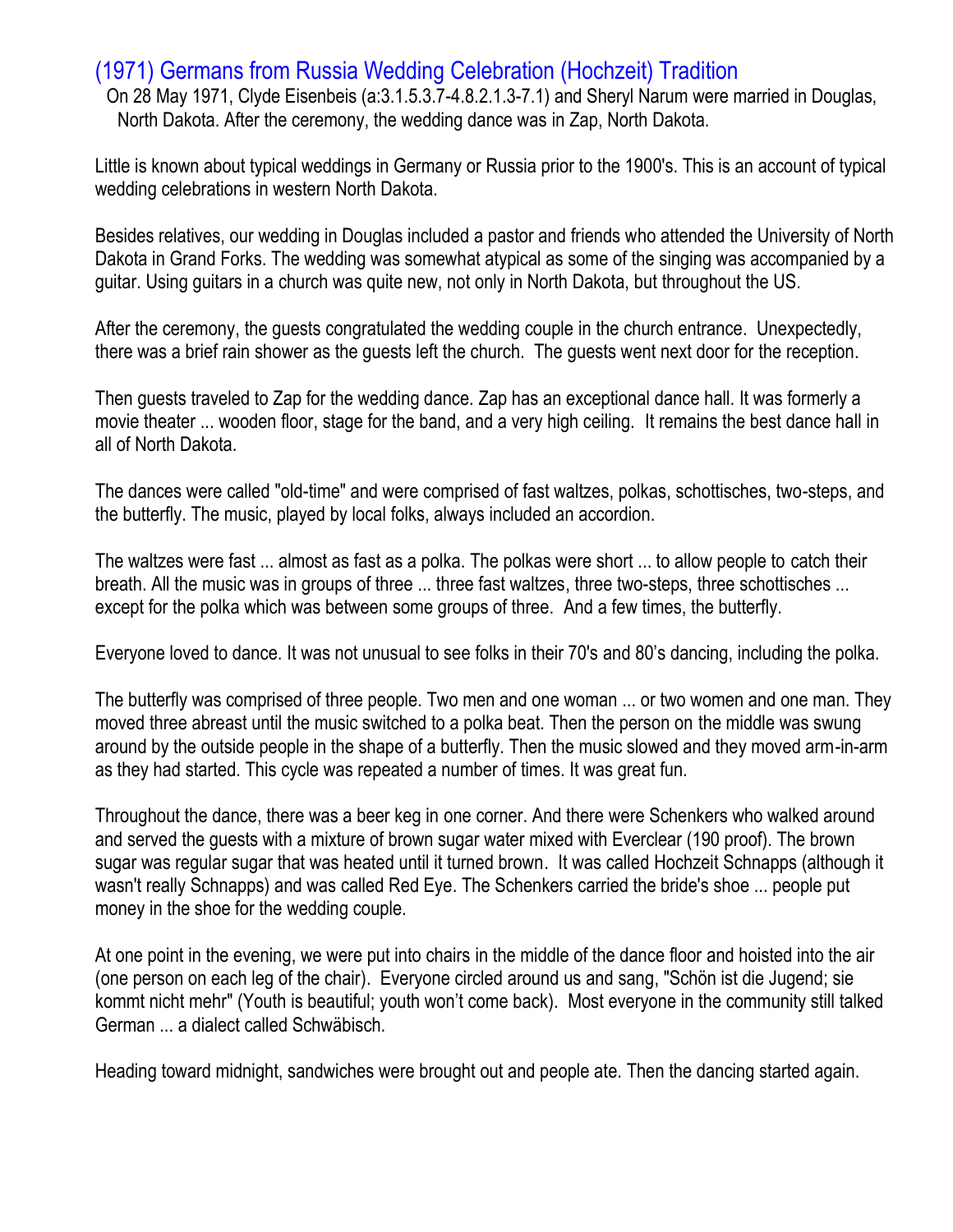The celebration often continued a couple of nights later. Folks would visit the wedding couple's yard with large metal objects ... much of it from a junk yard. The people would clang the metal and make a lot of noise until the couple came out of the house. This was called a schivari.

There were also celebrations for 25th Wedding Anniversaries and 50th Wedding Anniversaries.

We celebrated Fred and Lidia Boeshan's 25th Wedding Anniversary (in the 1960's), at a two-room school house (Kronthal). We danced until 4am! Then Lydia invited all of us to her house for breakfast. After breakfast, I went to my Grandparents' farm, milked the cows (by hand), fed the cattle from a sled (wagon type sled) pulled by a team of horses, then went to bed. We slept until noon!

At one 50th Wedding Anniversary in the 1990's, during the program, folks who had been married 50 years were asked to stand. A third of the room (between 20 and 30 couples) stood. This was a unique time in history. Earlier years, many people died before they were married 50 years.

Then the music started ... live music (accoridian, guitar, drums, piano). The floor was packed including folks in their 70's and 80's. Everybody loved to dance. And they loved to sing.

It is quite likely these traditions were the same in Russia and in Germany many years before.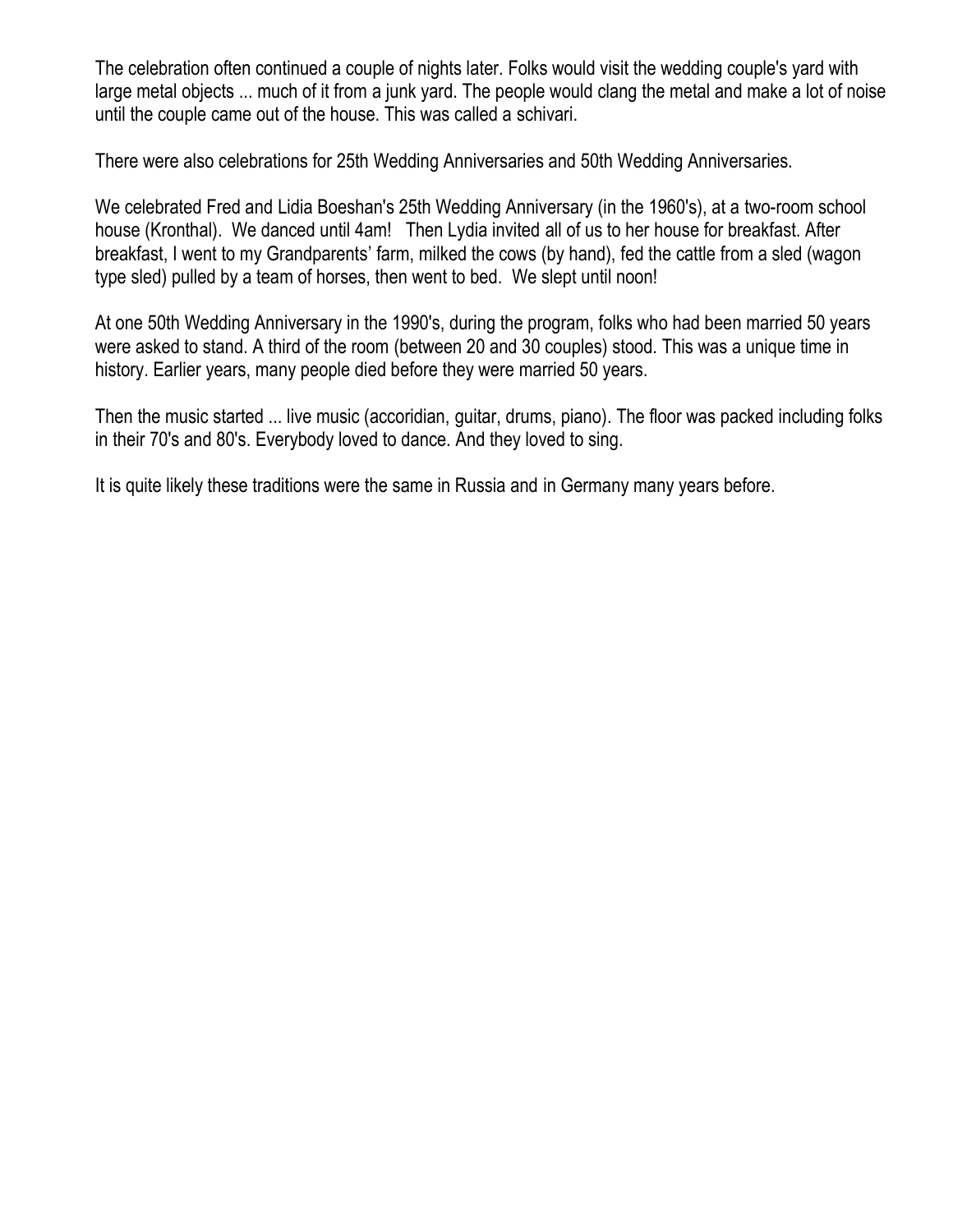## (1984) Eva Fischer Keeps Baking

On 3 May 1984, the Beulah Beacon of Beulah, North Dakota, printed the following article about an interview with Eva Fisher (half-sister to a:3.1.5.3.7-4.8.2.1.3 John Eisenbeis).

#### **Eva Fischer keeps baking**

by Wayne Lubenow

ASHLEY - When I got to her apartment at 8:30 on a Saturday morning, 89-year-old Eva Fischer was busy baking kucha.

She waved me in, a big blab of fresh dough in her hand, and said, "Come and sit in the kitchen. We can talk while I bake."

Eva Fischer is one of those remarkable people who just never grow old. She doesn't have time. There is too much to do. At 89, her mind and memory are exceptionally sharp, her health is perfect and she weighs in at 125 pounds.

I sit at the kitchen table and Eva molds the dough into a glass pan, puts on a prune topping and pops it into the hot oven.

She is constantly moving - and talking. Her accent is pure German-Russian because Eva was born in Russia in 1891. "I came here to Eureka, S.D., with my parents in 1901," she says as she grabs a rolling pin and begins rolling out more dough.

"I was raised here and went to a rural school and my father homesteaded here," she says. "This area is really my home, but I lived in Beulah for 41 years." (Eureka, S.D., is near Ashley, just across the state line.)

Eva's only concession to her age is a hearing aid and silver hair. She drives her own car, can out-walk women half her age, cooks and bakes, sews and alters dresses, goes to church regularly, is self-educated and entertains a lot.

Her two-bedroom apartment in a four-plex is spacious and spotless - except for the kitchen on this morning because of all the kucha-making.

Eva says, "When I was 13, my mother said to quit school and learn to cook. Papa said, `Ya, you don't have to go anymore.'"

So Eva reads and keeps abreast of what's happening in the world. She's right up to date on today's news.

In 1912, Eva married Henry Oster and they farmed near her parents' place. Henry died nine years after the marriage and Eva rented out the farm and "moved into town" to her sister's place. The town was Greenwood, S.D., which has since disappeared.

In Greenwood, she did sewing and "worked out" for others.

Eva stayed single for 16 years. Then, through friends, she met John Fischer of Beulah who worked for Montana-Dakota Utilities. "I guess I was getting a little lonely," Eva says.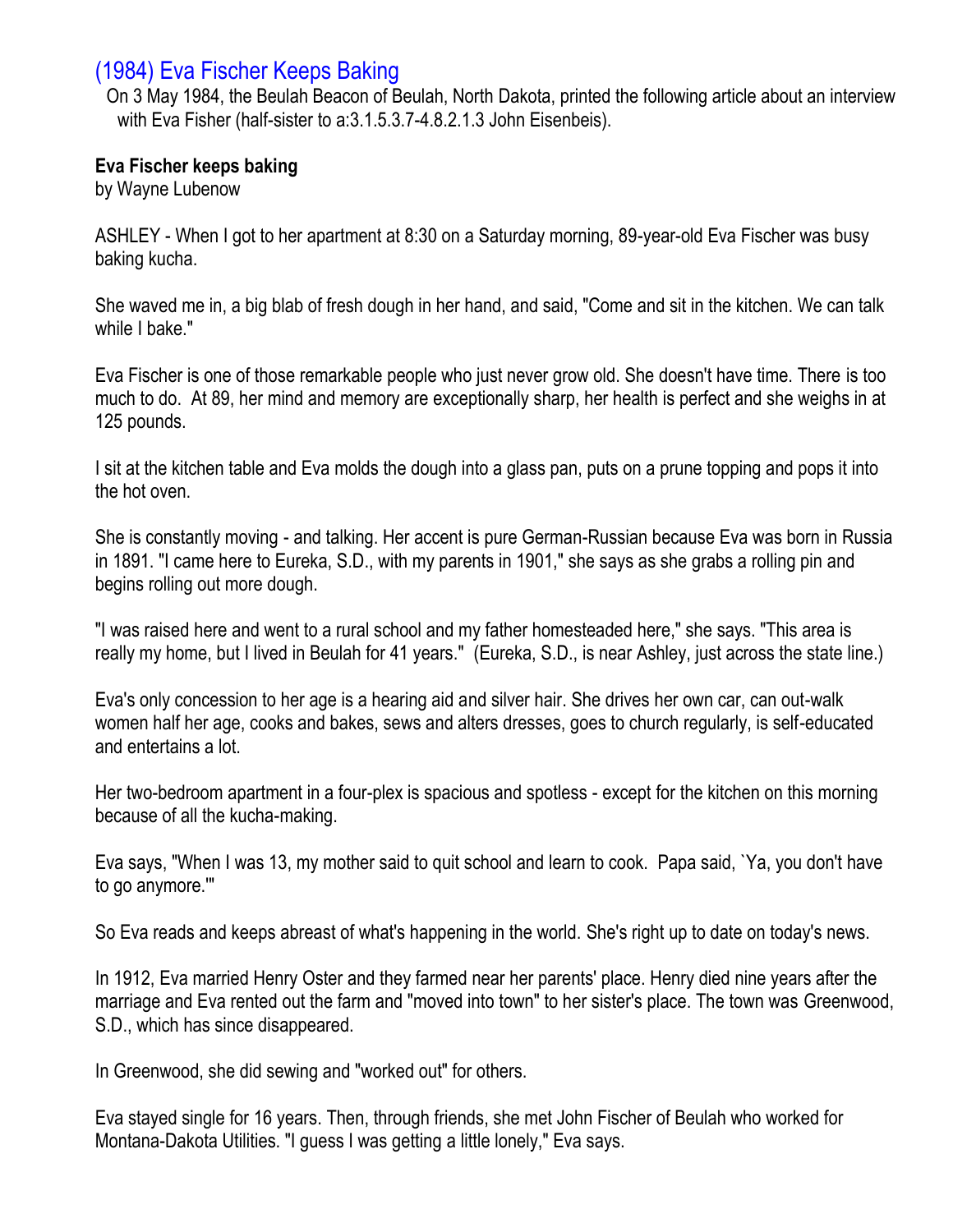They were married and moved to Beulah. John died in 1961, three years after he retired. Eva stayed in Beulah until 1978 until she was 83.

"We had a big house," she says, "and a big yard. Well, it was getting kind of hard for me to take care of everything alone (although she did it for 17 years) so I decided to come back home to Ashley."

Eva didn't have any trouble selling her house. Beulah was in a boom. Power plants were going up and a coal gasification plant was coming. Everybody needed housing.

Eva smiles, "There were a lot of buyers and they thought they could get the house cheap from a widow. They were wrong. I got \$30,000 for it."

So Eva moved into this four-plex for which she pays \$245 a month. "It's nice," she says, "I like it here."

Eva's energy is boundless and she's one of the most friendly ladies you'll ever see.

"I entertain a lot," she says. "I have to so I can make new friends. I grew up here and knew a lot of people, but they're all dead so I have to make new friends."

By this time Eva has made seven pans of kucha and shows no sign of stopping. "It's Easter tomorrow," she explains, "and I'm expecting a lot of company."

Her son, Arthur, is a retired farmer living in Ellendale and he, his wife and the grandchildren will be coming to Eva's. "I have to make some cream pies for the kids, too," Eva says.

Eva and her first husband- had three sons. One died in childhood. Besides Arthur, there is Ellis who used to be a doctor in Ellendale and is now a radiologist in Oklahoma.

Eva knows what's going on in Ashley and doesn't mind talking about it. She's just vitally interested in everything and everybody.

About one lady in town she says, "She's rich and she had her face lifted and she still doesn't look any better than me."

Her church is a big part of Eva's life. Her faith in the Lord is deep and abiding and she has her own prayer sessions at home.

She loves meeting new people. When newcomers to Ashley built a huge new house right down the street Eva told the people in her four-plex, "Let's, invite them over and make them welcome."

They're too rich for us, Eva was told. '"That's not the point," Eva says, "They're new in town and we should have had a welcoming party for them."

That's how she is, always offering her friendship. "I'm not self-conscious," she says. Indeed not. She is a warm, outgoing lady.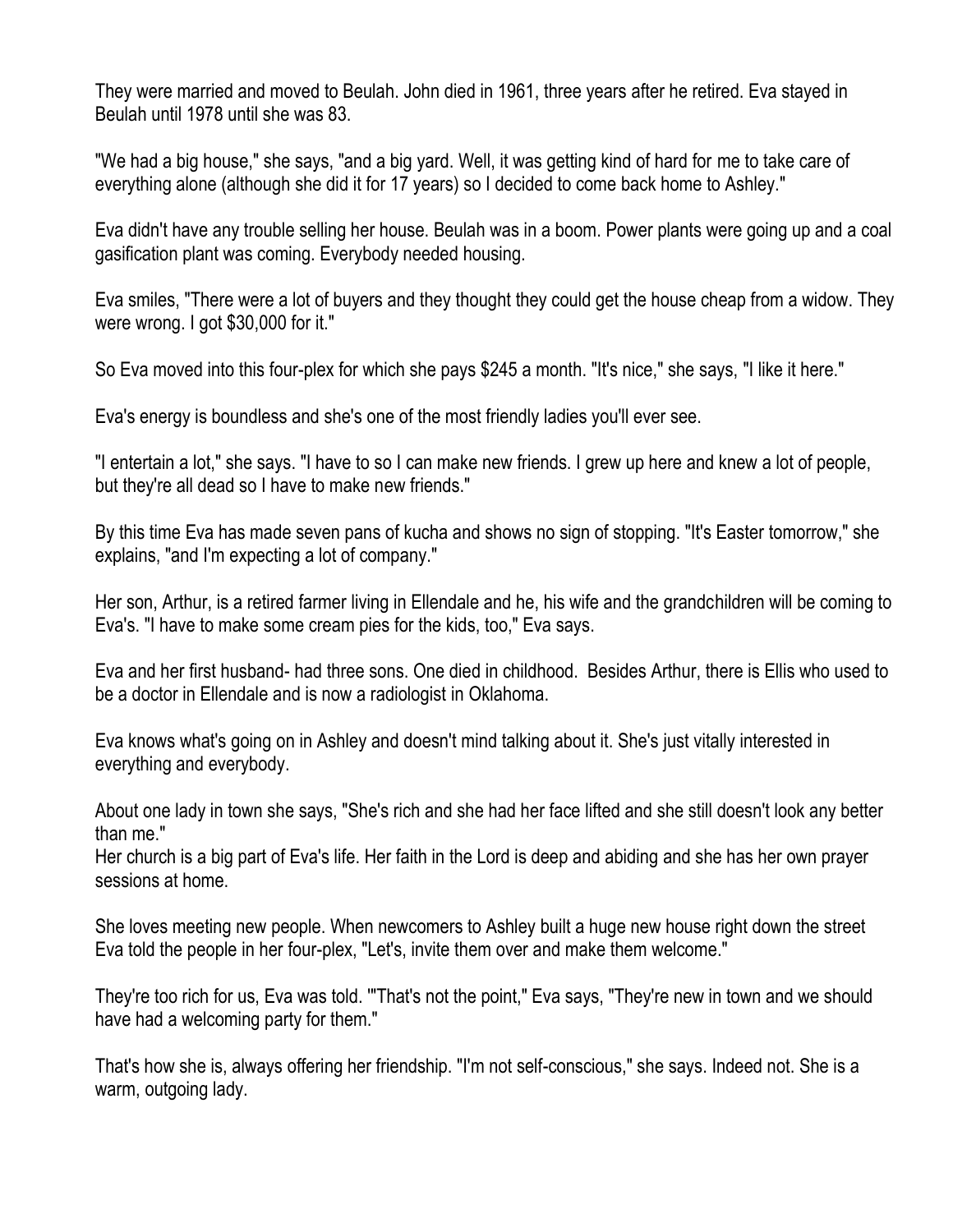She gets me a cup of coffee and slices me a wedge of kucha right out of the oven. It is a little piece of heaven.

Eva looks and acts as if she will live forever, but she has prepared for the eventuality. Her first husband and her little boy are buried in an old country cemetery about 10 miles from here.

"I've bought my monument," she says, "and I have a place right beside them." But not now. Now she has to make those cream pies for the grandchildren.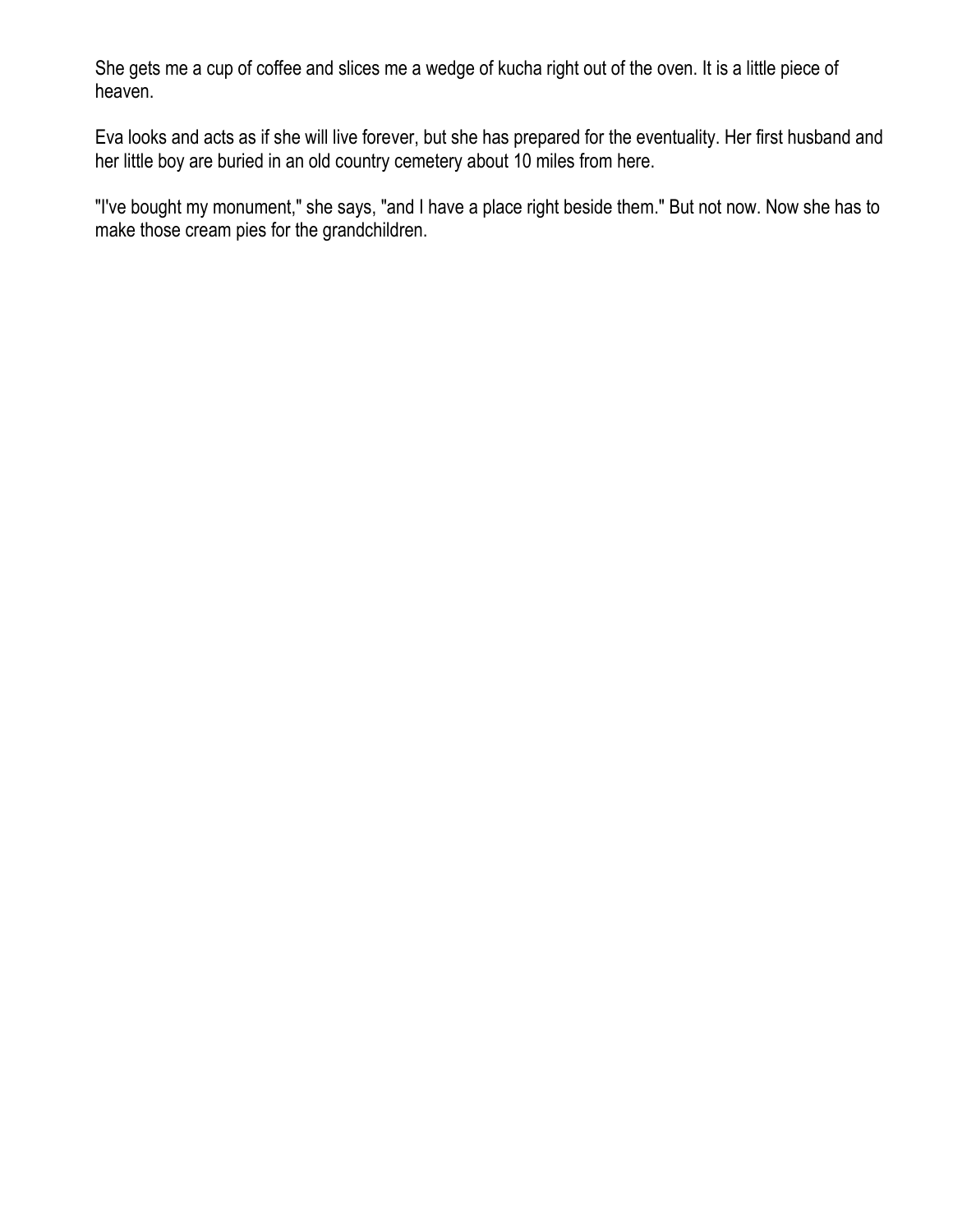## (1983) Why Steal Cemetery Toilet? Ray Eisenbeis (a:3.1.5.3.7-4.8.2.1.3-7)

On 10 March 1983, the Beulah Beacon of Beulah, North Dakota, printed the following article about an interview with Ray Eisenbeis (a:3.1.5.3.7-4.8.2.1.3-7).

# **Why Steal Cemetery Toilet? Beulah Chairman Wonders of Theft**

by Tim Kjos

Now, who would want to steal an outhouse?

Mercer County has had more than its share of crime the last few years that has included items more worthy of stealing than a cemetery toilet of little monetary value. Perhaps, it was a crime of passion resulting from a childhood obsession to sit in a cold commode reading a Sears catalog.

Or maybe it was a non-farm resident who lacks sanitary facilities and desired a low cost septic tank.

Whatever the foolish reason may be, the Peace Cemetery Association has lost its wooden facility that had been a landmark since constructed many years ago as a government project, according to Ray Eisenbeis, association chairman, Beulah.

"It was in good, fair shape," remarked a serious Eisenbeis when first asked about the unusual theft. Later, Eisenbeis loosened and laughed that someone would actually steal the "white one-seater".

The cemetery is located 16 miles northwest of Beulah. It belonged to Peace Lutheran Church of Beulah which was dissolved in 1968. Although Peace Lutheran members have joined other churches, the cemetery is maintained for periodic visitation. Eisenbeis says during those visits, persons still used the outhouse. But they can't any longer.

About three weeks ago, Eisenbeis drove past the cemetery and noticed the toilet was missing. He stopped at a nearby farm and inquired if they'd seen it, or noticed when it disappeared. Eisenbeis had little success. That week he placed a newspaper advertisement seeking any information, but there was no response. Eisenbeis placed another ad this week.

Eisenbeis is disturbed that someone would actually steal a toilet. "It's not a joke. Sure, you can laugh about it, but I'm serious. Otherwise, I wouldn't have put it (ad) in the newspaper," stated Eisenbeis.

The outhouse was bolted to a concrete base. He says the bolts were cut before it was lifted off the concrete. Since the structure was heavy, Eisenbeis speculates it required two or three guys to lift it onto a truck or flatbed. There was no damage to the cemetery itself.

Eisenbeis figures the outhouse can be used for any number of things, in addition to its traditional purpose. Perhaps, the thief or thieves are using it as a smokehouse or fish house. "Maybe the guy who stole it is using it to smoke some meat he stole," added Eisenbeis.

Eisenbeis is paying for the ad costs out of his pocket. He argues the issue's principal is that no one should be allowed to take something that isn't theirs. "If he can get away without being penalized, it gives me an idea to go out and steal something," he said.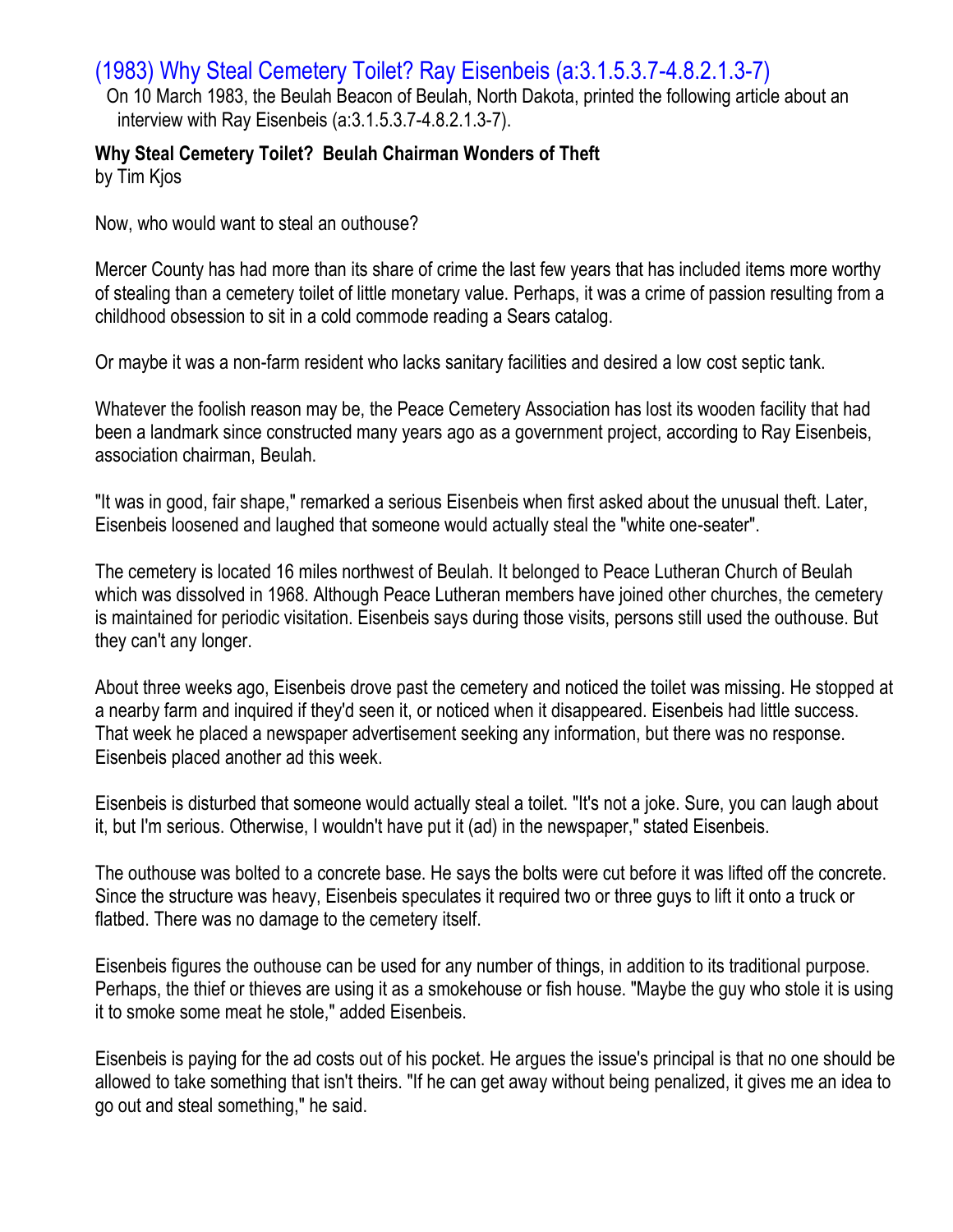Of course, Eisenbeis never thought someone would steal an outhouse. "Well they'll steal anything, usually something you'd never expect," he added.

Eisenbeis believes it is his duty to find out what happened to the cemetery's property and he won't give up the search. If he finds the missing outhouse, Eisenbeis pledged to sign a complaint and have the guilty party arrested.

In the meantime, the cemetery is without a facility. Eisenbeis said the association will either have to replace the toilet, or plant bushes. "We'll have to do something," he explained.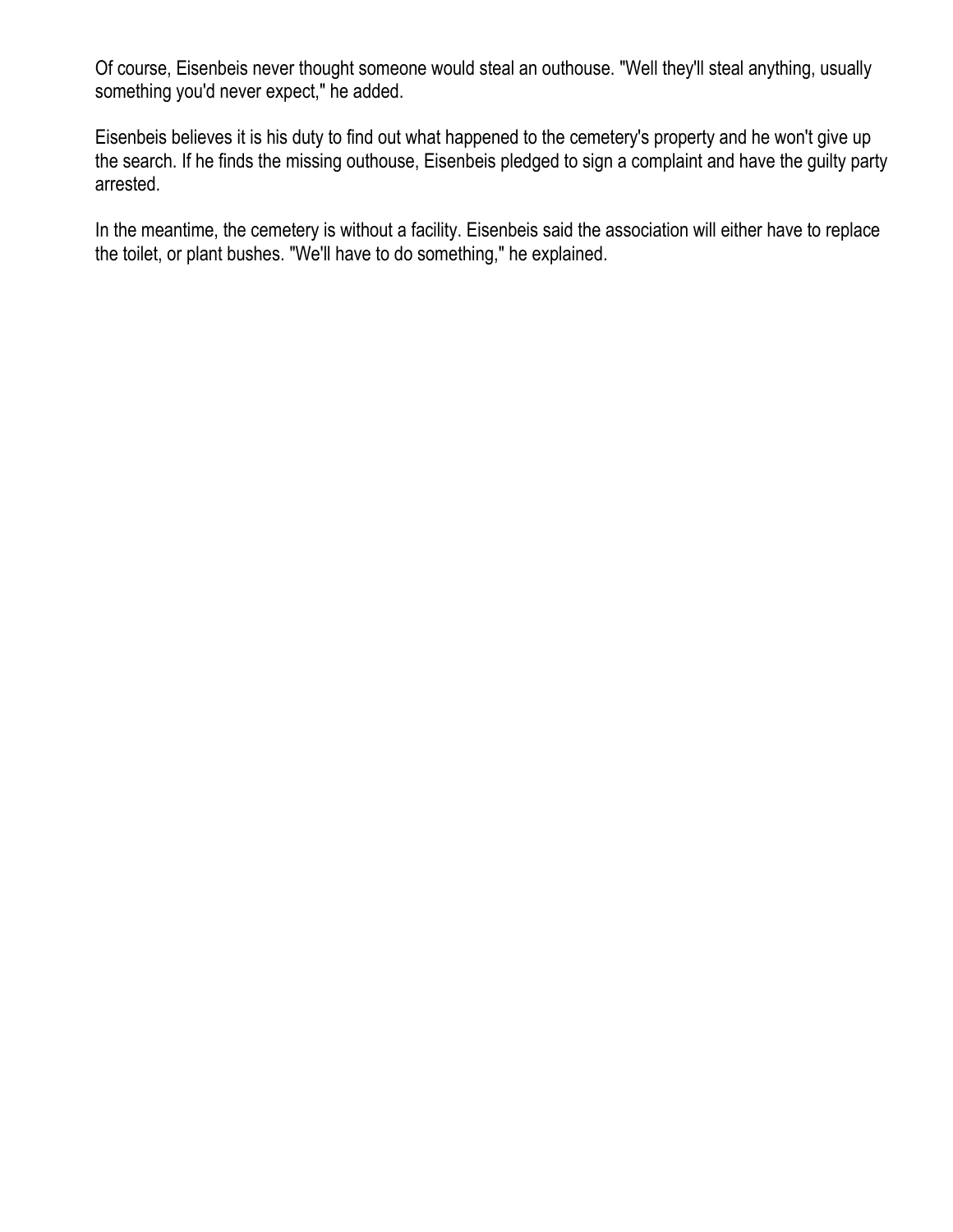## Before They Left Germany

by Verna Goral. This article appeared in the Journal of the American Historical Society of Germans from Russia #14 (Winter 1991) 4: 15-22. Copyright 1991 by AHSGR. Reprinted with permission.

History records that in German lands in the late 1700's conditions were ripe for mass migrations of an impoverished, oppressed people. Nonetheless, it is remarkable that Germans in the tens of thousands chose to uproot and undertake lengthy, difficult journeys to an unknown foreign frontier. That their descendants a century later repeated the risks to settle and multiply in the United States, Canada, and South America doubles the reason to study how it all began.

From the earliest times a dual nature in the German character revealed itself. Ancient and modern accounts emphasize the fierce and efficient German warrior. On the other hand, reports describe a gentle and sentimental people who even in the pre-Christian era evinced a love of nature and beauty, a respect for noble qualities and a longing for peace. The legendary Siegfried epitomizes this German character at its worst and its best.

Earlier than Siegfried, Germanic tribes filtered southward from their Baltic homeland in the first millennium B.C. and reached southern Germany by 100 B.C. Although Julius Caesar defeated a number of these tribes in 55 and 53 B.C., most of them resisted Roman domination, halting Rome's expansion north of the Rhine by 9 A.D. By the end of the fourth century, both Germans to the south and Romans were converted to Christianity, and German troops and commanders dominated the Roman armies.

There followed centuries of comparative anarchy in German lands, when the princes, including the one named by the seven electors to be Holy Roman Emperor, battled - or aligned with - the Pope in power struggles over the lands.

Expansion of territory and some efforts at unity marked the reigns of rulers like Charlemagne (Charles the Great to the Germans) who was crowned Holy Roman Emperor in Rome in 800 by Pope Leo III. But the Empire's loose confederate ties and the introduction of feudalism joined to break up imperial power and pass the pieces to the numerous military landowners.

Occasionally the Empire grew stronger and challenged the political power of the papacy. At length Roman Catholicism also met religious opposition.

Martin Luther, after posting his Ninety-Five Theses on the university church door at Wittenberg in 1517, steered clear of politics and social questions. "Nobody should think he could change the world, which has always been evil" (Kohn, 136).

But then Luther realized that the supremacy of the Pope and the Catholic Emperor could be challenged only by the German princes, and he sought their help. He knew that at least some of them would support him and embrace Protestantism not out of religious conviction but because it provided a means of stabilizing their political power.

Meanwhile, for the peasant, in whom he saw the work of the devil, Luther preached the importance of the inner life and faith. His command was to obey the princes. No other political principle was more firmly rooted in his thought than that of absolute obedience to authority. This emphasis on obedience was reaffirmed 200 years later in the militarism of the Prussian kings.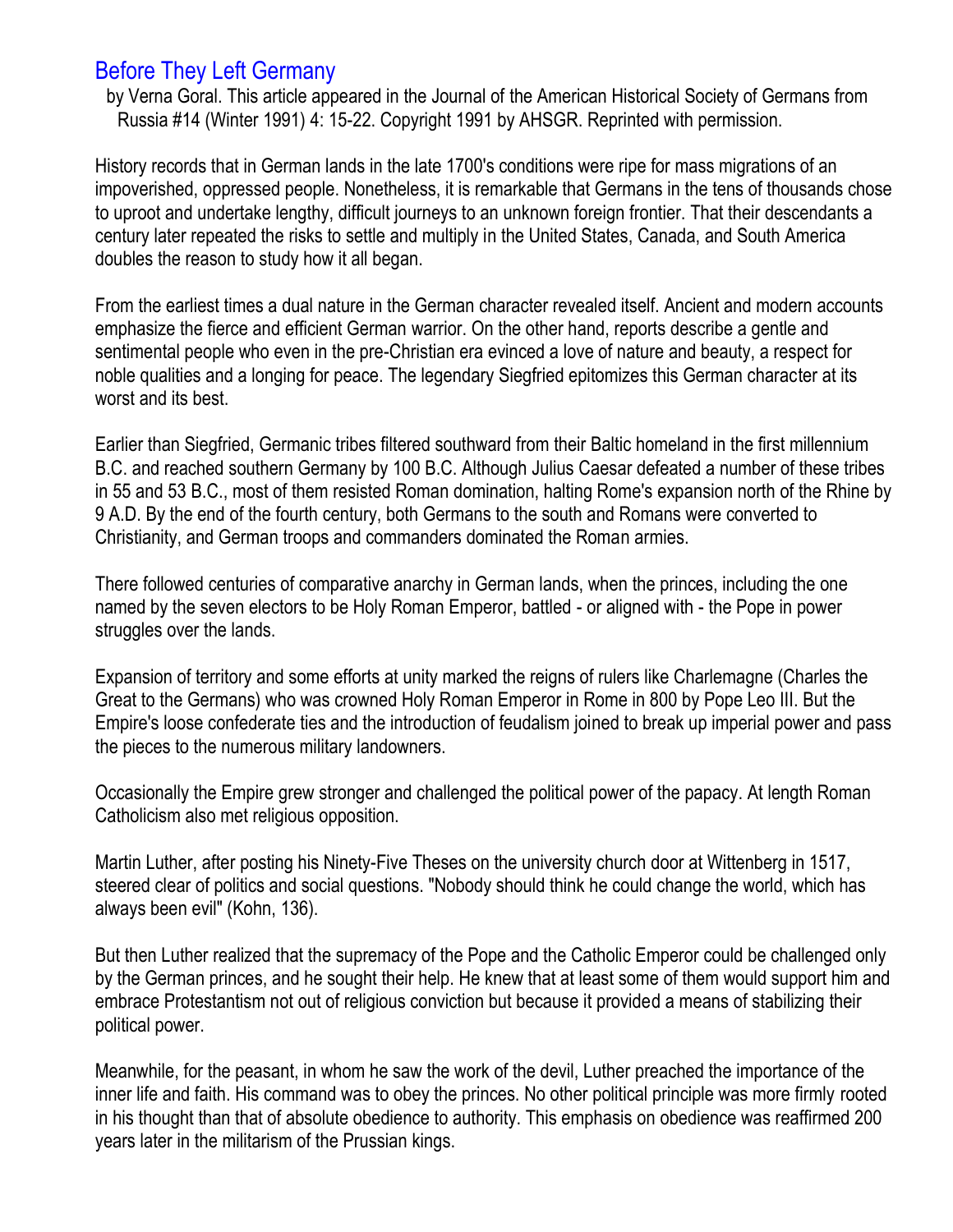At times the requirement of obedience became intolerable to the Germany peasants. In their 1522 and 1524 revolts, they presented articles of reform to their masters, asking to choose their own pastors; for abolition of vassalage dues except church tithes; the right to hunt, fish, and cut forest wood; rent reform; reform in the administration of justice and application of the laws; and a restoration of communal property illegally taken (Morris, 235).

But the revolts lacked strong leadership and were too violent and vengeful. Though the peasants sought the aid and sympathies of Luther, he chose not to support them. A Swabian league army led by George Truchsess of Waldburg overwhelmed the peasants in a bloody defeat that was followed by wholesale executions - a massacre in which perhaps 100,000 peasants died. The survivors returned to deeper servitude than before.

That servitude was to a class of nobles whose supremacy was entrenched in the countryside. The peasant population - scattered, unprotected, unsophisticated, totally absorbed in survival - offered far less resistance to control than the townspeople, or burghers [Bürger]. By 1660 the nobles' hold tightened as shrinking population growth brought diminishing agricultural profits. Landowners increased pressure upon the peasants, who found their rights, independence, and standards of living restricted by the appetites of their masters.

When agricultural profits recovered in the eighteenth century, the peasantry regained none of the lost ground. The growing power of the large landlords was curbed eventually by government intervention. But government aimed, sadly, toward a redistribution of the peasant's burden in the state's favor rather than a reduction of its total weight. Most peasants suffered from these circumstances, but as usual the serfs suffered the most of all.

There is easily a confusion of terms when we consider "serfs" and "peasants". One might say that all serfs were peasants, but not all peasants were serfs. Serfs had one characteristic in common, owing dues and services to and being subject to the jurisdiction of some overlord by virtue of their birth or of holding land over which an overlord had rights. Such lowborn persons were not freed from the last vestiges of serfdom until after the Revolution of 1848.

A third word applied to the tiller of the soil in a later age - farmer - is not used here at all.

In 1660 half the peasants in Europe were serfs, the result of massive expansion of serfdom east of the Elbe River at the same time it was rapidly declining in the west. In the Rhineland and the west generally, most peasants were free men, not legally bound to someone else's soil. Yet this did not diminish economic bondage to the large proprietors, who collected rent and dues in kind - usually a few days of labor a year. Punishment meant added days of labor.

But to the east, nobles in Brandenburg, Pomerania, East Prussia, and Silesia moved from feudal tenancy, Grundherrschaft, toward estate ownership, Gutsherrschaft (Gershoy, 34). If, to make ends meet, a peasant borrowed but then fell into default, the lord foreclosed, seized his goods, and confiscated his lands. The nobles found this routine a cheap way to build estates. Especially along the Baltic, most landholding peasants became tenants or landless entirely.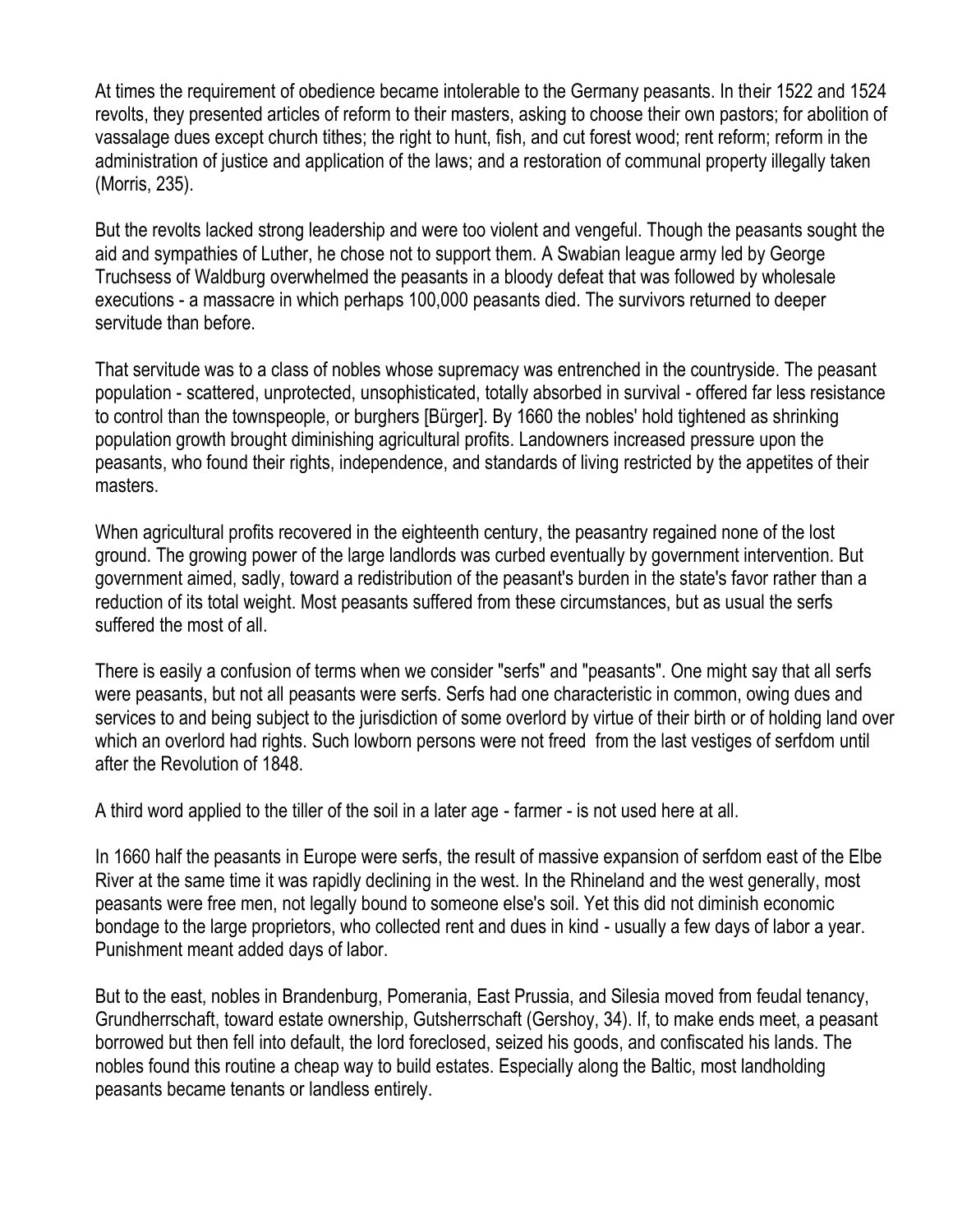There were no checks on the proprietor: he could add to his vast prerogatives, such as demanding new labor services from adults and minors. Another right permitted the landowner was Gerichtsherrschart, the right to jurisdiction over his serfs within his own court.

Yet in East Prussia there were groups of privileged serfs who were called the Kölmer and held land valued up to 20,000 taler; their sons served in the Prussian army as non-commissioned officers. The Kölmer were virtually free landowners; they comprised 26 percent of the total peasantry. Some owed light dues and services. Still, they were part of the system known as Erbuntertanigkeit or hereditary subjection - serfdom (Behrens, 140).

Such peasants could not move without permission, or their lord might pursue them; it was a criminal offense for neighbors to shelter them. They could not marry without permission; their children could learn a trade or craft only with the lord's permission; at twenty-four years they were assigned to a portion of the estate, but when there was no more land, they had to go into domestic service. Except for the one boy and one girl who could stay with the parents, all children owed five years' domestic service - the most conspicuous and disliked Gesindezwangsdienst.

Even more discouraging, dues and labor sometimes were exacted by lords who did not own the land. The boss's monopolies of essential services such as milling and wine pressing were common everywhere, as were the dues in cash or in kind that were enforced in the lord's own courts.

Like the master he served, under Erbuntertanigkeit a serf could be prosperous or destitute; he could hold a small or a sizable piece of land on a hereditary basis for a period of years or months, or be subject to summary eviction. Often he held only a small plot of garden or no land at all.

Finally, those with land owed tithes to the church. In the end, the cultivators were left with less than a tenth of their product for their own use. Whether bound to the land or to the master, whether called peasant or serf, the result was the same.

According to some observers, this oppressed creature was coarse, cunning, stupid, quarrelsome, sometimes dishonest, often alcoholic. He was a product of poverty, ignorance, and life-sapping labor. He was superstitious, suspicious of his fellows and the demands of his master. His one consolation after the scourge of a failed harvest or the losses of an epidemic came through the preacher or priest. There were no healers for him, and the occasional teacher was more than likely a discharged veteran.

Because the peasant was inarticulate, the state of his mind was obscure. A Breslau professor, Christian Garve, described the tückisch peasant, one showing a peculiar kind of obstinacy against authority, whereby he would appear totally deaf to any suggestions made by his master. Lawyers wondered at his stubbornness in clinging to preposterous ideas: was it blindness, or deliberate malice (Behrens, 149)?

As these German peoples moved out of the early shadows of history, their grinding existence changed little but was profoundly complicated in the 1600's and 1700's but the growth of militarism and the wars that raged over their lands.

Religious strife following the Reformation led to the Thirty Years' War (1618-1648), in which armies marched across German lands from Bohemia to Holland. Out of this fighting grew the idea of war to support war. As deadly as the new concept was, so were the losses.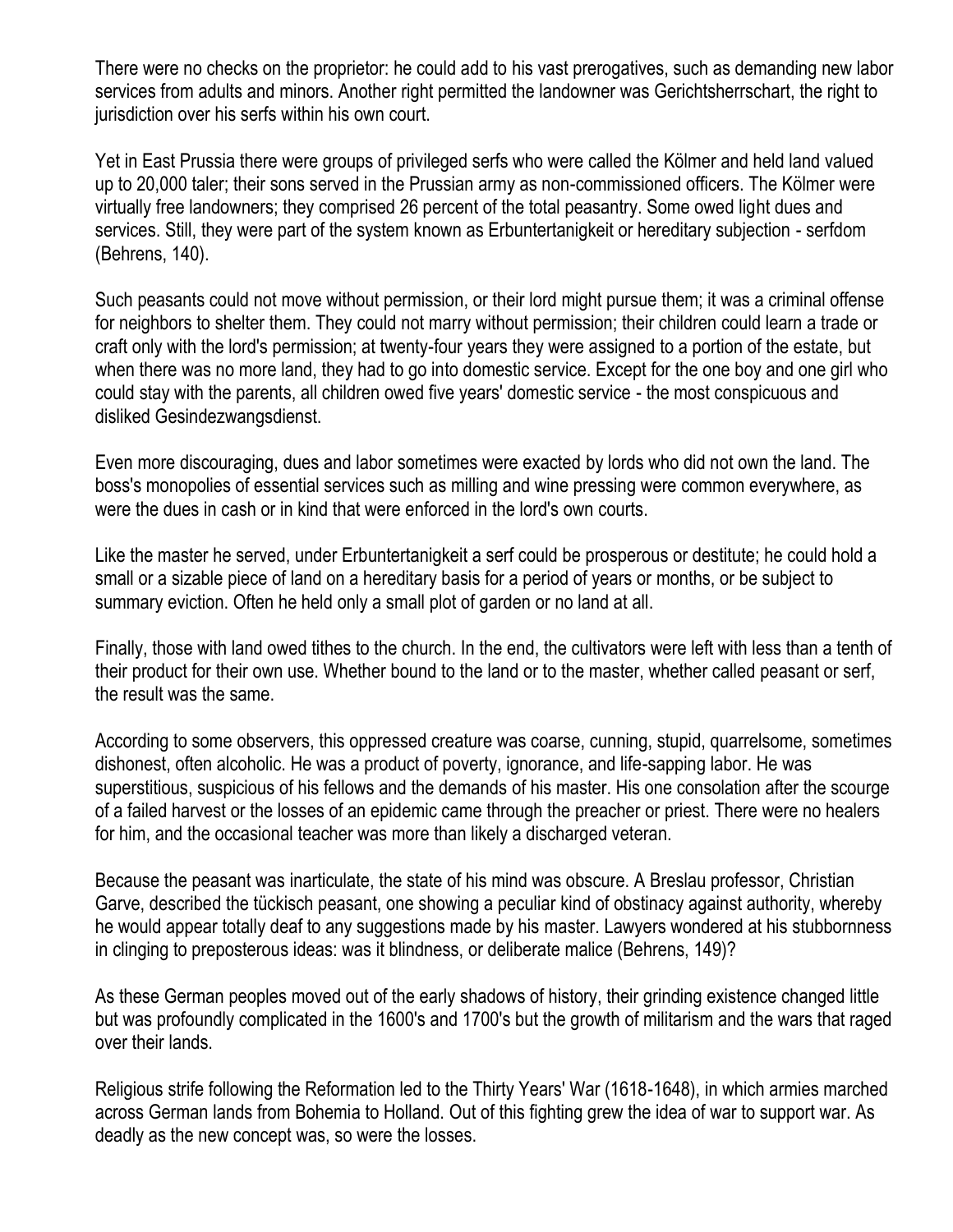As a result of the Thirty Years' War, Europe's population fell from sixteen million to four million. More specifically, the German town of Magdeburg, with 20,000 to 26,000 people in 1618 counted only 1,464 in 1644. Brandenburg had 1,144 houses in 1618 but only 527 in 1648. Frankfurt-on-the-Oder had 13,000 people in 1618 but just over 1,000 in 1653. In the years following the war, famine and epidemics took more people; over one-third of the population of East Prussia died 1709-1710 (Behrens, 122).

One hundred years after the conclusion of this war, Friedrich the Great insisted that Prussia still had not fully recovered. But before his reign, at a time when German nobles were in a fever to copy the French ways of the court of Louis XIV, his father, Friedrich Wilhelm I, stripped the Prussian court of luxury. He demanded of himself and his subjects a regimen of order, discipline, and work. "Salvation belongs to the Lord," he proclaimed, "everything else is my business." With that he began to build a military state (Walbank, 2:90).

The Brandenburg-Prussian Army at the close of the Northern War of 1655-1660 against Sweden was 12,000 strong. In the 1680's, the numbers were 25,000 to 30,000. From 1713 to 1740 Friedrich Wilhelm I fought no wars, but his armies numbered 83,000 men. At Friedrich the Great's death in 1786, no shots had been fired for 23 years, but his armies totaled 190,000 men, nearly the same as those of France which had double the population (Doyle, 242).

Mercenaries numbered at least half the Prussian Army's strength. In 1751, of 133,000 in the military, 83,000 were volunteer mercenaries. Recruitment of these soldiers was easiest in poor or mountainous areas or overpopulated small states of Germany. Additionally, each of Prussia's cantons had to make up the numbers of a given military unit where volunteers were lacking.

In all, the armies included rootless mercenaries, jobless volunteers, pressed vagrants and criminals, and defenseless conscripts. The men's commitment and morale were vividly reflected in an astronomical rate of desertion. Between 1713 and 1740, the Prussian Army had over 30,000 deserters - and almost three times that many during the Seven Years' War (Doyle, 243).

In spite of the wholesale desertions, wherever there were no police forces, particularly during lulls in military engagements, the army became the guarantor of public order in numerous ways. It was employed to protect against peasant uprisings, to protect grain convoys, and to coerce recalcitrant subjects by billeting. Billeting was harsh on any chosen host family: compelled to discipline while on duty, soldiers were brutal and unruly at other times. And the costs of billeting were staggering.

Throughout the Seven Years' War [1745-1763], the story of Friedrich and his army is one of incessant battles against frightful odds. At that time all Europe was against him: Austria, France, Russia, and Sweden surrounded him. England alone, finally, was with him, mainly through her financial aid.

Friedrich fought the Seven Years' War by night marches, lightning thrusts, and deceptive maneuvers; his was a strategy of exhaustion. But his and others' losses were great: 9,000 French and Austrians killed, wounded, and captured in the one-half hour battle at Rossbach; 10,000 Austrians at Liegnitz; 5,000 Prussians and 12,000 Austrians in the three-hour battle at Leuthen; 21,000 Russians at Zorndorf in Brandenburg; 18,000 Prussians at Kunersdorf. In the passes of Bohemia, Friedrich lost 20,000 taken captive (Morris, 310).

When his power was at its lowest ebb in early 1762, his great enemy, the Russian Empress Elizabeth, died. Her heir, Peter III, a great admirer of Friedrich, induced Sweden to quit the war. Friedrich won further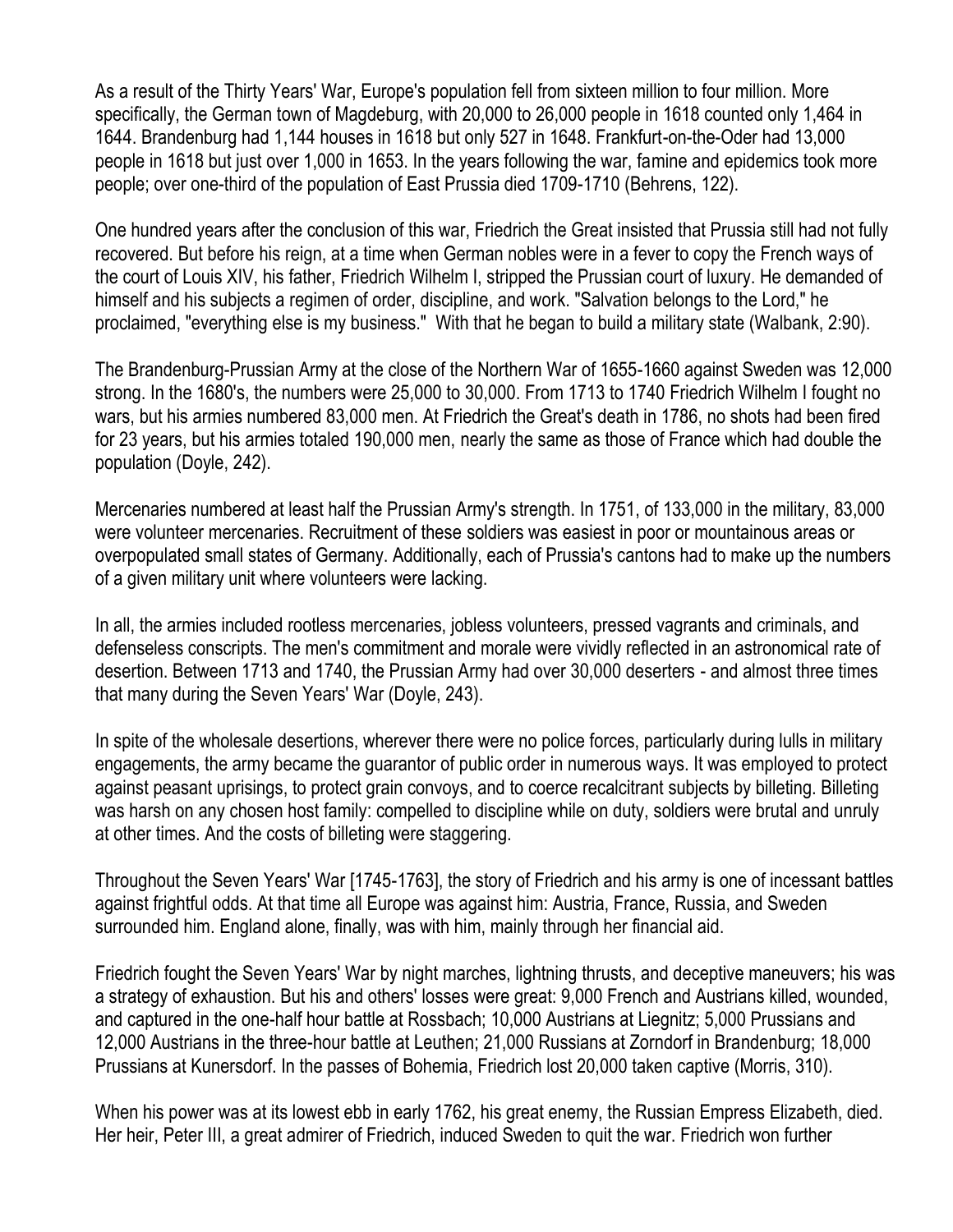engagements against Austrian forces and for the second time in the war recovered Silesia. At last he and Austria's Empress, Maria Theresa, signed a peace treaty at Hubertusburg (Events, 1618).

Just as Saxony, Brandenburg, Pomerania, and Silesia had suffered greatly in the war, so did Hesse: the cities of Kassel and Marburg were captured and regained five times. Handicapped also by backward and greedy princes, Hesse-Kassel and Hesse-Darmstadt had lost 17,000 men hired by England to fight in the American colonies' version of the Seven Years' War - the French and Indian War.

At the end a historian wrote, "Seldom have so much blood and treasure been spent on the acquisition of a territory of comparable size" (Ogg, 176).

Although Prussia now joined the ranks of the great powers, Friedrich described his land at the end of the war as resembling "a man with many wounds who has lost so much blood that he is on the point of death." He compared the ravages and devastation to those of the Thirty Years' War. He estimated that he lost 300,000 men in his campaigns; the civilian population was reduced perhaps by one-third (Ogg, 217).

The years following the war saw conditions for the peasant gradually worsen. No region in German lands was spared: Holstein, Göttingen, Chemnitz, Salzburg, Württemberg. Bavaria was infested with robbers. In the Palatinate one out of twenty persons was a beggar, and one out of the was a domestic, a groom, or other servant. A count of Berlin's population of 142,000 in 1798 showed 4,492 lackeys and 11,443 female domestics (Brunschwig, 107).

The peace in Prussia following the war was a shaky peace, for France and Spain began challenging Friedrich at once. Austria continued small aggressions. Europe now had to face the dynamic expansionist program of Russia. Prussia stiffened, and observers watched a growing despotism there: "The military spirit has spread from Berlin into all German lands and has taken hold of all minds and all governments wherever and as far as it could" (Behrens, 36).

While Friedrich continued to maintain his large army, he now looked also to increased efficiency in governing his lands. Just as he admired the French intellectuals, Friedrich had copied the efficient French re'gie, a centrally directed excise-collection body, to support his war state. Now public revenues soared; smuggling declined. Of 14,000 public officials in Prussia by 1789, most were revenue officers.

Outsiders like John Quincy Adams admired his administration. A French writer penned, "Everything is done with the utmost economy ... everything turns on economy, legality and moderation" (Behrens, 84).

At the fringe of legality and moderation, Friedrich introduced a novel form of the lottery, which by 1776 realized 40,000 taler annually in revenue. Lottery resources were allocated to the upkeep of the army.

The press joined the intellectuals in a call for an end to the lotteries. Eventually the Duke of Württemberg renounced the game, in return for more compensation from his loyal subjects. The Palatinate, Saxony, Hesse-Kassel, Frankfurt am Main, Hamburg, Hildesheim, and Fulda abolished the lottery between 1780 and 1786; yet it continued in other places.

Friedrich's artificially financed, top-heavy state did not survive the test of time. With its collapse at the tip of Napoleon's boot in 1806, there was disintegration of the whole structure. Once again armies marched and plundered. Once again the peasant was plunged into misery.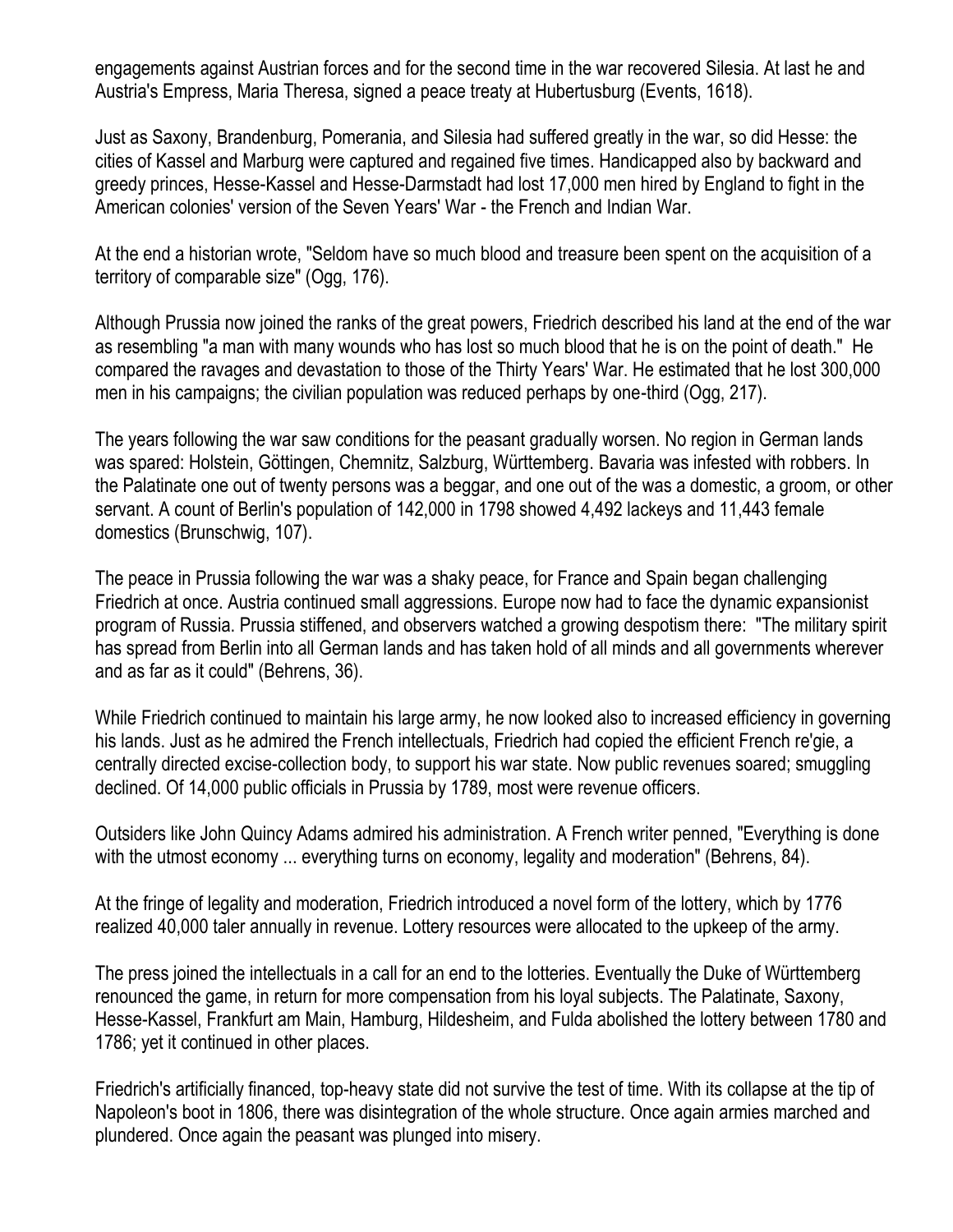As the Seven Years' War ended and the German peoples set about restoring their lands, several interrelated conditions which we shall examine affected their lives: servitude, public health, the economy, crime, and agriculture.

As always, the peasants could give only inadequate attention to their own land. They had to neglect their crops at the most crucial times; the overlord's work took priority.

But gradually from the 1760's there formed in politics, economics, and philosophy a growing condemnation of serfdom. Friedrich formally abolished serfdom in Pomerania in 1763 and after 1772 extended this abolition to newly annexed West Prussia. But nothing was done to enforce the new laws.

Elsewhere, a few small German states such as Baden and Mainz brought about reforms inspired by the political and economic discussions of the times. In the 1770's an education minister wrote to the elector of Mainz, "It is the duty of every honest sovereign to protect his people against beggary and to bring wealth and prosperity to his country .... He is prince for this reason, to make his people happy" (Doyle, 282).

Still the peasants' lot worsened. A strong anti-abolitionist mood among the nobles sprang up in 1789 when they received reports on the French Revolution. In fear that revolution would spread to their lands, the nobles closed ranks with their rulers and maintained a strong hold on their peasants.

Under this tight control, the economic hierarchy among the peasants was that of the landed and the landless. Among those with land, an additional clear division was between those with enough land to survive natural calamities and those without.

Well-to-do peasants owned solid, well-furnished homes with wooden floors and glass windows. The men wore homespuns and leather shoes, the women calicoes and striped cottons.

The poor, on the other hand, lived in smoky, thatched-roof hovels with no windows or floors. They had only the most necessary tools, utensils, and furniture. They could not afford to eat meat; their bread was made of barley, maize, and chestnuts, as their wheat and rye went for dues. Or, like the burghers, they bought their bread, and thus were badly affected by rises in price. As primary producers, they could see the middleman's profit. The rising price of food more than any other cause would bring about the rare - and always futile revolt.

Landless peasant laborers might marry and raise a first child in economic success. Raising a second was difficult, and a third often meant economic ruin. However, landed peasants had large families in the hope for many strong sons to help cultivate the family plots. In some areas the killing or abandonment of female children was a well-established practice. In his Testament Politique, 1752, Friedrich planned orphanages for every large Prussian town in order to diminish this crime of infanticide (Ogg, 216).

The peasantry was not the only class for whom economic fortune ebbed and flowed. In the Rhineland and other south and west German lands, where the soil was of poor quality, where there was no increase in feudal dues during periods of population growth, some nobles, too, were impoverished. Many became absentee landlords as they sought to improve their situations in careers with princes. But east of the Elbe the nobles kept their prestige and hung on to their traditional status, with help from the king.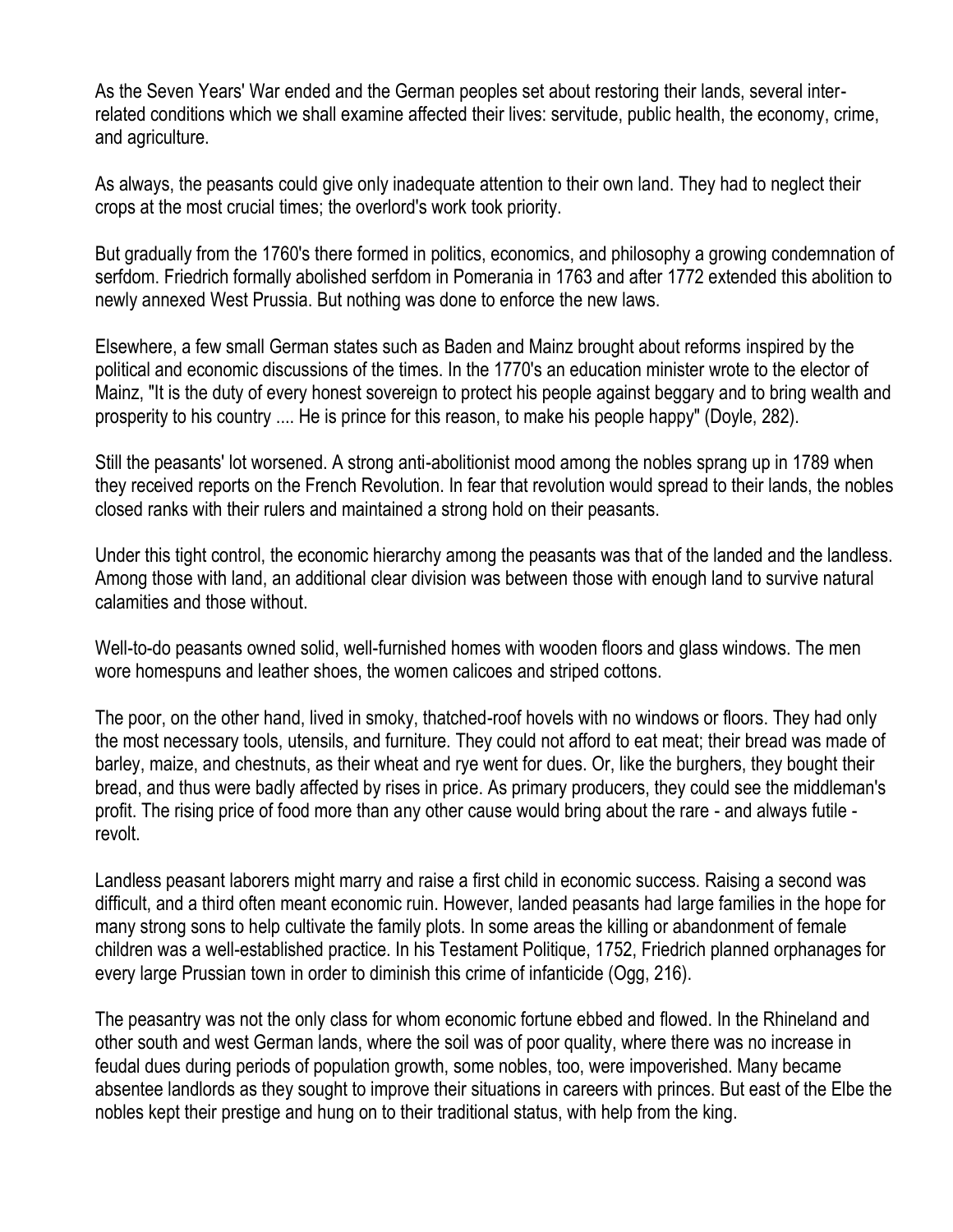When land of impoverished peasants came on the market in Prussia, Friedrich resisted the rush of aspiring burghers to buy it, resisted land ownership by non-nobles. He sought also to keep the nobles from buying peasant land and the peasants from buying the land of the nobility. His policy tended to solidify class structure in his state.

Another of Friedrich's policies extended beyond Prussian borders. On the subject of population, some writers like Montesquieu had emphasized that danger to a state's economy lay in under-population. Friedrich was one of the European monarchs who subscribed to this theory and sought immigrants to their lands. A declining death rate hastened repopulation as much as planned immigrations and an increasing birthrate. The plague of 1760 was gone due to improvements in quarantine practices and the disappearance of the black rat with its infection-bearing fleas.

Periodic disasters still occurred, however. After the Seven Years' War, thousands perished from starvation, particularly in Saxony and Bohemia. During that was, also, armies on the march left typhus and malaria behind them. Many thousands of German peasants died of the diseases.

Sickness was just one more difficulty added to the calamitous economic conditions that most peasants faced. Many had migrated into the towns as a response to a burgeoning demand for urban labor. This movement accelerated in the 1770's as the result of a second employment factor, an oversupply of day workers in the fields and concomitant decline in real wages. Eventually the towns could not absorb the growing numbers of newcomers. The result was a spectacular rise in the number of town paupers.

In the towns and in the countryside, the people turned to meager resources, deception, and crime to survive. Their tax evasion method most often was to appear poorer than they were in order to be under-assessed. They took paid daily work; they smuggled; at the worst they became vagrants, beggars, or robbers.

In Thuringia gangs of ten to twenty formed, burned peasants' fences to cook the vegetables they stole from peasant gardens and the meat they had extorted. The peasant was forced to house and feed the beggars threatening him as well as the soldiers protecting him.

Vagrancy increased in Prussia after Friedrich's death, especially in the provinces where population growth was the greatest. In 1787 nearly five percent of the Palatine population was described as beggars. Vagrancy was recorded in Fulda, Saxe-Coburg, and Hannover. The problem of the roaming criminal bands was compounded by the disunity of Germany in its scores of small states. Prisons and workhouses proliferated. The Berlin workhouse, founded in 1774 by Friedrich, held voluntary inmates, soldiers on leave, beggars, exconvicts, debauchees, and even children. In 1785, of 1,250 inmates, 46 were small boys and 71 were small girls. Workhouses were similar at Halle, Augsburg, Kassel, Hanau, Erlangen, Würzburg, Fürth, Göttingen, Erfurt - in fact, most German towns (Brunschwig, 111).

Finally, we look at one more component of German life - agriculture. From 1660 to 1800 the economy throughout Europe was overwhelmingly agricultural. Early in this period, agricultural inertia was a basic economic fact. The system was slow and primitive. Gradually the people developed more efficient methods of farming. They developed more efficient supplying from farther afield and cultivated high-yield staples such as maize and potatoes. [*Editor note: this previous sentence does not make sense … but is the way the article was printed.*] A change of climate to a warmer, drier pattern of summers resulted in improved grain yields.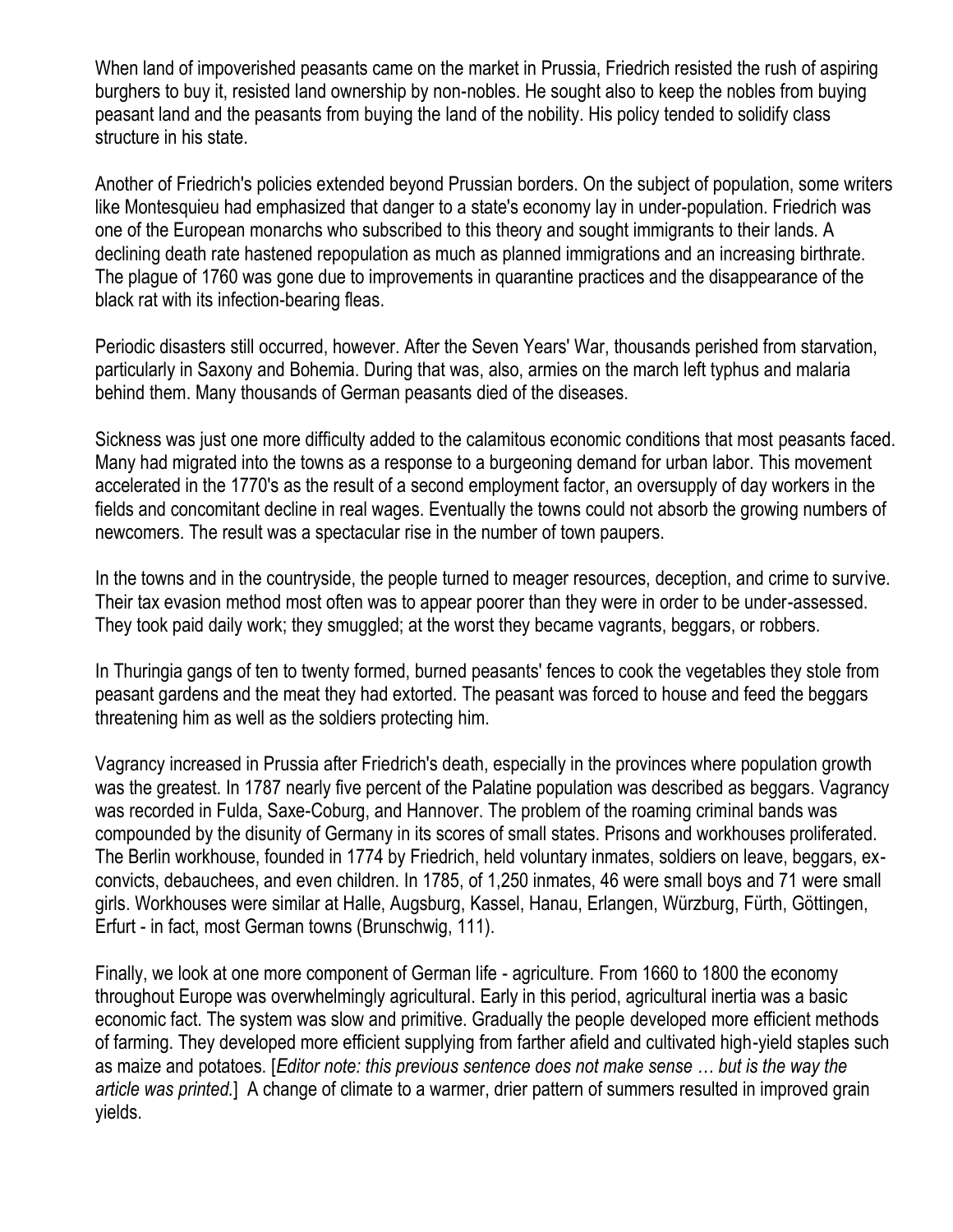But after 1763 the thrust in Prussia was to change the system itself. However, the ending of open-field farming, the enclosure of arable and common land, and the introduction of convertible agriculture were resisted most tenaciously by the peasants. The nobles, moreover, were reluctant to plow their profits back into the land or spend money for improvements.

Declining productivity again complicated the Prussian people's problems. In western Europe between 1500 and 1800, a good year's grain crop was expected to yield six- or seven-fold for every seed sown. In advanced western areas the ratio was well over ten-to-one by the late 1700's. In the east, however, the ratio remained just over four-to-one (Doyle, 17).

The problems of land and production affected the peasant most directly. For the small land owner, the free peasant, bad laws of inheritance persisted and meant that heirs received plots too small for bare subsistence, let alone profit. Understandably, people were unwilling to deprive some of their dependents so that only one inherited land.

With smaller lots becoming the rule and a crop failure occurring in 1770, the potato moved from the garden to the field (Brunschwig, 60). By the end of the century, potatoes replaced cereals as the basic diet staple in many German lands. Potatoes meant larger crops per acre than grains; they sustained a greater population; their nutritional value was good.

Yet potatoes, too, exhausted the soil and encouraged the further subdivision of holdings. In bulk, potatoes tended to rot, so that they were not easy to transport to distant markets. And so in the long run, the growing of potatoes reinforced subsistence farming among the peasantry (Doyle, 32).

Hardships of eking out a living, mingled with the adversities during and after the war, left the people little in the way of creature comforts and pleasures. Certainly they had no energy or reason to develop loyalties beyond those to family, church, and in a way, their masters. Only the rulers, nobility, and others of privilege and education might begin to toy with the subtleties of unfamiliar concepts such as patriotism - loyalty to and voluntary support and defense of one's country.

In considering the existence of nationalistic zeal among the German peoples, we look back to the Middle Ages when they stood together, feeling linked not as Germans, but as heirs of the Holy Roman Empire. No national nomenclature existed then. The word Deutsch was used first in the eight and ninth centuries to designate the German language. By the eleventh century the term began to designate the people speaking the language and their land, but never with reference to a national consciousness. The first flickering of a joint interest among the masses might be said to have arisen at the time of the German peasant revolts.

But the Reformation in German lands stifled a growth in nationalism for 300 years, until the 1800's. An exception to this generality lay in Luther's translation of the Bible. His work by its use of the German language in a reformer's preference to Latin, had an indirect influence upon the growth of a German national consciousness.

Certainly in Friedrich's Prussia during the Seven Years' War, the people could not have felt a strong patriotism, for they welcomed Russian occupation. Prussian militarism, visible everywhere, was universally hated. An antipathy to the Prussian way of life was expressed over all the German lands (Kohn, 364). At the time of the migrations to Russia, then, there was no allegiance to nation, no patriotic attachment holding German back.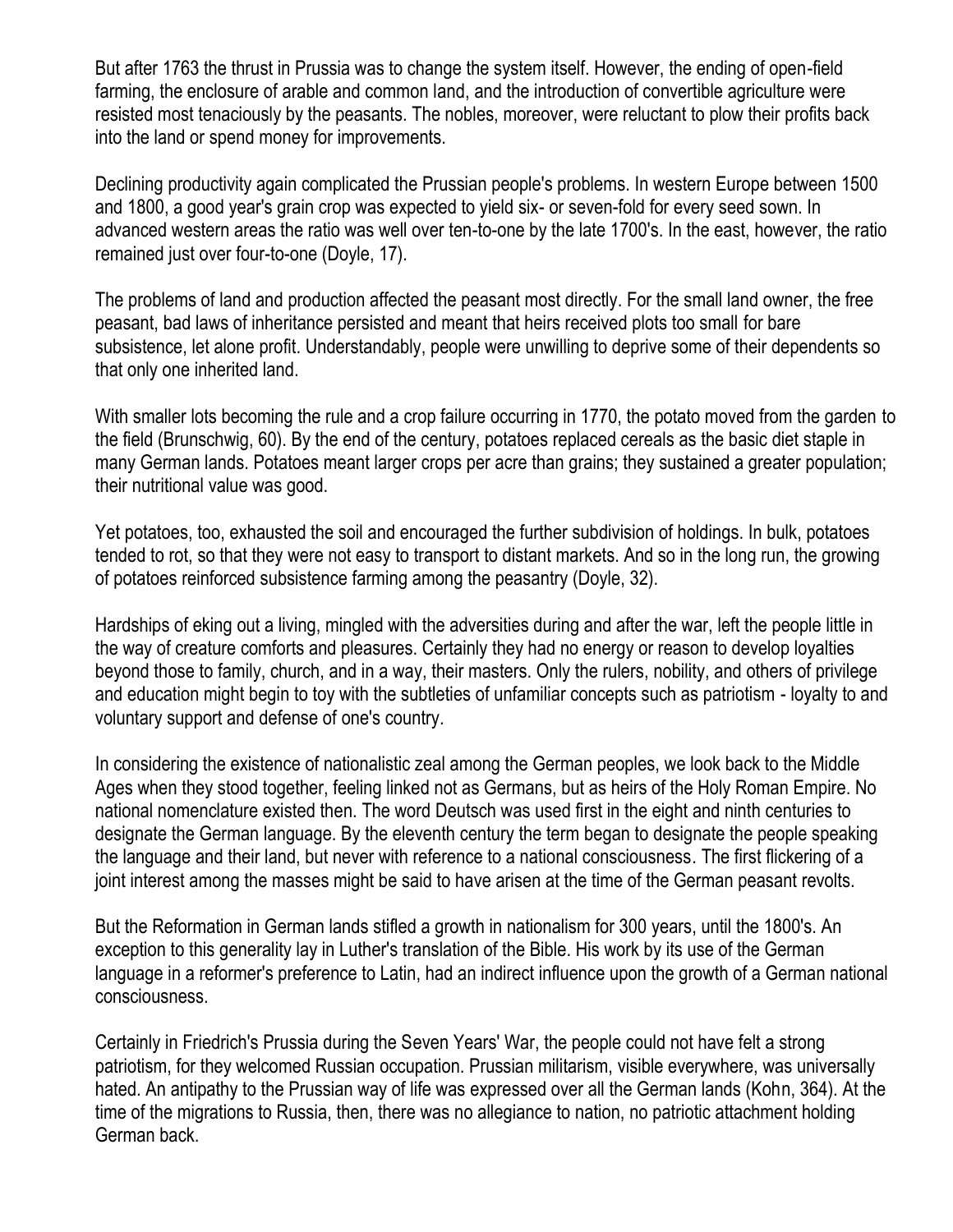Decades earlier people had moved on with no thought of loyalty to place but rather in response to economic and religious needs. The Great Elector, Friedrich Wilhelm of Prussia, after the Thirty Years' War sought to restore his devastated lands and repopulate the country by attracting foreign immigrants. He took in 15,000 Protestants expelled by Salzburg. Of about 200,000 Huguenots expelled from France, 30,000 immigrated into Germany and two-thirds of these into Prussia. By the end of the 1600's, Huguenots formed sixteen percent of the Prussian population.

A century later Friedrich II annoyed his neighbors by his vigorous policy of attracting immigrants. He offered subsidies and many privileges: money to discharge their debts in their former country or to pay officials there for permission to leave; money for the journey; free lodging in towns until work was allocated to them; timber to build houses; implements, seed, animals if they went to the country; tax exemptions and freedom from military service for varying periods up to three generations. Thus 250,000 to 300,000 immigrants, mostly German speaking settled in Prussia between 1740 and 1786.

The Prussian embassies abroad became labor exchanges. Transit camps were set up at Hamburg and Frankfurt am Main. After Friedrich invaded and subdued Saxony, many of its citizens were brought into Prussia by force. Numbers entering from Saxony and Bohemia in the early 1770's totaled 40,000. Prussia more than doubled its population in just 60 years, between the 1740's and the early 1800's, from 2,240,000 to 5,430,000 (Behrens, 123).

Leaders of the small German states viewed emigration of their peoples as a disaster. The movement was especially widespread in the west and south. Here the population was growing faster than available resources; the only thing was to try one's luck elsewhere. The peasant was powerless to meet the growing demand of nobles corrupted by luxury. The taste for adventure with prospects of sudden wealth and happiness induced the boldest to leave before they were completely ruined. The princes' prohibitions could not deter them, despite threatened penalties; threats were in vain against those who had nothing to lose" (Brunschwig, 103).

In Russia Catherine II's predecessor, Empress Elizabeth, had considered colonizing desert areas and had invited Serbs to immigrate (Ogg, 200). Her plans to next invite German colonization were put into effect by Catherine with the result that by 1769 over 100 colonies peopled by about 25,000 to 27,000 inhabitants were established, mainly along the middle Volga.

Catherine's immigration policy for Russia was consistent with the general principles then in practice throughout Europe. In effect, the monarchs with their grandiose offers were competing with one another for prospective immigrants.

In the late 1700's, as Germans left their homes and made the difficult journeys to Russia, Hungary, or to East Prussia, they said upon questioning that too many people were in the Palatinate, Westerwald, Switzerland, Lorraine (Brunschwig, 104). Other reasons for leaving abound in emigration records: `"Scarcity of food, hard times, lack of a livelihood, poor crops, high taxes'; `can't make a living from my trade'; `... hoping for better luck'; `... opportunity to improve my livelihood'" (Stumpp, 27).

In Hesse there was always damage caused to crops by wild game, low productivity of the soil, high rents, requisitioned labor service, deep debt, as well as the omnipresent high taxes. The Mennonites in West Prussia spoke repeatedly of a lack of land.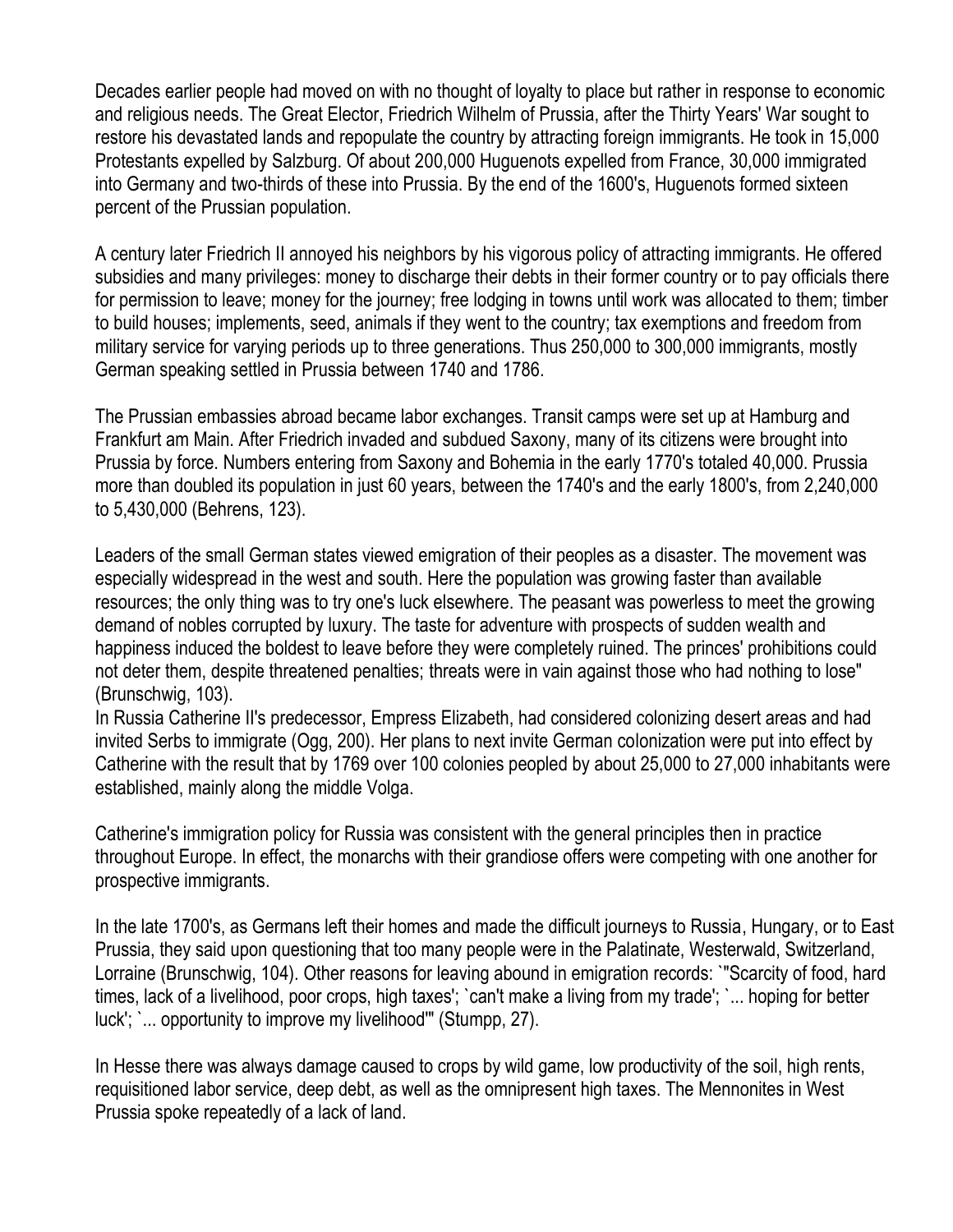Some observers have suggested that the people often gave several general reasons or did not state their real motives for moving. Such factors as fear of officialdom; a need for secrecy based on legal, familial, or social considerations; the ease of copying others' reasons; or the inability to sort through matters no doubt affected the reasons given for emigrations. With some, true reasons might have been too esoteric or mystical to verbalize. Particularly in religious bodies in the early 1800's, a shared longing to go to the East, to the land of refuge and Biblical centering, induced entire groups to make the move to Russia.

In part, the exodus from German lands was a movement of youth and opportunity. Young couples hurried to the places they believed offered them a promising start in a life together. Between May 1763 and August 1776, 2,365 colonists arrived at Rosslau in Saxony for the trip to Russia. Of these, 215 couples married at the area churches and then made the trip. From 1764 to 1767, 238 couples married in Lübeck churches before making the journey. In 1766 in Büdingen, Hesse, 375 couples wed and moved on to Russia (Events, 21).,

Another element in the motivation toward migration was the awareness that Germans had gone to Russia before. Since the time of Peter the Great, technicians, scientists, merchants, and military men had filtered into the Russian government and army. They had established German communities in cities like Moscow, St. Petersburg, and Odessa.

When Shuvalov founded the first Russian university in Moscow in 1755, most of the professors had to be brought from Germany. As for the Russian rulers themselves, between 1700 and 1909 twenty-six Russian emperors and empresses or their offspring married spouses of German origin.

Further understanding of the migration lies in a consideration of the German character. The natural inclination of the people was to be subject, to serve to the point of self-denial. Perhaps there existed in the decision to travel to Russia an element of desire to serve the German princess, now called Empress of All the Russias, to help her build her land - especially as the arrangements permitting this new service were so satisfactory.

Christian Fürchtegott Gellert (1715-1769) wrote of the ethos and attitudes of the German middle classes, of their honesty, sentimentality, and love of quiet and idyllic comfort. Less poetically and more to the point, Prussians above the lowest economic levels - and presumably Germans of other states - showed a passion for work and frugality, efficiency, self-reliance, and thrift.

Hattie Plum Williams wrote of German characteristics: honesty, industry, frugality, high moral standards, strong religious convictions. Another writer spoke of German people who were stable, adaptive, resilient, family oriented. Another: imitation, adaptation, improvement. Another: untiring industry, universal economy. A Hays, Kansas, newspaper: strict, proud, hard-working.

While these last assessments deal with the character of the Germans coming from Russia to the United States in the past century, they might as easily apply to the German who traveled to Russia a century before that. For during the one hundred years of hard-working isolation on the steppe of Russia, the Germans in essence were frozen in time. While adopting some Russian modes of dress, survival techniques, and eating and drinking practices, they lived away from the subtle changes in styles, customs, and life patterns which marked the European environment. Their energies went first to survival and then toward carving a familiar copy of a relinquished culture. Their effort left little time for change or for progress as it evolved in the land they left behind. Choices on the steppe were minimal.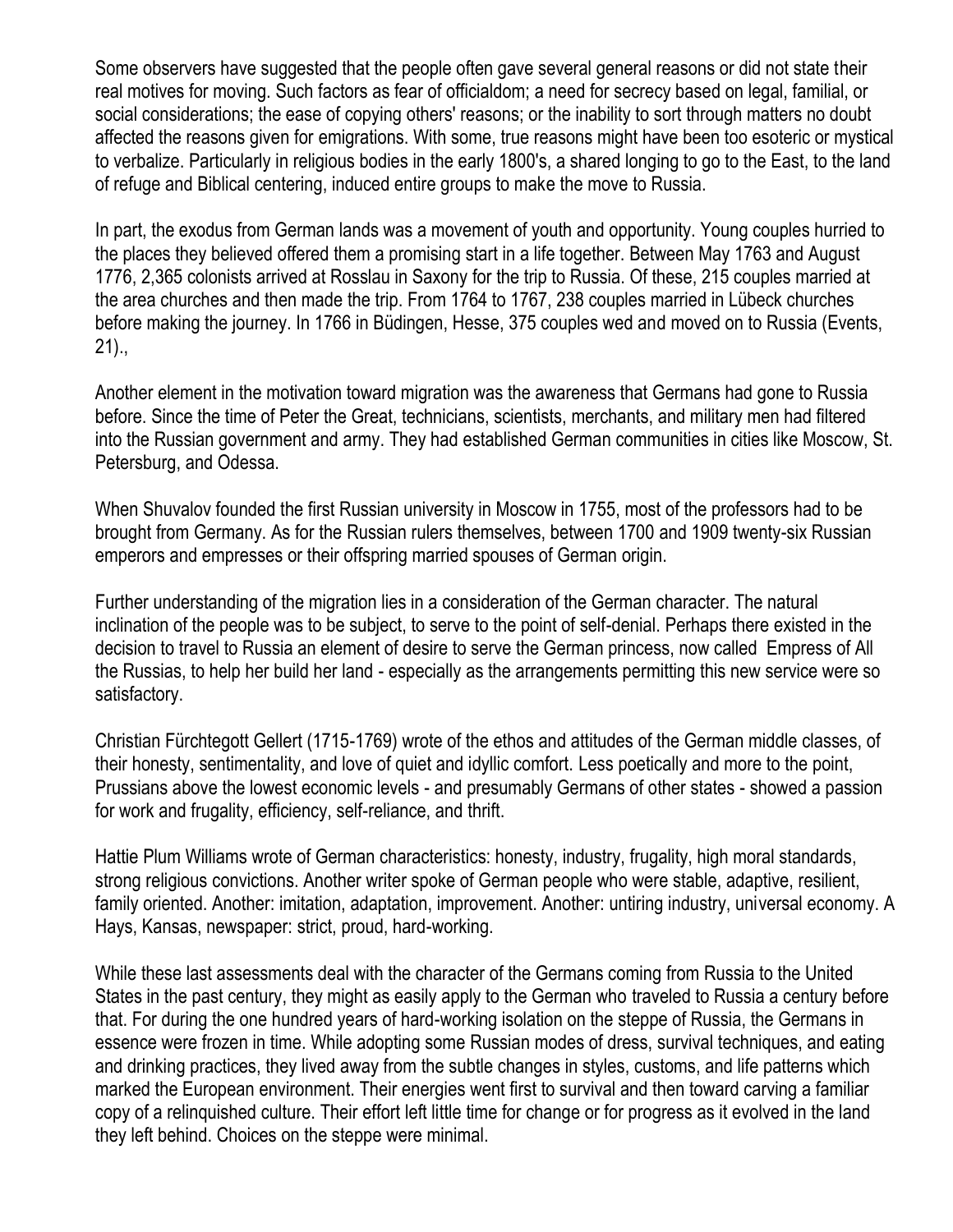In the end, the, we might claim that the Germans who emigrated from Russia were the Germans who emigrated from Germany. There had been no major change in the basic pioneering German character. One sure thread runs through the centuries: when Germans are pressed beyond endurance, they take one of two actions. They rise up against their oppressors, as in the peasant revolts, or they move on. The early Germanic tribe invaded from the east, traveled from the Baltic to the Mediterranean to find peaceful settlement. With Catherine's Manifesto of 1763 came a way out of oppression, poverty, and the chaos in German lands. With new beckoning from the United States, Canada, and nations of South America, as well as better transportation (such as the advent of the steamship and the completion of a rail link from Saratov to St. Petersburg in 1871), came the means for escaping a new oppression.

### **Select Bibliography**

- Behrens, C.B.A.; "Society, Government, and the Enlightenment, The Experiences of Eighteenth-Century France and Prussiä; New York: Harper & Row, 1985.
- Brunschwig, Henri; "Enlightenment and Romanicism in Eighteenth Century Prussiä; Translated by Frank Jallinek; Chicago: University of Chicago Press, 1974.
- Dorn, Walter L.; "The Rise of Modern Europe: Competition for Empire, 1740-1763"; New York: Harper & Row, 1940.
- Doyle, William; "The Old European Order 1660-1800"; The Short Oxford History of the Modern World; Edited by J.M. Roberts; Oxford: Oxford University Press, 1978.
- Gershoy, Leo; "From Depotism to Revolution 1763-1789"; The Rise of Modern Europe; Edited by William L. Langer; New York: Harper & Row, 1944.
- Kochran, Miriam; "Catherine the Great"; New York: St. Martin's Press, 1977.
- Kohn, Hans; "The Idea of Nationalism: a Study in Its Origins and Background"; New York: MacMillan, 1945.
- Morris, Charles; "Historical Tales: the Romance of Reality"; 8 vols.; Philadelphia: Lippencott, 1893; Denver: Tandy, Wheeler & Co., 1902.
- Ogg, David; "Europe of the Ancient Re'gime 1715-1783"; History of Europe; Edited by J.H. Plumb; New York: Harper & Row, 1965.
- Stumpp, Karl; "The Emigration from Germany to Russia in the Years 1763 to 1862"; Lincoln, Nebraska: American Historical Society of Germans from Russia, 1872.
- Troyat, Henri; "Catherine the Great"; Translated by Joan Pinkham; New York: Berkeley Books, 1983.
- Wallbank, T. Walter and Alastair M. Taylor; "Civilization Past and Present"; 2 vols; New York: Scott, 1942.
- Williams, Hattie Plum; "The Czar's Germans"; Edited by Emma S. Haynes, Phillip B. Legler, and Gerda S. Walker; Lincoln, Nebraska: American Historical Society of Germans from Russia, 1975.
- "The World's Greatest Events"; Vol. 4.; Edited by Esther Singleton; New York: Collier, 1904.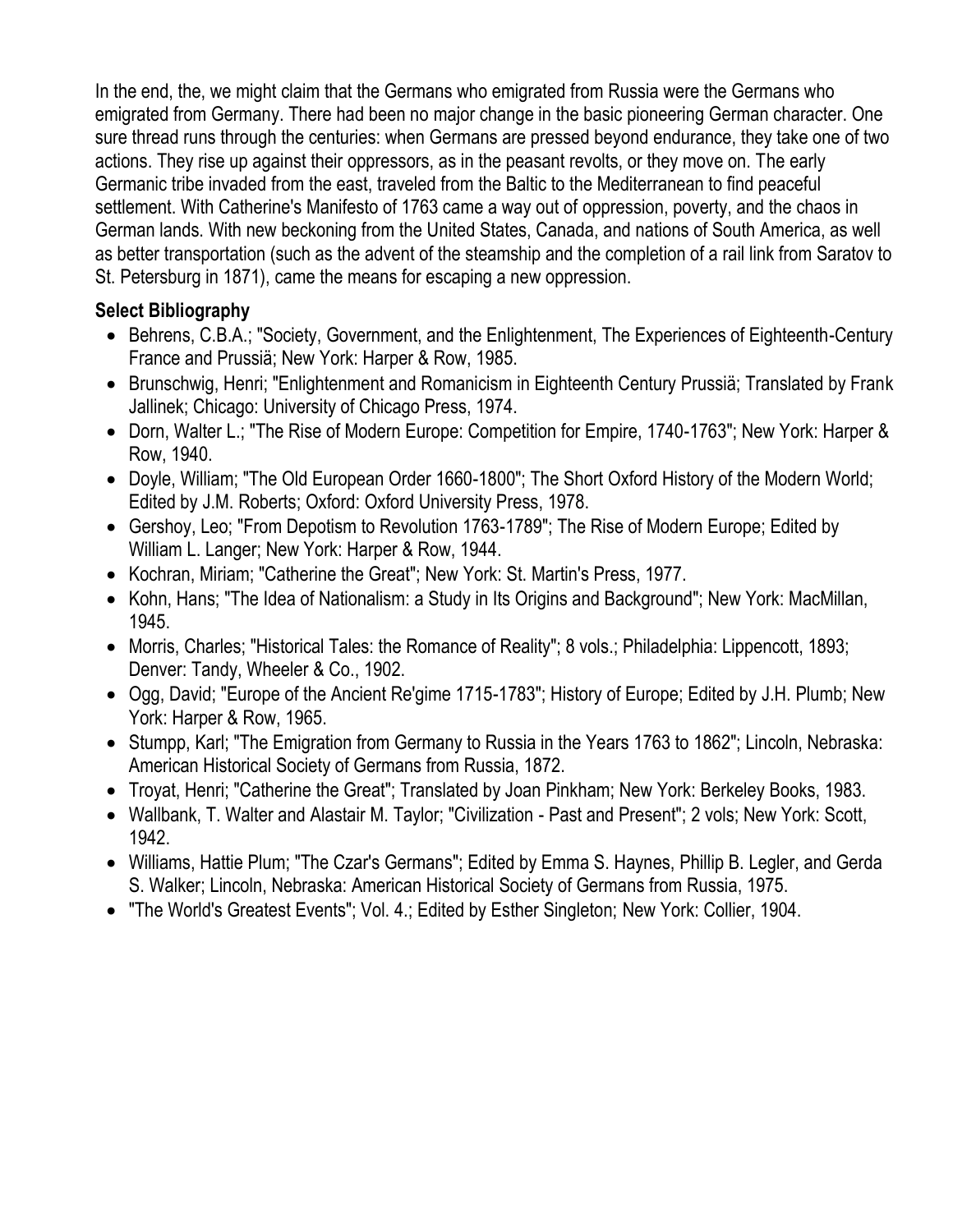## A Short History of The Saar Region

by Richard F. Eisenbeiss (b:2.1.1.1.4-1.6.5.4.6-1), 4 August 1996

The French kings had tried for years to extend their realm eastwards and pretty well succeeded up to the Rhine, except the Palatinate, the Saar area and the countries further North. This resulted in very frequent military actions and the consequent devastation of the country by marauding armies. Here actually starts the beginning of the Eisenbeiss clan at the Saar. The first ones to migrate there where to brothers from Thuringia, one a carpenter, the other a miller who appeared some years after the Thirty-Years-War (1618- 1648) to rebuild destroyed mills in the region. One of the brothers married a local girl and received permission in 1697 to buy a flour mill near Wellesweier, the family seat for some hundred years.

The German state Saarland, named after the river Saar (Sarre in French), is one of the smaller German states with just 2,570 sq. km. and among the new ones, having been formed along historical lines out of a Prussian Province in 1945. The region borders in the North and the East on the Land Rheinland-Pfalz and in the South and west on France (Region Lorraine with its Department Moselle) and a few kilometers on Luxembourg. The population is mainly Frankish, from the important Germanic tribe which settled in a zone from what is now Czechia in the East to well into northern France, Belgium and southern Netherlands in the west, and very roughly a line South of the present French Autoroute A 4 (Saarbrücken-Metz-Paris) and the German Autobahn A6 (Saarbrücken-Mannheim-Nürnberg).

The Saar area is rich in relics of Celtic life, mainly found in graves. Around 50 BC Julius Caesar had conquered Gallia and the area of the present Saarland became part of the Roman Province of Belgica where it was an significant administrative center and an important thoroughfare with a large Roman (and Gallic) population. From about 275 AD Germanic tribes started increasingly their pressure on the Roman Empire; the Roman culture eventually was destroyed. Among the various Germanic tribes the Franks were the most successful, eventually forming the first European Empire under Charlemagne (Karl der Grosse) whose area comprised what was the Federal Republic of Germany (the former German Democratic Republic, the DDR, was largely not part of the Carolingian Empire), a good part of Austria, Northern Italy, Spain up to the Ebro river and with the exception of Brittany (Bretagne) all of France, Belgium and the Netherlands. The Francs have given their name not only to places like Frankfurt, but France herself (Frankreich, i.e. Kingdom of the Francs) is named after them.

An event of major impact to this very day took place in 843, the Treaty of Verdun, where the three grandsons of Charlemagne divided his empire into three kingdoms, western France of today, a middle kingdom from the Netherlands down to the Mediterranean and an eastern kingdom, virtually Germany and Austria. The middle Kingdom of Lothar (hence Lothringen, Lorraine) did not last very long, and the successors of the Eastern and the Western Kingdoms, lately France and Prussia-Germany, have fought over the spoils ever since.

After the end of the Roman centuries, the Saar area appears again in history around 600 AD as a Frankish fiefdom in documents deeding property by a nobelman to a monastery. A thousand years later the area is owned by the Archbishops of Trier (Treves) and of Mainz (Mayence), the Bishops of Metz and of Worms as well as by the Counts of Nassau-Saarbrücken and the Dukes of Wittelsbach (as Lords of the Duchy of Zweibrücken), the rulers of the Palatinate, just east of our area with Heidelberg its capital. This arrangement remained basically unchanged until the French Revolution.

In 1792 French Revolutionary troops invaded and in 1797 areas of the Palatinate and of Nassau were annexed by France and organized into the Departments Mont-Tonnerre, Sarre and Bas-Rhin. In the treaty of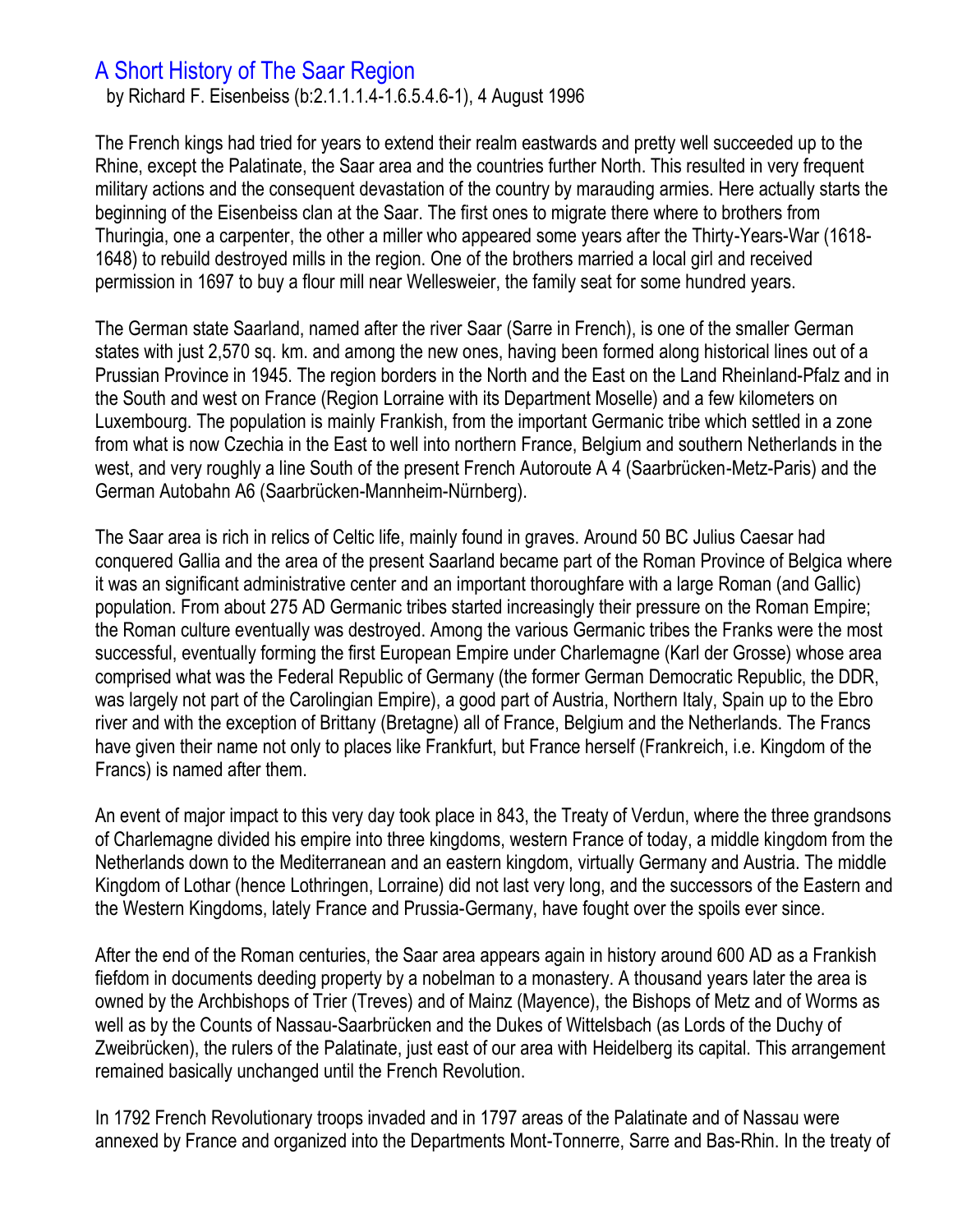Luneville 1799 all parts of the Palatinate west of the Rhine as well as the possessions of the Counts of Nassau-Saarbrücken and the Bishops of Trier became officially French. In 1803 a monumental event took place which simplified the map: The princely states absorbed all clerical states (including the property of the church!); thus the sovereign bishoprics of Cologne, Mainz, Speyer and Trier disappeared and were absorbed by princely states around them. The next large step followed in 1806 when the old German Empire the "Roman Empire of the German Nation" was formally dissolved. What was left of the smaller or semiindependent states was absorbed by the bigger entities; a few exceptions remained, e.g. with political connections: the Marquis (Markgraf) of Baden had his son marry the stepdaughter of Napoleon, so the stepfather-in-law saw to it that the small Markgrafschaft was duly enlarged by Austrian, Bishopric Speyer and Bavarian parts to form the Grand Duchy of Baden.

With the end of the Napoleonic Empire, after the Viennese Congress in 1815, France had to return the areas formerly owned by German clerical or political princes; however, a good number of them including all clerical states did not exist anymore, so the powers which had survived grabbed what was available. Thus Saarbrücken became again part of the Duchy of Nassau, which happily had absorbed a good part of Trier as well. Pfalz-Zweibrücken, nominally independent, became officially a part of Kurpfalz, which in turn was ruled by the Bavarian King. And Prussia received parts which had formerly belonged to the Bishops of Trier and of Mainz

Then came the Prussian/Austrian war of 1866 where most southern German states sided with Austria, among them Hesse-Nassau. This war was actually not unlike the Civil War in the US, a war between North and South though for different reasons (who is going to be No. 1 in Germany? Don't forget: until 1806 the nominal head of the German states was the - Austrian - Emperor in Vienna, Austria was a formidable German power). Prussia won and cleared up: with not too many exceptions the North became Prussian. Hesse-Nassau disappeared, the Saar became Prussian. Hesse-Darmstadt did not disappear until many years later in 1918 with the founding of the German Republic when it became part of Hessia. 1866 the British Queen Victoria as well as the Czar of Russia were first cousins of the Grand Duke, for Prussia a situation a bit too delicate to handle.

Any family lives within the frame of its historical and political environment. Its flourishing and often its very survival depends on circumstances beyond its control. Thus a history of a family, even one not found in history books, cannot be written without reflection on the larger history of the regions where it chose or just happened to live.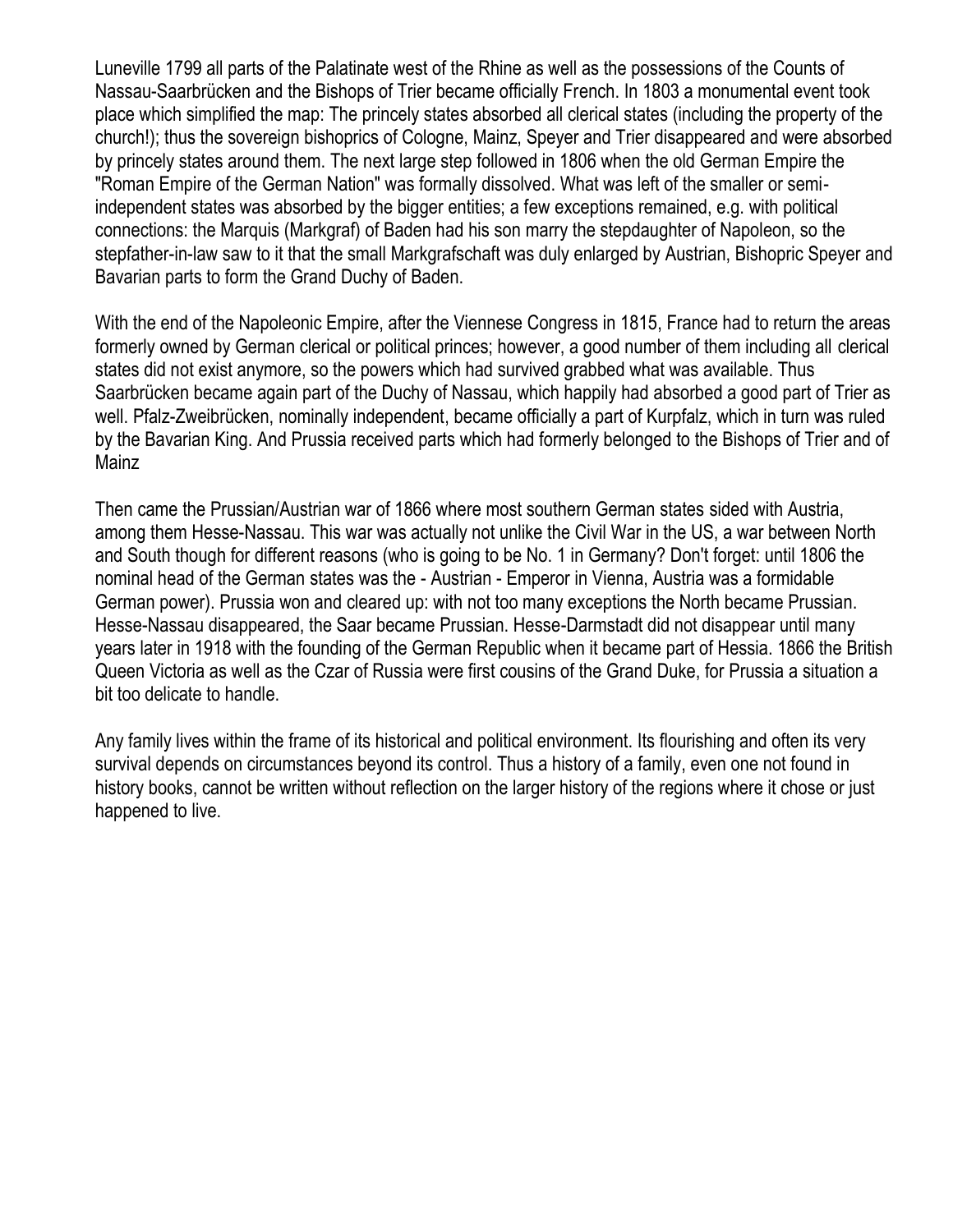## Germans from Russia Summary

by Clyde Eisenbeis (a:3.1.5.3.7-4.8.2.1.3-7.1), 1 May 1988. The following information comes from "The Emigration from Germany to Russia in the years 1763 to 1862", by Karl Stumpp, and from many other sources listed in the Acknowledgments.

Imagine being told, "Come live in my country. No taxes. You won't have to serve in the army. Interest free loans for ten years. We'll give you free land. You can run your churches as you like. You can run your schools as you like. You can run your villages and judicial courts as you like. No export or import taxes. We'll even pay for your transportation after you reach our borders. The only stipulations are that you have a skill or trade, that you have a family, and that you have some money."

That sounds pretty good, even by today's standards! Add to this that in your own country you are being persecuted for the religion that you follow, the land has been subdivided so often there is nothing left to inherit from your parents, and the rulers periodically take your sons and sell them to other countries to fight wars as mercenaries.

The offer in the first paragraph was made by the leaders in Russia, and the living conditions described in the second paragraph were the plight of the Germans. It is easy to see why thousands of Germans moved from what is now Germany to Russia.

In the late 1700's, Catherine the Great of Russia issued proclamations inviting Europeans to resettle on the southern steppes of Russia, in the Volga River region. This land had been reclaimed by Russia from Turkey, and now Catherine the Great wanted to add a buffer by inviting people who had no loyalty whatsoever to Turkey. In addition, the area had great untapped potential as an agricultural center.

Catherine the Great issued a proclamation on 22 Jul 1763 inviting all Europeans to move to Russia. The proclamation included:

- 1. We permit all foreigners to come into Our Empire, in order to settle in all the gouvernements, just as each one may desire.
- 2. After arrival, such foreigners can report for this purpose not only to the Guardianship Chancellery established for foreigners in Our residence, but also, if more convenient, to the governor or commanding officer in one of the border-towns of the Empire.
- 3. Since those foreigners who would like to settle in Russia will also include some who do not have sufficient means to pay the required travel costs, they can report to our ministers in foreign courts, who will not only transport them to Russia at Our expense, but also provide them with travel money.
- 4. As soon as these foreigners arrive in Our residence and report at the Guardianship Chancellery or in a border-town, they shall be required to state their true decision, whether their real desire is to be enrolled in the guild of merchants or artisans, and become citizens, and in what city; or if they wish to settle on free, productive land in colonies and rural areas, to take up agriculture or some other useful occupation. Without delay, these people will be assigned to their destination, according to their own wishes and desires. From the following register\* it can be seen in which regions of Our Empire free and suitable lands are still available. However, besides those listed, there are many more regions and all kinds of land where We will likewise permit people to settle, just as each one chooses for his best advantage.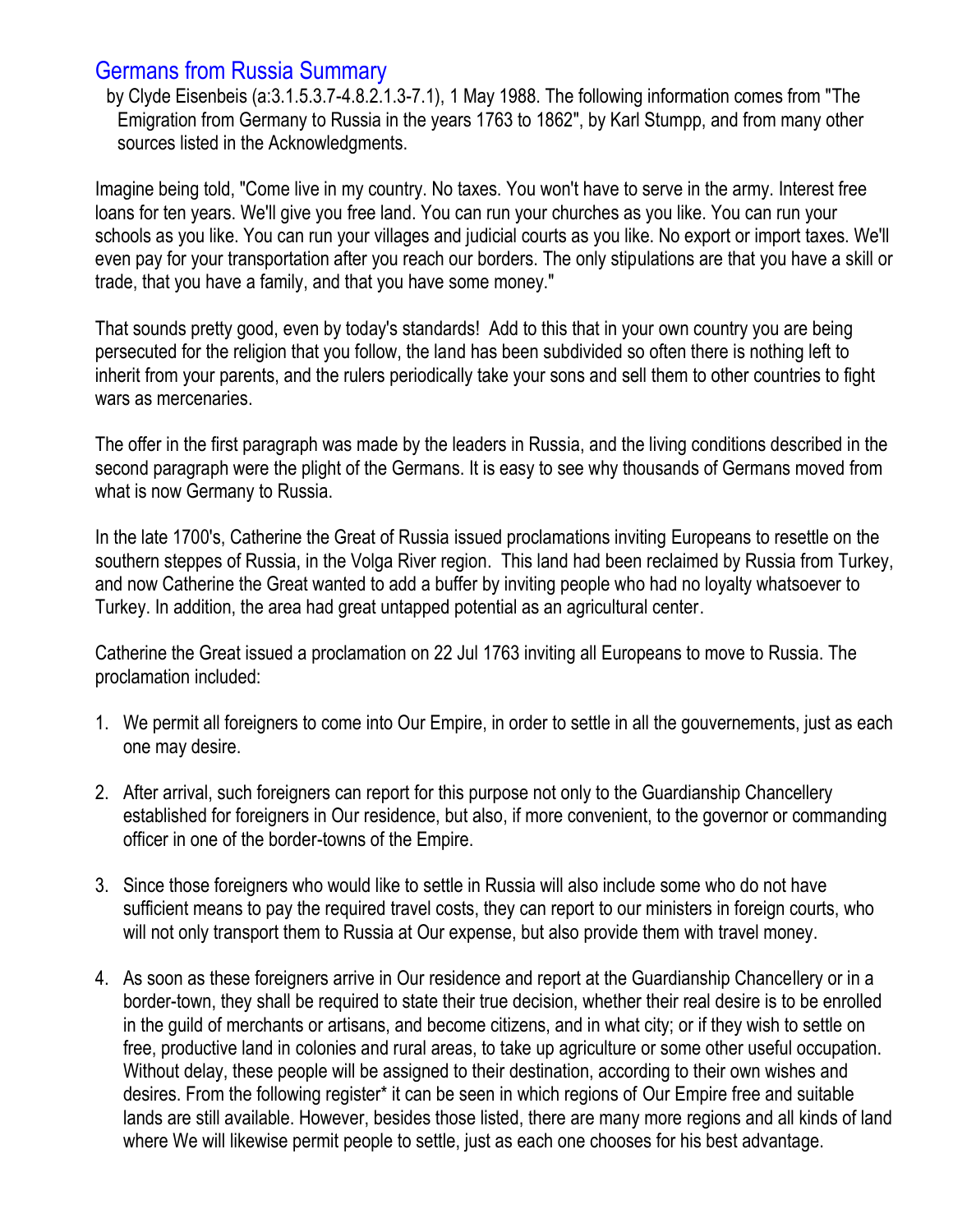- 5. Upon arrival in Our Empire, each foreigner who intends to become a settler and has reported to the Guardianship Chancellery or in other border-towns of Our Empire and, as already prescribed in § 4, has declared his decision, must take the oath of allegiance in accordance with his religious rite.
- 6. In order that the foreigners who desire to settle in Our Empire may realize the extent of Our benevolence to their benefit and advantage, this is Our will --:
	- We grant to all foreigners coming into Our Empire the free and unrestricted practice of their religion according to the precepts and usage of their Church. To those, however, who intend to settle not in cities but in colonies and villages on uninhabited lands we grant the freedom to build churches and belltowers, and to maintain the necessary number of priests and church servants, but not the construction of monasteries. On the other hand, everyone is hereby warned not to persuade or induce any of the Christian co-religionists living in Russia to accept or even assent to his faith or join his religious community, under pain of incurring the severest punishment of Our laws. This prohibition does not apply to the various nationalities on the borders of Our Empire who are attached to the Mahometan faith. We permit and allow everyone to win them over and make them subject to the Christian religion in a decent way.
	- None of the foreigners who have come to settle in Russia shall be required to pay the slightest taxes to our treasury, nor be forced to render regular or extraordinary services, nor to billet troops. Indeed, everybody shall be exempt from all taxes and tribute in the following manner: those who have been settled as colonists with their families in hitherto uninhabited regions will enjoy 30 years of exemption; those who have established themselves, at their own expense, in cities as merchants and tradesmen in Our Residence St. Petersburg or in the neighboring cities of Livland, Esthonia, Ingermanland, Carelia and Finland, as well as in the Residential city of Moscow, shall enjoy 5 years of tax-exemption. Moreover, each one who comes to Russia, not just for a short while but to establish permanent domicile, shall be granted free living quarters for half a year.
	- All foreigners who settle in Russia either to engage in agriculture and some trade, or to undertake to build factories and plants will be offered a helping hand and the necessary loans required for the construction of factories useful for the future, especially of such as have not yet been built in Russia.
	- For the building of dwellings, the purchase of livestock needed for the farmstead, the necessary equipment, materials, and tools for agriculture and industry, each settler will receive the necessary money from Our treasury in the form of an advance loan without any interest. The capital sum has to be repaid only after ten years, in equal annual instalments in the following three years.
	- We leave to the discretion of the established colonies and village the internal constitution and jurisdiction, in such a way that the persons placed in authority by Us will not interfere with the internal affairs and institutions. In other respects the colonists will be liable to Our civil laws. However, in the event that the people would wish to have a special guardian or even an officer with a detachment of disciplined soldiers for the sake of security and defense, this wish would also be granted.
	- To every foreigner who wants to settle in Russia We grant complete duty-free import of his property, no matter what it is, provided, however, that such property is for per-sonal use and need, and not intended for sale. However, any family that also brings in unneeded goods for sale will be granted free import on goods valued up to 300 rubles, provided that the family remains in Russia for at least 10 years. Failing which, it will be required, upon its departure, to pay the duty both on the incoming and outgoing goods.
	- The foreigners who have settled in Russia shall not be drafted against their will into the military or the civil service during their entire stay here. Only after the lapse of the years of tax-exemption can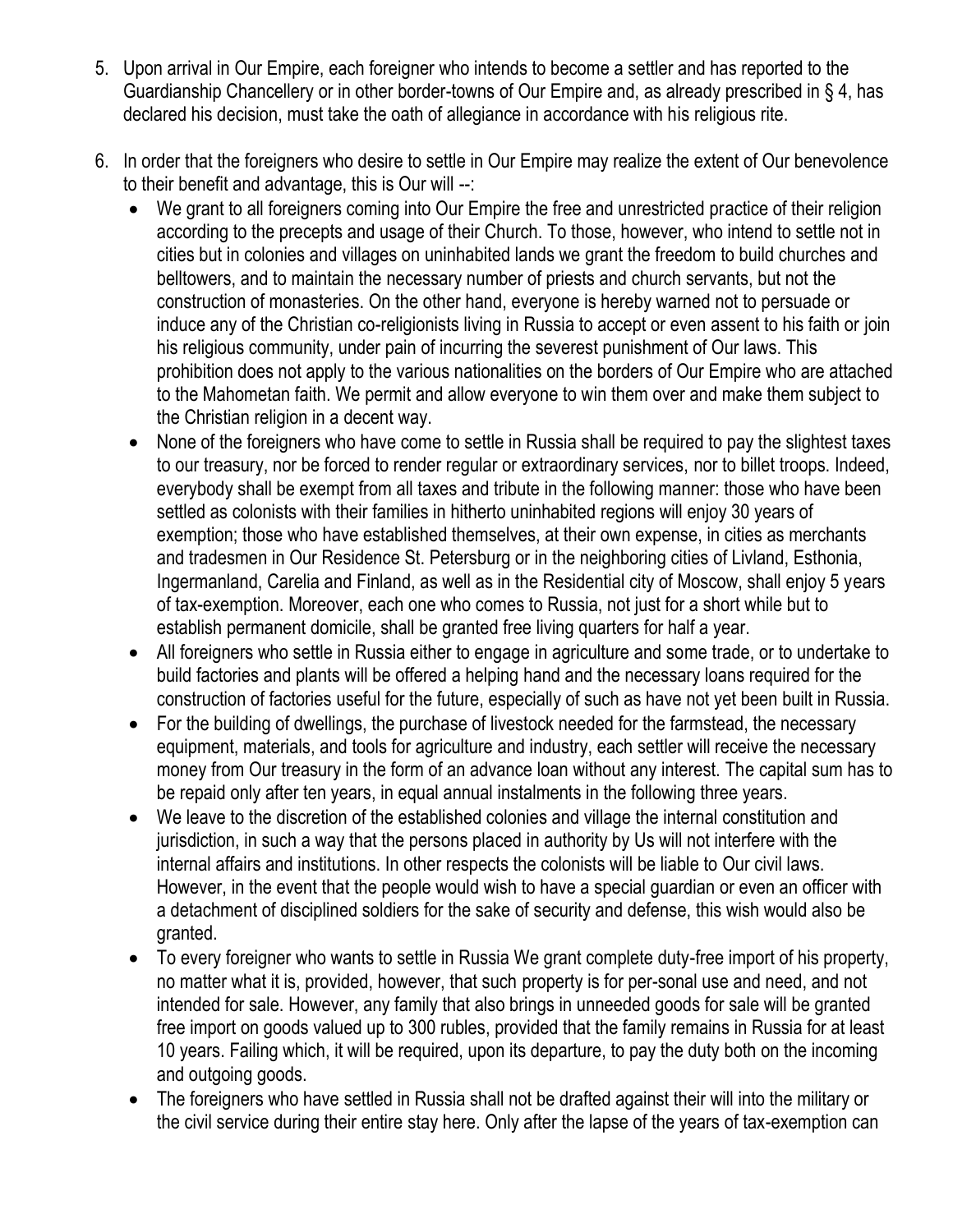they be required to provide labor service for the country. Whoever wishes to enter military service will receive, besides his regular pay, a gratuity of 30 rubles at the time he enrolls in the regiment.

- As soon as the foreigners have reported to the Guardianship Chancellery or to our border towns and declared their decision to travel to the interior of the Empire andestablish domicile there, they will forthwith receive food rations and free transportationto their destination.
- Those among the foreigners in Russia who establish factories, plants, or firms, and produce goods never before manufactured in Russia, will be permitted to sell and export freely for ten years, without paying export duty or excise tax.
- Foreign capitalists who build factories, plants, and concerns in Russia at their own expense are permitted to purchase serfs and peasants needed for the operation of the factories.
- We also permit all foreigners who have settled in colonies or villages to establish market days and annual market fairs as they see fit, without having to pay any dues or taxes to Our treasury.
- 7. All the afore-mentioned privileges shall be enjoyed not only by those who have come into our country to settle there, but also their children and descendants, even though these are born in Russia, with the provision that their years of exemption will be reckoned from the day their forebears arrived in Russia.
- 8. After the lapse of the stipulated years of exemption, all the foreigners who have settled in Russia are required to pay the ordinary moderate contributions and, like our other subjects, provide labor-service for their country. Finally, in the event that any foreigner who has settled in Our Empire and has become subject to Our authority should desire to leave the country, We shall grant him the liberty to do so, provided, however, that he is obligated to remit to Our treasury a portion of the assets he has gained in this country; that is, those who have been here from one to five years will pay one-fifth, while those who have been here for five or more years will pay one-tenth. Thereafter each one will be permitted to depart unhindered anywhere he pleases to go.
- 9. If any foreigner desiring to settle in Russia wishes for certain reasons to secure other privileges or conditions besides those already stated, he can apply in writing or in per-son to our Guardianship Chancellery, which will report the petition to Us. After examining the circumstances, We shall not hesitate to resolve the matter in such a way that the petitioner's confidence in Our love of justice will not be disappointed.

Given at the Court of Peter, July 22, 1763 in the Second Year of Our Reign. The register lists the areas where the immigrants can be settled.

This manifesto was very soon followed by many supplementary stipulations, for instance the enactment of March 19, 1764, concerning the right to own land.

The proclamation was distributed to all European coutries. It was mostly Germans who responded. Russia contracted private entrepreneurs, notable French, Swiss, and Belgians to help recruit.

About 30,000 Germans accepted Catherine the Great's offer in the 1760's and moved to the Volga River region.

In the early 1800's her grandson offered the same with additional stipulations. People had to have a family. They had to have an occupation. More than a hundred thousand emigrated to the Odessa Region of South Russia.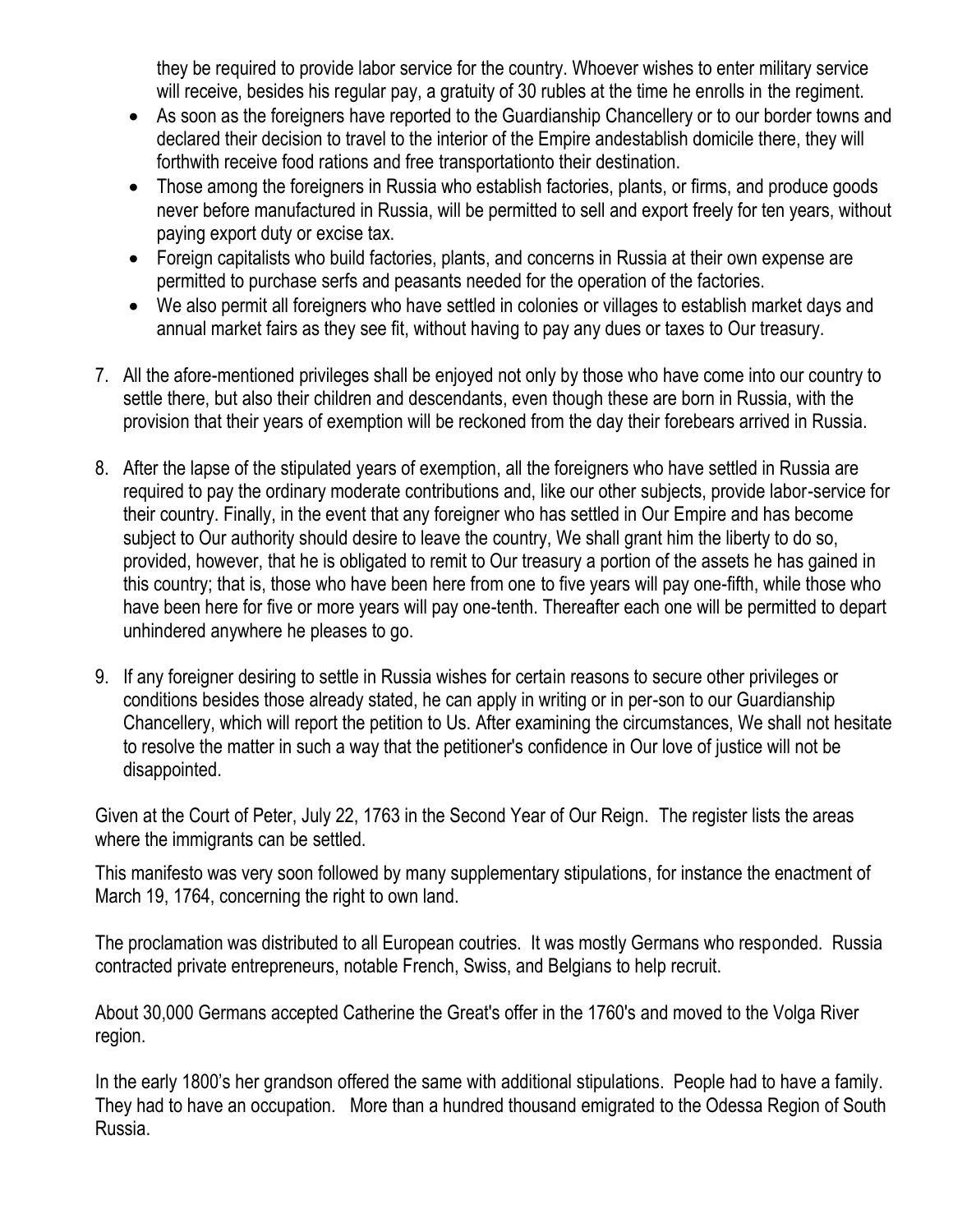Over a period of a century, they established villages and schools and churches. They built an agricultural center that became the "bread basket" of the European world. They grew enough food to feed Russia and still had enough left to export to other countries. And they kept their German language and traditions.

By the late 1800's, the Germans comprised only 10% of the population but owned 90% of the land. Many Russians were working for the Germans as hired-hands and servants. It was one of the best examples of capitalism in action (in Russia of all places) where people were given a free hand to develop an industry!

The tide began to turn in the late 1800's. Russians had been complaining about having to serve in the army when the Germans didn't and that the Germans ran many of the towns, churches, and schools. It didn't seem right to the Russian citizens that these foreigners, many of whom had retained their German citizenship, were controlling things in Russia. Eventually the rulers of Russia agreed and began to change the rules.

At first the Russians began to assume roles as judges, and, in court, in cases of Russian vs. German, the verdict usually came out in favor of the Russians. Over time, things got worse, and some Germans left Russia. In 1871 all privileges were revoked; from then on the Germans became subject to military service.

During this same time, in the mid to late 1800's, railroad companies in the U.S. were making major progress in building railroads across the Midwest to the west coast. To help cover their costs, they were given land alongside the railroad which they in turn sold to new settlers. But there weren't enough people in the U.S. who wanted to move, and so the railroad companies began to solicit customers in European countries.

This combination of the Germans wanting to move from Russia and the need for more settlers by the U.S. railroads led to a mass migration of Germans from Russia to the US. The families from the Odessa region moved to North Dakota and South Dakota. The families from the Volga River region moved to Nebraska, Kansas, and Colorado.

An additional factor in the movement to the Dakota's, Nebraska, and Kansas vs. settling in Ohio, Iowa, and Minnesota (where land was also available) had to do with the cultural background of the Germans.

In Russia, the Germans were used to living together as one community. Lutherans lived in one colony, and Catholics lived in another. And the Schwäbisch dialect they spoke was slightly different.

People married those from their area and lived there too. German was the native tongue and was spoken in business, in church, and in school. They celebrated together and lived together, because Catherine the Great gave them that option when they first moved to Russia.

In the U.S. things were different. They had to live wherever they could find land. While there was land available in other parts of the U.S., in the Dakota's, Nebraska, and Kansas they could obtain contiguous tracts of land and all live close together as a community as they had for centuries before.

And this they did. The land they homesteaded was next to land that friends and relatives from their Russian communities homesteaded. They built their towns and churches and schools in these areas and kept the German customs and language an integral part of their lives.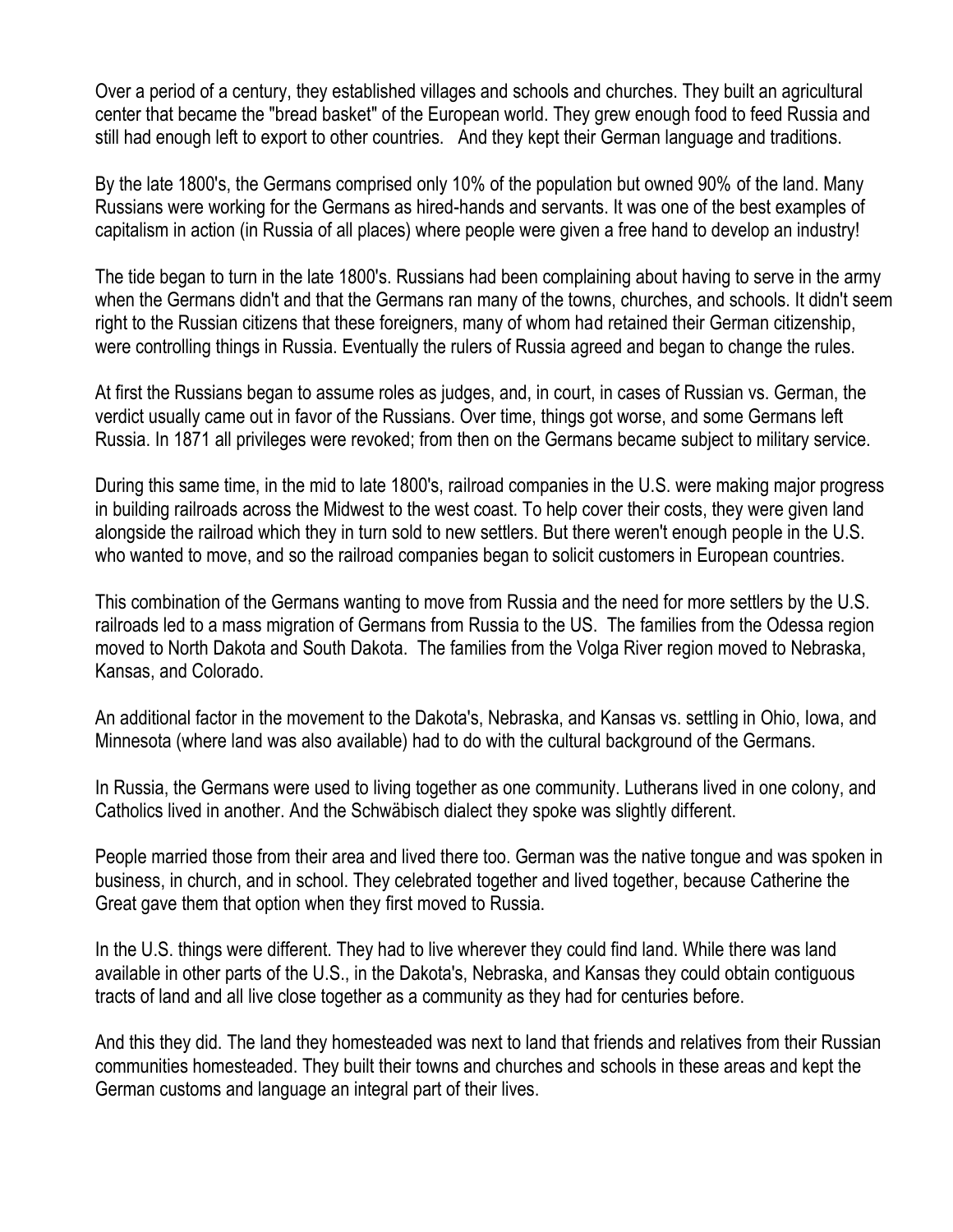Home life, social gatherings, business, and church were all conducted with the German language (until the 1950's and 1960's in parts of the Dakota's). The customs and the language of the community were German.

But some things were different. Speaking German in school was not part of the curriculum and in some schools was not allowed. Generations began appearing who spoke more English than German.

But the greatest hardship was a provision of the Homestead Act. This act, established by the U.S. Congress, provided inexpensive land for the risk-takers who wanted to settle a new frontier. To discourage land speculators from buying the land and later reselling it at a higher price, the act required the owner to live on the land.

This forced a hardship on the Germans from Russia, as they were used to living as a community in a village and traveling daily out to the country to farm the land. Now the farmers could no longer live together. They had to live "on the land". This caused enormous loneliness, especially for the wives who hardly ever traveled anywhere.

But survive the hardships they did! When the Germans from Russia first arrived in the Dakota's, they were overjoyed to see the vast amounts of rolling hills covered with grass and no trees! Instead of having to clear trees like the settlers did in Wisconsin and Minnesota, they could put the plow right into the ground and plant a crop immediately in the spring.

Being industrious and knowing how to farm the land, they created for the second time, another major "bread basket" of the world, an extraordinary achievement!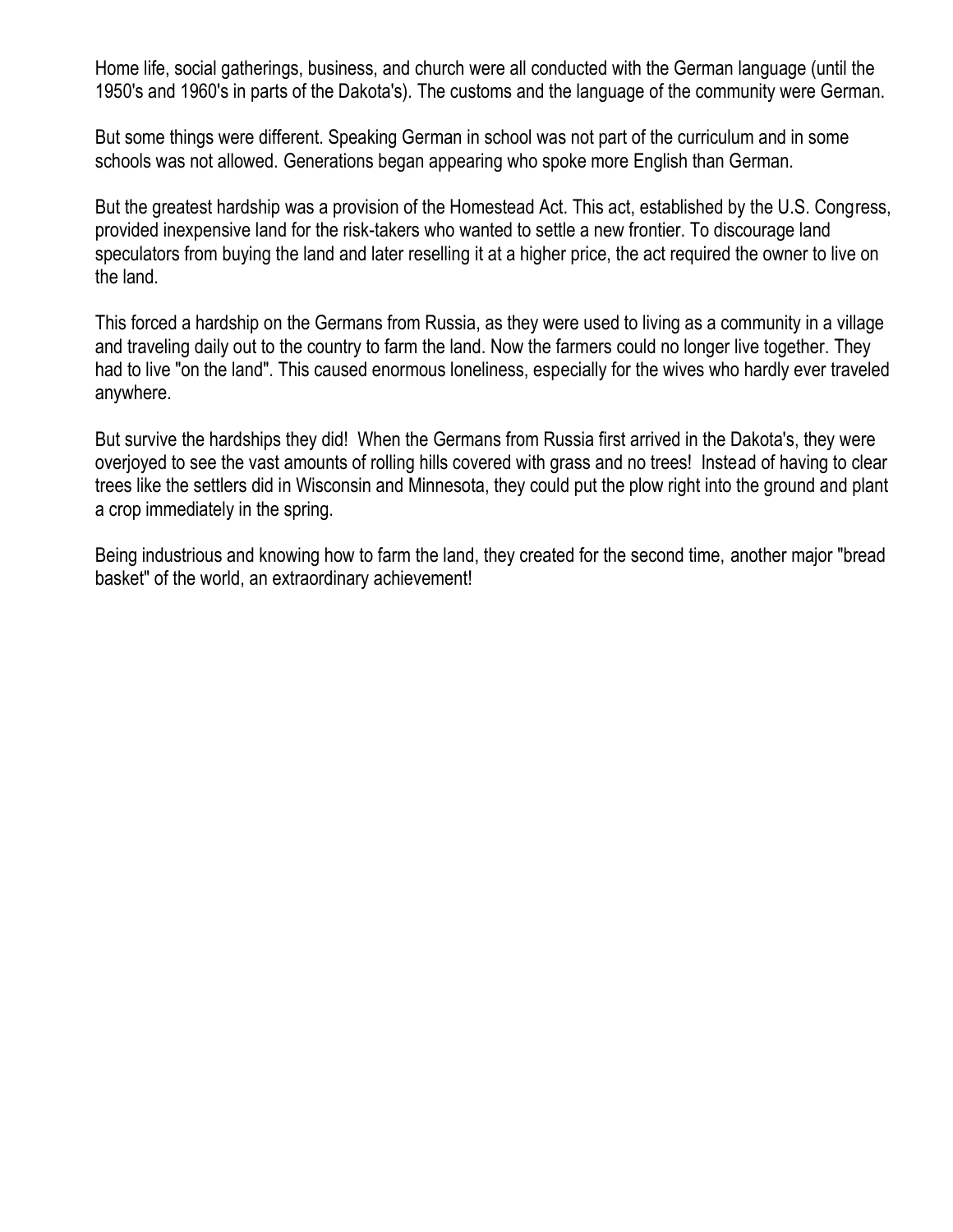## (1848) History of Glücksthal (or Glückstal or Glückstahl or Glueckstal)

- by Christian Rapp, Church Schoolmaster, April 25, 1848. This document was apparently written in 1848 by the Church Schoolmaster. An English translated version was received by Clyde Eisenbeis from an unknown source in the early 1980's (the text received was edited to remove typos). It is unknown who has the original German document with this information.
- It is interesting that many of the names listed in this doc are the same names found in the Beulah, North Dakota area.
- This document can also be found in "Homesteaders on the Steppe" by Joseph S. Height (on page 186 entitled The Chronicle of Glückstal). The text in Height's book is almost identical to the following text except for the section The Conductors of the Immigrant Treks.
- One entry in the Selected Bibliography of Height's book could be the source of this article: Krüger, Otto. Chronik der Gemeinde Glückstal 1929 - 1939 - In: Bauernkalender 1939, S. 139 - 143.

#### **The Founding of the Colony**

The settlement was established at the end of 1804 by three families of Württemberg immigrants who were directed by the government officials to the small Armenian village of Grigoriopolis on the Dniester River. Other Württemberg families that had arrived at Ovidiopolis were likewise settled here in subsequent years: 67 families in 1805; 9 families from Warsaw in 1806; 24 families from Hungary in 1807; and 3 families from Germany in 1808 and 1809. At the end of 1809 the German colony at Grigoriopolis consisted of 106 families, numbering 525 souls (272 males and 253 females). In the beginning 21 of these families lived in old houses assigned to them; the others were quartered with Armenian families until they were able to move into the new houses which were constructed for them between February 1806 to May 1807.

It soon became evident that the location of the colony was very unsuitable in several respects. First, the village was situated at the extreme southern end of the colonists' land area. Secondly, the envy and national hatred of the Armenian townsmen caused discord and disunity. Thirdly, the village life exerted a harmful influence on the German colonists. For these reasons his Excellency Duke de Richelieu thought it best if the colonists of Grigoriopolis were resettled in the village of Glinoi, about 10 versts (1 verst equals about .666 miles) to the west. Accordingly, the colonists moved to Glinoi in the spring of 1809 where 118 houses of sod or wickerwork were made available to them by the administrator von Ronsenkampf. In turn the inhabitants of Glinoi were resettled in the homes of the colonists at Grigoriopolis. At Glinoi, which was now renamed Glückstahl, the colonists also obtained an old stone church and 10 wells.

In order to complete the quota of 122 families for the Glückstahl colony and to establish three additional colonies, the colonial authorities found it necessary to provide living quarters at Glückstahl for 293 families, numbering 1,304 souls. Of these, 19 families numbering 93 souls were added to the colony of Glückstahl; 100 families numbering 490 souls were settled in the new colony of Neudorf in January of 1810; 68 families numbering 263 souls were settled the same year in the new colony of Bergdorf, and 99 families numbering 399 souls in the new colony of Kassel.

The complete settlement of Glückstahl consisted of 125 families numbering 618 souls (326 male and 292 female). These constitute the pioneer stock, which has not only doubled in size of population but also provided numerous emigrants that moved to Grusinia in 1818 and, after 1836, to Bessarabia.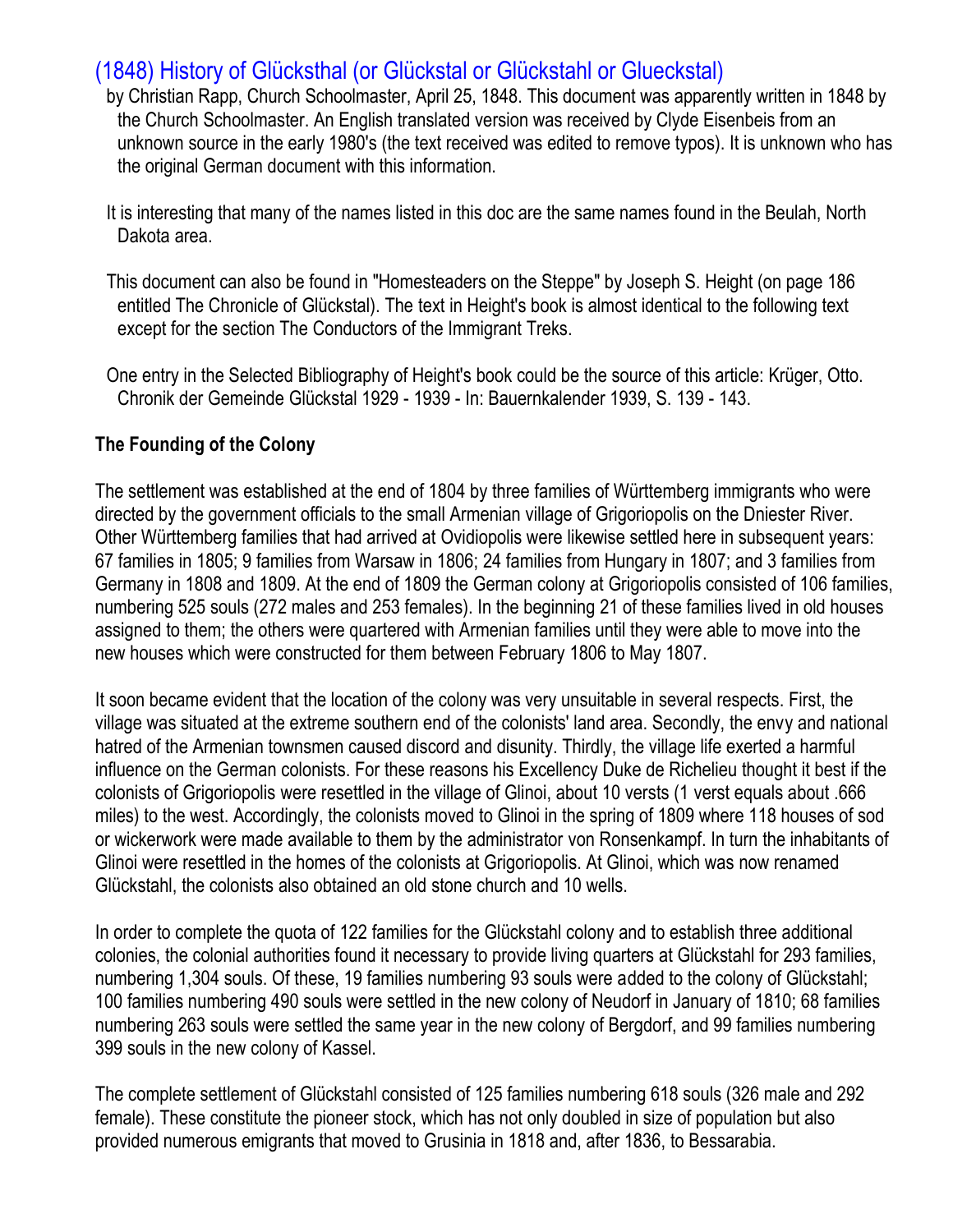The old village of Glinoi had been laid out without any plan, in irregular fashion, and the huts were small and uncomfortable, and the yards were not enclosed by fences. The colonists therefore laid out the village according to a regular plan and, as soon as possible, began to build new two-room houses made of stamped earth or sun-dried clay bricks. Many of these houses still exist, but most of them have been replaced by better, more attractive houses of stone.

### **The location of the Colony and its Land**

The former Moldavian village of Glinoi lay 260 versts northwest of Cherson and 45 versts from the administrative center of Tiraspol, and 10 versts from the Dnieper River, which divides southern Russia from the province of Bessarabia. In 1809 this village was transformed into the German colony of Glückstahl, which at the present contains 215 attractive houses for the 231 resident families.

The village is located in a side valley of the Chornenko which takes its origin 2 versts north of the colony of Bergdorf and debouches into the Dniester Valley, near the village of Grigoriopolis. Both Neudorf and Bergdorf are also situated in the Chornenko Valley, which has several springs and also carried a considerable amount of water in the rainy season. The hills that flank the valley also furnish a sufficient supply of durable building stone for all three colonies.

The steppe land belonging to the colony covers an area of 7,034 dessiatines (1 dessiatine equals 2.7 acres) and its uneven terrain is traversed by ridges and gullies. To the south the land forms an obtuse triangle. To the north it borders on the steppe of the Russian village of Remanovka; on the south it adjoins the crown land of the village of Schippki; to the southwest and northwest lies the steppe of Grigoriopolis. The steppe of Glückstahl has one to three feet of fertile black humus with a sub-layer of clay, sand, and gravel.

On the whole, the land is of good quality and, if we exclude the years of drought, the following crops thrive best: spring and winter wheat, winter rye, maize, barley, potatoes, and several kinds of vegetables. The soil is also well suited for viniculture, and for this purpose 192 dessiatines containing 465,000 vines have been cultivated.

To the north of the colony, 60 dessiatines have been planted with oak trees, but these are only 15 to 20 feet high and too thin to be used for timber. The 30,479 fruit trees that have been planted are likewise not doing well, largely because of the unfavorable climate.

The communal sheep lands lie to the southwest of the colony, between the borders of the colony and those of Grigoriopolis. Covering an area of 500 dessiatines, this pasture land extends over the Chornenko Valley, which had two springs that provide abundant water for the herd. East of this pasture are the 120 dessiatines of church land which the government has designated for the use of the local pastor.

### **The Naming of the Colony**

When the German colonists were resettled in the village, the president of the Colonists' Welfare Committee, Associate Councillor von Rosenkampf, on seeing the advantages of the new location, was led to exclaim: "Das ist euer Glück!" (This is your good luck), and suggested that the colony be called Glückstahl.

## **The Origin of the Pioneer Families**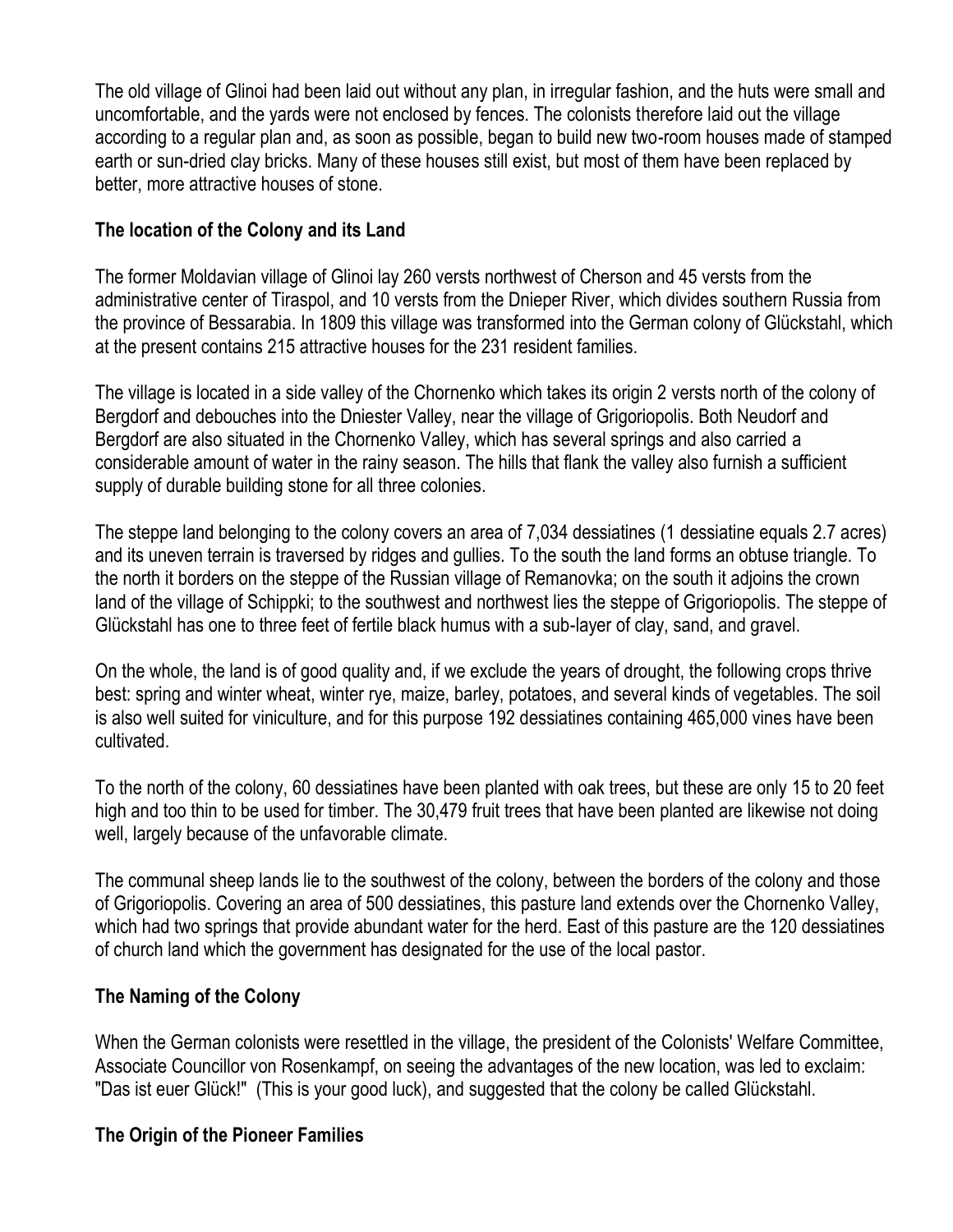The 125 families that settled here came from various countries: 67 from Württemberg, 27 from Hungary, 10 from Alsace, 9 from Baden, 3 from Palatinate (Pfalz), 3 from Saxony, 2 from Prussia, 2 from Hessen, 1 from Galicia, and 1 from Italy. The great majority were of the Evangelical Lutheran faith; the others belonged to the Reformed Church.

### **The Conductors of the Immigrant Treks**

Those that came from Württemberg traveled in different groups which were led by the following conductors: Jakob Bauer, Jakob Götz, Michael Vögele, Heinrich Schock, Stephan Weiss, and Friedrich Rösler. Those that came from the Rheinpfalz, Alsace, and Baden were led by Heinrich Heilmann. The others had no special conductors.

All these immigrants came to Russia in view of the privileges proclaimed by His Majesty Tsar Alexander I of glorious memory. These privileges read as follows:

- 1. Freedom of religion in all respects.
- 2. Exemption from taxes and other tribute for the first ten years.
- 3. After the free years, the colonists will be placed on the same basis as the other subjects of the Russian Empire with the exception that they will not be required to billet troops, unless these are enroute.
- 4. The colonists are exempt from military and civil service, but each one is free to enter such service, though this will not exempt him from repaying his Crown debt.
- 5. Every settler will receive a grant to establish himself. This grant is to be repaid in the ten years following the ten free years.
- 6. Every family may import its movable possessions and additional saleable goods not exceeding the value of 300 rubles (1 ruble equaled \$.50 before 1918).
- 7. The artisans are permitted to join guilds and associations. They may also engage in trade and commerce through the Russian Empire.
- 8. All serfdom has been abolished in the imperial states by the magnanimity of His Excellency the Tsar.
- 9. Every family will receive from the Crown 30 to 80 dessiatines of free land for its use.
- 10. The tax payable after the ten free years is the annual land tax which amounts to 15 to 20 kopeks per dessiatines  $(1 \text{ kopek} = $.005)$ .
- 11. Whoever wishes to depart from the Imperial Russian domain must first pay his Crown debt, plus the taxes for three years, for his use of the land.

## **The Original Condition of the Steppe assigned to the Colonists**

The steppes assigned to the Glückstahl, Neudorf, and Bergdorf were originally in the possession of the Armenians and used by them to pasture their flocks, except that portion which the Moldavians in Glinoi had leased from them for the production of grain.

## **Government Aid and Private Resources**

The Crown advanced the following loans to the settlers:

- 1. For food rations 37,432 rubles
- 2. For settlement 47,282 rubles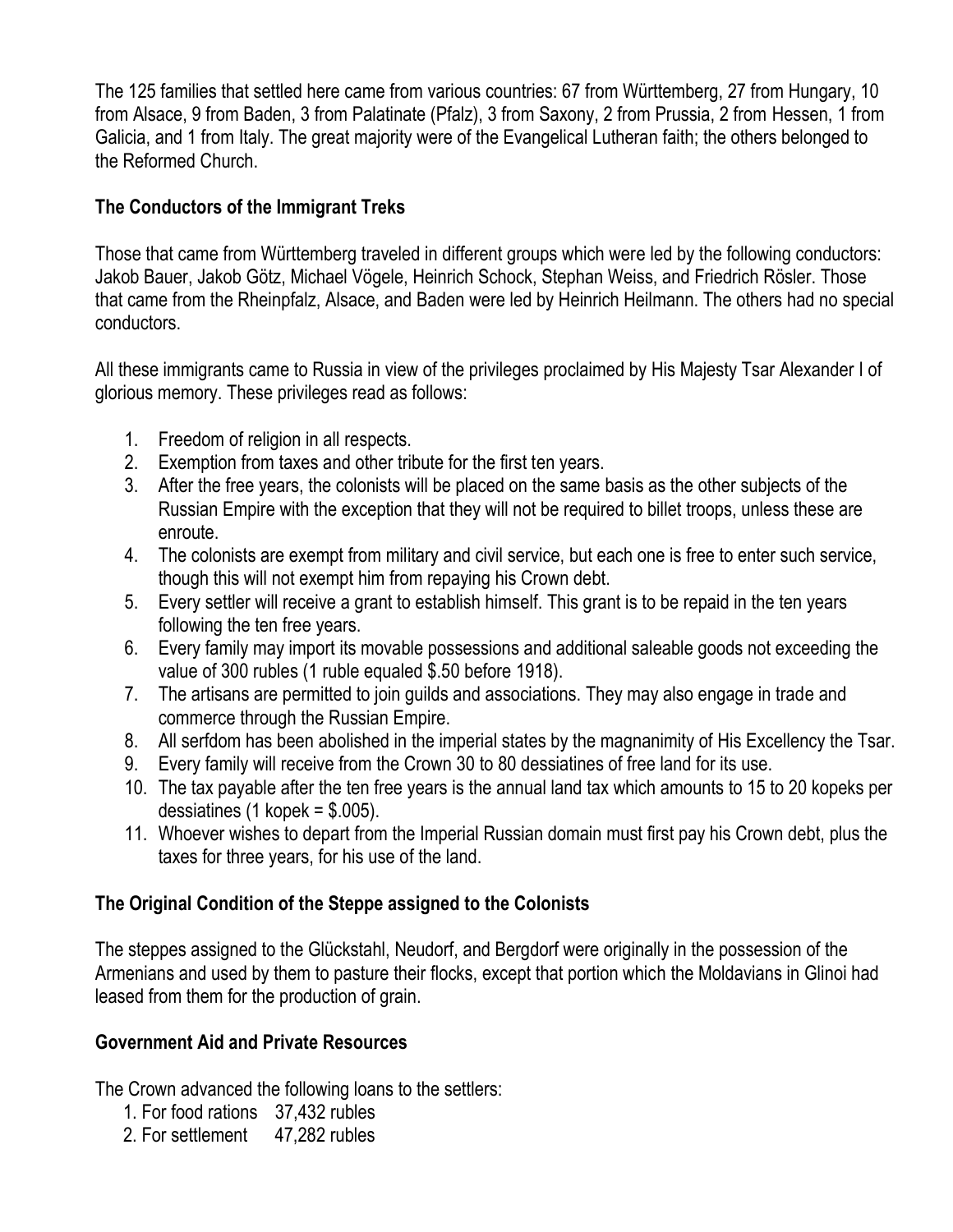| 3. For seed | $2,410$ rubles       |
|-------------|----------------------|
|             | In all 87,424 rubles |

The personal possessions of the colonists consisted largely of clothing, bedding, household items, and, in some cases, cash funds. The value of these goods can be estimated at about 7,000 rubles. Several families also obtained an inheritance in later years, and some more recent immigrants brought about 30,000 rubles in goods or cash with them.

#### **Events that had an Impact on the Colony**

Every beginning is fraught with difficulties. This well-known saying was also true of the pioneering work that was accomplished by our forefathers. Not only those who had been artisans in their native country, and, therefore, unacquainted with agriculture, but also those that were experienced farmers needed many years before they were able to successfully cultivate the new steppe land that was given to them. They had to learn from their mistakes. Moreover, since the immigrants had come from different parts of Germany, and everybody attempted to retain his own customs and traditions, it is understandable that prejudices, abuses, and mistakes occurred which had a disturbing and harmful effect on the community spirit, both in the religious as well as in the social sphere.

From the time of settlement until 1824 the colony had no pastor who could have checked the inroads of immorality through church discipline and admonition to good behavior. The pastor who was here from 1811 to 1821 had to be removed from office because of reprehensible misconduct. Through his notorious behavior he did more harm than the good he achieved through his learned sermons.

The instruction of the young people was also deficient in the pioneer years. Since no actual teachers were available, men with only a rudimentary schooling had to be engaged for this work. But they received such poor pay that they were unable to devote themselves full-time to the task of instruction. Even so, they were only able to handle the most essential subjects. Often there was a woeful lack of instructional material, and the children's attendance at school was very irregular. It is, therefore, understandable that many completed school without having acquired any real ability to read, write, or calculate.

The colony suffered many afflictions and losses that were caused by natural events. Earthquakes were felt here in 1812, 1829, 1834, and 1838, but thank God they caused no significant damage. There was only one major accident, namely in 1829, when lightning killed three adults (2 men and a woman) in their home.

Crop failures, in which only half the seed was harvested, occurred in 1813, 1814, 1832, and 1835. Only the seed was harvested in 1822 and 1823, and not much more in 1841 and 1845. Total crop failures occurred in 1833 and 1834.

Grasshoppers appeared in 1823 until 1827 and caused considerable damage to both grass and grain. In 1847 they destroyed grain valued at 121 silver rubles. In 1846 a plague of field mice caused a crop damage of 2,684 silver rubles.

There was an outbreak of small pox in 1829 and an epidemic of measles in 1843 that brought death to a considerable number of children. A so-called "nervous fever", which lasted from 1843 to 1845, exacted quite a few victims among the adults, mostly younger people between 20 and 30.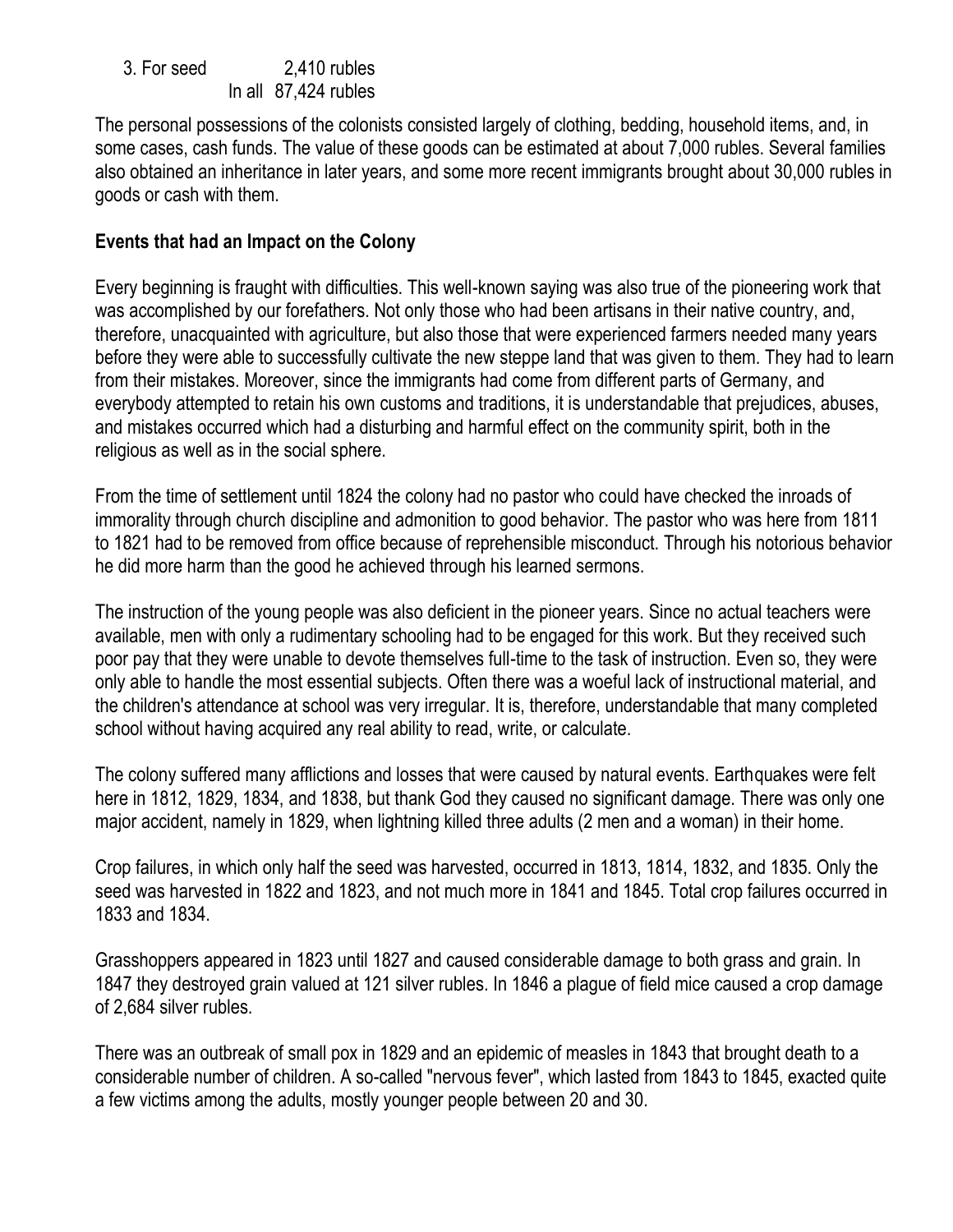The community also suffered several severe losses from livestock epidemics. In 1829 such a malignant epidemic broke out among the cattle that many a farmer with 18 to 20 head had only 2 or 4 of them left. Less malignant was the hoof-and-mouth disease of 1836 to 1837. Still another disease carried off many horses and sheep.

The hay harvest was poor in 1847, and in the long, cold winter that followed there was such a shortage of fodder that a load of straw reached the enormous price of 60 silver rubles! In four months between December and March, the lack of fodder together with the livestock epidemic carried off 119 horses, 690 cattle, and 646 sheep.

But the Lord also blessed the grievously stricken farmers with several bountiful harvests, particularly in 1816, 1818, 1836, 1837, and 1838. Through these harvests they were again able to recover and, with unfaltering confidence in God's blessings, they continued to till their fields with utmost diligence.

#### **The Favorable Conditions of Progress**

It cannot be denied that the community is now in a much better condition, that progress has been made in agriculture, and that there is more community spirit, orderliness, cleanliness, and industry. We also gratefully acknowledge that the paternal solicitude of the Colonists' Welfare Committee has contributed much to our general welfare. In addition, the communities of this parochial district have, since 1824, been fortunate in having preachers who are deeply dedicated to the spiritual welfare of the communities and lead them along the good path through word and deed. By virtue of the church law established in 1834, the pastors, together with the local magistrates, have effectively eliminated many abuses and introduced discipline and upright behavior. The preaching of the Gospel and of pure doctrine has raised the morals of the colonists and produced fundamental improvements in both the church and the school. The pastors have been urging the colonists to engage good Christian teachers and to see to it that the children attend school regularly, in order to receive a good education. To enable even the young people that were already confirmed to continue their education, the pastors introduced Sunday School or religious instruction.

### **Community Buildings**

To the church building taken over from the Moldavians, the colonists added a belfry and bell in 1810. A second smaller bell was purchased in 1818 at the suggestion of General von Inzow. In 1811 an attractive parsonage and school were constructed by the aid of Crown funds. However, the parsonage burned down in 1815, after Pastor Krussberg fired a careless shot in the direction of the roof (roofs were thatched). It became necessary to convert the school into a temporary residence for the pastor. In 1823, the community built a new school house of stone, which contained both a school room and an apartment for the schoolmaster. The growing number of school children and the fact that the old church, which was closed in 1832 and torn down in 1840, made it necessary to hold services in the school building, led the community, in 1832, to unite the school room with the teacher's quarters and to build him a suitable new house at a cost of 400 silver rubles.

Since the school house, though it was fitted out for religious services, still remained too small to accommodate the congregation, the need for a larger house of worship became acute. Trusting in God's gracious assistance and encouraged by Councillor of State von Hahn, the community decided to undertake the construction of a church for themselves and their posterity. The government not only approved this decision, but also donated 3,000 silver rubles provided by the communal district fund, and even granted an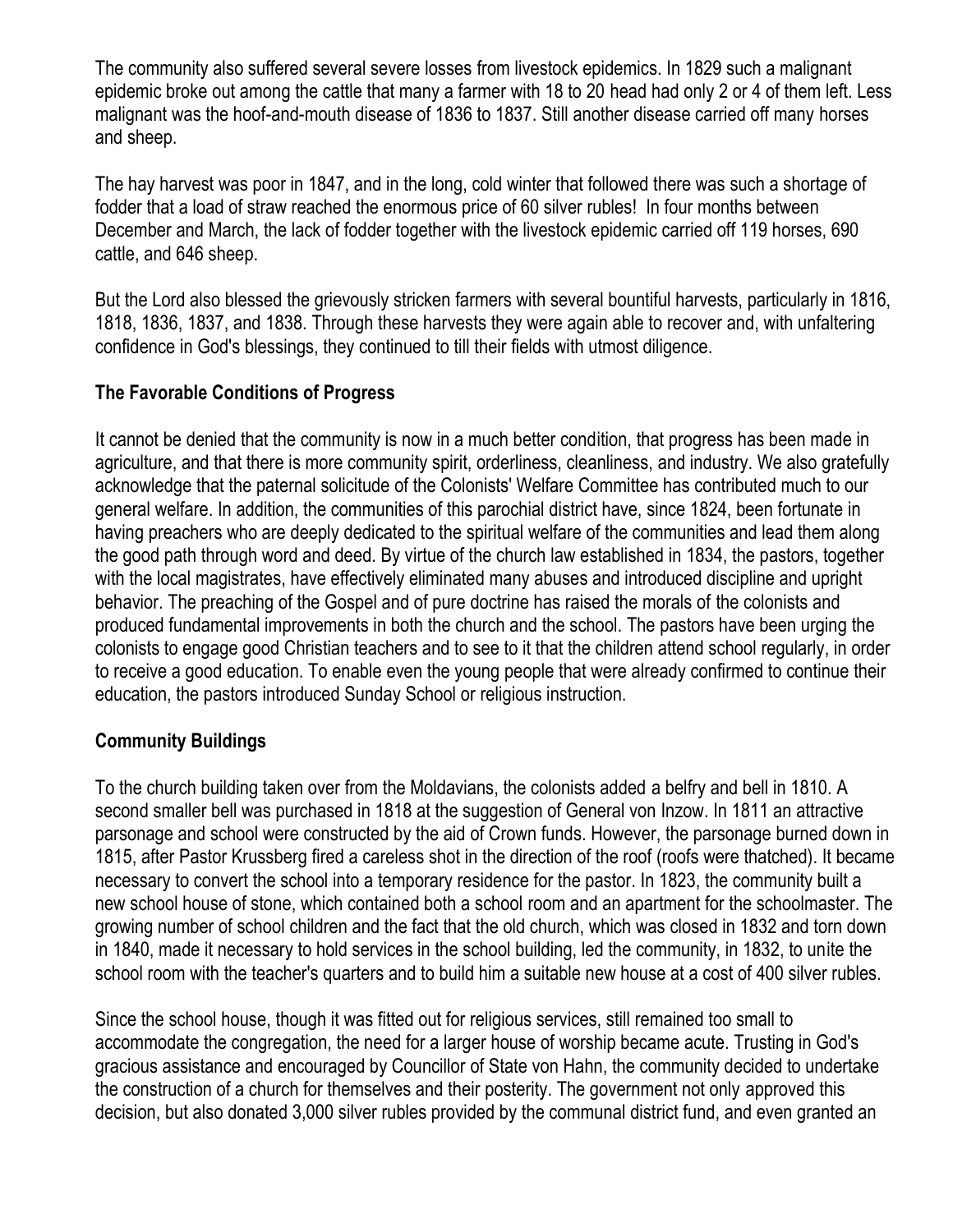additional loan of 1,000 silver rubles. Accordingly, on April 2, 1843, with the invocation of God's blessing, the foundation stone of this splendid project was laid.

The Lord blessed the undertaking by inspiring many hearts to participate. Soon 280 silver rubles were collected as free-will offerings. In two years the church was completed according to the plan approved by the Colonists' Welfare Committee. The cost of the building came to 8,581 rubles, not including the free labor contributed by the community. September 30, 1845, when the attractive church was completed, was an unforgettable day of joy and elation. The choir sang hymns of praise, and Pastor Pensel delivered a moving sermon to the vast crowd that had assembled for the occasion. Provost Fletnizter performed the solemn consecration, and his Excellency State Councillor von Hahn enhanced the festive day by his presence. The three bells, of which the largest weighed 540 pounds and which the community had recently purchased for 235 silver rubles, rang out harmoniously on the previous evening to announce the coming of the festive day.

### **The Graveyard**

As soon as the colony was established, a graveyard was laid out near the church. At first it was surrounded by a ditch, but this was replaced, in 1819, by a stone wall. In 1842 the cemetery was enlarged and a new section of wall was added. At that time the new cemetery was officially consecrated by Pastor Pensel in a solemn service which included procession, hymns, sermon, and prayer.

#### **Plantations**

The beauty of the colony is greatly enhanced by the fine church and plantation of new trees surrounding it and also by the house of the schoolmaster and the other attractive houses of the colonists. The vineyards to the north and south of the village also present a picturesque view. The first vineyards were planted in 1820 by a few farmers, and their efforts were richly rewarded. Soon others who recognized the advantages of viniculture began to imitate the pioneers, and now there are several plantations that have proved to be a profitable enterprise. In fact, the vineyards have frequently been the economic salvation of the community in those years when the grain harvest failed.

The fruit trees that have been planted here did not produce such happy results. In most years the blossoms or the fruits were destroyed by noxious insects. As a rule, the trees remain thin and stunted in growth, and die out after 15 to 20 years. If the colonists still continue to cultivate the fruit trees, this is not because of any expected profit but because of personal predilection or the injunction of the authorities.

#### **Community Enterprises**

A communal enterprise that was started by the colonial authorities after the settlement was completed was the construction of a storage granary. In years of crop failure, this granary has again and again furnished aid to many of the poorer members of the community who would otherwise have sunk into poverty and debt.

To increase the welfare of the colony, the government also granted us the privilege, in 1828, of holding an open market every week. This market would indeed be in a flourishing state, if the Sunday bazaars, despite their prohibition by the authorities, were not held in the villages of neighboring Russian landlords.

In the spring of 1847, twenty-three local farmers built a cheese factory in order to obtain a better price for their dairy products, for there was a market for milk, and butter had to be sold very cheaply. Despite the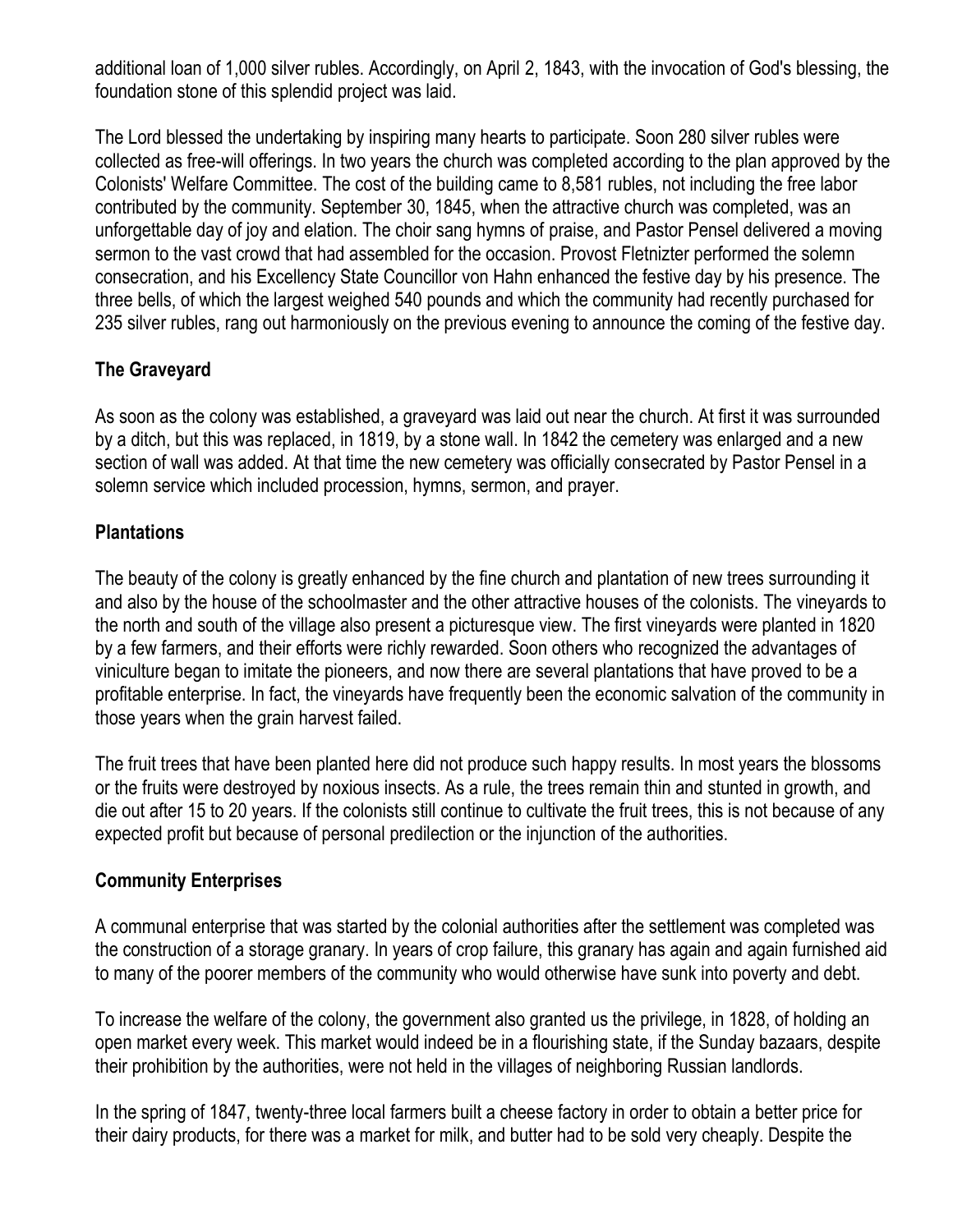sparse pasturage, the success of the enterprise exceeded all expectations. Over 12,960 pounds of cheese were sold at 4 silver rubles per pood (1 pood equals about 36 pounds), thereby providing a total income of 1,440 silver rubles.

In the beginning of 1847, the communities of the Liebenthal district decided to establish a common Orphans' Savings Fund, in which the accumulated capital is invested for their benefit.

As of January 1, 1848, the colony of Glückstahl owned 1,260 head of Merino and Spanish sheep. The assets of this enterprise amount to 7,797 silver rubles that are deposited in the commercial bank at Odessa and 1,839 silver rubles in cash or credit.

Glückstahl, April 25, 1848

Mayor: Philipp Flemmer Burgomasters: Nies and Philipp Heil Village Clerk: Heinrich Stotz Church Schoolmaster: Christian Rapp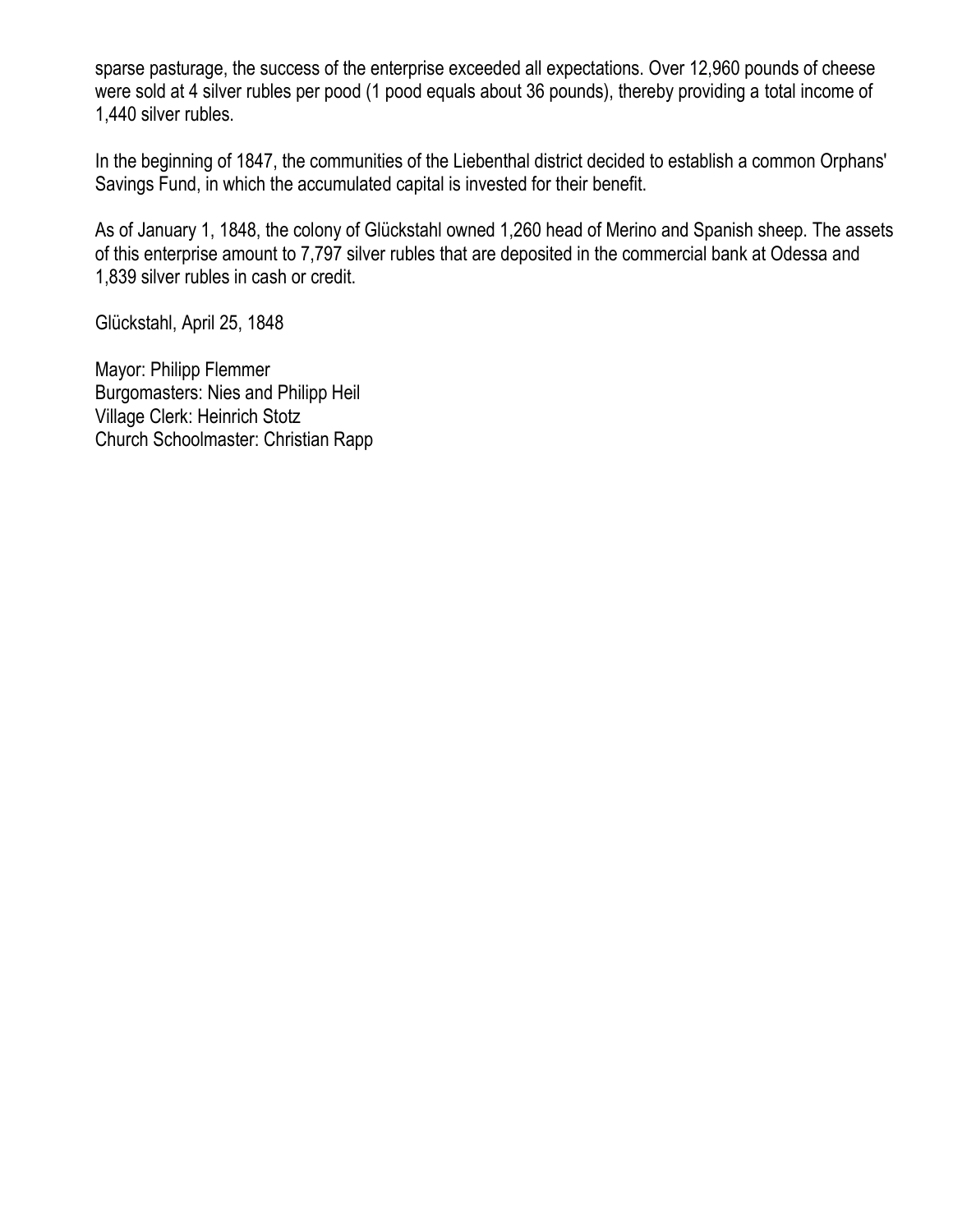## (1915) Krem (Crimea) to Germany to US

by Clyde T. Eisenbeis, 13 December 1979 (updated in 2015)

The following was written in honor of Theo and Frieda's 50th "Golden" Wedding Anniversary that occurred on 3 October 1979. Most of this information was obtained from Theophil Ricker. The remainder is from his wife Frieda Ricker, Esther Eisenbeis, Ellie Dassinger, Hanna Link, Walter Ricker, and Walter Leibold.

Theo was hospitalized for many weeks with heart problems in the fall of 1979. After he recovered, I took a tape recorder and asked him to talk about what he remembered from his youth. The story he told was extraordinary.

None of his children had ever heard it. No one in any of the Germans from Russia societies had ever heard it. Yet, there is no doubt it is true. The names of the places he mentioned can be found on a map. And the dates match world events and world history.

In August 2005, Ulrich Ricker, nephew of Theo Ricker, visited us. Ulrich lives in Germany. His father, Reinhold Ricker told him this same story many times. Ulrich is the first person I have met who knows of this story. His version has only a few minor discrepancies regarding the trip from Kologriv to Germany. .....................................................

Theophil Ricker was born on 27 August 1903, in Neubajaut, Krem (Crimea), Ukraine, Russia. Krem is the southern-most area within the Ukraine and is a peninsula extending into the Black Sea.

South Russia was originally colonized by Catherine the Great in the late 1700's when she made offers of free land to the overcrowded farmers in Germany to live in the Volga River region (Volga Deutsch). In the early 1800's the offer was extended to more Germans, by Catherine's grandson, to live in the Odessa region (Schwartz Meer Deutsch).

In 1840 Georg David Ricker moved from Germany to south Russia. He was a "Webermeister", which translates directly into "weavermaster". He probably moved to south Russia to establish a weaving mill to support the vast numbers of Germans who had immigrated over the past sixty years. 63 years later, Georg's great-grandson Theo was born to Thomas Ricker and Christine Boeshans.

Thomas, born in 1874, did quite well. Thomas was a "Landwirt" which translates into "land owner" or "farmer". He had considerable land and money. His family had grown to five with one more on the way, when everything changed in 1914. Russia and Germany started war then, a war that became World War I.

In the fall of 1914, after the war started, all Germans living in Russia, who had maintained their German citizenship, were interned (imprisoned) by being sent to northern Russia. These Germans had maintained their German citizenship by traveling periodically to Odessa. This included Thomas.

Thomas knew he was going to be interned. Before he was arrested, he arranged with his wife to send coded letters to each other. The letters, which looked like normal letters to the Russian officials, used the first letter of each word on each line to relay a special message. Through these letters, Thomas told Christine to sell all of their wheat and cattle, and then travel to northern Russia in the spring after the baby was born. He instructed them to leave the land since they would be unable to sell it.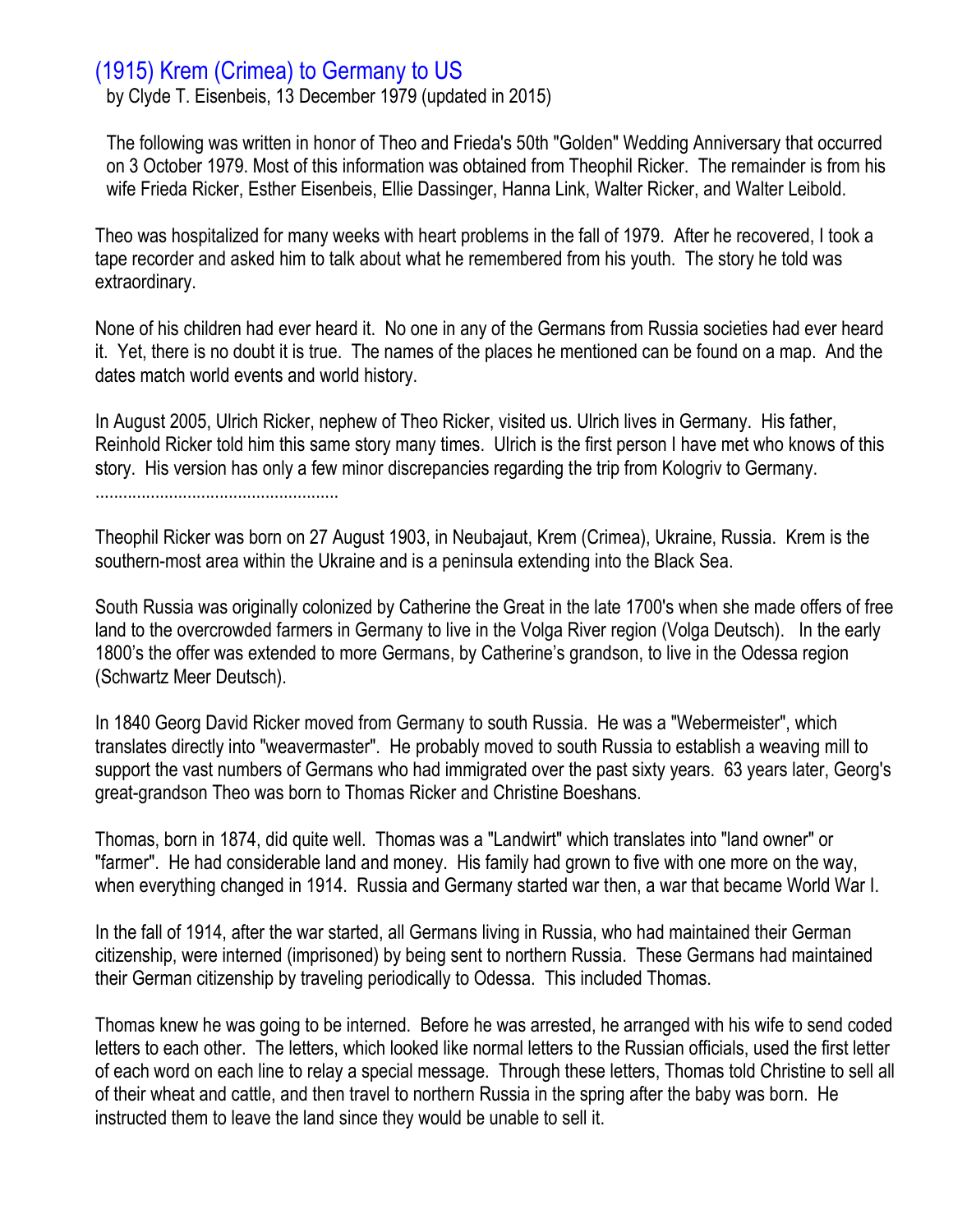Christine took some of the money from the sales and sewed it into the lining of a sheepskin jacket, which she sent to Thomas. Other money she wrapped in a packet of straw and buried it in the middle of a can of lard that she also sent.

After preparations had been made, the family left for northern Russia in the spring of 1915. The youngest Thomas was only two months old when they left. The trip, which covered over 1,200 miles, was made by rail, except the last distance, which was covered (in one and a half days) by horse-drawn wagons. The train was full of criminals under heavy guard who were being shipped north. While the family was not under guard, they and their belongings were checked at every stop. The Russians, however, never found the money they had hidden inside a packet inside a small feather pillow inside a large feather pillow that was for baby Thomas.

The trip was made by Theo (age 12), his mother Christine, his three brothers Reinhold, Oskar, Thomas, and his two sisters Friedolina and Ella. Joining them was a large, poor family whose husband / father was sent to northern Russia with Thomas. As they were too poor to pay for the trip north, Thomas paid their fare.

The family spent the next three years living in Kologriv, which is located about 400 miles northeast of Moscow at 58 48N latitude and 44 25E longitude. (Just as a point of reference, this latitude is about 600 miles north of the U.S. / Canadian border.) While Thomas was considered imprisoned in Kologriv, he was not in a jail. He and the family were under constant surveillance but were able to come and go throughout the city during the daytime. There were always a lot of police around as stealing was quite common.

Within the town was an open market where pigs, cheese, eggs, and cream could be purchased. The town's main industry was lumbering. Thomas had to use the money from the sale of his crops and cattle in Krem to buy food for his family. There was no way for him to earn money in Kologriv. It was quite difficult for Thomas to feed and clothe his family after living in Kologriv for three years.

The Bolshevik Revolution overthrew Nicholas II, the last Tsar of Russia, in the fall of 1917. As a result of this revolution, all Germans living in Kologriv were freed. The Swedish Red Cross was involved in working out the arrangements leading to their eventual release. In May of 1918, when the river was swollen from the melting snow, large ships came to move the Germans. Thomas and his family were lucky to get on the second ship that came to Kologriv. After arriving at Moscow, they boarded a train for the journey to Germany.

The trip was long and difficult because Russia and Germany were still at war. Food was quite scarce, and the train had to stop often to refuel. (Refueling consisted of the train crew's walking around the countryside gathering wood.) Whenever the train stopped, the passengers would find water, build a fire, and make tea. Occasionally, some people were left behind because they wandered too far from the train, and the train always left with little warning. The people usually caught up with the train some time later when the train stopped again to refuel. As this involved a long and tiring walk, people seldom made that mistake more than once.

After six weeks of travel, Thomas and his family made it to the war boundary near Pleskau(?) which was located on the Weichsel River (now the Wisla River in Poland). The journey had taken them across Russia to Petersburg (Lenningrad) and across Lithuania. At this time the Russians pressed Reinhold and Friedolina to stay in Russia to farm in Krem. Reinhold and Friedolina chose to continue to Germany. After three days,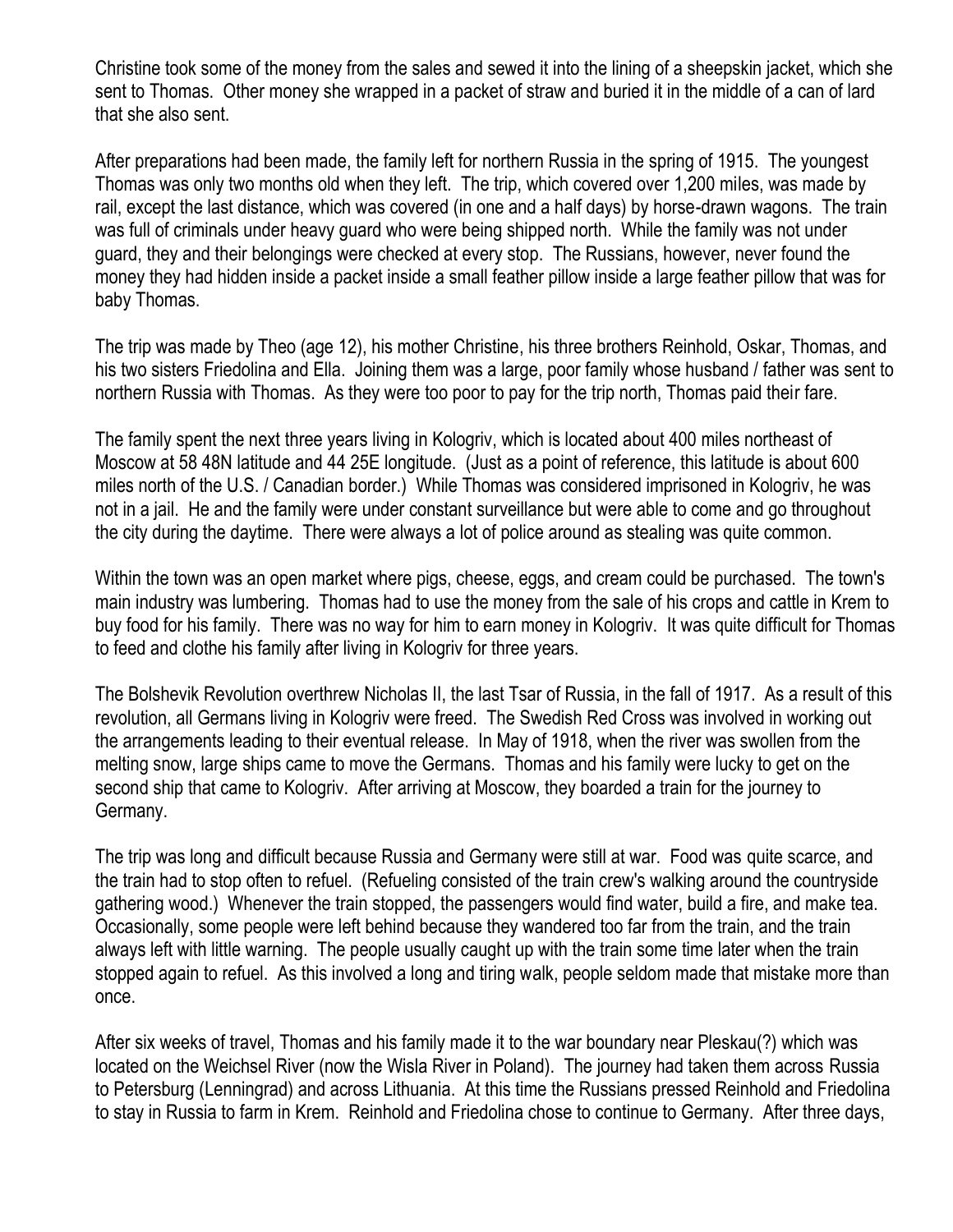Thomas and his family were allowed to walk across the war boundary. They then traveled by train to Stuttgart.

Shortly after arriving in Stuttgart, Thomas, age 44, was drafted into the army, Friedolina was drafted for sewing, and Reinhold was drafted for gardening. Although the intense fighting was over, the war did not officially end until the fall of that year (1918). Theo was allowed to enter school until the summer, when he was drafted into working at a furniture factory. After working for only two and a half months, he was given 11 days of vacation. Theo spent the time visiting farms and was amazed that the milk cows were also used for pulling loads throughout the day. Shortly thereafter, the war ended and Theo was unemployed. Thomas found employment as a bookbinder and later Theo began working for a transfer company collecting bills and making orders and delivery rates. They had lost all of their land and most of their possessions and now had to start rebuilding their lives.

In 1923, Theo's Uncle Joseph Boeshans signed for Theo (age 19) to immigrate to the U.S. Joseph paid for the trip from Stuttgart, Germany, to Beulah, North Dakota. In return Theo agreed to work on Joseph's farm for a dollar per day for 200 days. Theo left Germany on 18 June 1923, came by boat across the ocean, and landed in New York on 3 July 1923. Theo stayed on the ship until 5 July and then completed the trip to Beulah by train on 10 July.

Theo worked long, hard days (4 am to 9 pm) for two years for his Uncle Joseph. He then worked for his cousin Henry Boeshans and then for Christ Galster over the next years until he began work at Fred and Gottlieb Link's farm in 1927.

Those first years in North Dakota were extremely lonesome for Theo. He spoke only German, while most of the other young people, who could speak German, spoke mostly English. Consequently, he had to rely on help from his cousin John to understand what was being said. However, he learned the "American way" quite well after his first two years in North Dakota. He was tutored English his first year by a male teacher who came to the Boeshans' farm every evening after school for supper. He was tutored his second year by a female teacher who stayed at the farm during the school year. Their assistance was quite valuable to Theo.

It was in 1927 while attending a little church north of Golden Valley with the Link's that he met the "girl of his dreams". He inquired and found that her name was Frieda Henke, daughter of Ferdinand Henke and Caroline Klaus. She was born north of Golden Valley on 14 July 1910, and had spent her life working on the farm with her 8 brothers and sisters. He was tickled when she noticed him and was thrilled when she smiled at him. Frieda, too, was quick to notice this handsome, young man visiting her church, but thought to herself, "Oh no, not another Link!"

A short time later when Frieda was maid of honor for her best girl friend, Theo and some young friends showed up for a chivaree. (A chivaree is when a group of people get together and visit a newly married couple late at night, and wish them the best by making a lot of noise by banging on old plow shears and old kettles and things from the junk pile.) Theo paid Frieda a visit at her home the following week. The second visit followed shortly thereafter, when Theo told Frieda, "I think we were meant for each other". Within a year they began to see a lot of each other.

1929 was a special year. Theo obtained his U.S. citizenship, and on 3 October Theo and Frieda became Mr. and Mrs. Ricker! Their first year together brought both joys and hardships. First, in 1930, came a wonderful baby daughter Esther! What a joy she was to both of them.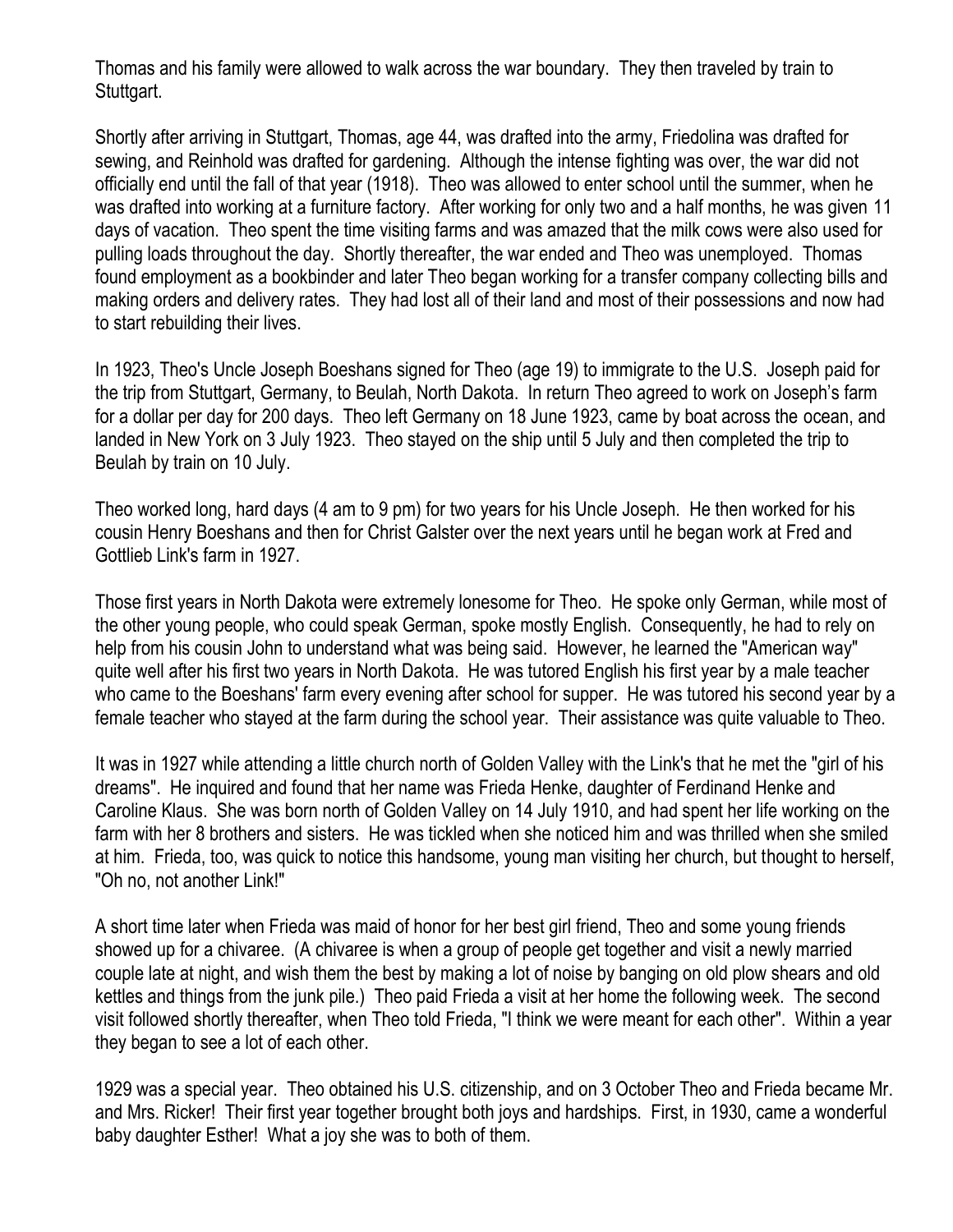Unfortunately, that same year a severe drought hit the area and made their first year of married life a very difficult one. And the following years were not much better, as the "Great Depression" hit, and the income from most farm produce was extremely low. A bushel of wheat brought \$.24, a big cow \$25, pigs \$.025 / pound, cream \$.17 / pound, and eggs \$.06 / dozen.

But they did the best they could with what they had. They butchered pigs and cattle for meat and sausage; milked cows for milk, cream, cheese and butter; and raised chickens for meat and eggs. They were not rich, but they were not hungry either. The only foods they bought were sugar and flour. They made coffee from roasted barley and wheat.

What really hurt, though, was when they had to sell their only car. Theo had bought a 1926 Model-T Roadster brand new for \$470 when he was still single. Now they had to sell the car, as the times were tough, and gas was extremely expensive. It was not until 1937 that they were able to buy another car.

Shortly after Theo and Frieda were married, they needed to buy machinery and horses and harnesses. Frieda ordered household goods from a catalog where the freight charges were paid by the catalog company. \$100 was allotted to buy the household goods. She bought a bedroom suite with dresser, vanity, and nightstand for \$24, six chairs for \$2 each, and a trunk. She was given an old table and an old cupboard, which were made by her Grandfather. They bought a nice new wood stove (range) for cooking and a cast iron frying pan which cost less than a dollar, and a good butcher knife (it is now about half as wide as it used to be) which cost \$.47. Nothing was very fancy, but it was theirs.

During those depression years Theo and Frieda continued to live life to its fullest. Their second daughter Ella was born in 1932 and another daughter Hanna was born in 1937. And then 1939. A surprise! A son Walter was born!

But life was not only bringing children into the world. It was also loving them and caring for them and helping them learn. And it meant feeding them and clothing them!

With the depression as bad as it was, Theo and Frieda could never afford hired help. They had to do it all themselves. It happened many times that the children were left in the yard or by the edge of the fields while their parents worked in the fields. And even when they were not in the field, time was spent fixing the machinery. Often times Theo would ask Frieda to "come and help get this old bolt loose" or "help hold this wrench, it will only take five minutes." But the minutes turned into hours and the hours into days, and the work in the house stayed behind. But as Frieda says, "That is farm life!"

Throughout the 1930's Theo and Frieda rented from a number of farmers. First they rented from Gust Henke) then from Gottlieb Link, and then from Fred Leanard. After renting a half section of land north of Beulah for three years, they purchased that farm from the Bank of North Dakota in 1941 for around \$2,000.

Times were better now that the Great Depression was over. Wheat brought \$.85 / bushel, cows \$85, pigs \$.20 / pound, cream \$.36 / pound, and eggs \$.25 / dozen. Now they could afford to buy machinery and build up the farm. In 1946 they bought a brand new John Deere tractor! It cost \$1,800 and was Theo's pride and joy. He could now do things never possible with a team of horses! It was a fantastic machine!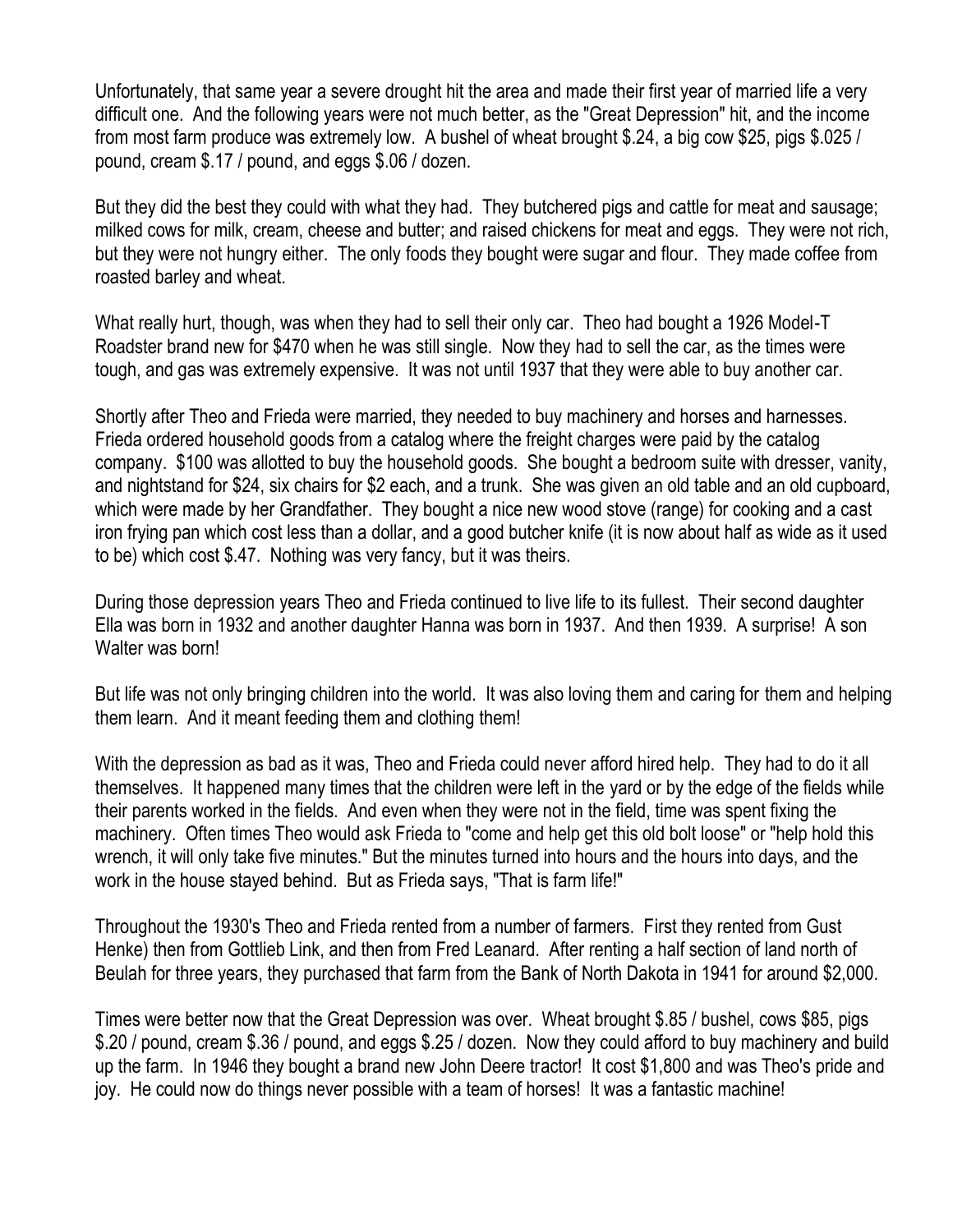Throughout those 23 years on the farm the children grew up and married and produced grandchildren. And the grandchildren spent many happy times visiting Grandpa and Grandma on the farm and spent parts of their summers there, working and playing and helping and learning.

There was making homemade ice cream, making homemade root-beer, using a horse to herd cows while they ate grass in the ditches, milking cows by hand (while singing), feeding calves, gathering eggs from the chicken coop, raking hay with a team of horses, shocking grain, using a team of horses to haul the schocks to the threshing machine, hauling hay bales, driving the John Deere tractor, feeding cattle in the winter by using a sled (a wagon with the wheels replaced with runners) pulled by a team of horses, rounding up cattle, branding and vaccinating calves, playing in the old stone house, playing in the junk pile which had an old car, and playing games.

Those were happy times for everyone, and many memories exist today about life on the Ricker farm.

In 1961 Theo and Frieda moved to Bismarck, where Theo worked as the head janitor for the G.P. Hotel, and Frieda worked as a seamstress for J.C. Penney. In 1966 they moved to Beulah for a long-earned rest.

And with that rest came time to travel and see friends and relatives. They traveled to Montana and Canada and the West Coast and Texas and Minnesota.

In 1969 they traveled to Germany. What a memorable trip for both of them. This was Theo's first trip back since he had left 46 years earlier. The high point was visiting his brother Reinhold, who had visited them in North Dakota the previous year. But things had changed over the many years, and Theo and Frieda were glad to come back home to North Dakota.

With the extra time that came with retirement also came the time to do other things they enjoyed. Theo spent time in the yard, and Frieda spent time sewing and knitting and crocheting. Frieda crocheted blankets and doilies and Christmas ornaments and sewed stuffed animals from scratch. In the summer they worked in their garden and made wine and jelly and fruit sauce and canned vegetables. Chokecherry wine was their specialty. They both loved to sing and they both loved to play games. Even in retirement they had a busy life!

Many of the things they did will remain unknown. But that is the life story of humble folk. As an example, throughout many of their farming years they sent money to Theo's family in Germany, even though they could have used that money for themselves. They helped poor families during those early years with gifts of food. Generosity!

.....................................................

Theo Ricker died on 6 May 1982 at the age of 78 after a long struggle with heart problems and fluid in the lungs. He was survived by his wife, Frieda, his four children, thirteen grandchildren, and six greatgrandchildren.

Frieda Ricker continued life at a busy pace. She continued to crochet until age 90, making many things for her friends, children, grandchildren, and great-grandchildren. She loved jigsaw puzzles. She loved to play games, especially Durak (a Russian card came), Rummy Cube (a modern board game), Chinese Checkers (an old board game with marbles), and Wahoo (an old board game with dice and marbles). She was good at playing games, with a competitive spirit and well played logic. She won as often as anyone else.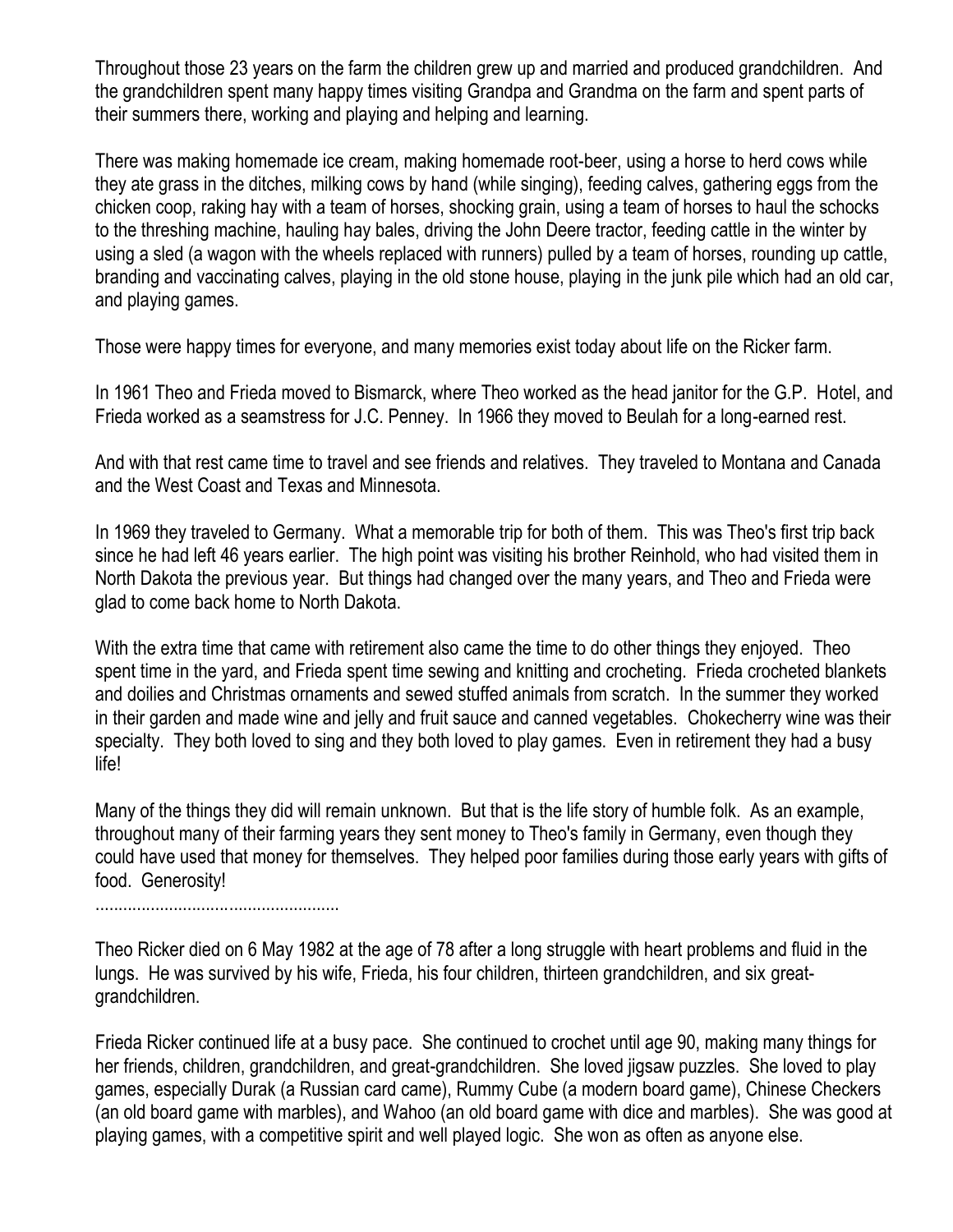At age 90, things changed. Her mind was not as sharp, and her health started to deteriorate. Her last couple of years were difficult for everyone.

Frieda Ricker died on 5 February 2007 at the age of 96 after suffering a stroke a couple of weeks earlier. She is survived by her four children, thirteen grandchildren, numerous great-grandchildren, and great-greatgrandchildren.

.....................................................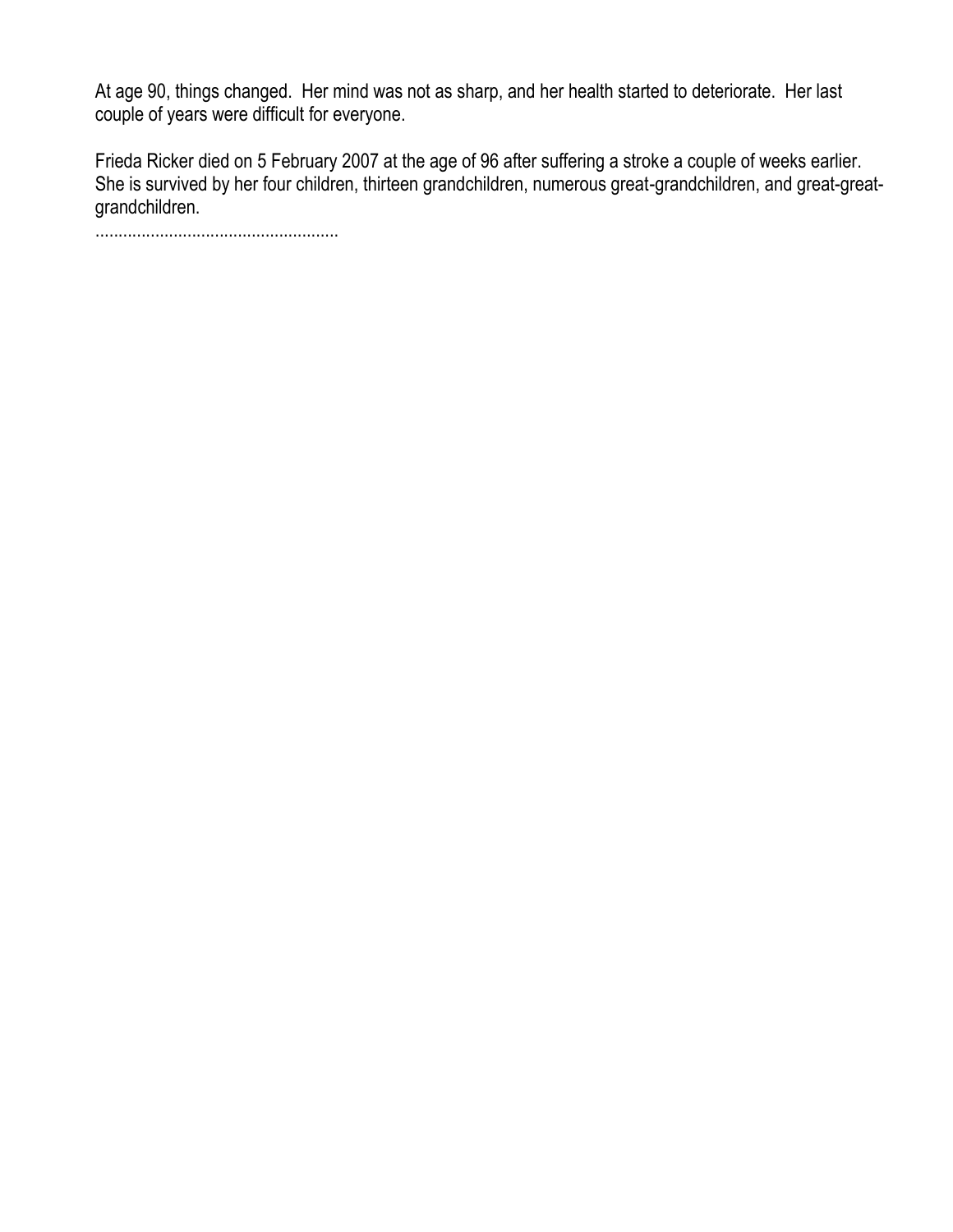# A Germans from Russia Lutheran Church and Congregation

by Clyde Eisenbeis (a:3.1.5.3.7-4.8.2.1.3-7.1), 2 May 1988. The following information is about a Germans from Russia Lutheran church.

Peace Lutheran Church, originally known as Friedens Gemeinde, was a small rural Lutheran church which clung to many German traditions. Built 16 miles north of Beulah, North Dakota in 1910 by my Grandfather John Eisenbeis and three other charter members, it was closed in December of 1967 during my first year at college and taken down in the spring of 1968.

While the church building is gone, my memories of this church and the congregation are as strong as ever. We were family. We, and our ancestors, worshipped there for decades. We baptized, confirmed, married, and buried fellow members. We had Church Picnics, and Sunday Schools, and Bible Schools. But what really set us apart from other churches and bonded us as a family was a unique spirit and some old traditions.

First of all the spirit. While the congregation only numbered around 40 members, we could sing, and did sing! As a kid, I remember many times hearing visitors comment on the hearty singing. And we noticed the difference, too, when we visited other churches. While we only had an old pump organ, everyone loved to sing!

Then the traditions. During the regular Sunday morning worship services, the men sat on the right side of the church, and the women sat on the left side of the church with the boys in the front on the right side and the girls in the front on the left side. In the later years, the new pastors tried to convince the congregation to change, but this one tradition never did disappear.

We did replace the old picture of the Lord's Supper (which hung over the small altar) with a wooden cross on a red cloth background, and we did replace the velvet sacks on the end of a pole with standard offering plates, and we did switch from German services to English services, and we did paint the inside of the church a color besides white (a very light green), and some people did stop wearing black for communion which was served three or four times per year, but changing the seating never happened.

The church was about 20 feet by 28 feet and had no basement. The front entry attached on the east side was about 10 feet by 12 feet and faced the gravel parking lot on the south side. The cemetery was south of the parking lot.

The church seated about 80 people. There were two bench seat rows (one in front and one in back), and there were six or seven rows of chairs. Each row consisted of five chairs bolted together with a board running underneath them (one set on each side of the church). There were two bench seats in the entry. The men always sat in the entry while the women sat in the church until the service was ready to start.

There was a raised platform in the front of the church. On the platform in the right hand corner was a small area (about 4 foot by 4 foot) surrounded by a curtain where the pastor changed his clothes. In the center of the platform was the altar, and on the left side was the old pump organ. In front of the curtain was the pulpit. A gas lamp with a reflector hung on the wall near the pulpit and another was near the organ. Gas lamps were used only on Christmas Eve.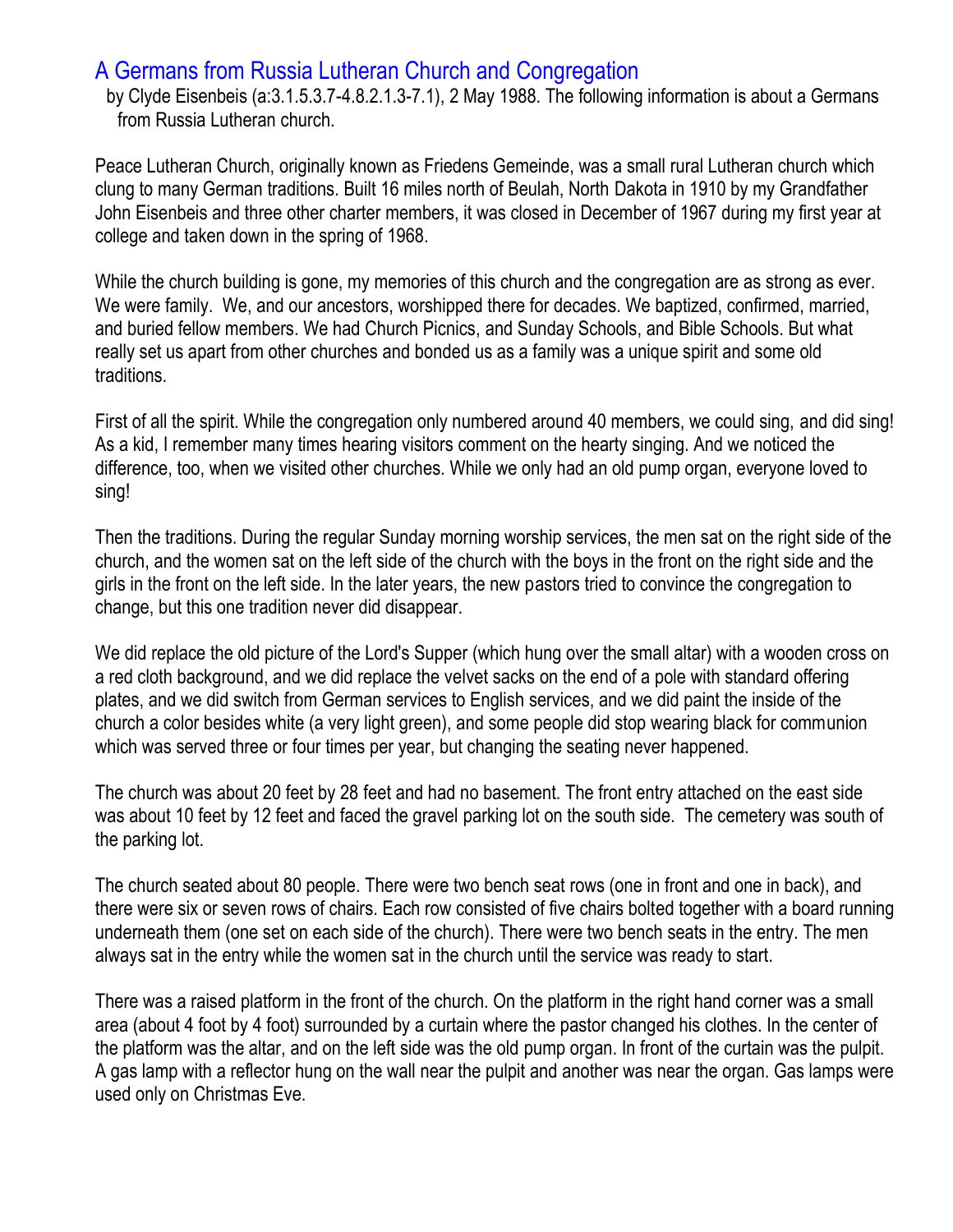Sunday School was held for an hour every Sunday even in the summer time. Bible School spanned two weeks in the summer. We knew a lot of Bible stories and all of Luther's Small Catechism when we were confirmed. In a period of four years, I had to memorize and recite all six sections of Luther's Small Catechism eight times (per my mother's recollection). Even today, at age 38, parts of that catechism go floating through my head.

The church had no electricity until about 1960. There was a potbelly coal stove in the center of the church on the women's side (replaced by an oil furnace when electricity was installed).

There was no indoor plumbing. But there were two outhouses, one for men and one for women.

The church services and singing were always in German until 1966 when our German speaking pastor left. We used a black German song book for the worship service (only words, no music notes). The organ players did not use music notes. They played "by ear". The words were printed in Lateinisch (old German printed letters of the alphabet). We switched to the "red hymnal" when we went to English in 1966 with the arrival of a non-German speaking pastor.

Confirmation, Sunday School, and Bible School were switched from German to English beginning in the mid 1950's.

In the earlier years, the pastor was shared with another rural Lutheran church, St Johannes Gemeinde, located north of Zap, North Dakota (eight miles away). When St Johannes Gemeinde closed in 1959, the Peace Lutheran pastor was shared with the Lutheran church in Zap. During these later years, church services were sometimes held in the afternoon during the winter (there was no electricity for lights).

The German speaking pastors always wore a black cassock during the church service (so we could listen to the message without distraction by the messenger). The pastors in the mid 1960's wore a white surplice over the black cassock.

Communion was served three to four times per year (always on Christmas Day and Easter Sunday). The people planning to take communion turned to face their chairs and knelt on the wooden floor by their chairs (while the rest stood) during the confession. Communion took place by kneeling on the raised platform at the front of the church, first by the men and then by the women.

We had Church Picnics every summer, sometimes at Great-Uncle Sam Krause's farm (he had a grove of trees by a stream that ran through the farm) and sometimes "down by the river" (actually the Garrison Reservoir now known as Lake Sakakawea). After a brief church service, the tables were filled until they groaned from the weight of all the food (pot luck). The tables were still full after people were done eating. At Uncle Sam's, we would play horse shoes, have gunny sack races, and three-legged races. At the river, we would water ski, swim, fish, and go on boat rides.

Every fall, after the harvesting was done, we had Mission Festival. We would gather on a Sunday afternoon to listen to a missionary and look at the items he brought with him from the far-away lands he had visited. A special offering was given to help support missionaries sponsored by the Lutheran Church.

Occasionally skunks crawled under the church. It was always a challenge trying to remove them. The smell hung in the air in the church for many days.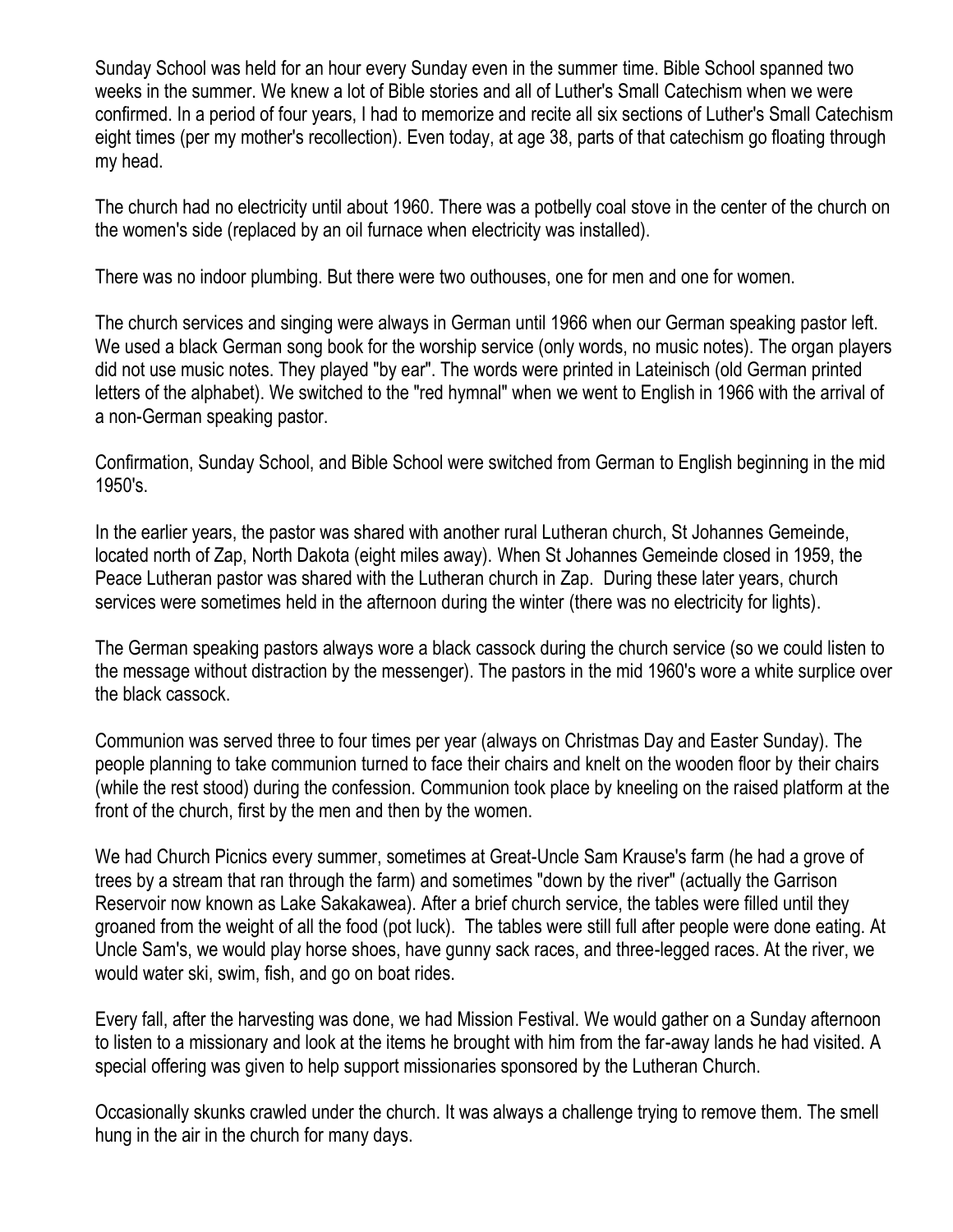I remember daydreaming and staring out the windows to the north watching the wheat fields wave in the breeze during the church service. Through the south window we watched the prairie grass ripple alongside the cemetery.

Christmas Eve, however, brings back the most memories for me. This was always a special event which required extra planning and rehearsing for weeks the "Sprichle" (pieces or small speaking parts) and the program (always the traditional Mary and Joseph manger scene). On Sunday afternoons we would gather with other families to make angel wings, halos, and shepherd staffs.

And then the big event! You could always tell it was a special time with the hissing of the gas lamps (white gas, no electricity) hanging from the ceiling in the center of the aisle, the decorations hanging on the walls, and the Christmas tree with lights powered by a car battery. The gas lamps were used only once per year, Christmas Eve, as all other church services were during the day. To this day I can still hear that sound of Christmas Eve!

We kids always sang a combination of English and German Christmas songs and said pieces in both English and German. (On this special evening, both boys and girls sat in front on the women's side.)

At the end of the program, the pastor made a few closing remarks, and then brown paper sacks (Seckle) containing an apple or orange, peanuts, and hard candy (shaped like a folded ribbon) were distributed to all kids.

The evening always closed with a hearty round of singing of "O Du Froeliche, O Du Selige". Whenever I hear that song, it brings back a flood of memories of Christmas Eve in a small, crowded church in North Dakota with many friends and relatives singing with joy and gratitude!

While the building is gone, my memories of our church and the congregation are as strong as ever! We were family!

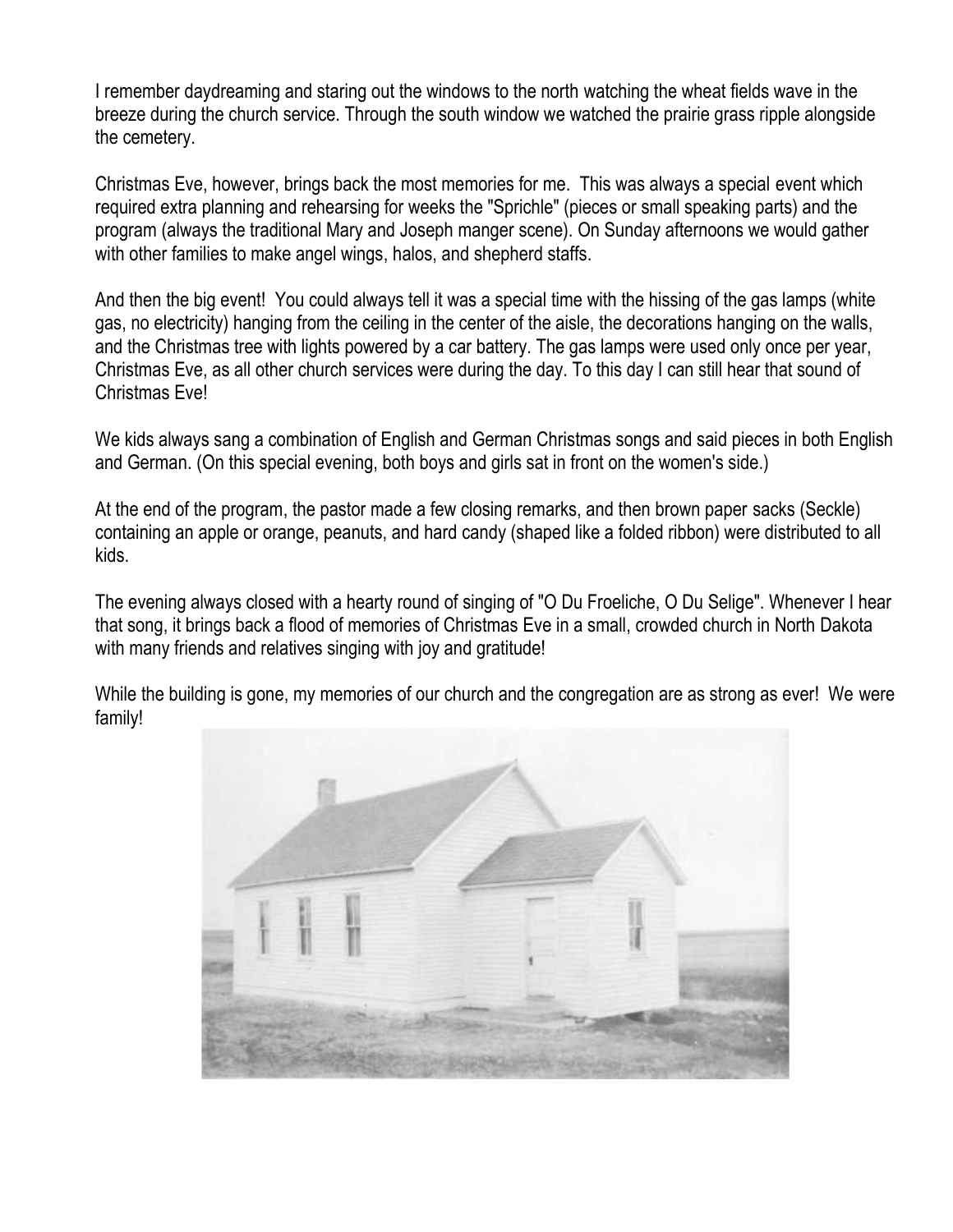# The Russian Calendar

by Adam Giesinger. This article appeared in 1975 AHSGR Clues. Reprinted with permission.

Until 1918 Russia operated on the Julian Calendar, often called Old Style and denoted by O.S. after dates in Russian history. Early in 1918 the new regime decided to put Russia on the Gregorian Calendar or New Style (N.S.), used in western Europe and America.

The Julian Calendar originated with Julius Caesar, who introduced it into the Roman Empire in 46 B.C. It became the accepted calendar later wherever Roman civilization penetrated or Christianity spread. This included all of Europe, northern Africa and the Near East.

In Caesar's time it was thought that the year was exactly 365 days and 6 hours long and that an extra day every fourth year (a leap year) would keep the calendar in step with the sun. More accurate calculations later showed that the 6 hours was 11 minutes and 14 seconds too much. As a result of this error the calendar gradually fell behind the sun. With the passage of the centuries the accumulated error became substantial. At the Council of Nicaea in A.D. 325, the vernal equinox was on March 21; by the sixteenth century it was on March 11, indicating that the calendar had fallen days behind the sun.

There was much discussion of calendar reform over the centuries, but for a long time no practical solution was found. Finally, in 1563, the Council of Trent, in its last session, urged the Pope to undertake the reform. Nineteen years later, Pope Gregory XIII introduced the calendar as we now have it, usually called after him the Gregorian Calendar.

Gregory's reform involved dropping 10 days from the calendar as it then was, to bring it into step with the sun (restoring the vernal equinox to March 21), and omitting three leap years in every four centuries thereafter to keep the calendar in step. The former was accomplished by converting October 5, 1582 (O.S.) into October 15; the latter by retaining as leap years only those centurial years whose first two figures were divisible by 4, such as 1600, 2000, 2400, etc. and making ordinary years out of 1700, 1800, 1900, 2100, etc.

The New Style was quickly adopted by Catholic States, but most Protestant States retained the Old for more than a century. Not till 1700 was the Gregorian reform accepted by the Protestant States of Germany and not till 1752 by Great Britain. Russia and other states of Orthodox religion remained on the Julian calendar until the twentieth century.

The Julian Calendar (O.S.), used in Russia till 1918, was 10 days behind the Gregorian (N.S) up to 1699, 11 days behind from 1700 to 1799, 12 days behind from 1800 to 1899, and 13 days behind after 1900.

This calendar difference affects many dates in Russian history of special interest to us, and, of course, the birthdays of our family members born in Russia under the old regime.

|                                      | Julian Calendar (old style) | Gregorian Calendar (new style) |
|--------------------------------------|-----------------------------|--------------------------------|
| Catherine's Manifesto of 1763        | July 22, 1763               | August 2, 1763                 |
| Abrogation of the Colonist Status    | June 4, 1871                | June 16, 1871                  |
| Outbreak of the First World War      | July 19, 1914               | August 1, 1914                 |
| Beginning of the February Revolution | February 23, 1917           | March 8, 1917                  |
| <b>Abdication of Nicholas II</b>     | March 2, 1917               | March 15, 1917                 |
| October Revolution (Bolshevik Coup)  | October 25, 1917            | November 7, 1917               |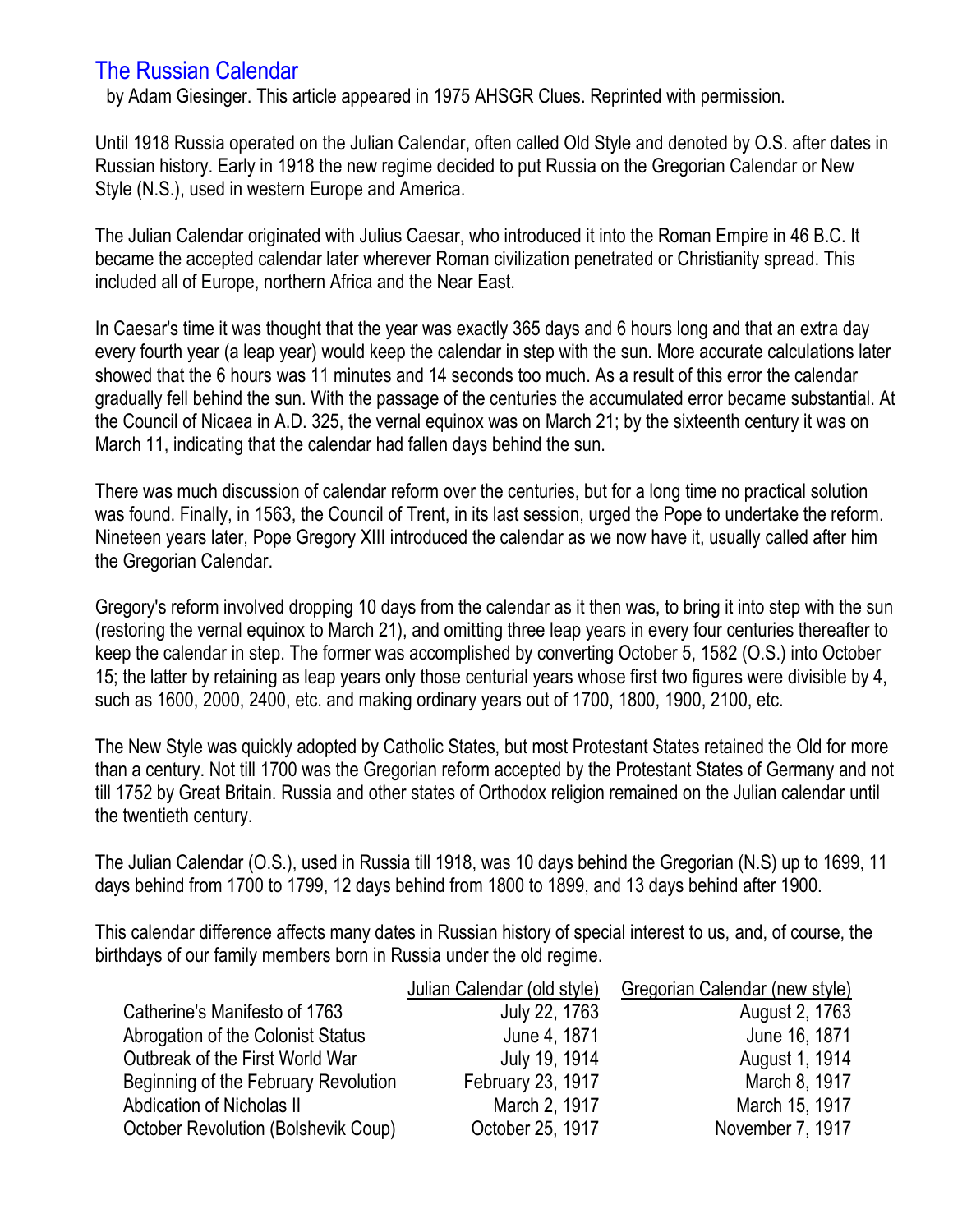In January 1918, Lenin decreed that the Russian date, February 1, 1918 (O.S.) should become February 14 (the date in N.S.), thus putting Russia on the Gregorian Calendar.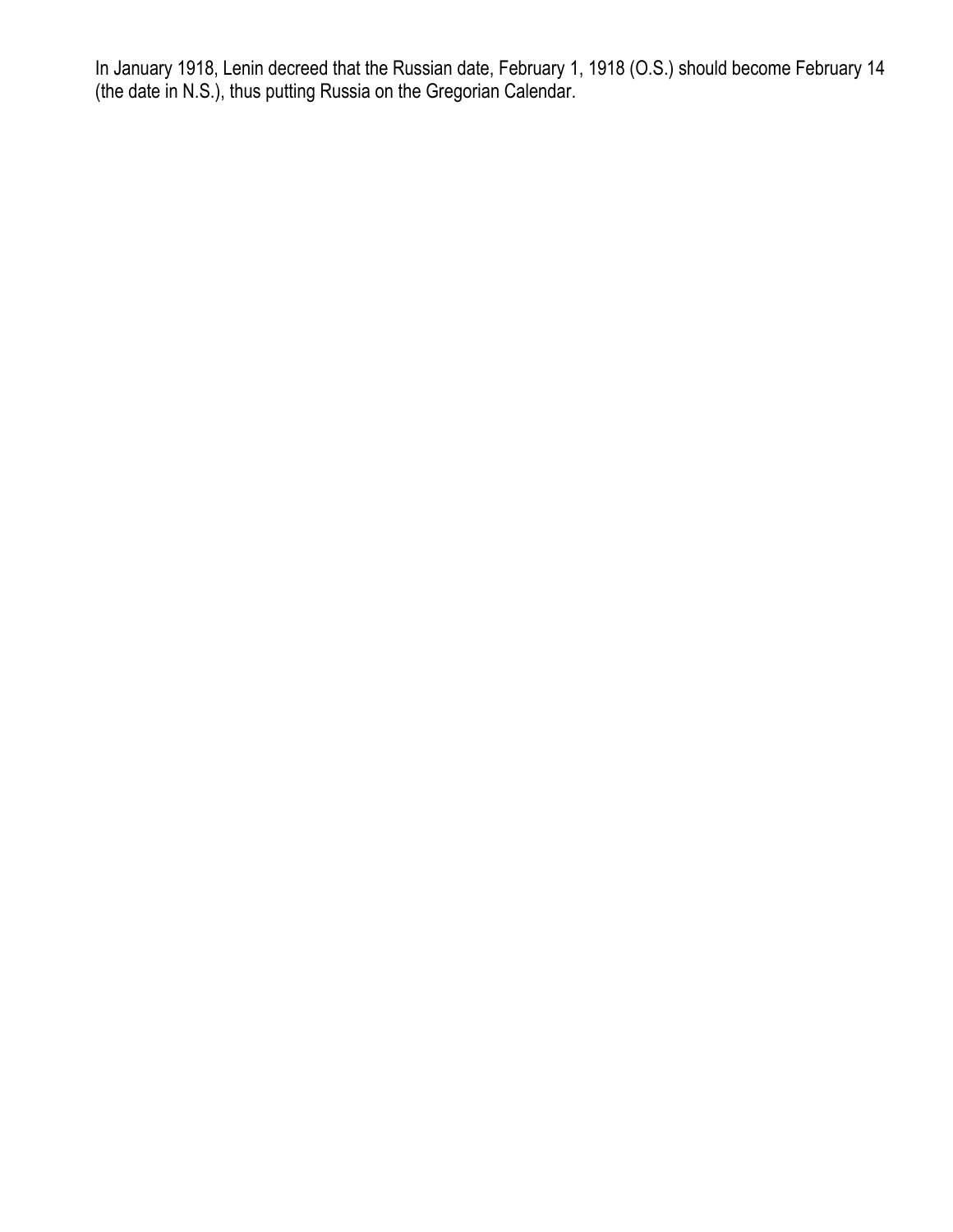# Germans from Russia Recipes

Many Germans from Russia live in North Dakota, South Dakota, Nebraska, Kansas, and Colorado. Some of their recipes are not common in Germany or Russia.

Are these German recipes which were carried from Germany to Russia in the late 1700's and early 1800's? Or are some of these recipes from Russia or a neighboring country?

Some assumptions can be made about some of the recipes. For example, "Mehl Speise", food consisting primarily of flour, such as Knöpfla and Strudla, are almost certainly from the early German years. Others such as Fleischkuechle and Grautbirach are of a less certain origin, perhaps Russia.

At this late date, in 1995, it is likely that some of these foods have been modified (for example Crisco is used now instead of lard). However, based on the knowledge of my mother, Esther Eisenbeis, these recipes are original as they were "handed down" to her.

The key ingredient missing is farm cream (not pasteurized). That cream was good with everything!

The recipes bear some authenticity as the words, while in English, are written in a German grammatical structure (which can be humorous to read). Plus, some ingredients were a pinch of this, and add until it is soft. Thanks to my sister JoAnn Eisenbeis Crabtree for helping convert them to modern English.

### **Fleischküchla**

**~~~~~~~~~~~~~~~~~~~~**

| Dough: 4 cups flour | 2 teaspoons baking powder | 1 $1/3$ - 2 cups milk (or cream) |
|---------------------|---------------------------|----------------------------------|
| 2 teaspoons salt    | 2 teaspoons shortening    |                                  |

- Sift flour, salt, and baking powder together.
	- Cut in shortening.
	- Add milk.
- Mix to make a medium hard dough.
- Let dough rest about an hour to make rolling out easier.
- Divide into 10 equal balls.

| Filling: 1.5 lbs ground beef | 1 medium onion, grated fine | salt and pepper to taste |
|------------------------------|-----------------------------|--------------------------|
|------------------------------|-----------------------------|--------------------------|

- Mix meat ingredients well. Set aside.
- Roll out the dough into circles and spread half a circle with a thin layer of the meat mixture.
- Fold remaining dough over filled half.
	- Seal edges by rolling a saucer around the kuechle.
- Deep fry until golden brown turning once.
	- Drain well on paper towels.
- Eat with hands.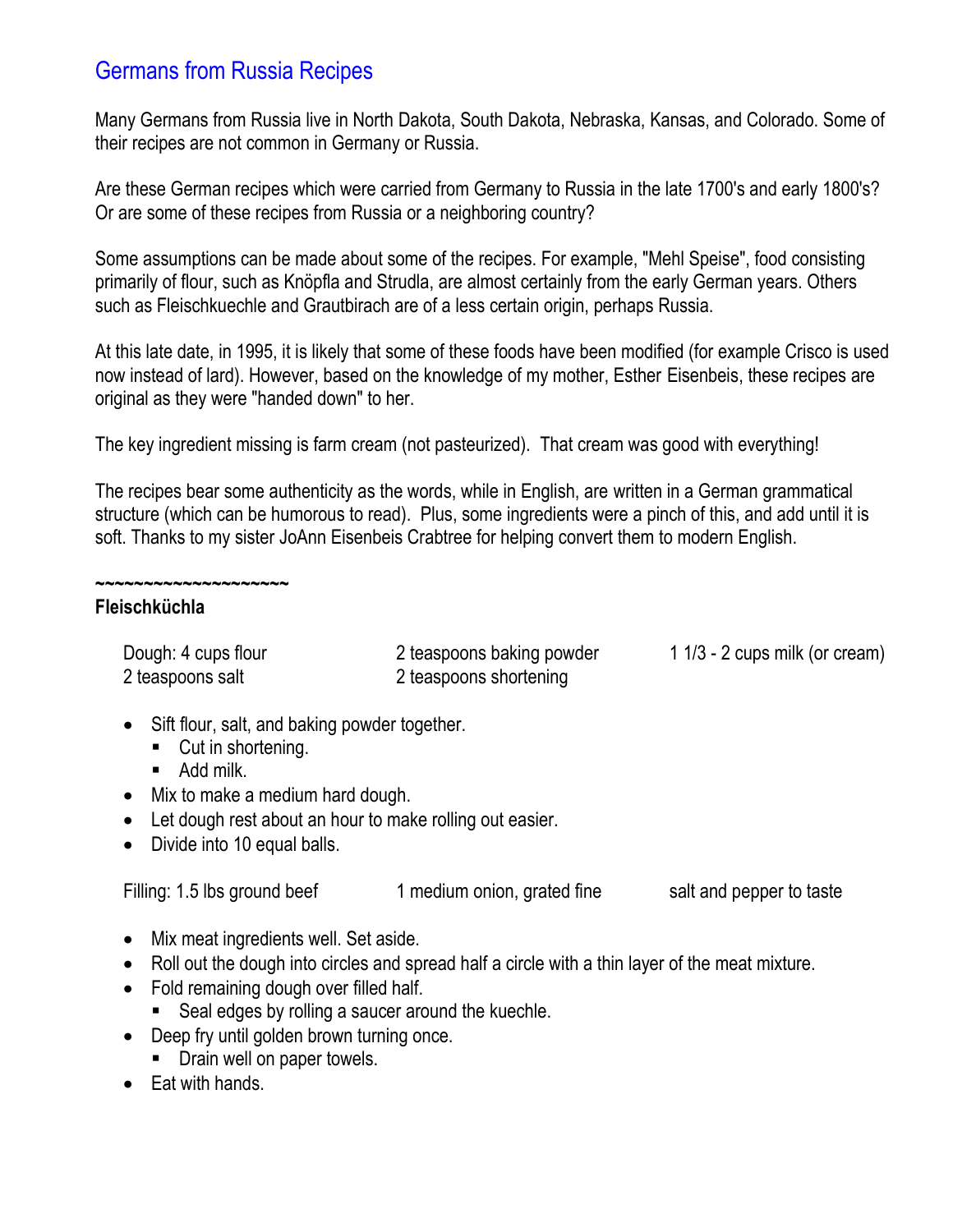#### **~~~~~~~~~~~~~~~~~~~~ Grautbrach (Krautbrach)**

Dough: 2 cups warm water 1/3 cup sugar 2 packages yeast 2 eggs 6 1/2 cups flour 1 tablespoon salt

- Combine water, sugar, and yeast. ■ Stir and let set until dissolved.
- Mix in eggs, 2 cups of the flour, salt, and butter. ■ Beat for 1 minute.
- Add remaining 4 1/2 cups flour and knead lightly. ■ Let set 20 minutes.
- (May use 2 loaves frozen bread dough instead. Let thaw.)

Filling: 1 1/2 pound diced smoked ham 1/3 cup onion

1/2 teaspoon pepper 1 quart sauerkraut

- Place ham, onion, and pepper in hot skillet.
	- Toss until onions are soft.
- Rinse sauerkraut to remove sauerkraut juice.
- Add sauerkraut and stir until hot.
	- Remove from heat.
- Pull off 3 inch ball of dough.
	- Roll with a rolling pin into a 6-7 inch circle until 1/4" thick.
- Fill one half side of dough with 2 inches of the ham / sauerkraut mixture (like an apple turnover).
	- Fold remaining dough half over filled half (like a half dinner plate).
	- Place on greased cookie sheets and bake at 350 degrees for 20-30 minutes until golden brown.

#### **~~~~~~~~~~~~~~~~~~~~ Brotküchla or Lederküchla**

| 2 cups warm water | 2 eggs            |
|-------------------|-------------------|
| 1/3 cup sugar     | 6 1/2 cups flour  |
| 2 packages yeast  | 1 tablespoon salt |

1/3 cup butter

- Combine water, sugar, and yeast.
	- Stir and let set until dissolved.
- Mix in eggs, 2 cups of the flour, salt, and butter.
	- Beat for 1 minute.
- Add remaining 4 1/2 cups flour and knead lightly.
	- Let set 20 minutes.
- Pull off 2-3 inch ball.
	- Stretch into 5-6 inch circle until 1/4" thick.
- Deep fry until golden brown (turn once while frying).
- (Good with butter or pancake syrup or choke cherry jelly. Also good dusted with powder sugar or sugar with cinnamon.)

1/3 cup butter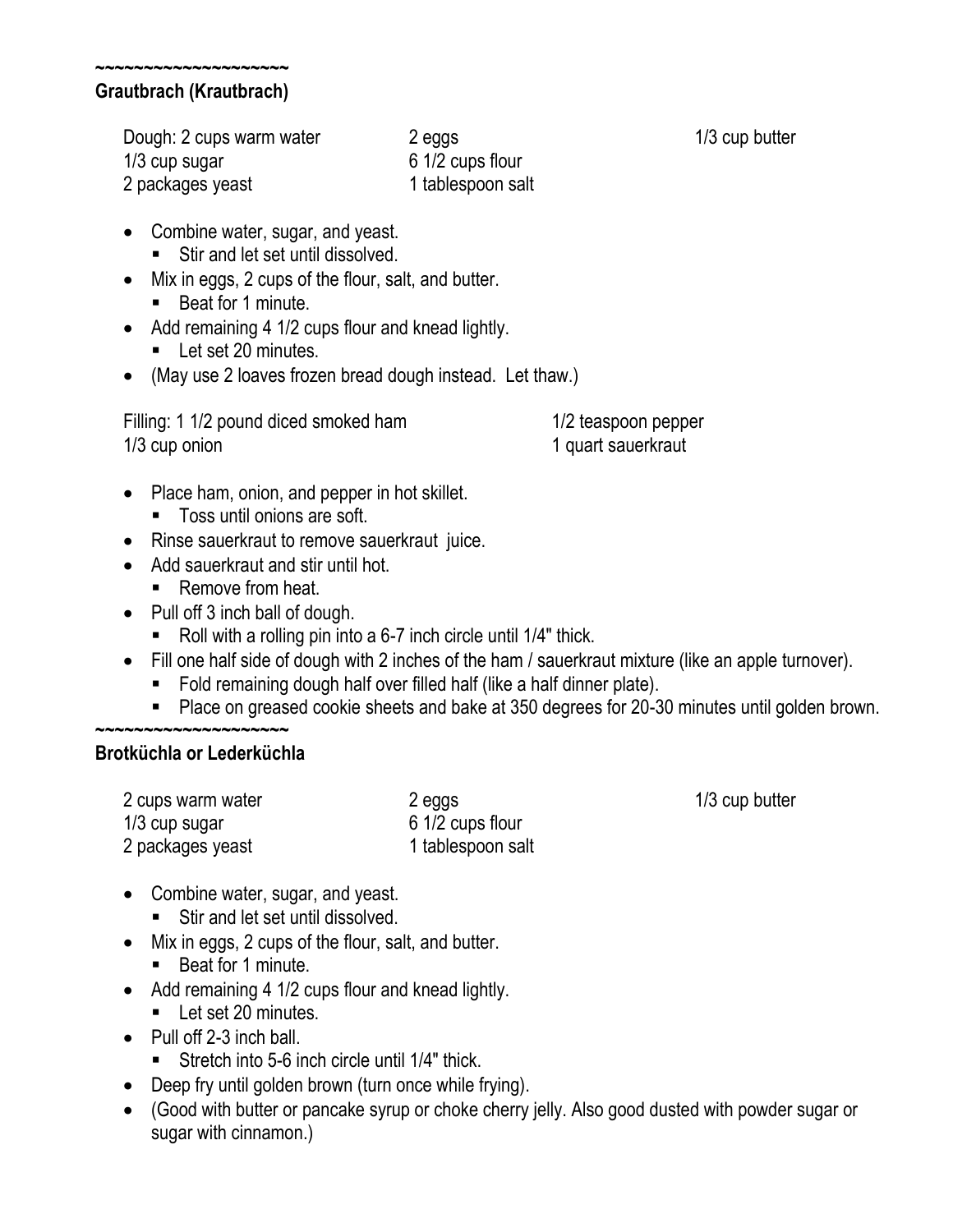## **Knöpfla**

**~~~~~~~~~~~~~~~~~~~~**

| 2 eggs         | 1 teaspoon baking powder | flour |
|----------------|--------------------------|-------|
| 2 quarts water | 1 teaspoon salt          |       |

- Use ingredients to make dough
	- Add flour, if needed to make dough stiff.
- Bring 2 quarts water to a rolling boil.
- Drop small pieces (1/4" in diameter) into boiling water (the tip of a teaspoon works well to cut the pieces and drop them into the water).
	- **EXECT** Leave heat on high until all knoepfla are in the kettle.
	- Reduce heat and simmer uncovered for 15 minutes.
	- Drain water with colander.
- Brown 1/2 cup bread crumbs with 1/4 cup butter.
	- Toss over cooked knoepfla.
	- Garnish with sweet or sour cream.

## **Strudla**

Dough: 4 cups flour 1 egg 1 teaspoon salt

**~~~~~~~~~~~~~~~~~~~~**

1 teaspoon baking powder 1 1/4 cups warm water

Mix ingredients and knead well. Cover and let stand 1 hour.

| Base: potatoes and / or cooked meat | 1/4 cup butter |
|-------------------------------------|----------------|
| 1/2 cup diced onion                 | bacon grease   |

- Roll out dough paper thin.
	- Spread with thin layer of melted bacon grease.
	- Roll up loosely (as for cinnamon rolls).
	- Cut rolls into 1 inch lengths.
- Dice potatoes and place in heavy skillet with onion and butter.
	- Cover potatoes with water and bring to a boil.
- Layer strudla on top of potatoes in skillet.
	- Cover when boiling and simmer 30 minutes.
	- Do not remove cover during cooking time or strudla will set.

#### **~~~~~~~~~~~~~~~~~~~~ Fleischknöpfla**

Dough: 2 eggs 2 cups warm water 1 teaspoon baking powder 1 teaspoon salt approximately 5 cups of flour to make the dough stiff.

• Beat eggs.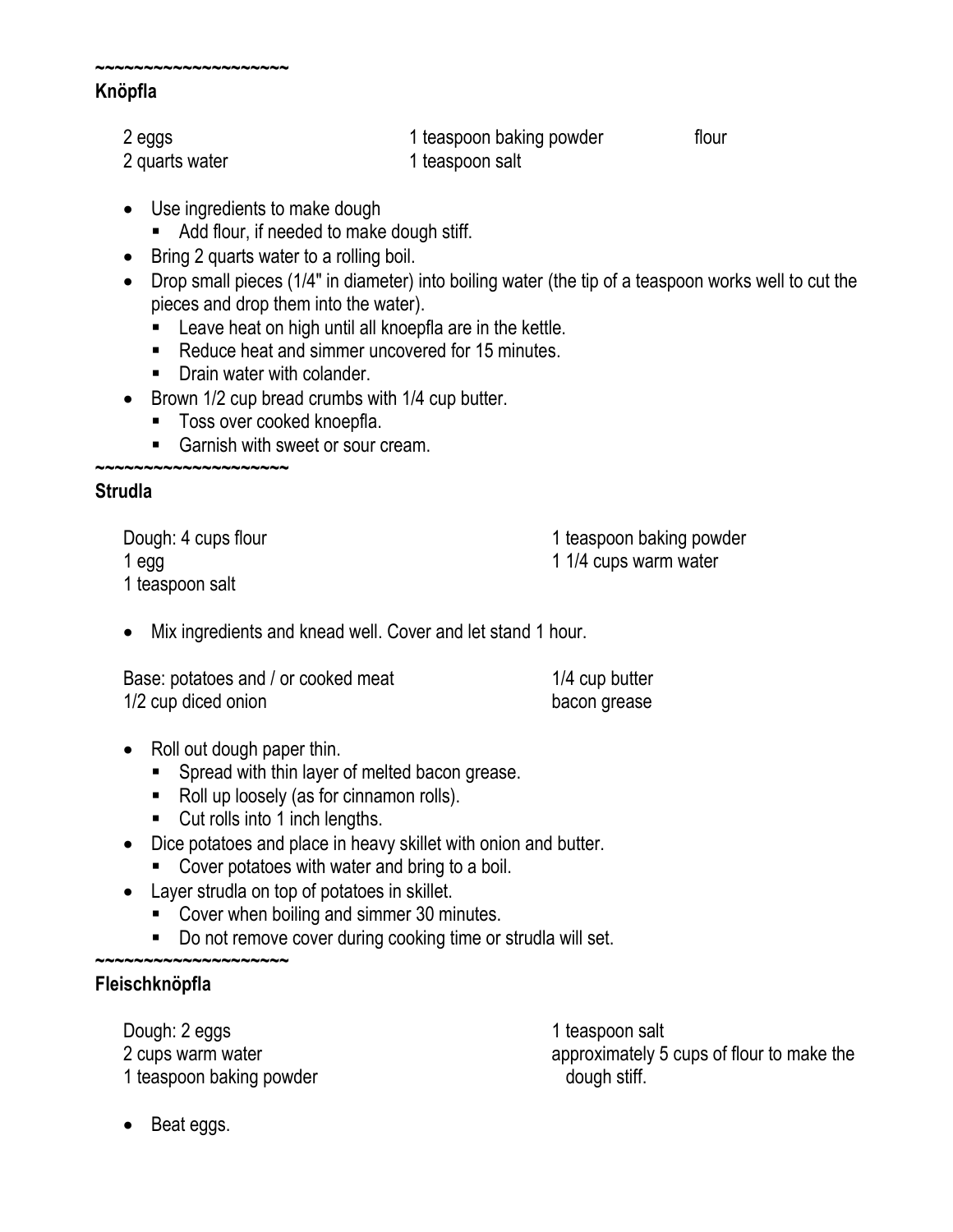- Add remaining ingredients and mix well.
- Set aside and let rest (easier to work dough if allowed to rest for several hours.)

Filling: 1 pound lean ground beef 1 egg 1/4 cup finely diced onion

1 teaspoons salt 1/2 teaspoon pepper 1 tablespoon parsley.

- After mixed, the meat filling can be refrigerated for several hours (or overnight) to enhance the flavor. ■ The dough needs to be used the same day is it made.
- Place filling in a separate bowl. Mix well.
- Boil water and a dash of salt in a large kettle.
- Roll dough out into a large square.
	- Cut into 3 inch squares.
- Place approximately 1 teaspoon filling in center of small squares.
	- Take care not to get filling on edges.
- Fold in half and seal edges with fingers.
- Drop into large kettle of boiling water.
	- Leave heat on high until all pockets are in the kettle.
	- Reduce heat and simmer uncovered for 15 minutes.
- Drain water with colander.
- Brown 1/2 cup bread crumbs with 1/4 cup butter.
	- Toss over cooked pockets.
	- Garnish with sweet or sour cream if desired.

#### **~~~~~~~~~~~~~~~~~~~~ Käsknöpfla**

Dough: 2 eggs 2 cups warm water 1 teaspoon baking powder

1 teaspoon salt.

- Beat eggs.
	- Add remaining ingredients and mix well.
	- Set aside and let rest (easier to work dough if allowed to rest for several hours.)

Filling: 1 pound dry curd cottage cheese 1 egg 1/4 cup finely diced onion

2 teaspoons salt

- 1 teaspoon pepper
- 1 tablespoon parsley
- Place filling in a separate bowl. Mix well.
- Boil water and a dash of salt in a large kettle.
- Roll dough out into a large square.
	- Cut into 3 inch squares.
- Place approximately 1 teaspoon filling in center of small squares.
	- Take care not to get filling on edges.
- Fold in half and seal edges with fingers.
- Drop into large kettle of boiling water.
	- Leave heat on high until all pockets are in the kettle.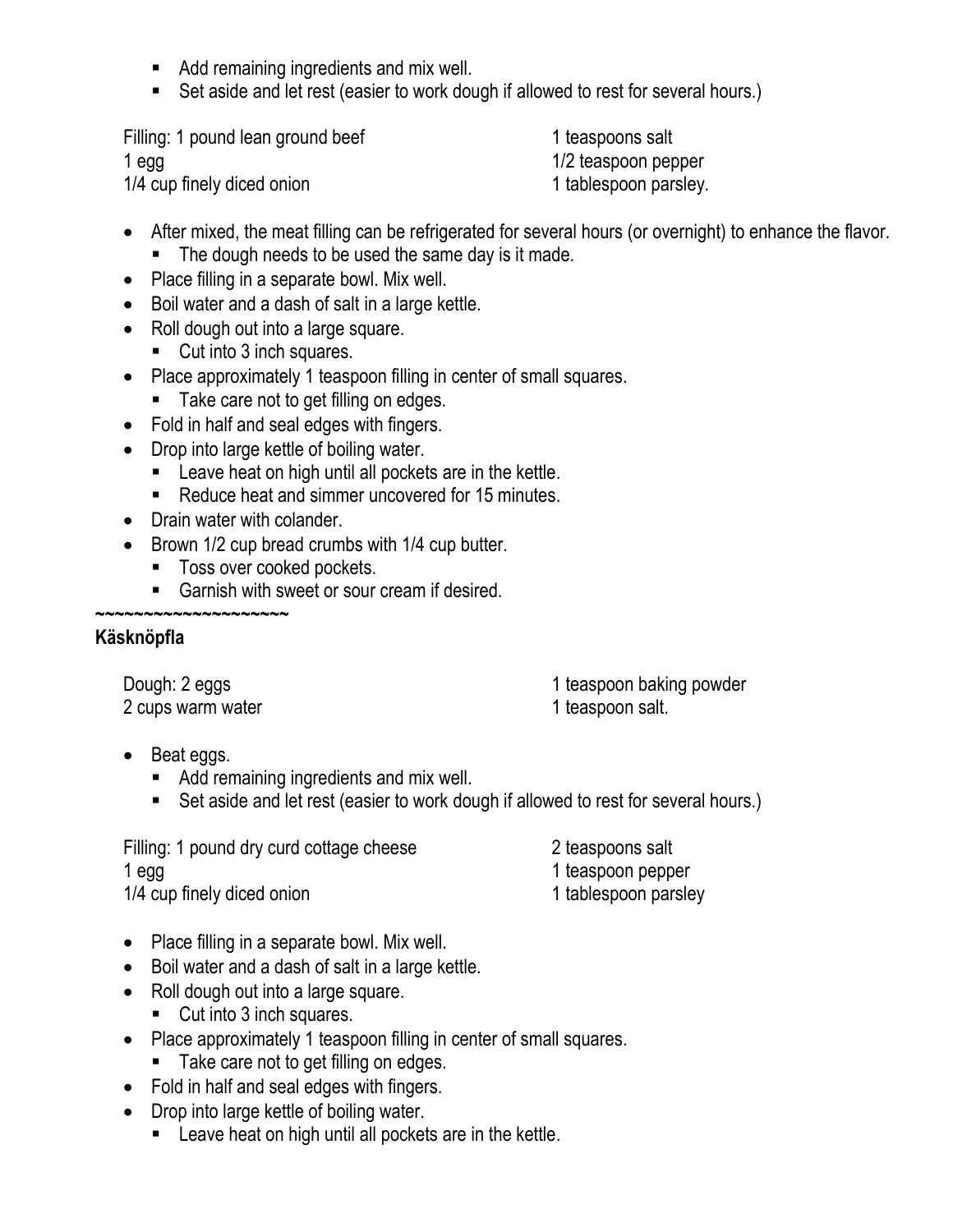- Reduce heat and simmer uncovered for 15 minutes.
- Drain water with colander.
- Brown 1/2 cup bread crumbs with 1/4 cup butter.
	- Toss over cooked pockets.
	- Garnish with sweet or sour cream if desired.

## **Käsküchla**

2 cups dry curd cottage cheese 1 teaspoon baking soda

1/2 cup sugar

**~~~~~~~~~~~~~~~~~~~~**

1 teaspoon baking powder

1 teaspoon salt 1 teaspoon vanilla 1/4 teaspoon nutmeg 3 well-beaten eggs, flour

- Beat baking soda into cottage cheese.
	- Add eggs and beat some more.
	- Add remaining ingredients. Mix well.
- Add enough flour to make a soft dough.
- Roll entire ball of dough into a large rectangle 1/4 inch thick.
	- Cut into 2 inch by 4 inch strips.
	- Add filling.
	- Cut a slit into the center of each strip.
	- Loop one end through the slit.
- Deep fry in hot oil until brown turning once.
	- Let cool.

**~~~~~~~~~~~~~~~~~~~~**

■ Shake in powdered sugar or white sugar.

# **Stirum**

| 1 cup milk      | 1 tablespoon sugar  |
|-----------------|---------------------|
| 3 eggs          | 1 tablespoon baking |
| 1 teaspoon salt | powder              |

flour to make a thin batter.

- Place milk, eggs, salt, sugar, and baking powder into a mixing bowl. Mix well.
- Add flour until the batter is the consistency of pancake batter.
	- Stir until smooth.
- Heat 3 tablespoons cooking oil in a medium-sized kettle.
	- When hot pour the batter over the hot oil and stir fast over high heat with a spatula.
	- Continue to chop batter into small pieces until all pieces are light brown.
- Remove and serve immediately.
- Good with garden lettuce.

**Nudla**

2 dozen eggs 2 cups water

**~~~~~~~~~~~~~~~~~~~~**

1 tablespoon salt flour to make a very stiff dough.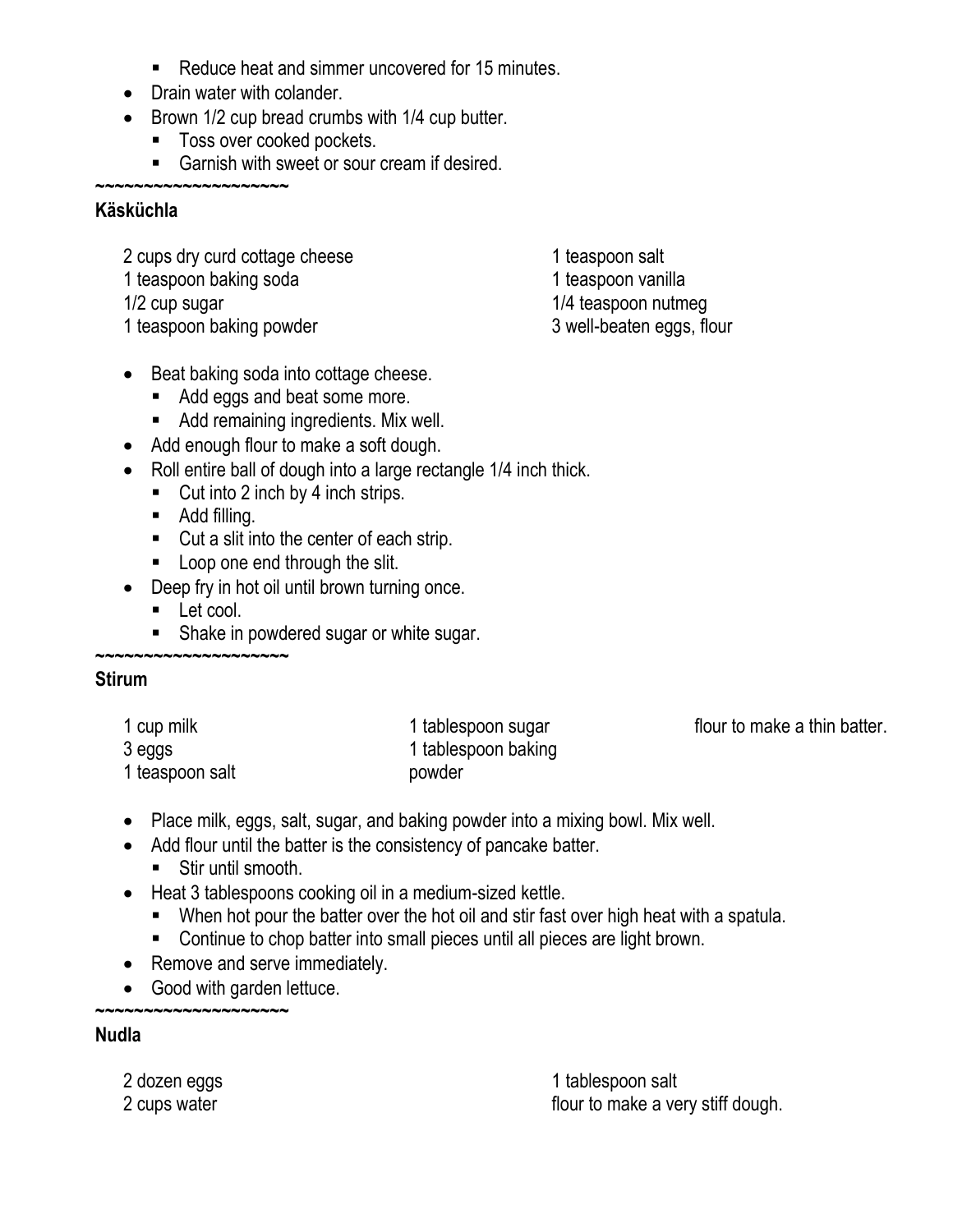- Mix well.
- Knead dough.

**~~~~~~~~~~~~~~~~~~~~**

**~~~~~~~~~~~~~~~~~~~~**

- Roll dough into large thin circles.
	- Cut by hand into noodles (or cut with pasta machine)
	- Let dry in single layer.
- Store in airtight containers.

## **Summer Sausage**

80 pounds ground beef 25 pounds ground pork one half bag of **Tenderquick** 1.75 pounds salt 1 cup brown sugar

.25 to .5 pound pepper All Spice 1 garlic medium to large diced and soaked in hot …water for a couple of hours

- Stuff using sausage stuffer into 2 to 3 inch pork casings
	- 8 pounds of pork casings for 100 pounds of sausage.
- Hang sausage and smoke in smokehouse (or have smoked at butcher shop).

# **Brot Wurst**

80 pounds pork 20 pounds beef 3/4 pound Freeze-em Pickle (seasoning)

1 cup brown sugar Crushed garlic in water 1/2 - 3/4 pound pepper.

- Stuff using sausage stuffer into 1 inch casings.
- Hang and smoke in smokehouse (or have smoked at butcher shop).
- Let cool.
- Freeze in milk cartons filled with water.

### **~~~~~~~~~~~~~~~~~~~~ Halupsi (Pigs in the Blanket)**

1 cup rice 1 pound lean ground beef 1 medium onion

1 teaspoon salt 1/2 teaspoon pepper tomato juice or V-8 juice

- Cook rice for 10 minutes.
	- **•** Drain, rinse, and mix with remaining ingredients.
	- Set aside.
- 1 large head green cabbage.
	- Blanch several cabbage leaves in a large kettle of boiling water for 2-3 minutes.
	- Remove leaves and drain in colander.
	- Repeating process until all leaves are blanched.
- Spoon beef mixture onto a cabbage leaf (multiple times).
	- Roll up leaf and place in greased baking dish tucking sides of cabbage under the roll.
- Pour tomato juice over cabbage rolls in baking dish until several inches deep.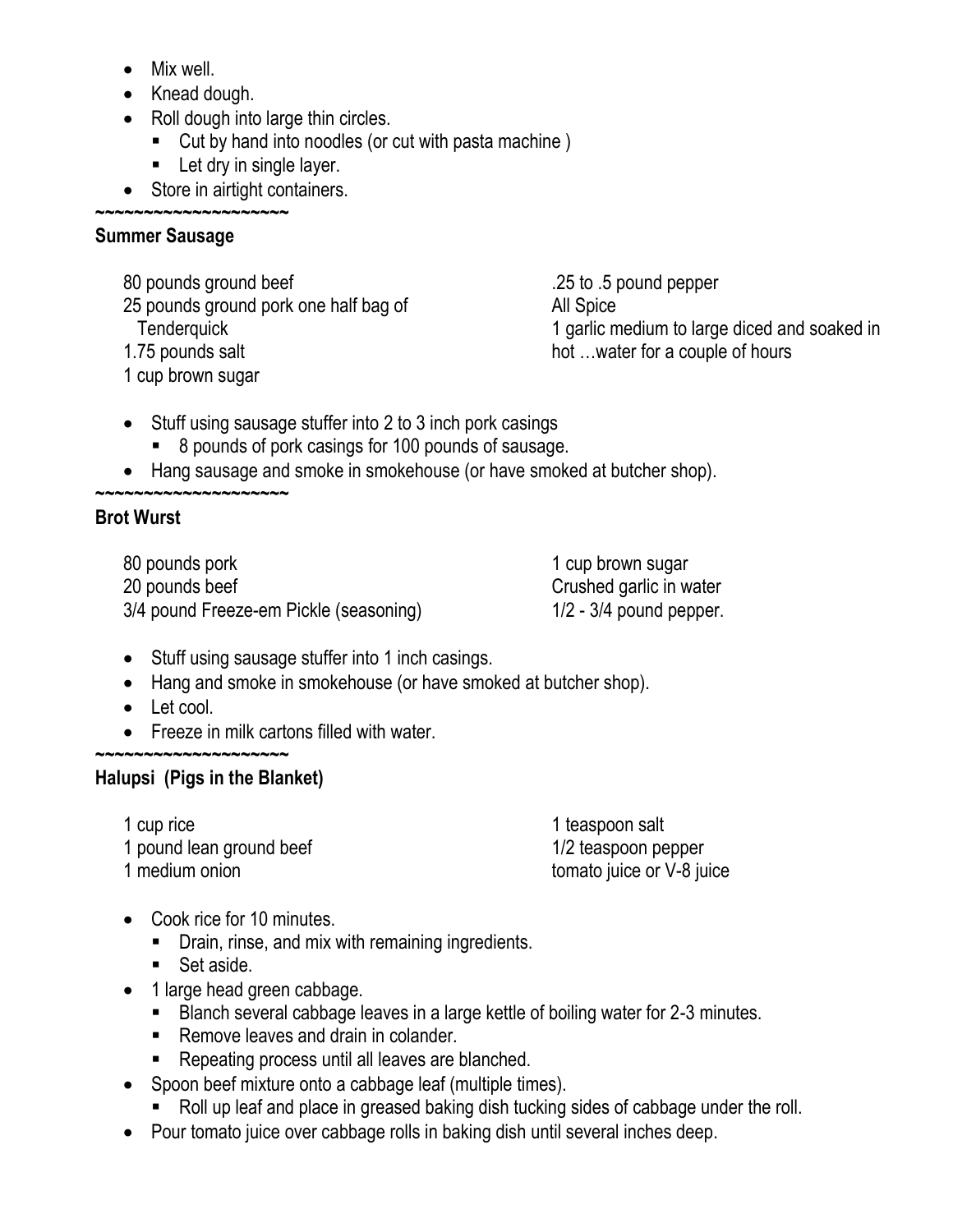- Do not submerge cabbage rolls.
- Bake uncovered at 300 degrees for 2 hours.

#### **~~~~~~~~~~~~~~~~~~~~ Kartofelwergele**

| 3 cups boiled potatoes<br>1/4 cup chopped onion | 2 eggs<br>1 1/2 cups flour | salt, pepper |
|-------------------------------------------------|----------------------------|--------------|
|-------------------------------------------------|----------------------------|--------------|

- Mash potatoes.
	- Season with salt, pepper, and onion.
	- Let cool.
- Add eggs and flour. Mix well.
- Boil water and a dash of salt in a large kettle.
- Divide dough into 3 parts.
	- Form 3 long 1 inch diameter rolls on floured board with your hands.
	- Cut into 1 inch slices.
- Drop into boiling water.
	- Remove when they float on top.
	- Drain in colander.
- Repeat process until all slices have been boiled.
- Deep fry until brown.
	- Drain well on paper towels. (Boiling the slices before deep frying is optional.)

#### **~~~~~~~~~~~~~~~~~~~~ Dampfnudla**

| Dough: 2 cups warm water | 2 eggs            |
|--------------------------|-------------------|
| $1/3$ cup sugar          | 6 1/2 cups flour  |
| 2 packages yeast         | 1 tablespoon salt |

1/3 cup butter

- Form 1.5 inch balls out of the dough.
	- Let raise on greased cookie sheet.
- Season porkchops or chicken with salt and pepper and brown in skillet.
- Place browned meat in roaster.
	- Pour 1 can of cream of chicken, or cream of mushroom, mixed with 1/2 can milk over meat.
	- Cover and bake meat at 350 degrees for 1 hour.
- Place raised dumplings single layer over meat.
- Bake uncovered an additional approximately 20 minutes or until golden brown.

## **~~~~~~~~~~~~~~~~~~~~**

# **Featherweight Dampfnudla**

1 1/2 cups flour 1 tablespoon shortening

2 1/2 tablespoons baking powder

1 teaspoon salt 3/4 cup cold water

- Sift flour.
	- Add baking powder and salt.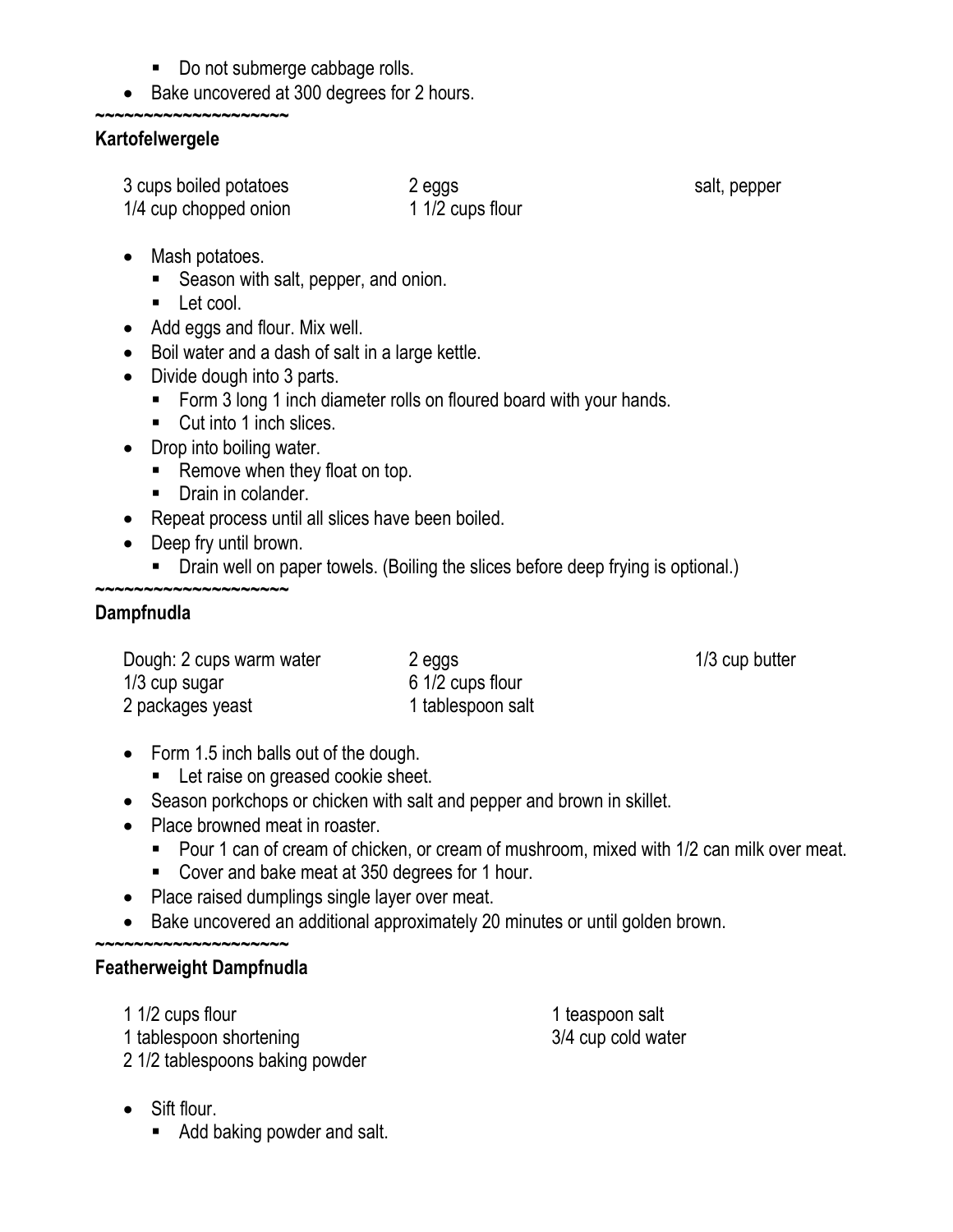- Cut in shortening.
- $\blacksquare$  Mix by hand.
- Add water (stir only enough to moisten flour).
- Drop by spoonfuls into skillet containing 1" gently boiling chicken broth.
	- Simmer covered for 10-12 minutes.
- Do not remove cover during cooking time or dumplings will set.
- (This recipe is also good with chicken broth, diced chicken, potatoes, onions, salt, pepper, and butter as the base.)

# **~~~~~~~~~~~~~~~~~~~~**

## **Borscht**

- Make a beef broth using beef bones, onion, celery, salt, and pepper.
	- Cover bones with cold water in a large kettle.
	- Cook a long time.
	- Strain into a large bowl.
	- Discard bones, onion, and celery.
	- Cover bowl. Let cool. Refrigerate.
	- Remove and discard fat.
	- Set broth aside.
- In another large kettle sauté diced onion, minced garlic, a little butter.
- When onions are translucent, add the broth to the onion and garlic.
	- Heat over medium heat.
- When the broth is hot.
	- Add chopped cabbage, cubed or stewed tomatoes, diced potatoes (optional), frozen mixed vegetables (such as lima beans, corn, carrots, peas, cut green beans), fresh whole dill weed (remove before serving) or dill seed or dried dill, two whole allspice.

flour

■ Simmer until flavorful. Taste. Adjust spices as necessary.

#### **~~~~~~~~~~~~~~~~~~~~ Fasnachtküchla**

| 4 eggs               | 2 teaspoons baking  |
|----------------------|---------------------|
| 1/2 cup sugar        | powder              |
| 2 cups sweet or sour | 1/4 teaspoon salt   |
| cream                | 2 teaspoons vanilla |

- Beat eggs, sugar, cream, baking powder, salt, and vanilla.
- Add enough flour to make a soft dough. Mix well.
- Roll entire ball of dough into a large rectangle 1/4 inch thick.
	- Cut into 2 inch by 4 inch strips.
	- Cut a slit into the center of each strip.
	- Loop one end through the slit.
- Deep fry in hot oil until brown turning once.
- Let cool.

**~~~~~~~~~~~~~~~~~~~~**

• Shake in powder sugar or white sugar.

**Kucha**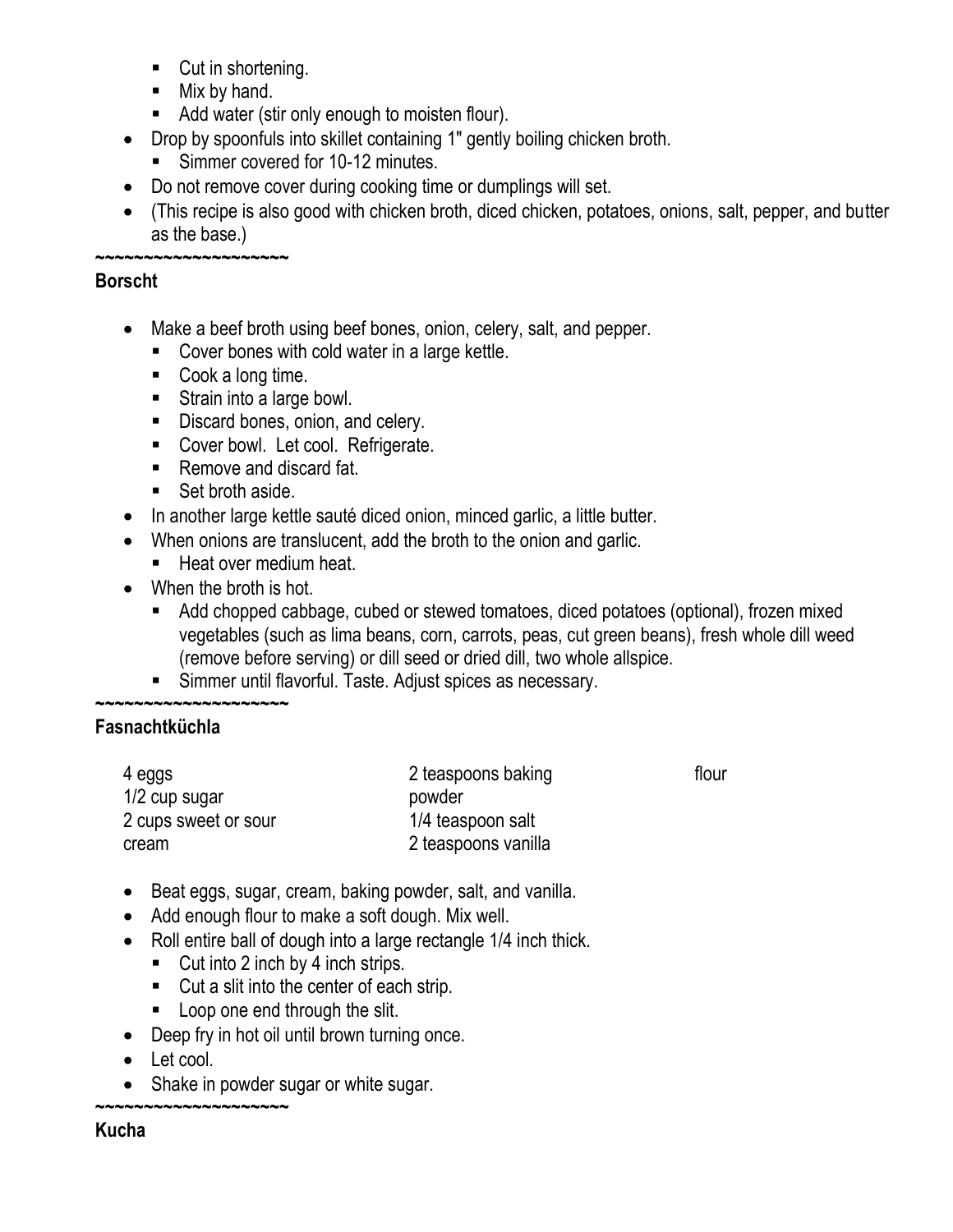Dough (makes 15 kuchen): 3 packages yeast 1/2 cup warm water 1 cup sour cream

3 cups milk 1/2 cup sugar 1 tablespoon salt 5 eggs

1/2 cup soft butter 9 cups flour

- Dissolve yeast in lukewarm water.
- Combine with remaining ingredients in large mixing bowl.
	- Knead.
- Add additional flour if necessary to make a soft dough. ■ Let rest 20 minutes.
- Roll out with rolling pin into 1/4" thick circles and place in greased pie plates.
	- Dough needs to come up the sides of the pie plates, but not onto the lip of the pie plate.

| Custard (for 3-4 kuchen):                    | 1 cup sugar         |
|----------------------------------------------|---------------------|
| 2 eggs                                       | 2 tablespoons flour |
| 2 cups sour cream (farm cream if possible as | salt                |
| unpasteurized cream tastes better)           | 1 teaspoon vanilla  |

- Beat eggs well.
	- Place eggs, sour cream, sugar, flour, and pinch of salt in saucepan.
	- Cook over medium-high heat stirring constantly until mixture begins to boil.
- Remove from heat.
- Add vanilla. Stir. Use hot or cool.
- It is necessary to cook the custard in batches for the kuchen.
- The dough and custard recipes are not on a 1:1 ratio.

Fruit filling: Dried prunes … or fresh apricots … or dried apricots … or fresh apple slices … or fresh peach slices … or concord grapes … or dry curd cottage cheese (1 lb) … or poppyseed (1/2 cup)

- Place one layer of fruit on top of dough in pie plate.
- Cover fruit with a layer of above custard.
- Sprinkle with cinnamon.

**~~~~~~~~~~~~~~~~~~~~**

- Bake at 350 degrees 15-20 minutes or until golden brown. --- or ---
- for cottage cheese or poppyseed filling
	- Stir cottage cheese or poppyseed into above custard recipe.
	- Pour 1/2"-3/4 " layer of custard mixture over dough into pie plate.
- Bake at 350 degrees 15-20 minutes or until golden brown.

# **Lebkuchen Cookies**

2 cups honey 2 2/3 cup white sugar 4 eggs

1/4 cup cooking oil 1 teaspoon soda 1/2 teaspoon cloves

1/2 teaspoon nutmeg 8 cups flour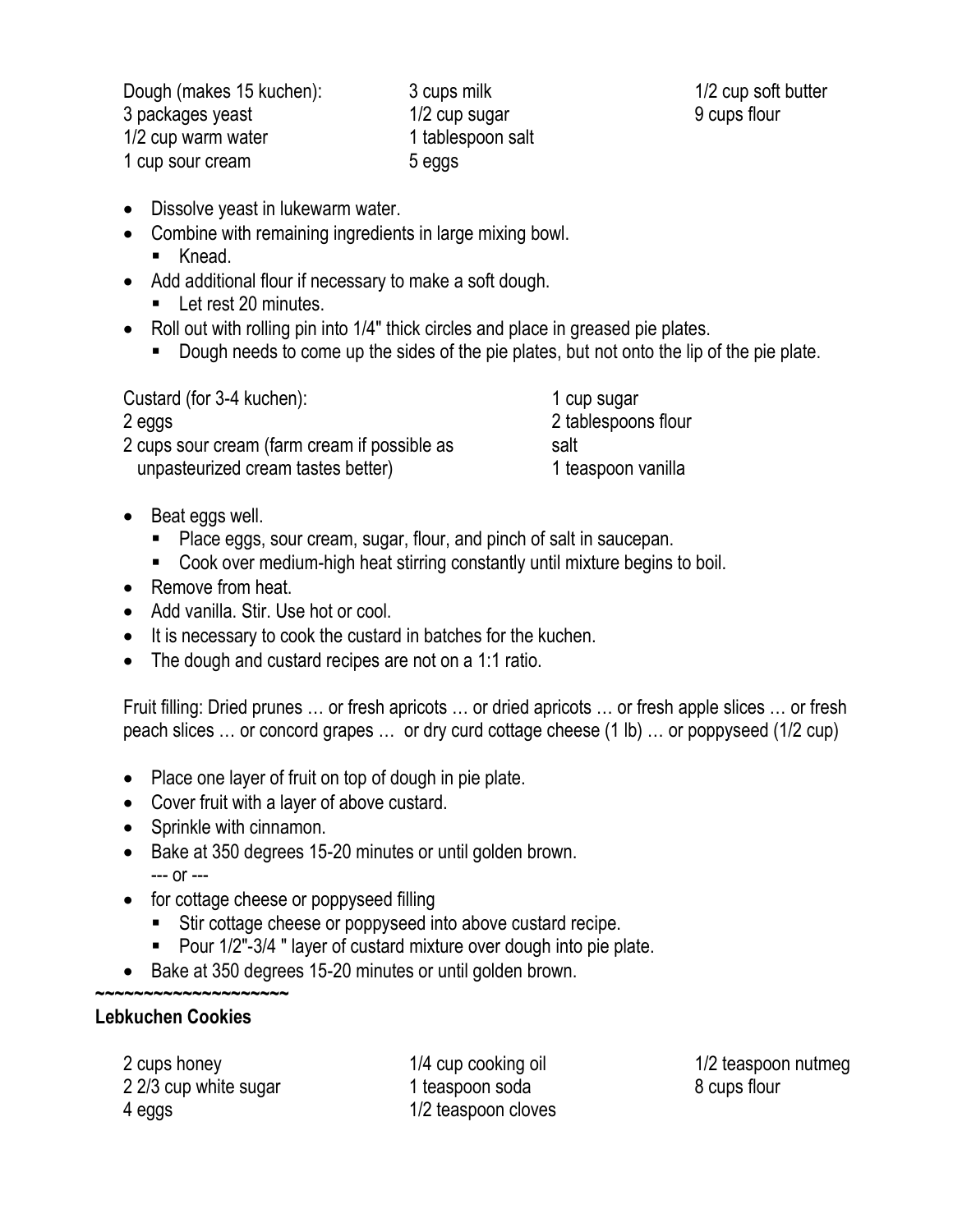- Combine all ingredients in mixing bowl. Mix well.
	- Roll out. Cut with cookie cutters.
- 1 beaten egg white
	- Brush top of cookies with beaten egg white
- Place a blanched slivered almond on top of each cookie.
- Bake at 325 degrees for 10-15 minutes.
- Place in airtight container for several weeks to soften.

#### **~~~~~~~~~~~~~~~~~~~~ Brown Pfeffernuß Cookies (this recipe is very old)**

- Put in large kettle, bring to a boil.
- Add

4 teaspoons baking soda 1 teaspoon vinegar

1 cup butter (not margarine)

- Stir quickly or it will boil over.
- Cool and set aside.
- Add

3 eggs (beat with mixer)

- 1 cup sugar
- 1 teaspoon cinnamin
- Mix well.
- Add

8 to 9 cups of Bread Flour

- Add everything to kettle and mix well
	- Let dough rest in refrigerator one week or longer in a bowl with a firm cover.
- Using a teaspoon, scoop pieces and place on a greased cookie sheet (small cookies).
- Bake at 350 degrees for 9 mins, or until light brown (bake one cookie first. If it is flat, add more flour).
- Makes eight pans, four at a time (about 500 small cookies).

#### **~~~~~~~~~~~~~~~~~~~~ Soft Pfeffernuß Cookies**

2 cups white sugar 1 1/2 cup Crisco 3 eggs, 1 cup honey 1 cup strong coffee 1 cup buttermilk

4 teaspoons baking powder 2 teaspoons soda 1 teaspoon salt 1 teaspoon cinnamon

1/2 teaspoon cloves 1/2 teaspoon black pepper 2 teaspoons anise flavoring 7 1/2 cups flour

- Mix cream, sugar, and Crisco.
- Add eggs and beat well.
- 1 teaspoon cardamom
- 1 teaspoon cloves
- 1 teaspoon black pepper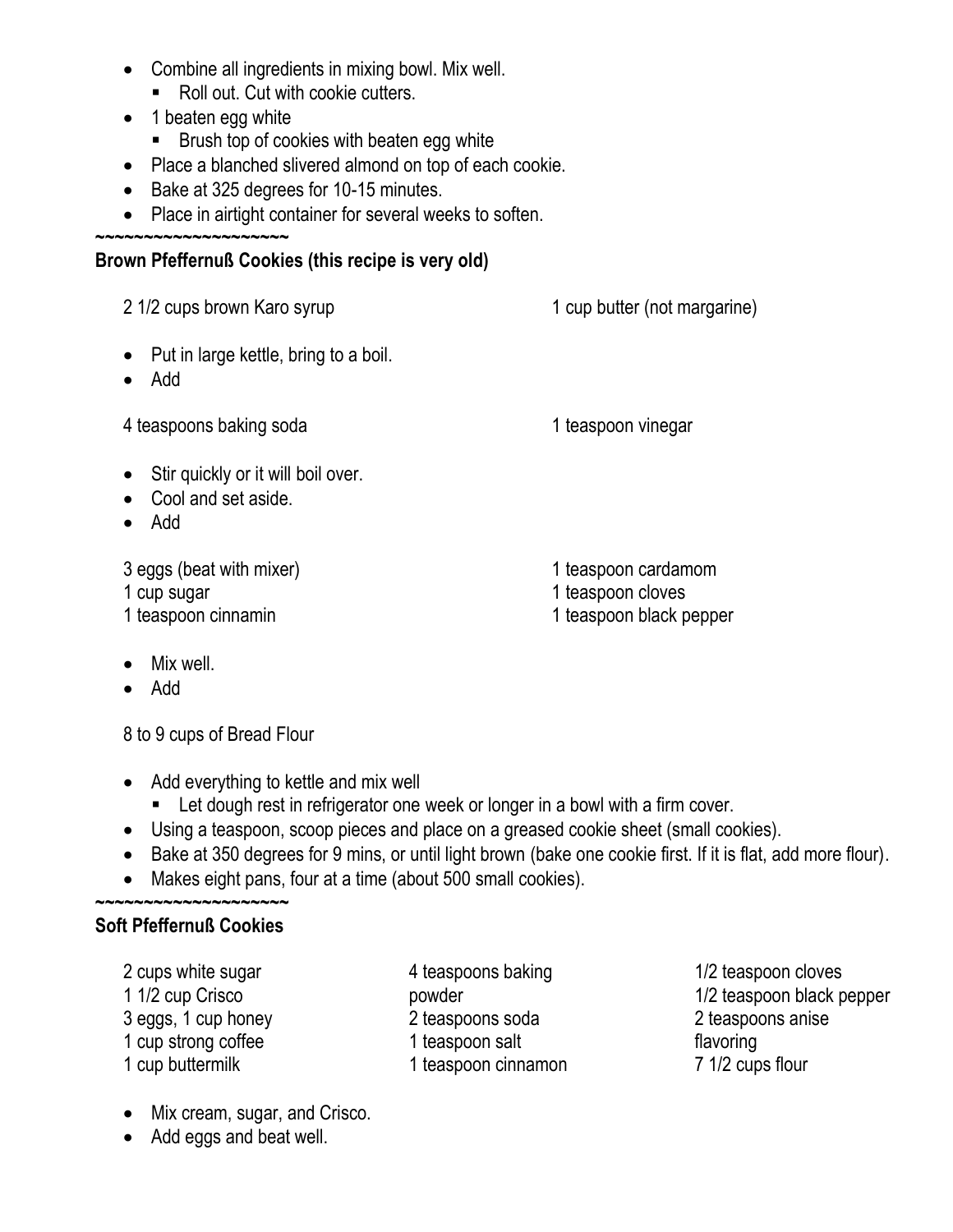- Add remaining ingredients. Mix well.
- Drop by spoonfuls on greased cookie sheet.
- Bake at 350 degrees for 12-15 minutes.
- Shake baked cookies in bag of powder sugar.
- (Makes about 100 cookies.)

#### **~~~~~~~~~~~~~~~~~~~~ Molasses Cake**

| 1/2 cup soft butter |  |
|---------------------|--|
| 1/2 cup sugar       |  |
| 1 cup dark molasses |  |
| 2 eggs              |  |

- 1 1/2 teaspoons soda 1/2 teaspoon salt 1/2 teaspoon cloves 1/2 teaspoon ginger
- 1 teaspoon cinnamon 2 cups flour
- 1 cup boiling water

- Beat eggs.
- Add remaining ingredients.
- Beat with mixer until smooth.
- Pour into greased 9" x 13" cake pan.
- Bake at 350 degrees for approximately 30 minutes.
- Test with toothpick. **~~~~~~~~~~~~~~~~~~~~**

# **Keraps Blachendla (Plachinda)**

Dough: 2 cups sugar 5 eggs 1 cup sour cream

1 cup milk 1 teaspoon vanilla 1/2 teaspoon salt

3 tablespoons baking powder 9 cups flour

- Mix ingredients together to make a soft dough.
- Let set 15 minutes.

Filling: 8 cups canned pumpkin 8 cups sugar 1/2 teaspoon black pepper

4 tablespoons cinnamon 3/4 cup minute tapioca

- Place ingredients for filling in a separate bowl. Mix well.
- Roll dough out into 5 inch by 6 inch ovals.
	- Fill 1/2 side of dough with a thing layer of filling (like an apple turnover).
	- Fold remaining dough half over filled half.
	- Seal turnover by rolling a saucer around the edges.
- Place on greased cookie sheets.
- Brush top with milk.
- Bake at 350 degrees for 30 minutes or until golden brown.

### **~~~~~~~~~~~~~~~~~~~~ Baked Rice**

1 cup rice 5 eggs

1 cup sweet cream 2 cups milk

2 teaspoons vanilla 3/4 cups sugar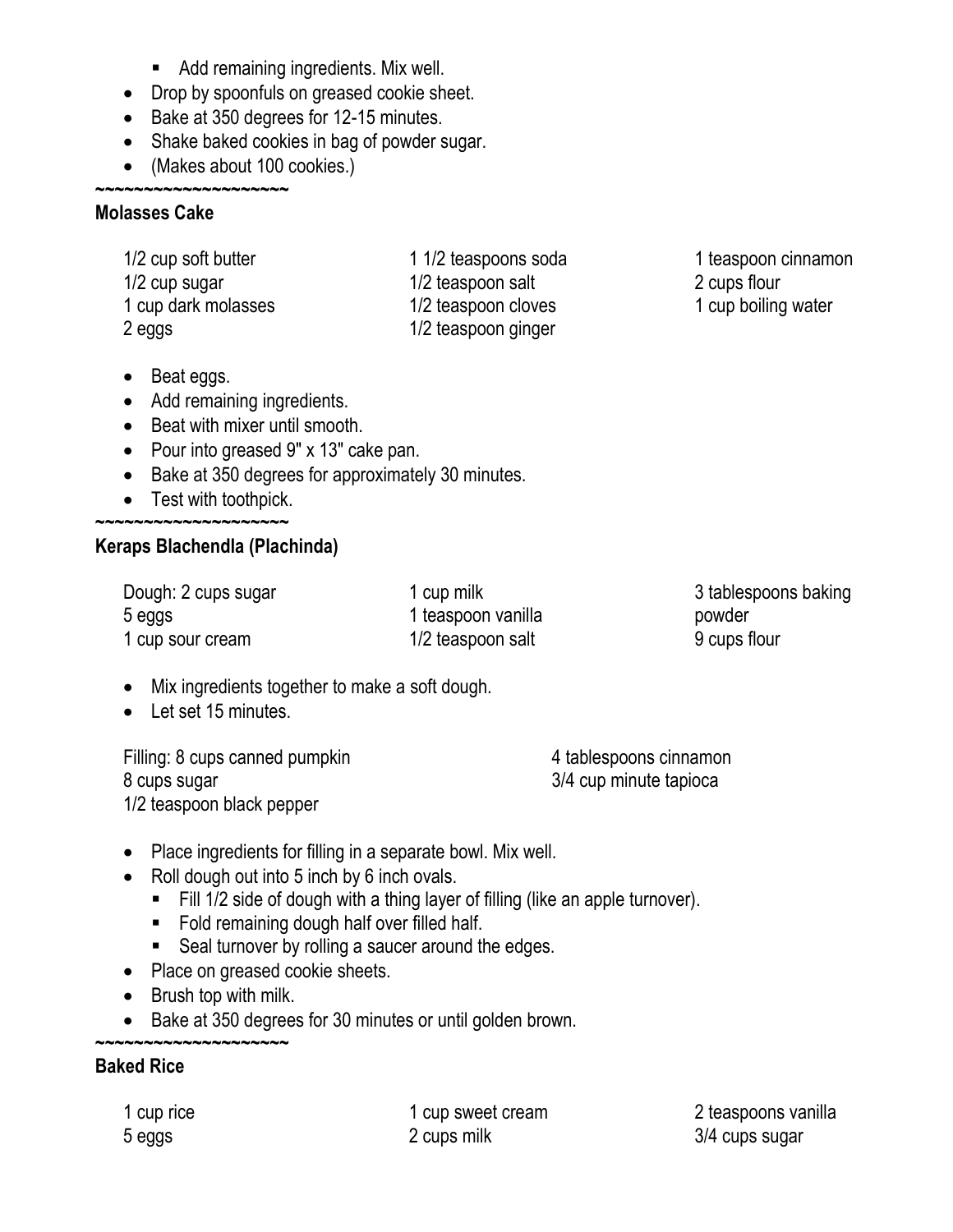- Cook rice 15 minutes.
	- Rinse and drain.
- Beat eggs well.
- Combine all ingredients and stir.
- Grease a 9" x 13" cake pan.
- Pour mixture into pan and sprinkle with cinnamon.
- Bake at 350 degrees for 1 hour.

#### **~~~~~~~~~~~~~~~~~~~~ Jelly Roll**

| 3 eggs            | 3/4 teaspoon baking  | 3/4 cup flour |
|-------------------|----------------------|---------------|
| 3/4 cup sugar     | powder               |               |
| 3/4 teaspoon salt | 3/4 teaspoon vanilla |               |

- Beat eggs.
	- Add sugar, salt, baking powder, flour, and vanilla.
	- Continue beating.
- Line jelly roll pan with wax paper and grease top of paper.
	- Pour batter into pan
	- Bake at 350 degrees for 15 minutes. Test with toothpick.
- Sprinkle powdered sugar on a clean kitchen towel.
	- Turn baked roll upside down onto towel and roll up immediately.
- Let set 1 hour to cool.
- Unroll and spread with your favorite jam and roll up again.

#### **~~~~~~~~~~~~~~~~~~~~ Ginger Snap Cookies**

| 2 cups white sugar      | 1 1/2 cups Crisco    | 2 beaten eggs      |
|-------------------------|----------------------|--------------------|
| 1/2 cup molasses        | 2 teaspoons cinnamon | 2 teaspoons ginger |
| 4 teaspoons baking soda | 1/2 teaspoon salt    | 4 cups bread flour |

- Cream the sugar and Crisco.
- Add eggs and beat well.
- Add remaining ingredients. Mix well.
- Form 1 inch balls.
- Roll in additional white sugar.
- Place on ungreased cookie sheet. Do not press down.
- Bake at 375 degrees for 9-11 minutes.

# **Raisin Oatmeal Cookies**

**~~~~~~~~~~~~~~~~~~~~**

2 cups sugar 4 eggs

2 cups cooking oil 2 tablespoons molasses

2 teaspoons vanilla 4 cups flour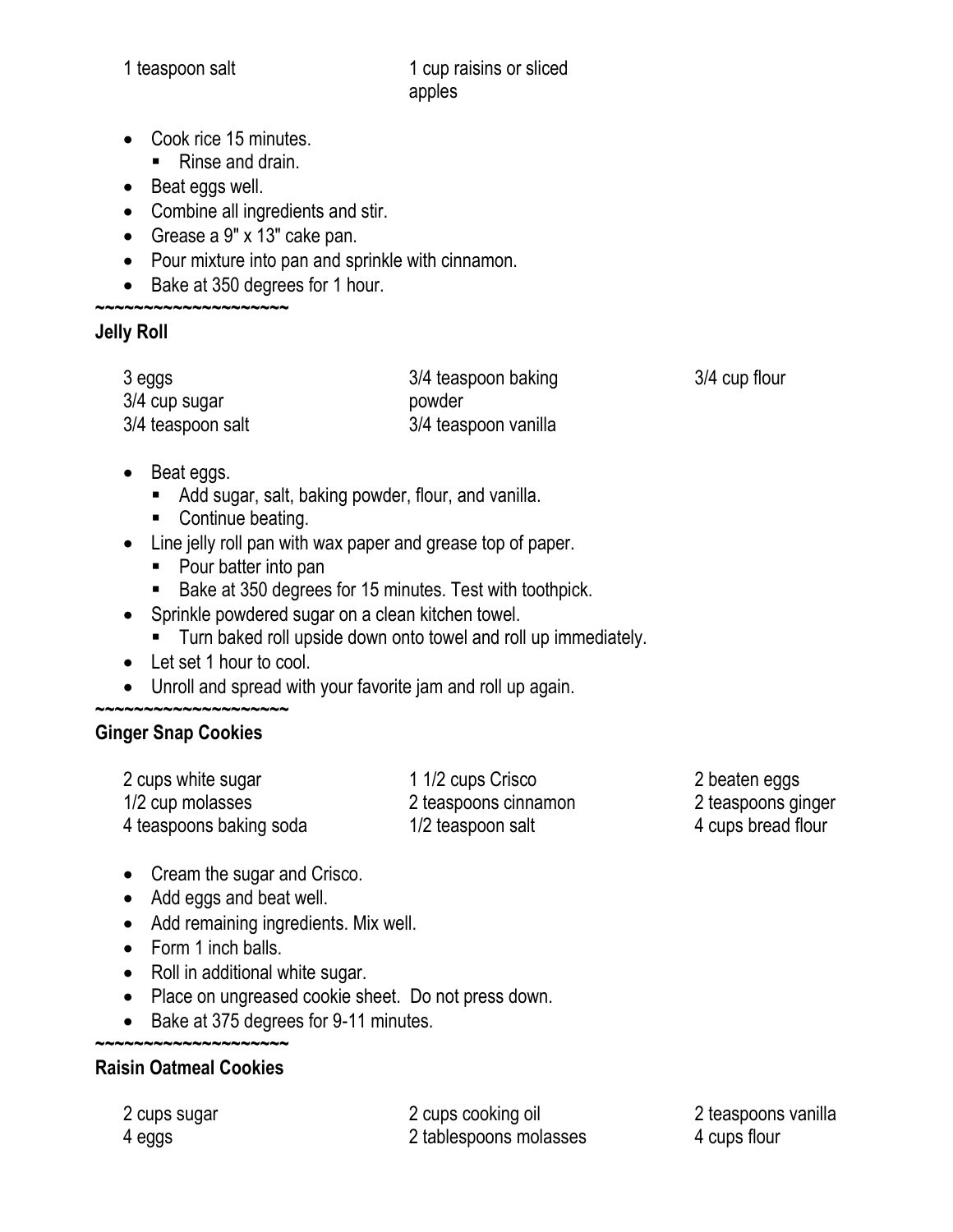4 cups old-fashioned oatmeal

2 tablespoons cinnamon 2 teaspoons baking soda

- Beat sugar and eggs.
	- Add oil, molasses, and vanilla. Mix well.
	- Add flour, oatmeal, and cinnamon.
- Dissolve baking soda in 10 tablespoons raisin water.
- Add to cookie mixture. Mix well.
- Stir in raisins by hand.
- Drop by spoonfuls on ungreased cookie sheet.
- Bake at 350 degrees for 12-15 minutes.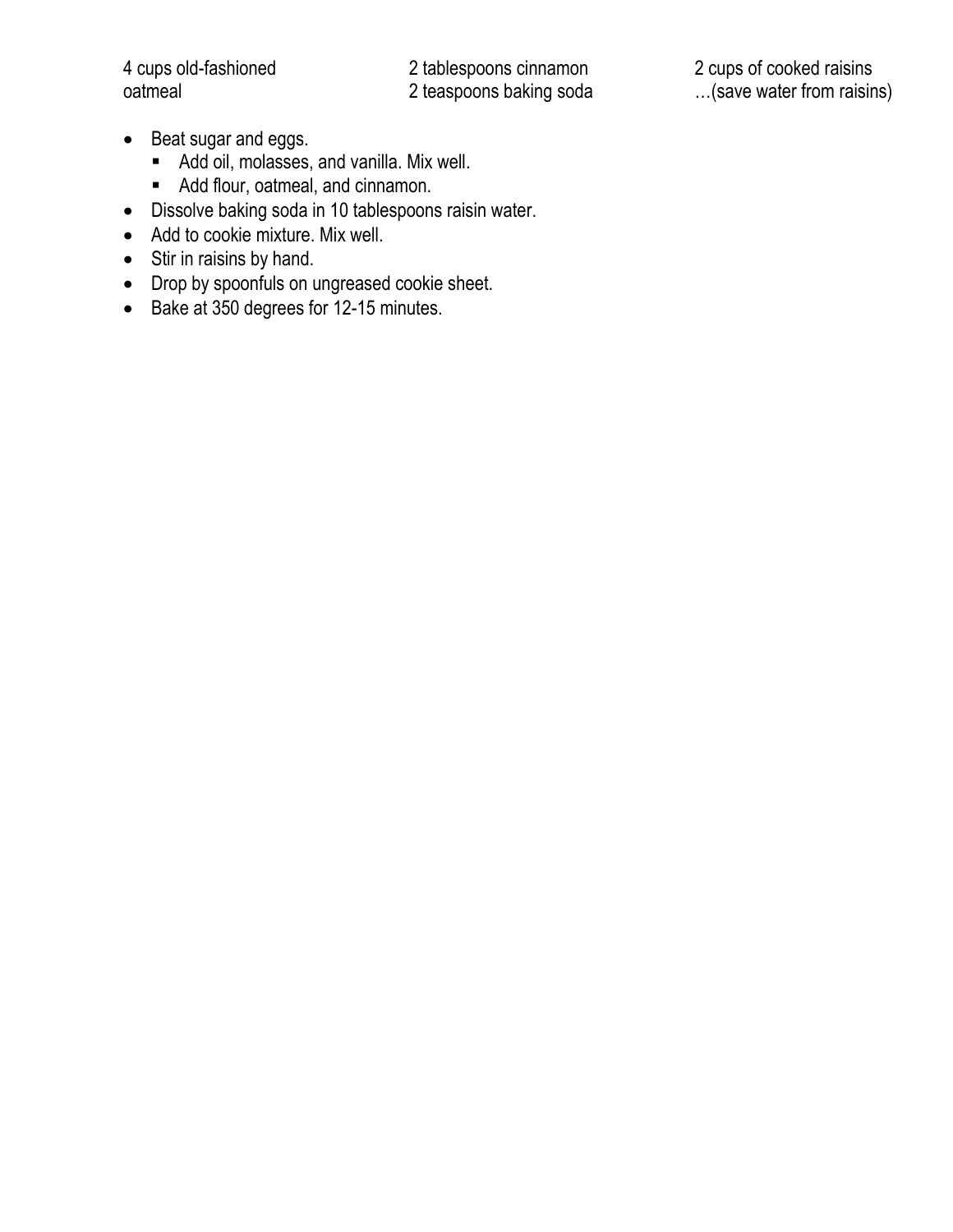# The International Eisenbeiβ Family Reunions

Initially reunion information was sent by mail. Over time, email was used for those who had email along with snail mail for others. Ed Eisenbeisz (a:3.1.5.3.7-4.5.2.7.1-5.1.2) has been maintaining the database that contains names / mailing addresses / email addresses for many years.

----------------------------------------------------------- **1982 … Beulah, North Dakota ... #1**

The first International Eisenbeisz Family Reunion occurred in Beulah, North Dakota, on 3 & 4 July 1982. It was organized by (3.1.5.3.7-4.8.2.1.3.+) Ray & Esther Eisenbeis, Reuben & Mabel Eisenbeis, Erwin & Evelyn Eisenbeis, Hilda & Reuben Bauer, and Art Eisenbeis. About 122 Eisenbeisz relatives came from seven US states and two Canadian provinces.

| Saturday, 3 July 1982 |                                                 |
|-----------------------|-------------------------------------------------|
| $1:00 \text{ pm}$     | Pre-Registration at City Park:                  |
|                       | Genealogy Charts, Visiting, Eat Kuchen          |
| $5:00 \text{ pm}$     | Fleischkuechle Supper                           |
| $9:00 \text{ pm}$     | Music and Visiting at VFW Hall                  |
| Sunday, 4 July 1982   |                                                 |
| $8:30 \text{ am}$     | Registration at VFW Hall:                       |
|                       | Genealogy Charts, Visiting, Eat Kuchen          |
| 10:00 am              | <b>Worship Service by Randy Eisenbeisz</b>      |
| $11:30$ am            | Catered Meal                                    |
| $1:00 \text{ pm}$     | Program:                                        |
|                       | MC - Clyde Eisenbeis                            |
|                       | <b>Speaker - Curt Schultz</b>                   |
|                       | <b>Entertainment - German Community Singers</b> |
|                       | Sing Along - Everyone                           |
|                       | <b>Short Business Meeting - Clyde Eisenbeis</b> |
| 3:00 pm               | Free Time                                       |

# **1984 … Aberdeen, South Dakota ... #2**

The International Eisenbeisz Family Reunion occurred in Aberdeen, South Dakota on 23 & 24 June 1984. It was organized by Virgil & JoAnn Eisenbeisz (a:3.1.5.3.7-4.7.2.4.5-1.1), Helmuth & Lucylle Eisenbeisz (a:3.1.5.3.7-4.5.2.2.1-6), Marion & Marvin Lehr (a:3.1.5.3.7-4.8.1.8.8-4). 344 Eisenbeisz relatives came from 23 US states, Canada, and Germany. Reinhold, Erna, Ewald, and Hans Eisenbeisz from Germany were amazed to find more Eisenbeisz families in the U.S. than in Germany. (They also were astonished that so many people spoke German.)

The 1st Eisenbeiβ Family Genealogy book was published … 55 pages.

# *Saturday, 23 June 1984*

| $9:00$ am         | <b>Early Registration at Sheraton:</b> |
|-------------------|----------------------------------------|
|                   | Genealogy Charts, Visiting, Eat Kuchen |
| $1:00 \text{ pm}$ | Registration:                          |
|                   | Genealogy Charts, Visiting, Eat Kuchen |
|                   | Visit the Dakota Prairie Museum        |
| $6:00 \text{ pm}$ | German Buffet (Old German Favorites)   |
| $7:00 \text{ pm}$ | Program:                               |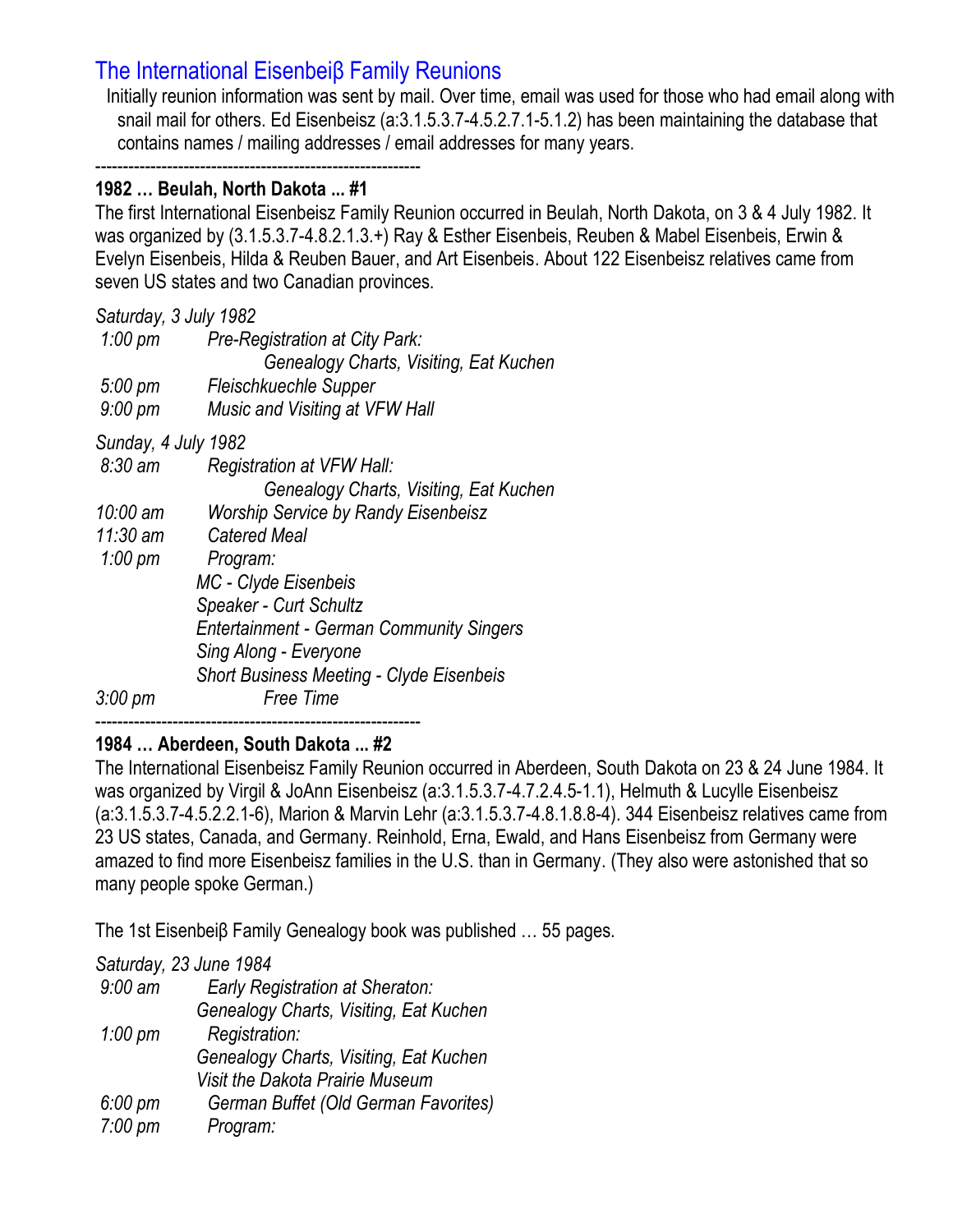*MC - Virgil Eisenbeisz Speaker - Clyde Eisenbeis, Eisenbeisz History 9:00 pm Dance by Mike Eisenbeisz Band: Walzes, Polkas, Schottisches, Two-Steps*

*Sunday, 24 June 1984*

| $8:30$ am                | Registration                                                                         |
|--------------------------|--------------------------------------------------------------------------------------|
| $10:00$ am<br>$11:30$ am | Worship Service: Pastor Randy Eisenbeisz & Pastor Ray Kapp<br>Luncheon               |
| 1:00 $\mu$ m             | Program:                                                                             |
|                          | MC - Virgil Eisenbeisz                                                               |
|                          | Speaker - Armond Bauer, History of Germans from Russia                               |
|                          | <b>Short Business Meeting - Virgil Eisenbeisz</b><br><b>Entertainment - Fiddlers</b> |
| $3:00 \text{ pm}$        | Free Time                                                                            |
|                          |                                                                                      |

## **1988 … Aberdeen, South Dakota ... #3**

The International Eisenbeisz Family Convention was held on 2 & 3 July 1988 in Aberdeen, South Dakota. It was organized by (a:3.1.5.3.7-4.7.1.4.5-1.1) Virgil & JoAnn Eisenbeisz, (a:3.1.5.3.7-4.5.2.2.1-6) Helmuth & Lucylle Eisenbeisz, (a:3.1.5.3.7-4.8.1.8.8-4) Marion & Marvin Lehr. Approximately 300 Eisenbeisz relatives attended from the US and Canada.

The 2nd Edition Eisenbeiβ Family History & Genealogy book was published … 197 pages, 2,305 names

|                     | Saturday, 2 July 1988                                                   |
|---------------------|-------------------------------------------------------------------------|
| $9:00$ am           | Early Registration at Sheraton:                                         |
|                     | Genealogy Charts, Visiting, Eat Kuchen                                  |
| $1:00 \text{ pm}$   | Registration:                                                           |
|                     | Genealogy Charts, Visiting, Eat Kuchen, Visit the Dakota Prairie Museum |
| $6:00 \text{ pm}$   | German Buffet (Old German Favorites)                                    |
| $7:00 \text{ pm}$   | Program:                                                                |
|                     | MC - Virgil Eisenbeisz                                                  |
|                     | Speaker - Clyde Eisenbeis, Eisenbeisz Family History                    |
| $9:00 \text{ pm}$   | Dance by Mike Eisenbeisz Band: Walzes, Polkas, Schottisches, Two-Steps  |
| Sunday, 3 July 1988 |                                                                         |
| $8:30 \text{ am}$   | Registration                                                            |
| 10:00 am            | Worship Service: Pastor Randy Eisenbeisz & Pastor Ray Kapp              |
| $11:00$ am          | <b>Group Photo</b>                                                      |
| $12:00 \text{ am}$  | Dinner                                                                  |
| $1:00 \text{ pm}$   | Program:                                                                |
|                     | MC - Virgil Eisenbeisz                                                  |
|                     | Speaker - Arnold Marzlof, History of Germans from Russia                |
|                     | <b>Short Business Meeting - Virgil Eisenbeisz</b>                       |
| $3:00 \text{ pm}$   | <b>Free Time</b><br>---------------------------                         |

## **1992 … Sacramento, California ... #4**

The International Eisenbeisz Family Reunion was held on 19, 20, and 21 June 1992 in Sacramento, California. It was organized by Ray & Donna Eisenbeisz (a:3.1.5.3.7-4.4.1.5.10-8) and Arnold & Carol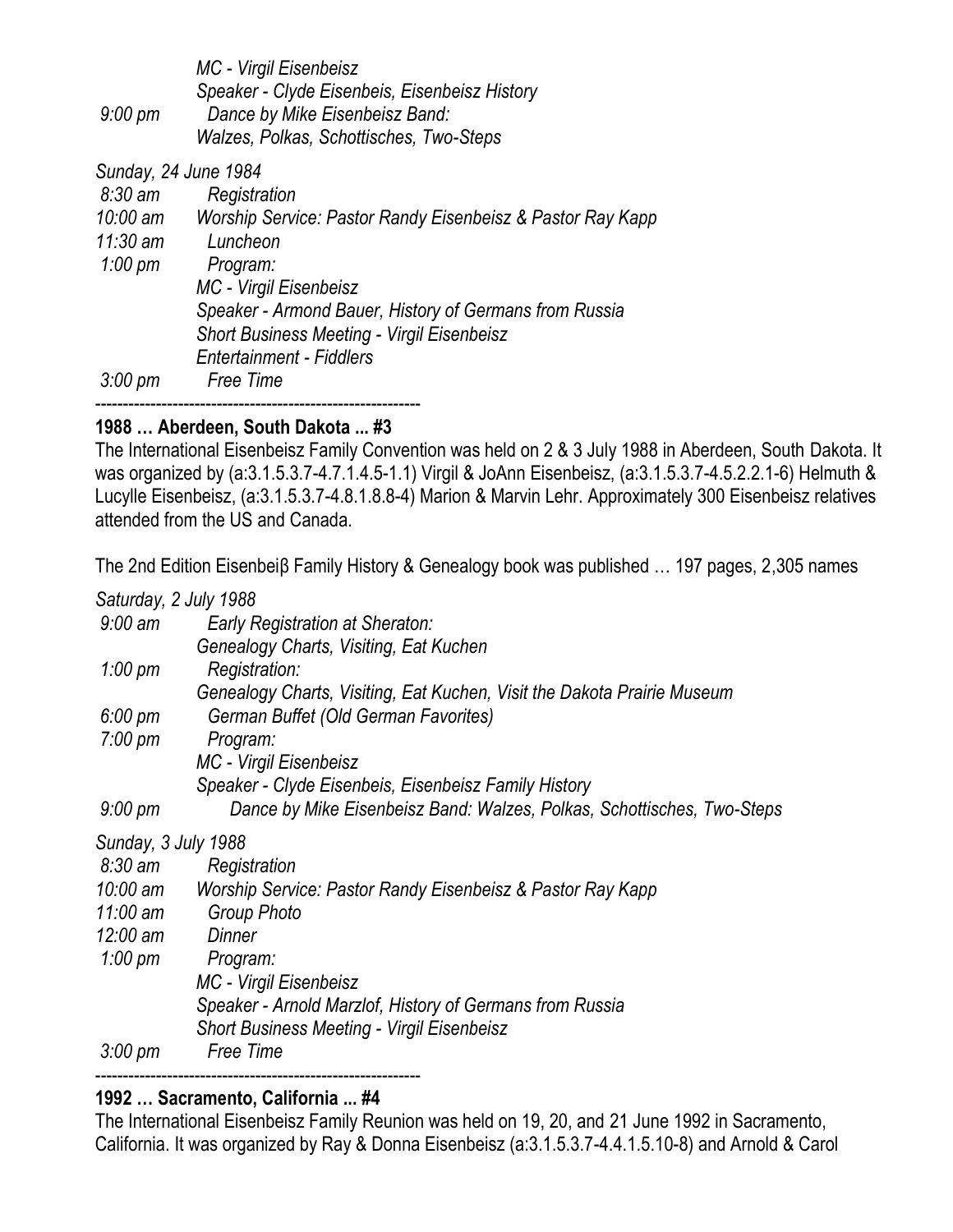Eisenbeisz (a:3.1.5.3.7-4.4.1.5.10-8). Approximately 300 Eisenbeisz relatives attended. Special t-shirts with many unusual spellings of the name Eisenbeisz were sold.

The 3rd Edition Eisenbeiβ Family History & Genealogy book was published … 299 pages, 3,558 names

|         | Friday, 19 June 1992 |                                         |
|---------|----------------------|-----------------------------------------|
| 4:00 pm |                      | Registration at Holiday Inn, Sacramento |
| 7:00 pm |                      | Deli Buffet Dinner                      |

*Saturday, 20 June 1992*

| $9:00$ am         | <b>Registration Continues</b>                                |
|-------------------|--------------------------------------------------------------|
|                   | <b>Genealogy Charts, Visiting</b>                            |
| $10:30$ am        | Transportation to various points of interest in Sacramento   |
| $6:00 \text{ pm}$ | <b>Western BBQ Buffet Dinner</b>                             |
| $7:30 \text{ pm}$ | Program:                                                     |
|                   | MC - Ray Eisenbeisz                                          |
|                   | Speaker - Clyde Eisenbeis, "How did this thing get started?" |
| $8:00 \text{ pm}$ | Sing Along, Awards, Future Reunion Plans, Ray Eisenbeisz     |
| $9:00 \text{ pm}$ | Dance by Emil Knapp: Walzes, Polkas, Two-Step, Country Swing |

*Sunday, 21 June 1992*

| $8:30 \text{ am}$ | Registration                                    |
|-------------------|-------------------------------------------------|
| $9:30$ am         | <b>Worship Service: Pastor Randy Eisenbeisz</b> |
| $10:45$ am        | Group Photo                                     |
| $11:00$ am        | <b>Breakfast Buffet Brunch</b>                  |
|                   |                                                 |

# **1995 … Aberdeen, South Dakota ... #5**

The International Eisenbeisz Family Reunion was held on 23, 24, and 25 June 1995 in Aberdeen, South Dakota. It was organized by Mike & Debbie Eisenbeisz (a:3.1.5.3.7-4.4.1.5.10-6) of Mansfield, South Dakota. Approximately 220 Eisenbeisz relatives attended. Special baseball caps with the words, "Eisenbeisz Family Reunion", were sold. The Oak Grove, California group brought t-shirts with the words "BYEIIBYE" (I's in byes).

The 4th Edition Eisenbeiβ Family History & Genealogy book was published … 189 pages, 4,536 names

*Friday, 23 June 1995*

*8:00 am to 3:00 pm Registration with Coffee, Kuchen, Punch*

- *9:00 am Hutterite Tour*
- *11:30 am Centennnial Village Tour, Lunch*

*6:00 pm Dinner*

*Saturday, 24 June 1995*

| $8:00 \text{ am}$ | Registration Continues with Coffee, Kuchen, Punch |
|-------------------|---------------------------------------------------|
|                   | Genealogy Charts, Visiting                        |
| .                 |                                                   |

*9:30 am Welcome address*

*12:00 pm Lunch*

*1:00 pm Assembly Prairie Memories, and* 

*Genealogy Report by Clyde Eisenbeis*

*6:00 pm Banquet*

*7:30 pm Reunion Photo*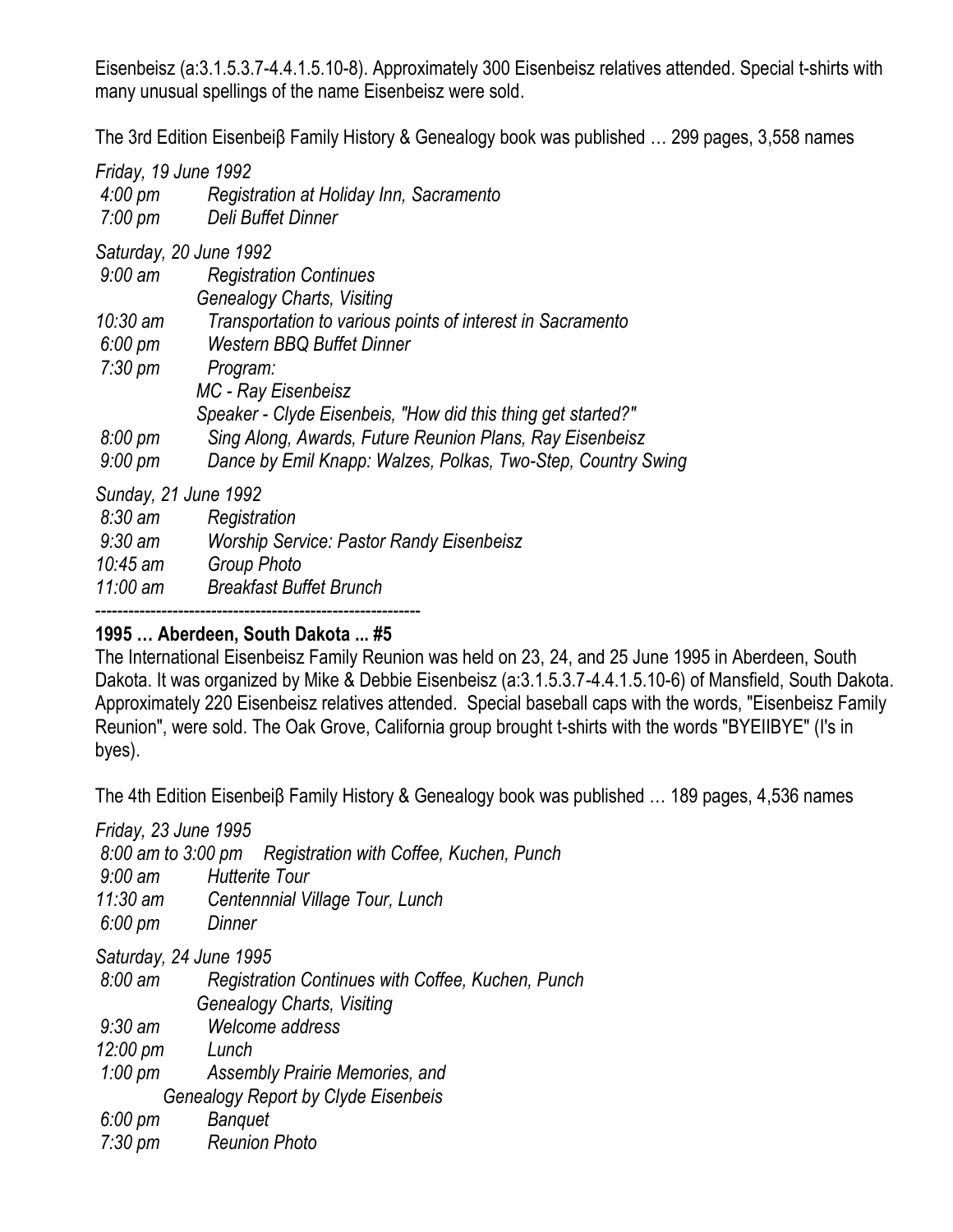## *8:00 pm Dance by Mike Eisenbeis Band: Mike and The Playboys and Mike's son Sid's band: Lone Wolf*

*Sunday, 25 June 1995*

| 7:30 am    | Registration, Coffee, Kuchen, Punch             |
|------------|-------------------------------------------------|
| 9:30 am    | <b>Worship Service: Pastor Randy Eisenbeisz</b> |
| $11:00$ am | Brunch, Business meeting                        |

-----------------------------------------------------------

# **1998 … Rapid City, South Dakota ... #6**

The International Eisenbeisz Family Reunion was 27-28 June 1998 in Rapid City, South Dakota. It was organized by three sisters Luane Eisenbeisz Johnson (a:3.1.5.3.7-4.5.2.2.1-6.1), Lanet Eisenbeisz Duncans (a:3.1.5.3.7-4.5.2.2.1-6.2), and Loxie Eisenbeisz Schillingstad (a:3.1.5.3.7-4.5.2.2.1-6.3). Approximately 250 people attended including Henri Eisenbeis from France, and Richard Felix Eisenbeiss and his son from Switzerland.

The 5th Edition Eisenbeiβ Family History & Genealogy book was published … 321 pages, 7,892 names

#### ----------------------------------------------------------- **2001 … Aberdeen, South Dakota ... #7**

The International Eisenbeisz Family Reunion was held 29 June - 1 July 2001 in Aberdeen, South Dakota. It was organized by Tom & Rosemary Eisenbeisz (a:3.1.5.3.7-4.4.1.5.1-10.2), Milt & Kora Eisenbeis (a:3.1.5.3.7-4.8.1.9.1-1), Mel Eisenbeisz (a:3.1.5.3.7-4.4.1.1.7-6), Lucille Amen Gross (a:3.1.5.3.7-4.4.1.1.7- 4.x), Ed Eisenbeisz (a:3.1.5.3.7-4.4.1.5.1-5.1.2), and Helmuth & Lucylle Eisenbeisz (a:3.1.5.3.7-4.5.2.2.1-6).

The 6th Edition Eisenbeiβ Family History & Genealogy book was published … 354 pages, 9,256 names

#### ----------------------------------------------------------- **2004 … Bismarck, North Dakota ... #8**

The International Eisenbeisz Family Reunion was held 25-27 June 2004 in Bismarck, North Dakota. It was organized by Shirley Roemmich Ryberg (a:3.1.5.3.7-4.8.6.7.5-4), Mary Ann Roemmich Clyde (a:3.1.5.3.7- 4.8.6.7.5-3), and LeRoy & Phyllis Rudolf (a:3.1.5.3.7-4.8.6.7.5-2). Approximately 160 people attended.

The 7th Edition Eisenbeiβ Family History & Genealogy book was published … 403 pages, 9,454 names -----------------------------------------------------------

# **2007 … Rapid City, South Dakota ... #9**

The International Eisenbeisz Family Reunion was held 29 Jun - 1 Jul 2007 in in Rapid City, South Dakota. It was organized by three sisters Luane Eisenbeisz Johnson (a:3.1.5.3.7-4.5.2.2.1-6.1), Lanet Eisenbeisz Duncans (a:3.1.5.3.7-4.5.2.2.1-6.2), and Loxie Eisenbeisz Schillingstad (a:3.1.5.3.7-4.5.2.2.1-6.3). Franz Eisenbeis from Luxembourg joined us.

The 8th Edition Eisenbeiβ Family History & Genealogy book was published … 385 pages, 9,694 names

#### ----------------------------------------------------------- **2010 … Nashville, Tennessee ... #10**

The International Eisenbeisz Family Reunion was held the last weekend in June 2010 in Nashville, Tennessee. It was organized by the Myron Johnson family (a:3.1.5.3.7-4.8.2.8.2-1.2).

The 9th Edition Eisenbeiβ Family History & Genealogy book was published … 405 pages, 10,698 names

----------------------------------------------------------- **2013 … Bismarck, North Dakota ... #11**